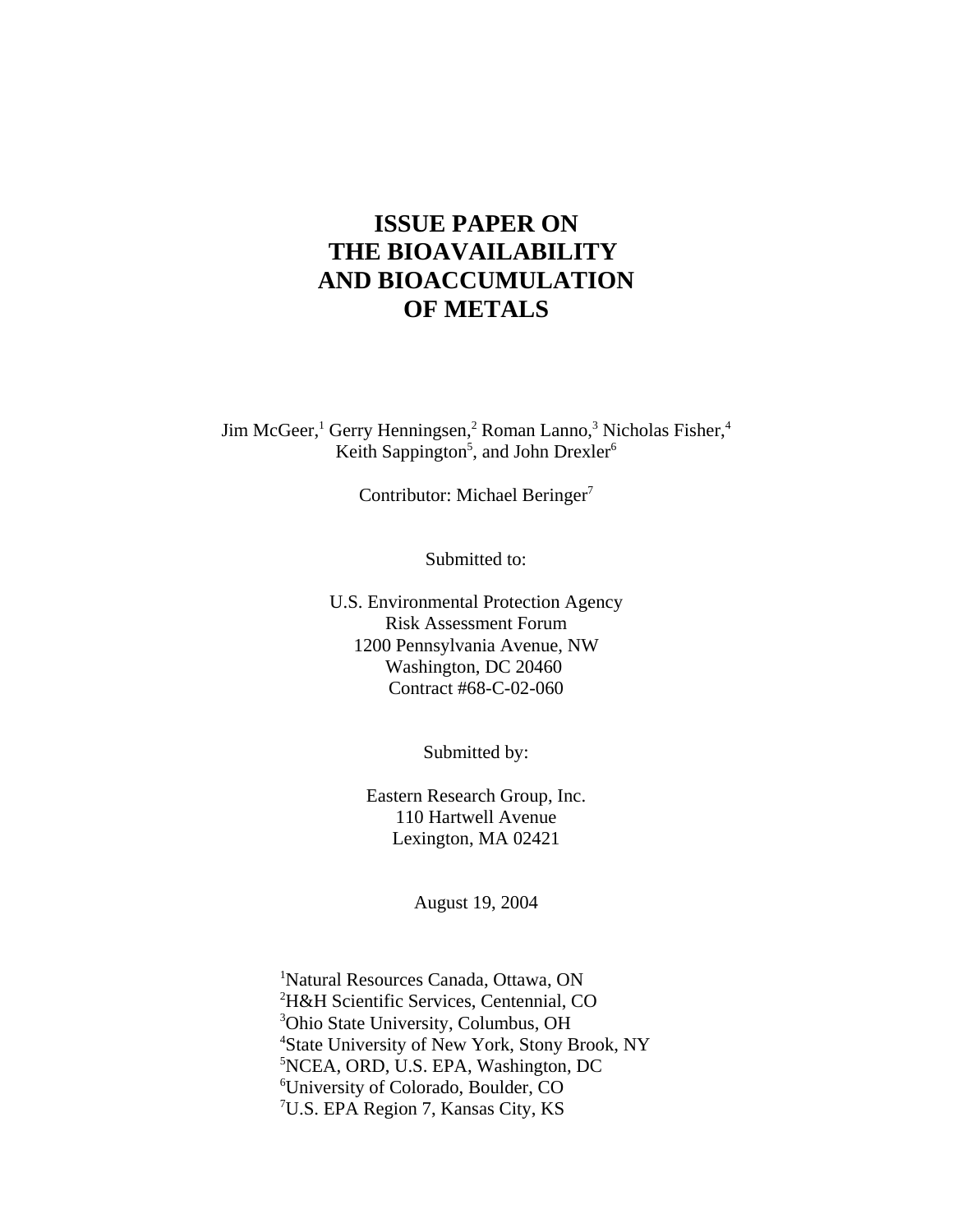# TABLE OF CONTENTS

| 1. PROBLEM STATEMENT, CONCEPTUAL FRAMEWORK, AND DEFINITIONS  1                       |  |
|--------------------------------------------------------------------------------------|--|
|                                                                                      |  |
|                                                                                      |  |
|                                                                                      |  |
|                                                                                      |  |
|                                                                                      |  |
|                                                                                      |  |
|                                                                                      |  |
| 2.1 Principles and Issues Common to Both Aquatic and Terrestrial Systems  8          |  |
| 2.2 Membrane Interactions with Metals: Physicochemical Factors in Transfer of Metals |  |
|                                                                                      |  |
|                                                                                      |  |
|                                                                                      |  |
|                                                                                      |  |
|                                                                                      |  |
|                                                                                      |  |
|                                                                                      |  |
|                                                                                      |  |
|                                                                                      |  |
|                                                                                      |  |
|                                                                                      |  |
|                                                                                      |  |
|                                                                                      |  |
|                                                                                      |  |
|                                                                                      |  |
| 4. CURRENT STATE OF THE SCIENCE ON BIOACCUMULATION AND                               |  |
|                                                                                      |  |
|                                                                                      |  |
|                                                                                      |  |
|                                                                                      |  |
|                                                                                      |  |
|                                                                                      |  |
|                                                                                      |  |
|                                                                                      |  |
|                                                                                      |  |
|                                                                                      |  |
|                                                                                      |  |
|                                                                                      |  |
|                                                                                      |  |
|                                                                                      |  |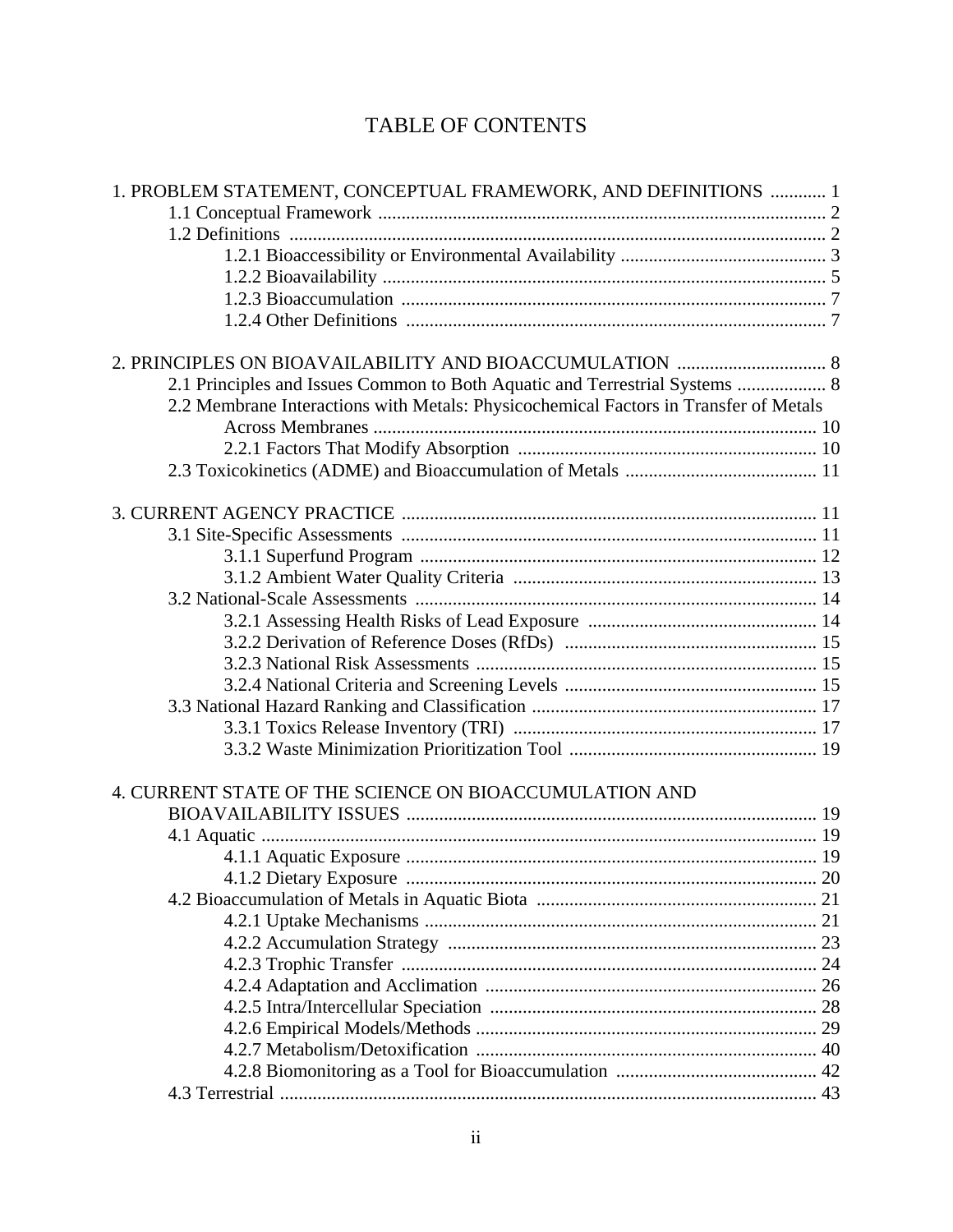| 4.4 Speciation: Its Role in Assessing Bioavailability in the Terrestrial Environment  71 |  |
|------------------------------------------------------------------------------------------|--|
|                                                                                          |  |
|                                                                                          |  |
|                                                                                          |  |
| 5. FUTURE DIRECTIONS TO IMPROVE CURRENT AGENCY PRACTICE  81                              |  |
|                                                                                          |  |
|                                                                                          |  |
|                                                                                          |  |
|                                                                                          |  |
|                                                                                          |  |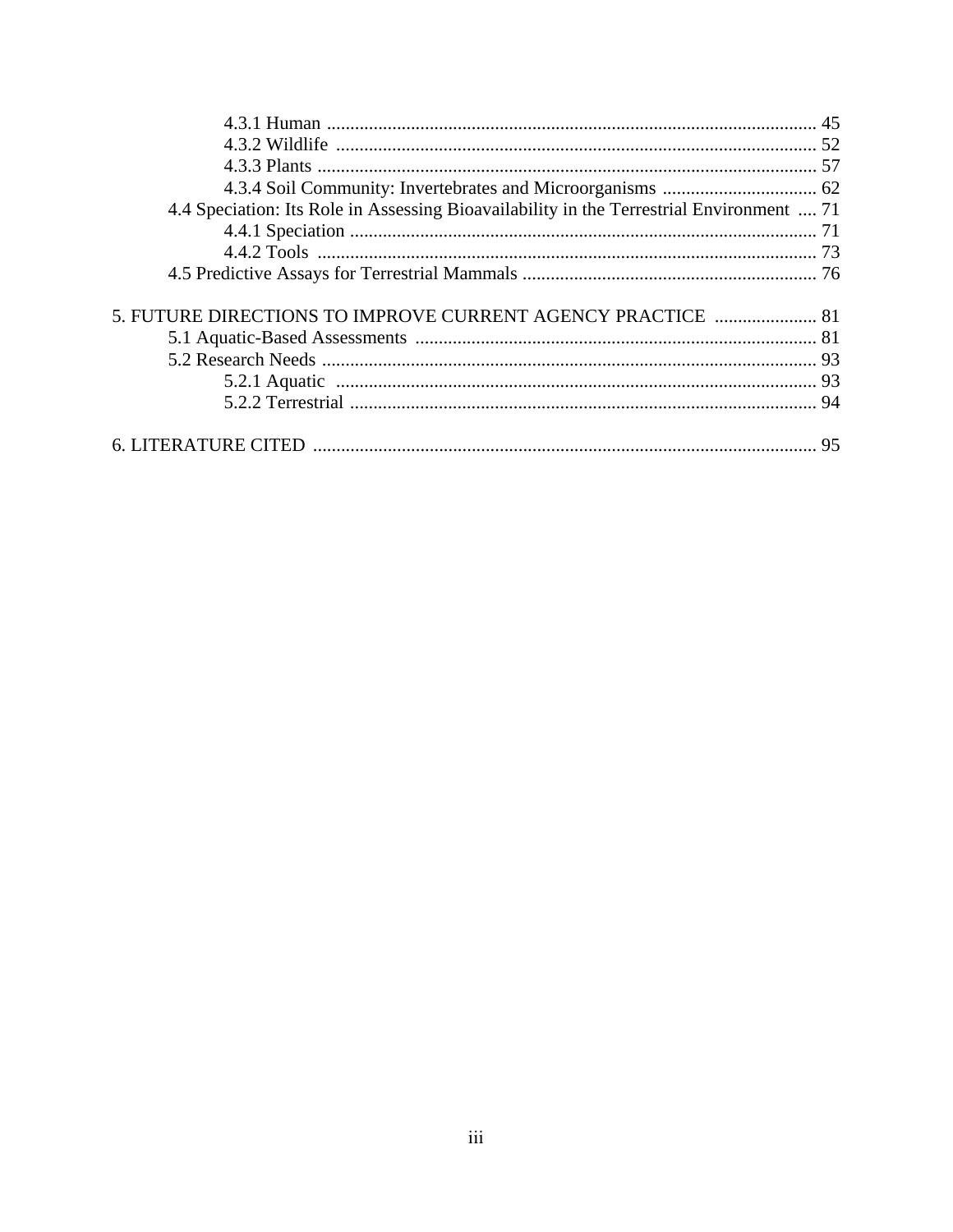## **LIST OF FIGURES**

| Figure 1. Conceptual diagram of processes controlling the bioavailability and the                                                                                                             |  |
|-----------------------------------------------------------------------------------------------------------------------------------------------------------------------------------------------|--|
| Figure 2. Conceptual diagram for evaluating bioavailability processes and bioaccessibility for                                                                                                |  |
| Figure 3. Bioaccumulation factors (BAF, L/Kg based on dissolved metal concentration) for 42<br>different elements in <i>Daphnia magna</i> sampled from a natural source (i.e., field studies) |  |
| Figure 4. Swine feeding studies using 17 field soils contaminated with lead and two laboratory-                                                                                               |  |
| Figure 5. Hypothetical conceptual model for direct and indirect exposure of ecological receptors                                                                                              |  |
| Figure 6. Linkages between dietary toxicity threshold, bioaccumulation in prey organisms and                                                                                                  |  |

## **LIST OF TABLES**

| Table 1. Mean concentration factors (L/kg on a wet weight or, for phytoplankton, cell volume      |  |
|---------------------------------------------------------------------------------------------------|--|
| Table 2. Examples of relative bioavailability adjustments (RBA) in human health risk              |  |
|                                                                                                   |  |
| Table 4. Examples of including bioavailability processes in ecological risk assessments  58       |  |
|                                                                                                   |  |
| Table 6. Overall comparison of in vitro methods for metal bioaccessibility in terrestrial         |  |
| Table 7. Mean BCF/BAF as well as ACF values (with standard deviation) for metals  87              |  |
| Table 8. Regression coefficients (slope and intercept given with SEM) for the linear relationship |  |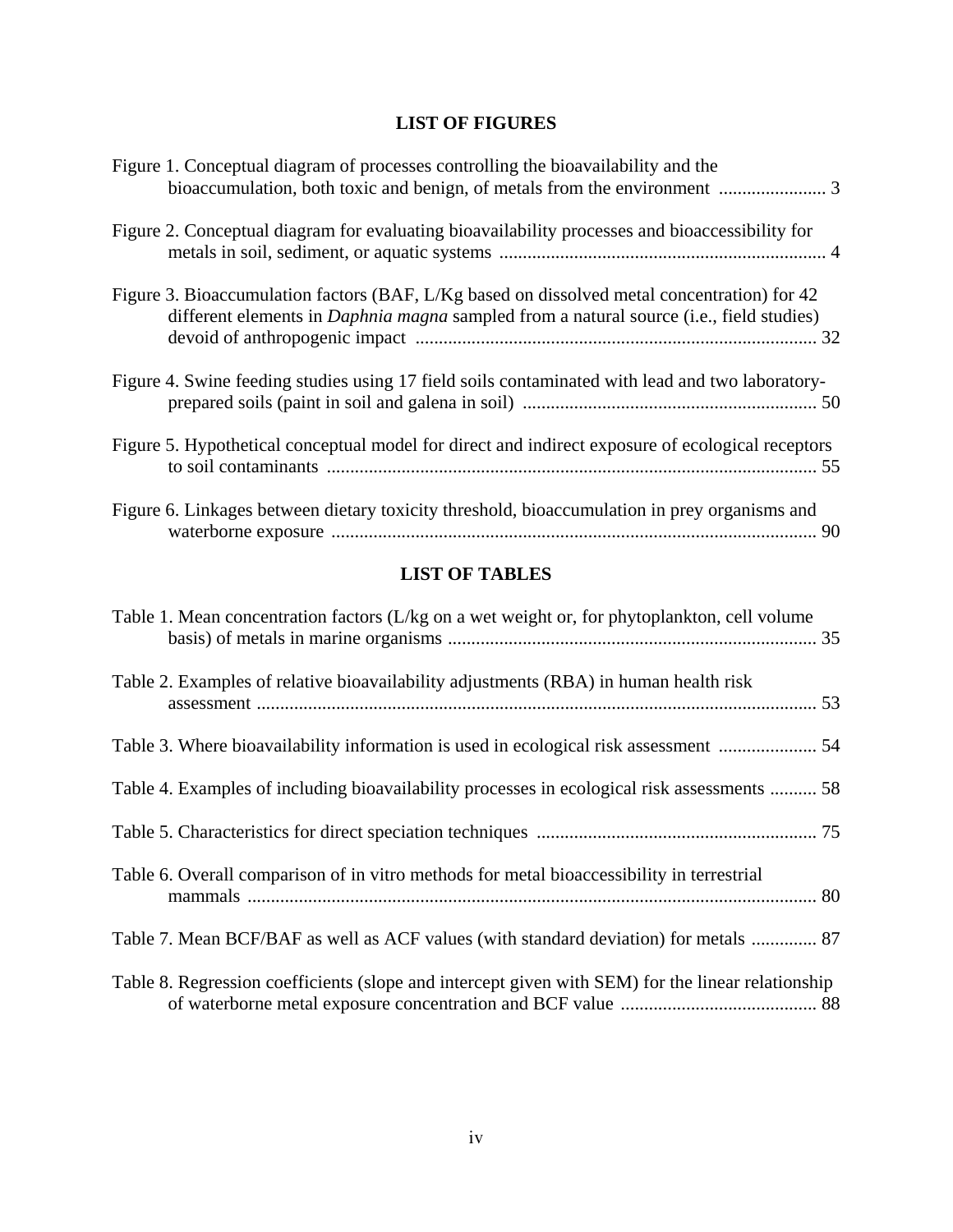## **1. PROBLEM STATEMENT, CONCEPTUAL FRAMEWORK, AND DEFINITIONS**

The bioaccessibility, bioavailability, and bioaccumulation properties of inorganic metals in soil, sediments, and aquatic systems are complex. Similar to organic compounds, abiotic (e.g., pH,  $Ca<sup>2+</sup>$ , dissolved organic carbon) and biotic (e.g., uptake and metabolism) modifying factors determine the amount of an inorganic metal that interacts at biological surfaces (e.g., at the gill, gut, or root-tip epithelium) and that binds to and is absorbed across these membranes. Metals are different from organic compounds in that they can be present as different species, with the parent element associating with different ligands, but never being irreversibly transformed or metabolized. To better characterize the risk presented by metals in the environment to human and ecological receptors, the processes that affect metal speciation and the effects of speciation on metal bioavailability must be understood and quantified to a greater degree. To evaluate the risk presented by metals, we must understand the influence of environmental characteristics on metal speciation as well as the speciation of metals within an organism. Once absorbed or assimilated into biota, metals are subject to a variety of fate processes including storage, metabolism, elimination, and accumulation.

Unlike organic xenobiotics, some metals are essential nutrients and when not present in sufficient concentrations can limit growth, survival, and reproduction. However, excess amounts of certain metal species are potentially toxic when they interact with certain biomolecules in an organism. These features, along with the fact that metals persist as inorganic forms in environmental sinks (e.g., soil, sediments) and are cycled through the biotic components of an ecosystem, complicate evaluations of inorganic metal substances by adding complexity and uncertainty to hazard and risk assessments. The need to consistently and accurately measure quantitative differences in bioavailability between multiple forms of inorganic metals in the environment poses a major challenge for EPA. The need to understand metal bioaccumulation in relation to potential impacts also poses a major challenge for the Agency.

The goal of this paper is to summarize the current and emerging state of the science supporting assessments of metal bioavailability and bioaccumulation in aquatic and terrestrial organisms and, more importantly, to identify the relevance of this science for improving current Agency practices that involve (explicitly or implicitly) metals bioavailability and bioaccumulation. To accomplish this goal, we first introduce a conceptual model of the bioaccessibility, bioavailability, and bioaccumulation processes in relation to the expression of toxicity. Given the complex and overlapping nature of these concepts as well as the different definitions and uses of these terms in scientific literature, we define a number of related terms for the purposes of this paper.

These definitions are followed by sections addressing: (1) the principles and commonalities in metal physiology among organisms, (2) the state of the science supporting metals bioavailability and bioaccumulation assessments for aquatic and terrestrial receptors, (3) the current Agency practice for addressing metals bioavailability and bioaccumulation, and (4) recommendations for the future direction of Agency metals assessments and research needs.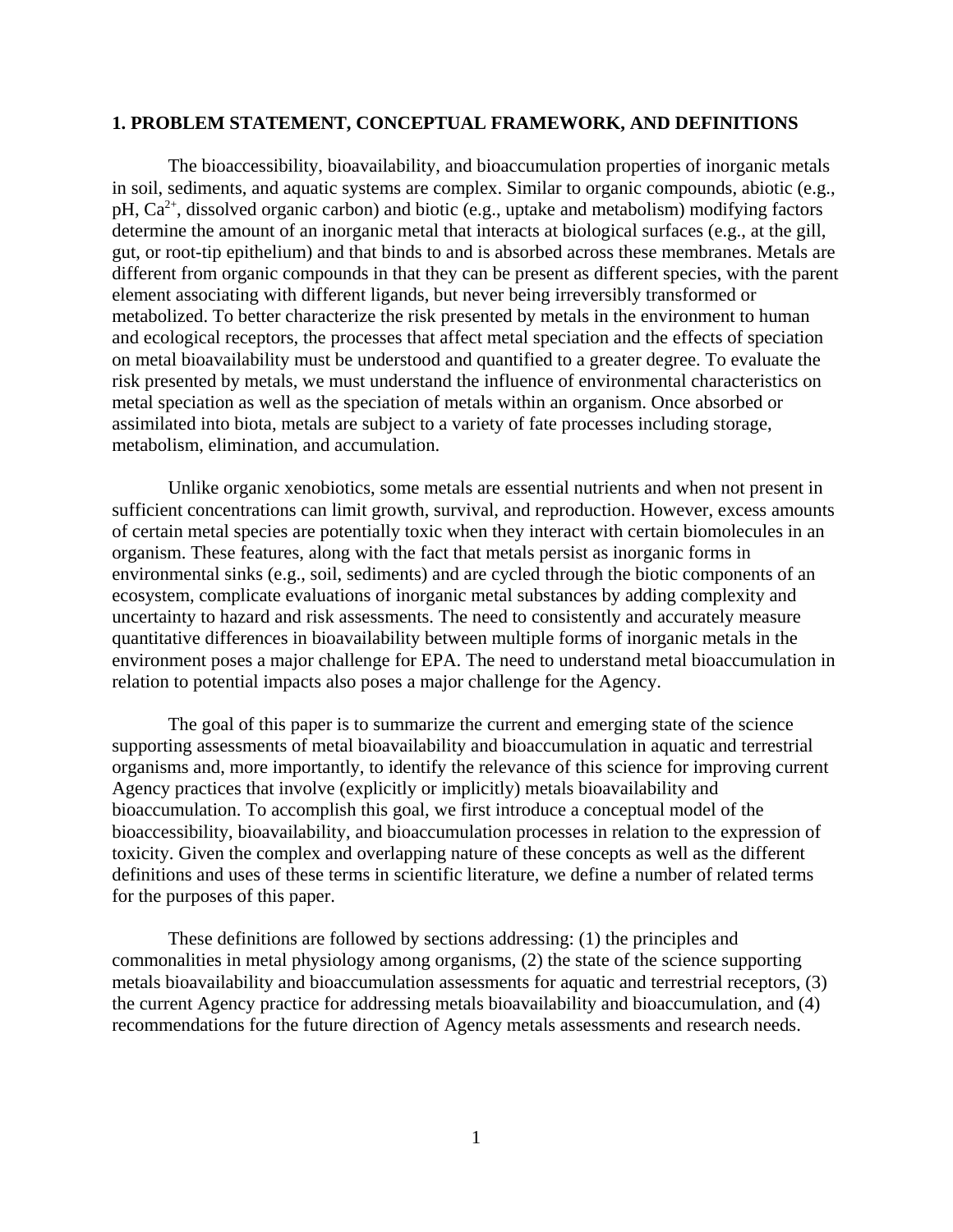## **1.1 Conceptual Framework**

A conceptual framework of metals bioavailability and bioaccumulation is presented in Figure 1. In this diagram, metals in exposure media partition between an aqueous phase and a solid phase (particulate). In the aqueous phase, speciation as influenced by modifying factors, such as other inorganic components (e.g.,  $pH$ ,  $Ca^{2+}$ ) and dissolved organic carbon, are key in determining the forms (species) of the dissolved metal that are available for uptake. Other modifying factors (e.g., competing cations) also influence uptake (via competition) at the biological surface (respiratory, gut or root tip). Note that dietary uptake of metals is shown in a relatively simplified manner, and bioavailability of metal in the gut is similarly influenced by modifying factors that are part of the digestive process. Once adsorbed and then absorbed into and across the biological surface, metal is distributed throughout the organism. This process of distribution can be exceptionally complex and the primary issue for consideration is metal/biomolecule interactions at receptor sites that result in effects (i.e., accumulation at the site of toxic action). Additionally, bioaccumulated metal can also serve as a source of exposure in terms of trophic transfer. Note that the diagram in Figure 1 applies generally to both aquatic and terrestrial systems, including sediments, although the relative importance of specific factors and pathways will vary considerably. Similarly, within an exposure medium, differences in organism morphology, physiology, and behavior can add variability.

## **1.2 Definitions**

As broadly illustrated in Table 1-1 of the NRC document *Bioavailability of Contaminants in Soils and Sediments: Processes, Tools, and Applications* (NAS, 2002), many variations of terms and definitions are used for the concept of "bioavailability." The NRC report does a good job of reviewing the history and nuances of the various terms and meanings involving "bioavailability processes." However, the intention of this section and paper is to provide EPA with some practical, standard, and defensible recommendations on concepts, terms, and definitions that can serve as a paradigm for studying metals and their "bioavailability." From this perspective, we propose that the following definitions might serve EPA risk assessors and risk managers best for their needs in addressing some of the myriad of problems involved with bioavailability and bioaccumulation of metals in the environment. Note that while definitions are often discussed in terms of both terrestrial as well as aquatic systems, some are more applicable to one media type than the other.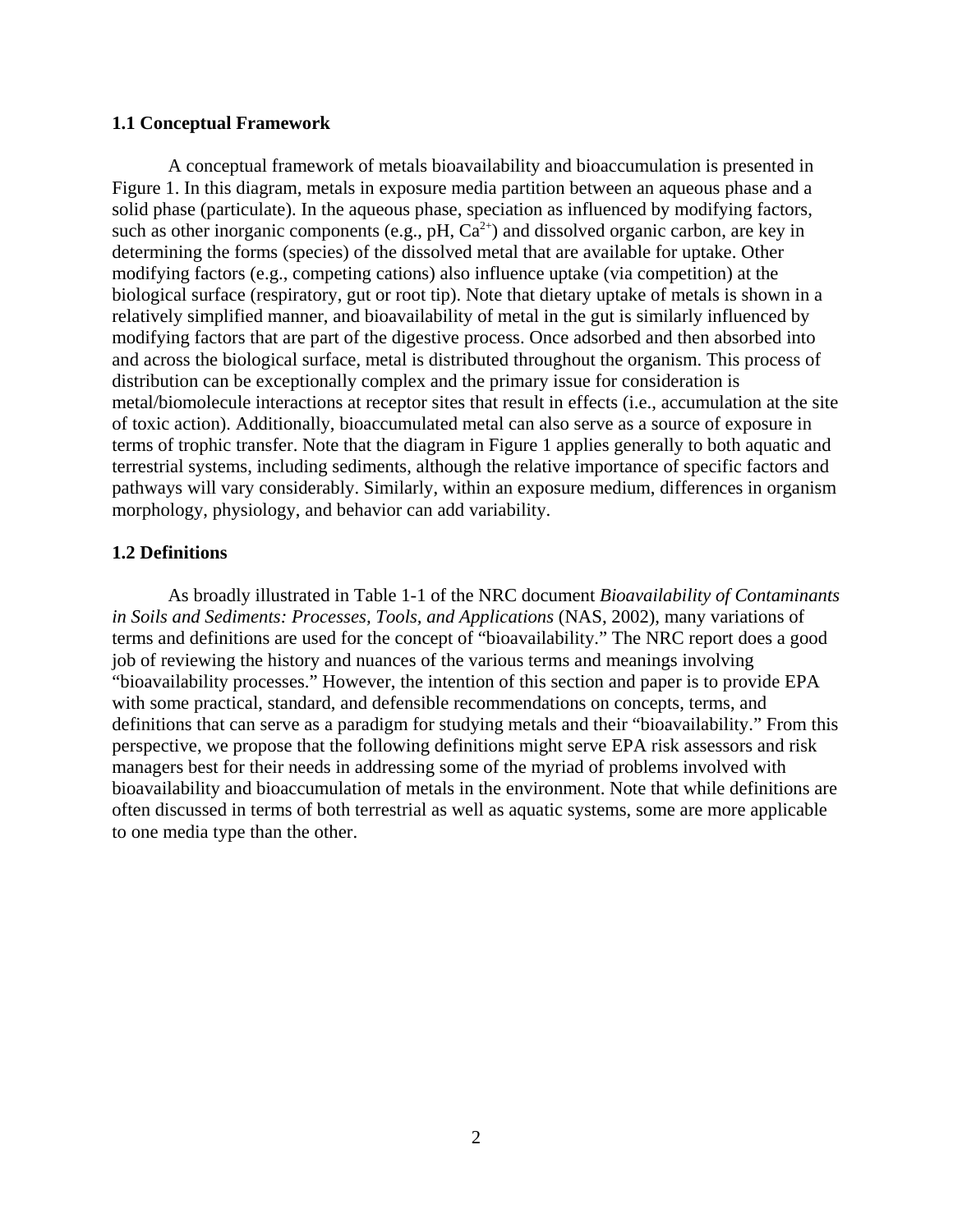

**Figure 1.** Conceptual diagram of processes controlling the bioavailability and the bioaccumulation, both toxic and benign, of metals from the environment. Note that complexation and the speciation of metals is illustrated by dissolved species A, B, C, and other, and that the relative bioavailability of these is represented via the thickness and endpoint of the arrows leading from the respective boxes.

## *1.2.1 Bioaccessibility or Environmental Availability*

The portion of total metal in soil, sediment, water, or air that is available for physical, chemical, and biological modifying influences (e.g., fate, transport, bioaccumulation) is termed the environmentally available fraction. Environmentally available metal is not sequestered in an environmental matrix, and it represents the total pool of metal at a given time in a system that is potentially bioavailable to (able to contact or enter into) an organism. The **bioaccessible fraction (BF)** of metal is the portion (fraction or percentage) of environmentally available metal (e.g., <250 µm diameter for vertebrates) that actually interacts at the organism's contact surface and is potentially available for absorption or adsorption (if bioactive upon contact) by the organism (Figure 2).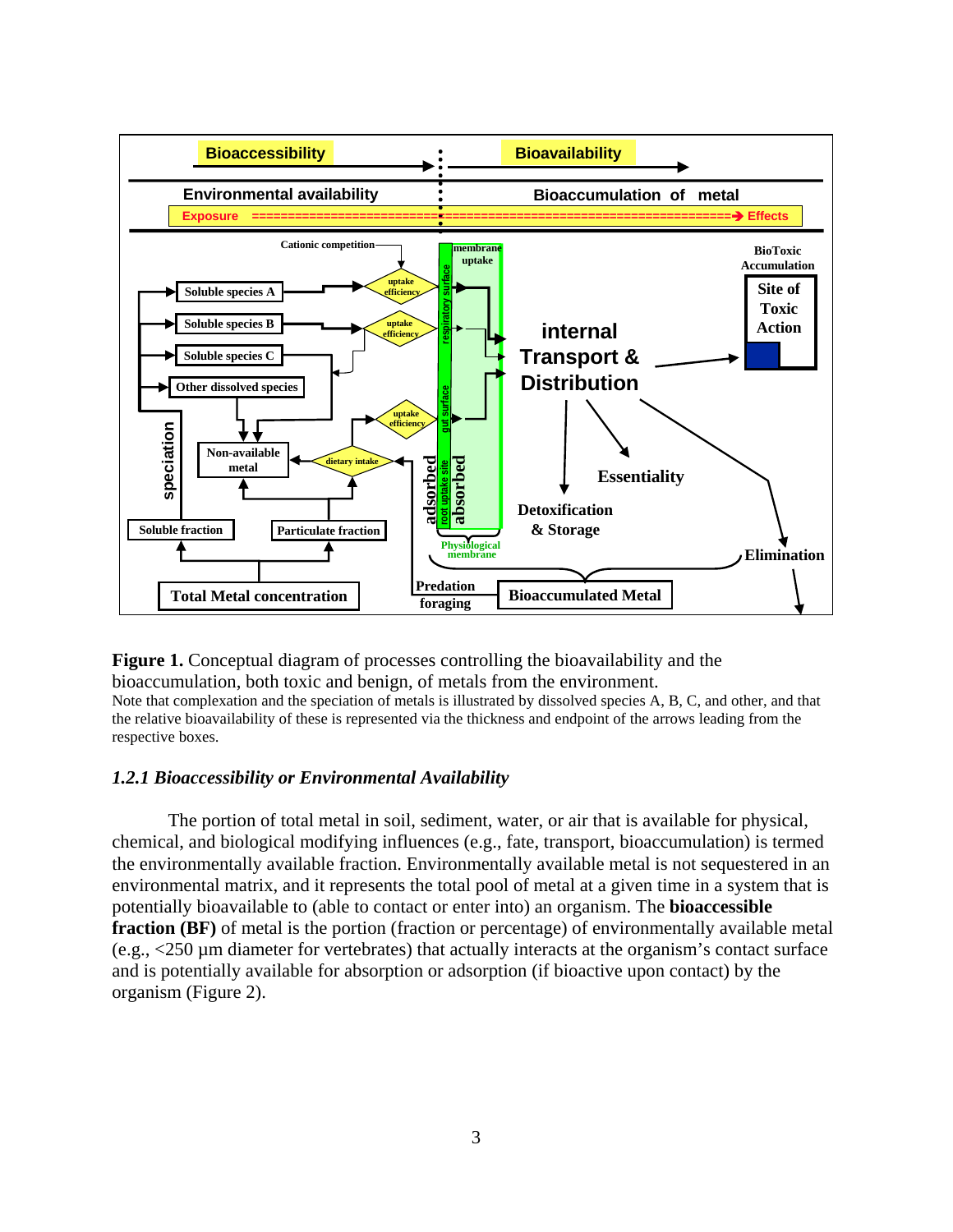

**Figure 2.** Conceptual diagram for evaluating bioavailability processes and bioaccessibility for metals in soil, sediment, or aquatic systems. Legend:

1 - BF - often measured as an *in vitro* method, must be validated using *in vivo* methods.

2 - RBA - most often estimated as the "Relative Absorption Factor" (RAF) compared to a reference metal salt (usually calculated based upon dose and often used for human risk, but can be based upon concentrations). 3 - ABA - more difficult to measure and used less in human risk; often used in ecological risk when estimating bioaccumulation or trophic transfer.

Note that complexation and the speciation of metals is illustrated by dissolved species A, B, C, and other, and that the relative bioavailability of these is represented via the thickness and endpoint of the arrows leading from the respective boxes.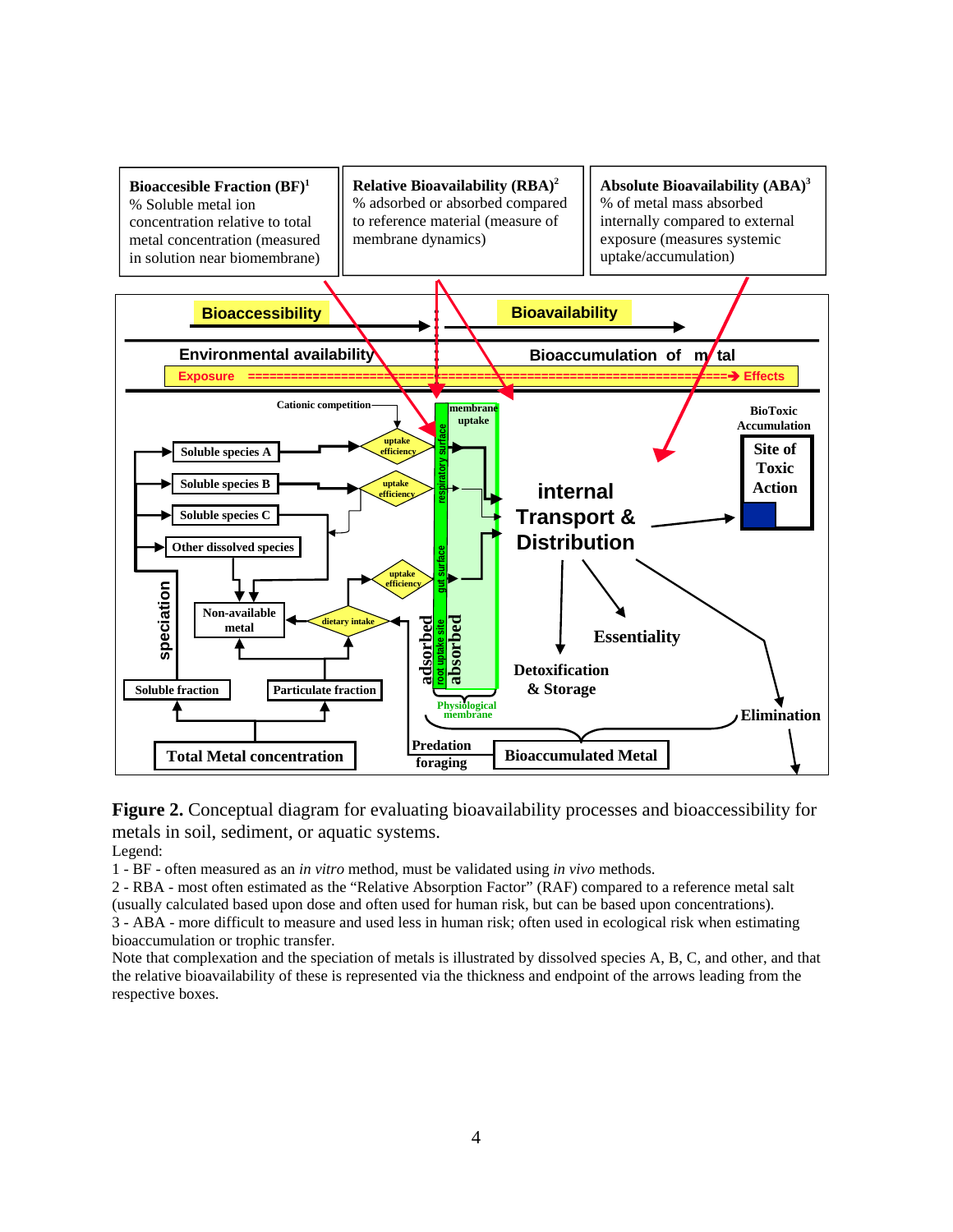Environmental availability refers to the ability of a metal to interact with other environmental matrices and undergo fate and transport processes. Environmental availability is specific to the existing environmental conditions and is a dynamic property, changing with environmental conditions. As an example of environmental availability, the divalent cation of Cu is available for interaction with the gills of a sediment-dwelling invertebrate, binding to dissolved organic matter, and advective transport, whereas Cu in the form of a sulfide in sediments is not. Resuspension of sediments with copper sulfide may introduce oxygen and result in the release of divalent Cu into the water column, making it environmentally available.

## *1.2.2 Bioavailability*

The concept of metal bioavailability includes metal species that are bioaccessible and are absorbed or adsorbed (if bioactive upon contact) by an organism with the potential for distribution, metabolism, elimination, and bioaccumulation; however, the focus of this document is mainly on the inorganic species. Metal bioavailability is specific to the metal salt and particulate size, the receptor and its specific pathophysiological characteristics, the route of entry, duration and frequency of exposure, dose, and the exposure matrix. EPA, by default, assumes the relative bioavailability of metals to be 100 percent, unless reliable data are available to convince otherwise and permit the lowering of this default value to a more realistic value.

The U.S. Food and Drug Administration (FDA) has been evaluating bioavailability of drugs, including metals, for decades in animals and humans and currently uses this definition in the 2002 FDA guidelines:

*Bioavailability is defined in CFR § 320.1 as: "the rate and extent to which the active ingredient or active moiety is absorbed from a drug product and becomes available at the site of action. For drug products that are not intended to be absorbed into the bloodstream, bioavailability may be assessed by measurements intended to reflect the rate and extent to which the active ingredient or active moiety becomes available at the site of action."* 

As a working definition for EPA to use in risk assessment and risk management decisionmaking, the following definition is proposed as one of the more useful ones for metals:

*Bioavailability of metals is the extent to which bioaccessible metals adsorb onto or absorb into and across biological membranes of organisms, expressed as a* fraction of the total *amount of metal the organism is proximately exposed to (at the sorption surface) during a given time and under defined conditions.* 

Although bioavailability may be a defined measurement when considered in vertebrate animals where metal uptake is directly a function of the concentration of metal in the diet, it is not as simple in aquatic and terrestrial organisms where food consumption is difficult to measure, and metals are present in the ambient environment and available for uptake via nondietary pathways. In this case, as discussed in Meyer (2002), metal bioavailability may be more of a conceptual term and not a measurable parameter.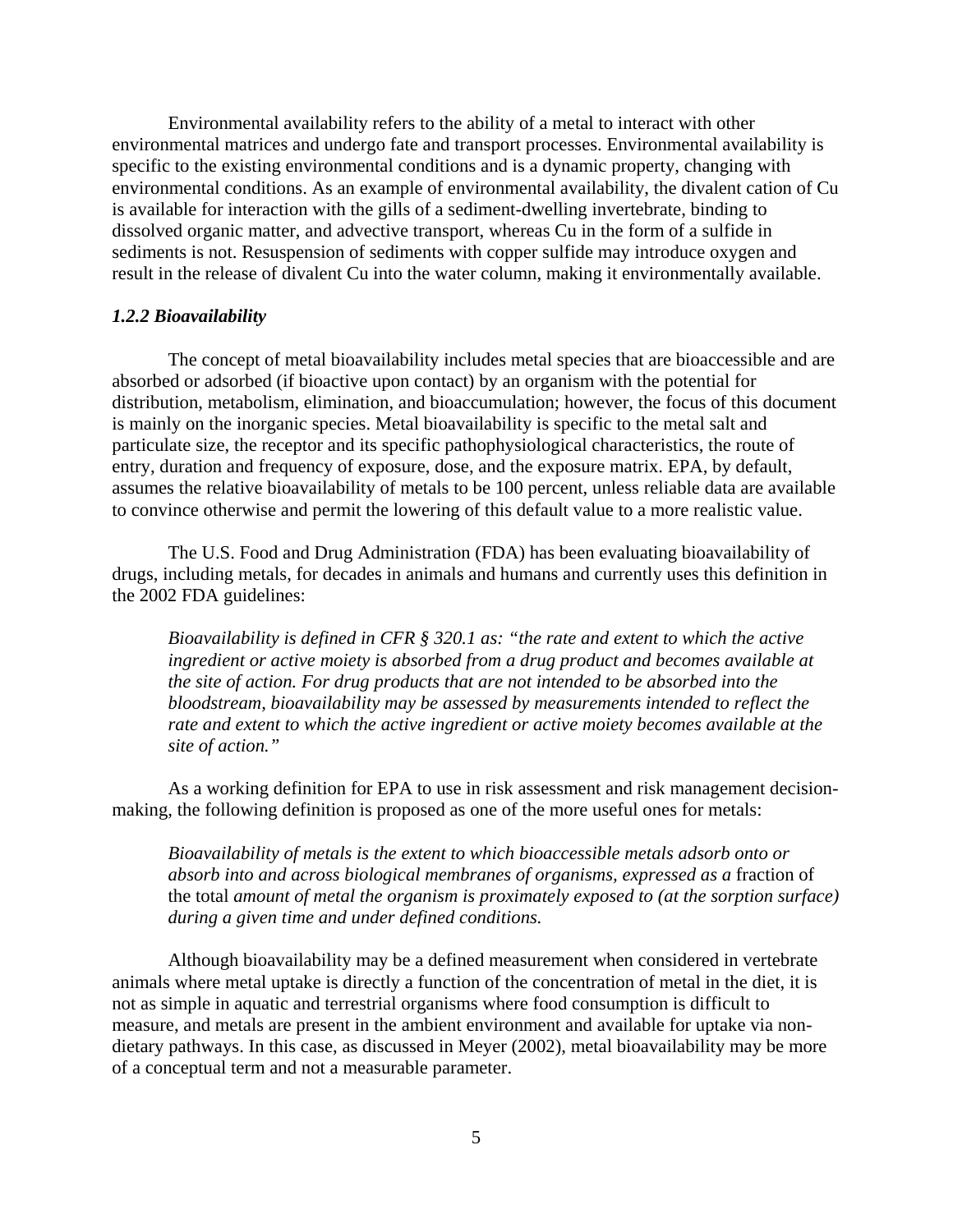*Relative bioavailability (RBA)***.** Relative bioavailability (RBA) (Figure 2) of a metal is the ratio (fraction or percentage) of the amount of a metal substance of interest that is adsorbed or absorbed under defined conditions (e.g., metal salt type, specified vehicle or matrix, differing test doses, different physiological states of the receptor, etc.) as compared to a reference metal substance tested under standard conditions. The RBA is usually the most often employed and readily measured adjustment for bioavailability in risk assessments of metals. In the absence of data on potential bioavailability differences between lab and field, the default assumption of 100% RBA is usually implicit in the practice of applying toxicological effect levels, which are typically derived under laboratory exposures, to organisms that are exposed in the field. Typically, this assumption is conservative because bioavailability under field conditions is often reduced relative to laboratory exposures, which are often conducted using soluble metal salts. Less commonly, however, laboratory exposures might underestimate metal bioavailability under field conditions, particularly when laboratory data do not account for dietary uptake of metal or when field exposure conditions are conducive to high bioavailability (e.g., highly acidic conditions).

*Relative absorption factor (RAF)***.** Relative absorption factor (RAF) (see Figure 2) is fairly synonymous with RBA, but it more specifically refers to the fraction or percentage of a metal that is absorbed across a biological membrane. The RAF is one of the more common measures of uptake of metals into the body from environmental exposure media. The value for RAF is properly calculated as a ratio of the amount (i.e., dose) of a reference metal salt (e.g., lead acetate) administered in a vehicle compared to the amount of metal (e.g., lead) administered in the test media that produced equal biological responses (e.g., area-under-the-curve for blood lead concentrations). Note that it is critical to understand that the RAF, as well as estimates for absolute bioavailability, are only valid for the specified conditions of the study, with a particular metallic substance and the exact receptor tested, since minor experimental variations can result in major differences in RAF values (e.g., age and pregnancy make two- to four-fold differences in the RAF for adult vs. juvenile pig models for children).

*Absolute bioavailability (ABA).* Absolute bioavailability (ABA) (Figure 2) is conventionally expressed as the fraction of the externally administered amount of a metal substance that is absorbed and reaches the systemic circulation or central compartment of the receptor. This is the usual definition that is associated with the administration of doses of metals to terrestrial vertebrates in laboratory situations. In humans and animal models, an intravenous administration of doses of the metal salt is used as the reference for 100 percent absolute bioavailability, a soluble oral salt is administered at the same doses, and the fraction of systemic absorption is calculated to determine the ABA. The ABA is less often used in risk assessment and is somewhat more difficult to measure and apply as an adjustment factor for risk assessment purposes. For plants and lower animal forms, ABA is typically not expressed as a fraction of an exposure dose, although this dose can be generated if a suitable reference (soluble) metal and suitable conditions are used to compare with the test metal and environmental conditions. Generally ABA in wildlife has been used to refer to the total amount of metal represented by the whole body or tissue mass of metal under a given set of environmental conditions and is used for calculations of exposure, toxicity, and trophic transfers.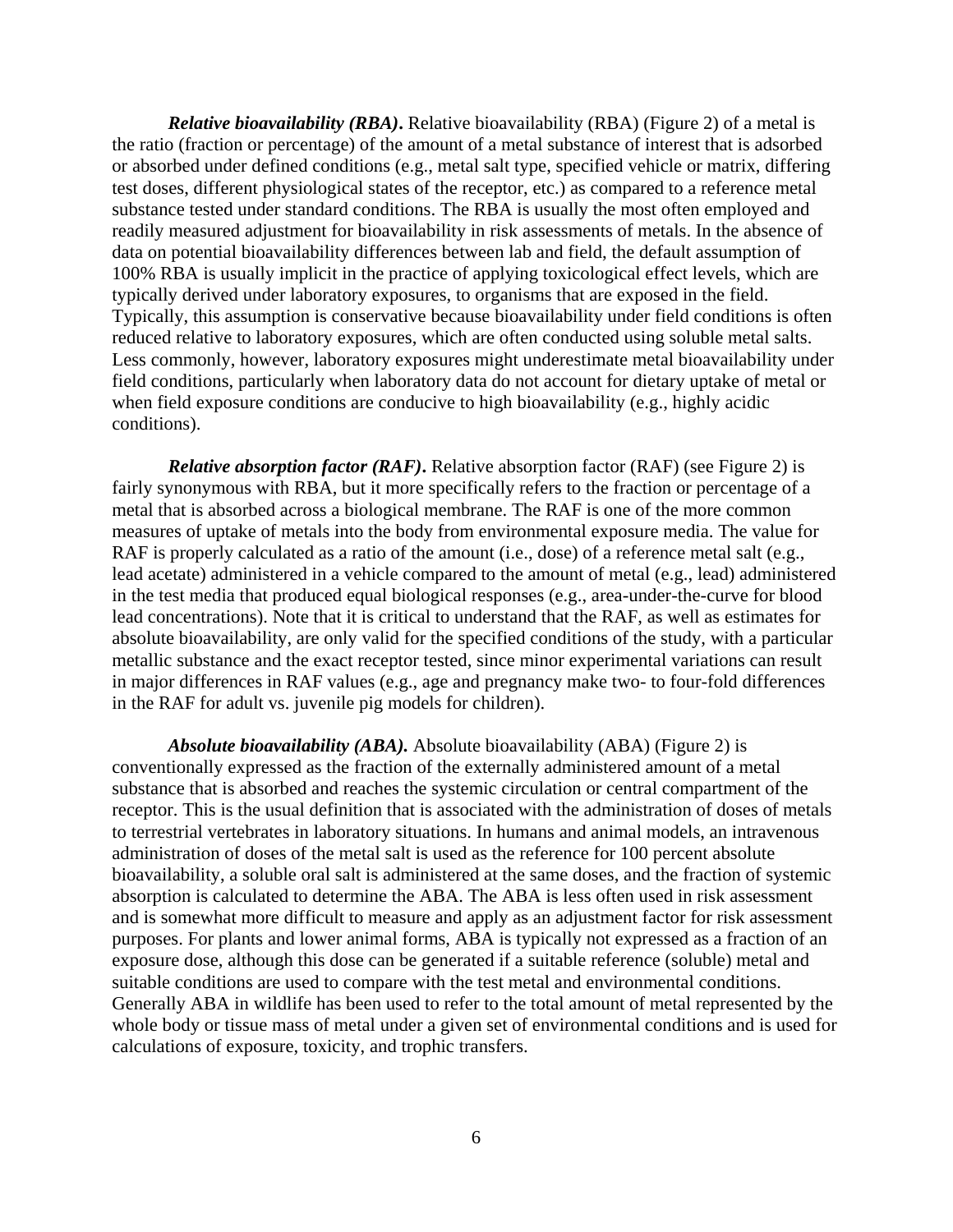## *1.2.3 Bioaccumulation*

Bioaccumulation can be defined as the net accumulation of a metal in a tissue of interest or a whole organism that results from exposure. Metal bioaccumulation can apply to the entire organism, including both metal adsorbed to surfaces or absorbed by the organism, or to specific tissue; it is usually expressed on a weight (dry or wet) adjusted basis. The bioaccumulation of metals arises from all environmental sources including air, water, solid phases (organic and inorganic phases in soil and sediment), and diet. Bioaccumulation that occurs under steady-state conditions (i.e., where accumulation remains relatively constant because uptake is offset by elimination) is often of primary concern in risk assessments.

*Bioconcentration factor (BCF)* is the ratio of metal concentration in an organism to metal concentration in water, at a steady state. Metal concentrations are usually expressed on a weight-adjusted whole organism basis and waterborne metals as total metals. BCFs have been developed primarily with hydrophobic organic chemicals in aquatic systems, but have been applied to organic chemicals and metals in various matrices. Strictly speaking, metal bioconcentration in sediment and soil systems is the net accumulation of a metal in or on an organism from pore water only. Hence in sediment and soil, the denominator for the ratio should comprise the porewater concentration of metal, not the total metal concentration in the sediment or soil. In the broadest context, the *bioaccumulation factor (BAF)* is the ratio of the metal concentration in an organism to that in the surrounding medium, at steady state. While BAFs and BCFs are generally calculated in a similar manner, the interpretation is slightly different with metal accumulation in organisms arising from water only for BCFs and from both water and dietary sources for BAFs. For aquatic organisms, BAFs are generally derived from measurements in natural environments, and BCFs are more readily measured under laboratory conditions. Unless metal concentrations in pore water serve as the denominator for the ratio, soil and sediment BAFs are usually termed biota-soil or *biota-sediment accumulation factors (BSAFs).* Concentrations are usually measured on a total metal and weight adjusted whole organism (or tissue) basis.

*Toxicological bioaccumulation* is the fraction of the metal that bioaccumulates, which is distributed to receptors at sites of toxic action. For metals, this would include reactions with target proteins or other receptors that result in toxicity, but not interactions with metallothionein and other metal-binding ligands, or incorporation into granules, that make metals unavailable for interactions with target molecules. This fraction is more conceptual in nature, but is difficult to measure in practicality, and it is akin to the MED (minimal effective dose) measured in blood that is often used in medicine for assessing therapeutic effects. Could be conceptually defined as a toxicological bioaccumulation fraction (TBAF) or the ratio of total metal concentration in an organism to the metal concentration at the site(s) of toxic action.

#### *1.2.4 Other Definitions*

*Total metal concentration.* An operationally defined metal concentration representing the total amount of metal determined in an environmental sample after vigorous digestion in a strong acid. These analysis techniques are designed to dissolve as much of the metal in the sample as possible and make it available for dissolutional chemical analysis. Other methods that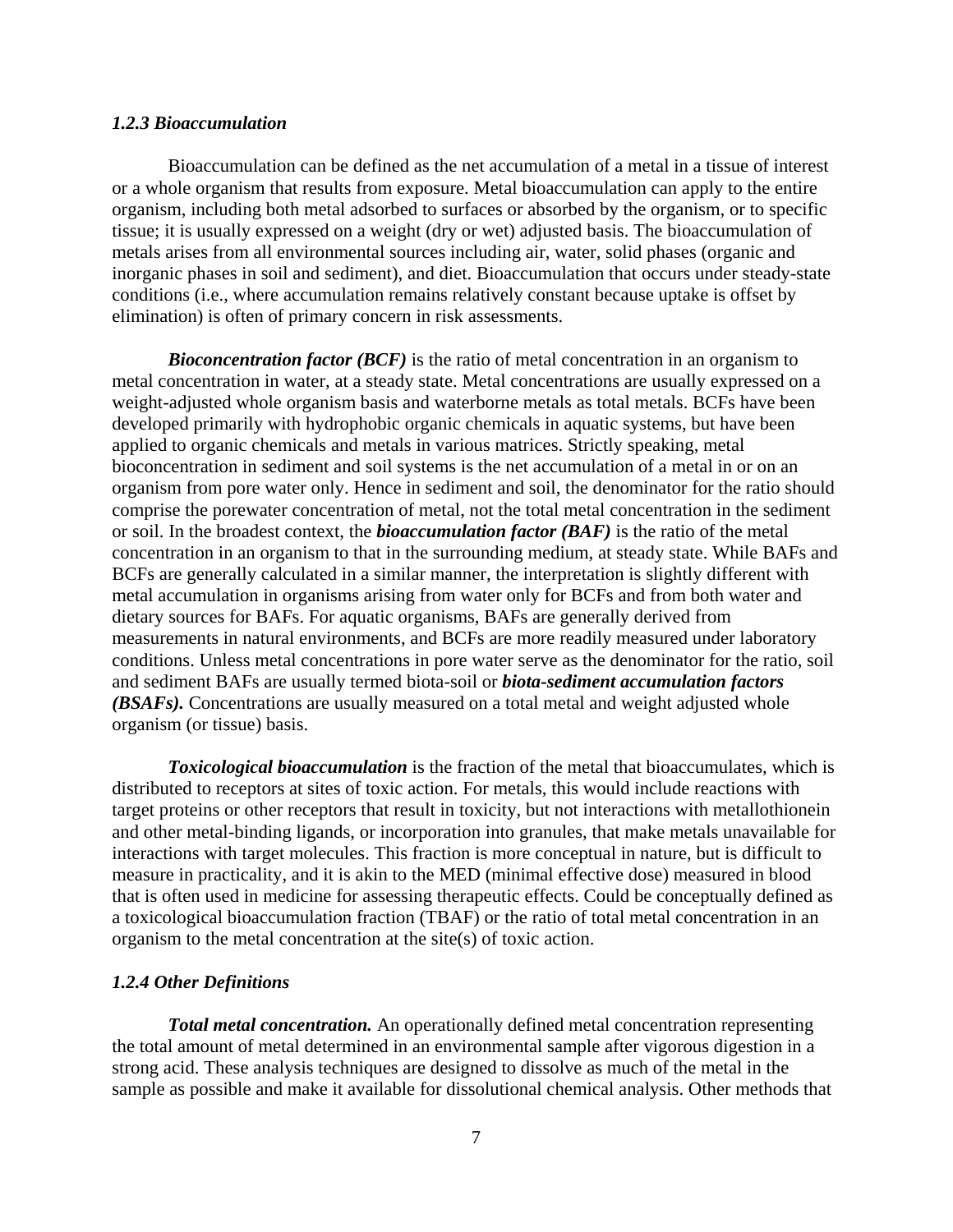do not use wet-chemistry procedures to determine the concentrations of total metals in a sample can also be used to derive these values.

*Biomagnification.* An increase in the concentration in an organism from a lower trophic level to a higher trophic level within the same food web due to bioaccumulation from the diet (also see trophic transfer). Biomagnification is expressed as the ratio of the concentration in the organisms of the higher trophic level to the concentration in the organisms of the lower trophic level (i.e., biomagnification factor). Note, however, that biomagnification that is quantified using field data makes an explicit assumption that bioaccumulation results from the diet only, when actually multiple sources may be involved (water, sediment). Biomagnification factors greater than one indicate biomagnification, while factor values less than one indicate no biomagnification, or biodilution (see below). Biomagnification can be evaluated on a wholebody, tissue/organ-specific, or, when appropriate, lipid content basis. Considerations of biomagnification for metals on a tissue- and organ-specific basis can be problematic because the disposition of metals into specific organs (e.g, kidney, liver) can vary widely depending on the species and thus may misrepresent overall biomagnification in the food chain. Furthermore, inorganic metals rarely biomagnify across three or more trophic levels, although this can be the case for certain organic forms such as methyl mercury. In spite of the methyl mercury example, it should not be taken as a generalization that organometals are more bioavailable, subject to biomagnification, and toxic because, for example, organo-arsenic is less toxic than inorganic forms. As well, while organo-selenium is more toxic than inorganic forms, it rarely biomagnifies. Biodilution, a decrease in organism concentration with increasing trophic level, has generally been more commonly observed when concentrations are evaluated across three or more trophic levels.

*Trophic transfer.* The transfer of a bioaccumulated substance in a prey species to a predator species via dietary exposure. When the concentration in the predator species is increased relative that in to the prey, trophic transfer is a form of biomagnification. Trophic transfer is important due to its relationship to dietary toxicity (also called secondary poisoning), in which toxicity is manifest through accumulation in prey species and subsequent dietary exposure to predatory species. Importantly, however, dietary toxicity cannot be directly inferred from an evaluation of trophic transfer alone, but rather from the combination of trophic transfer and toxicity information for predator/prey species within a food web.

## **2. PRINCIPLES ON BIOAVAILABILITY AND BIOACCUMULATION**

## **2.1 Principles and Issues Common to Both Aquatic and Terrestrial Systems**

A central underlying premise in evaluating the impacts and effects of metals in organisms is that they must first be accumulated above, or in rare cases of deficiencies (e.g., Cu or Se), depleted below, normally regulated levels by the organism in order for an effect—positive or negative—to be elicited. That is, organisms do not respond to ambient metal concentrations, but only to metals which become associated with the organism (either in them or on them). This association between metals and organisms fundamentally represents bioavailability, and understanding this process is critical to understanding the likely bioaccumulation and potential for adverse effects.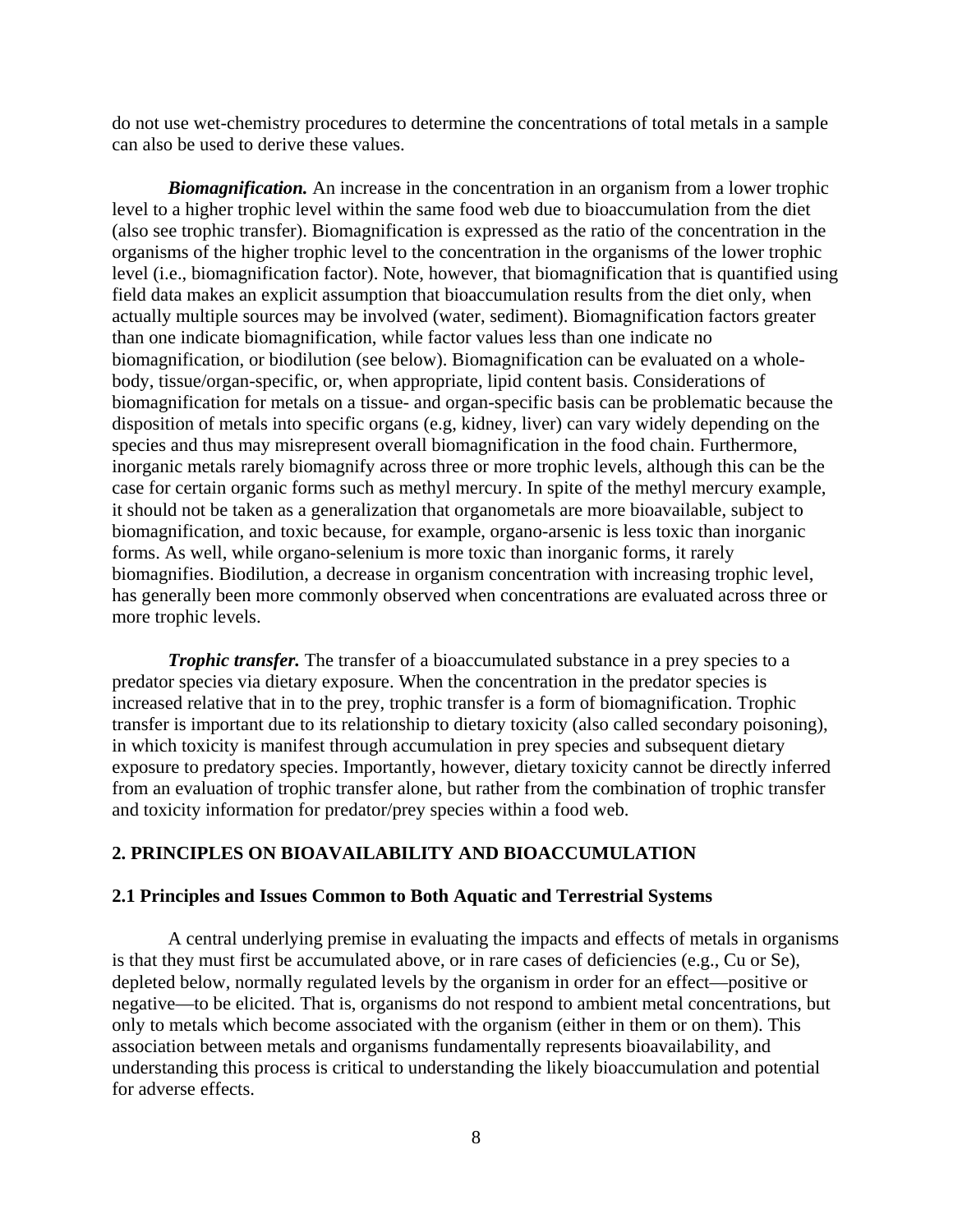Once absorbed by an organism, organic compounds may be metabolized, with the parent compound no longer present or decreasing over time in the organism. The metabolites or degradation products are usually less toxic than the parent compound, but, in some cases, they may become more toxic (e.g., carcinogenic PAHs). With metal compounds, there is no degradation of the metal atom itself, but the metal may bind to a wide variety of molecules in the organism. Metals can bind to biomolecules that are essential to cellular function (e.g., enzymes, structural proteins), alter their function, and cause toxicity. In some cases, metals bind to metallothioneins or phytochelatins, cysteine-rich compounds, or to other ligands that can help the organism regulate the metal within cells and detoxify the metal by preventing the binding to receptors that may result in toxicity. Metals may also be precipitated in phosphate or sulfide bodies within cells, thereby sequestering them and preventing mobility and subsequent toxicity. This issue has been reviewed by Mason and Jenkins (1995) and George (1990).

It is noteworthy that organisms have evolved in the presence of metals and in many cases have developed appropriate strategies of metal metabolism (homeostasis) when concentrations exceed those normally encountered by the organism. In contrast, most organic contaminants are typically novel compounds that have never been experienced during the evolutionary history of organisms; hence, they represent unique challenges to the organisms, as no specific sequestration or detoxification strategy has evolved—although several generic (oxidative and conjugative) metabolic pathways exist, which usually succeed in increasing the hydrophilicity of most organic compounds to facilitate elimination from the body. Many metals become associated with sulfurrich proteins, particularly Class B metals (e.g., Hg, Ag), whereas many organic contaminants of environmental concern (e.g., chlorinated hydrocarbons) are hydrophobic and, unlike metals, associate primarily with lipids in organisms.

The focus of these issue papers is on a subset of inorganic metals which generally behave in the manner of hydrophilic molecules described above. However, there are organometallic compounds (e.g., methylmercury, organoarsenicals) that have anthropogenic and dietary sources or are metabolites that are lipophilic. A feature that is unique to inorganic metals is that they persist. In contrast, when organic compounds (hydrocarbons) are mineralized to their basic elemental forms of carbon, hydrogen, and oxygen, they generally form relatively inert molecules of water or carbon dioxide which are considered GRAS substances (generally regarded as safe). In terms of both inorganic and organic forms of metals, it is the persistence of the bioavailable form of the metal which has toxicological significance.

Another commonality exists for environmental inorganic metals, regardless of the receptor: the predominant exposure route of risk concern is oral for higher-order terrestrial receptors, while for aquatic receptors both respiratory and oral (dietary) route should be considered. The dermal route of inorganic metal uptake is usually a minimal contributor to exposure, due to the often effective barrier that most external epithelium provides to organisms. Exceptions include soft-bodied soil and sediment invertebrates (e.g., earthworms and aquatic oligochaetes), where metal uptake is thought to occur primarily across the epidermis, which is also the respiratory surface. Other noteworthy exceptions include human industrial-related exposures that are seldom encountered by EPA for environmental risk assessments, such as for metal fumes and fine particulates with metallic coatings that can in rare instances contribute measurable exposures via a human's or terrestrial animal's respiratory route. The message from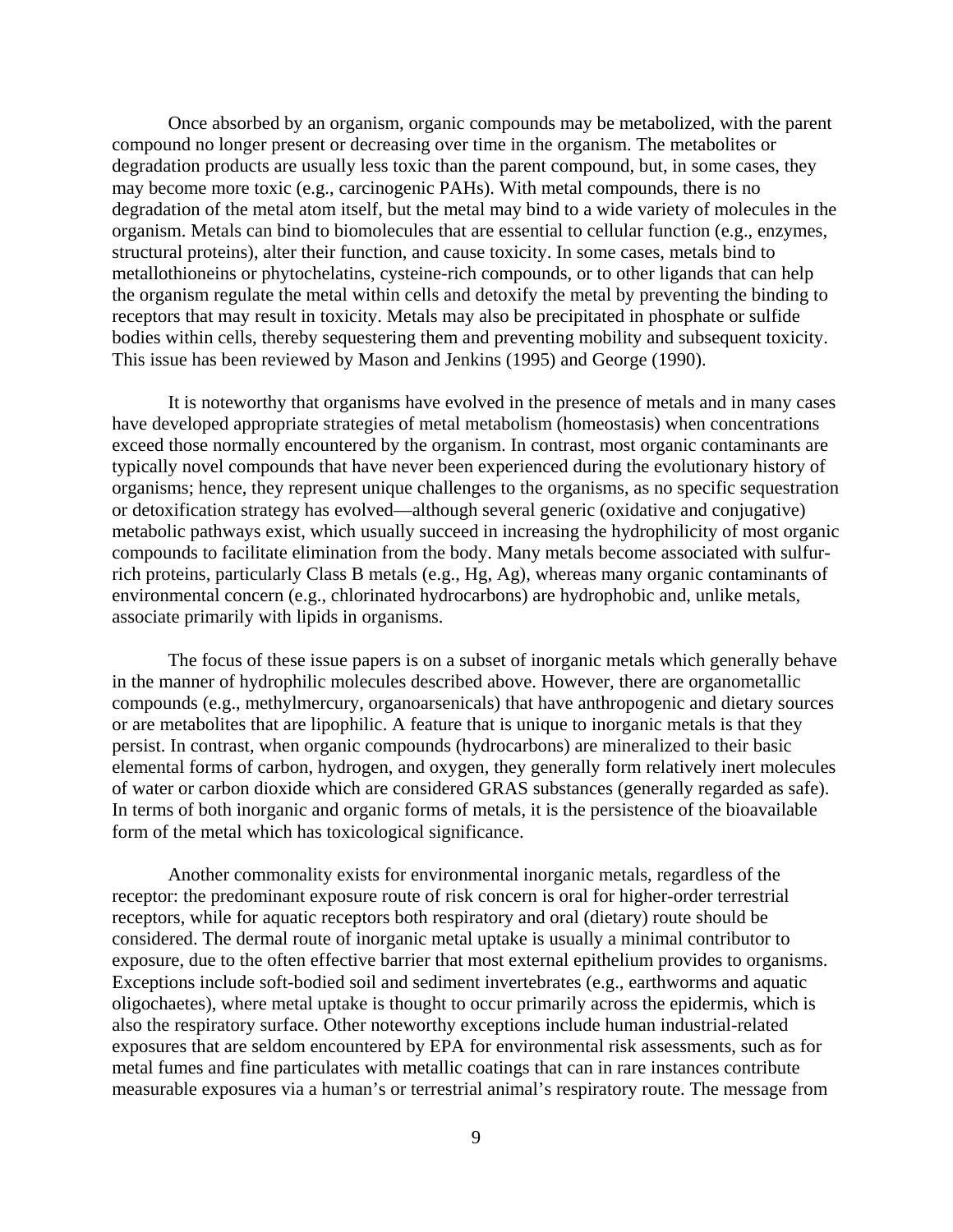this hierarchal observation is that it makes most sense to target research resources towards the evaluation of bioavailability at the species-specific biological membranes where most metal interactions and uptake occur (gut, gill, root). It should be an exceptional event to study respiratory (lung) and dermal (skin) bioavailability of inorganic metals in soils and sediment for vertebrates.

## **2.2 Membrane Interactions with Metals: Physicochemical Factors in Transfer of Metals Across Membranes**

The absorption, distribution, and excretion of metals all involve passage across cell membranes. Therefore, it is essential to consider the mechanisms by which metals cross membranes and the physicochemical properties of metals and membranes that influence this transfer. Metals cross membranes either by passive processes or by mechanisms involving the active participation of components of the membrane. Most biological membranes are relatively permeable to water, either by diffusion or by flow that results from hydrostatic or osmotic differences across the membrane. Such bulk flow of water can carry with it small, water-soluble substances such as small anions and urea. While most inorganic ions would seem to be sufficiently small to penetrate the membrane, their hydrated ionic radius is relatively large. The concentration gradient of many inorganic ions is largely determined by active transport (e.g.,  $Na+$  and  $K+$ ). The characteristics of active transport "selectivity, competitive inhibition, a requirement for energy, saturability, and movement against an electrochemical gradient" may be important in the mechanism of action of metals that are subject to active transport or that interfere with the active transport of essential minerals. An example would be lead which, because of properties similar to calcium, is taken up via calcium uptake mechanisms. The term facilitated diffusion describes a carrier-mediated transport process to which there is no input of energy, and movement of the substance in question thus cannot occur against an electrochemical gradient. (See Benet et al., 1996.)

Absorption of metals involves mostly soluble metal ions, but it can also occur via endocytosis of metal particulates by cellular extrusions that engulf small particles and internalize them into the cytoplasm of the absorptive cell.

#### *2.2.1 Factors That Modify Absorption*

Many variables, in addition to the physicochemical factors that affect transport across membranes, influence the absorption of substances, including metals. Absorption, regardless of the site, is dependent upon solubility. Drugs given in aqueous solution are more rapidly absorbed than those given in oily solution, suspension, or solid form, because they mix more readily with the aqueous phase at the absorptive site. For those given in solid form, the rate of dissolution may be the limiting factor in their absorption. Local conditions at the site of absorption alter solubility, particularly in the gastrointestinal tract. The concentration influences its rate of absorption, as substances introduced at an administration site in solutions of high concentration are absorbed more rapidly than in solutions of low concentration. The circulation to the site of absorption also affects absorption. Increased blood flow, brought about by massage or local application of heat, enhances the rate of absorption; decreased blood flow, produced by vasoconstrictor agents, shock, or other disease factors, can slow absorption. The area of the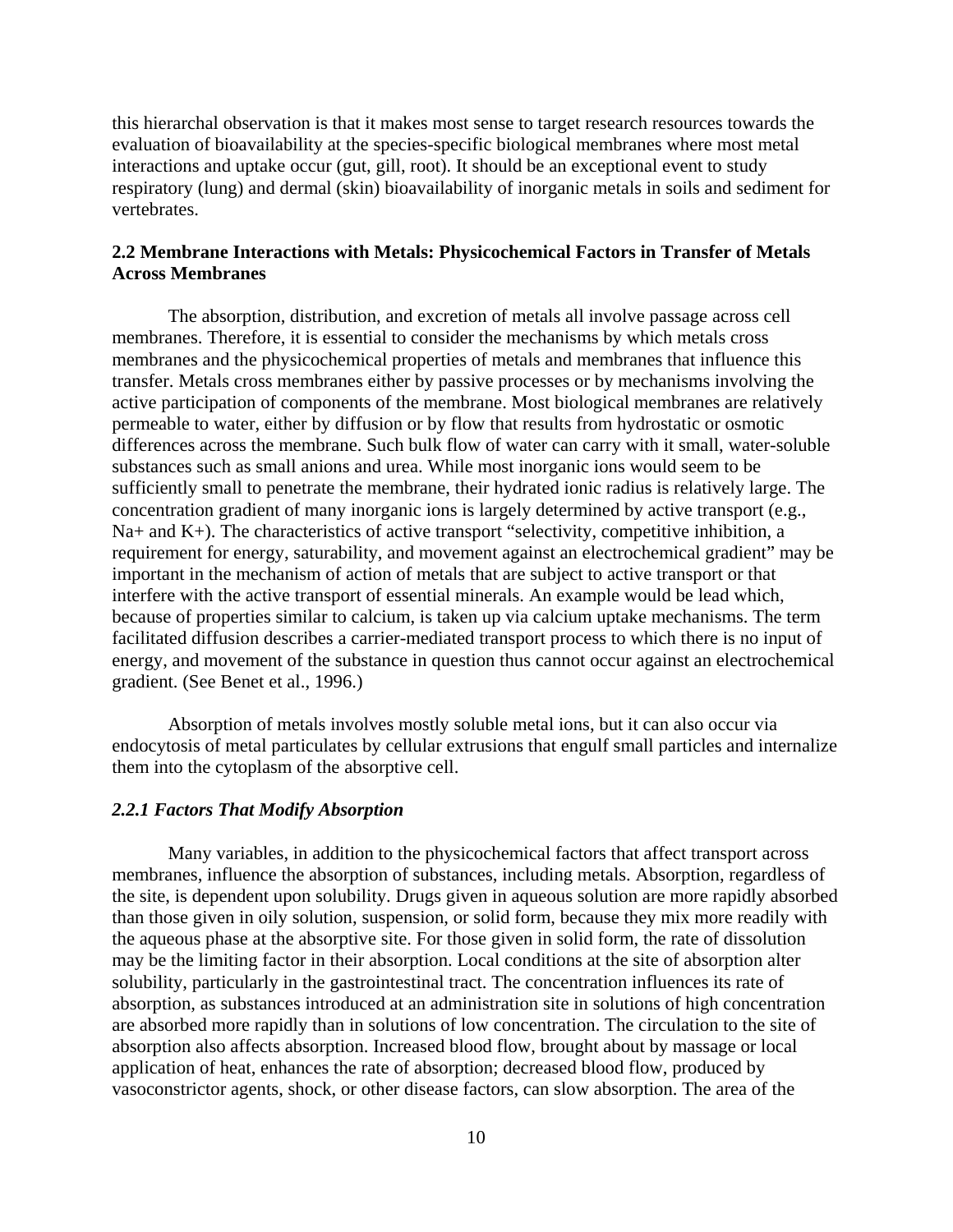absorbing surface to which a drug is exposed is one of the more important determinants of the rate of absorption. Drugs are absorbed very rapidly from large surface areas such as the pulmonary alveolar epithelium and the intestinal mucosa (which can have an absorptive surface area of nearly two acres in humans).

## **2.3 Toxicokinetics (ADME) and Bioaccumulation of Metals**

Toxicokinetics refers to the absorption, distribution, metabolism, and elimination (ADME) of toxicants. These four biological processes describe how most organisms process metals to which they are exposed and assimilate. Depending on the relative rates of uptake and elimination, a metal may accumulate to a steady-state level in different body compartments (e.g., tissues, organelles) that have varying affinities for the metal. There is usually a rate-limiting step that determines the steady-state level of metal in a tissue or receptor. Absorption controls the uptake of metal into the organism, and it is distributed to various areas depending upon the properties of the metal (e.g., elemental mercury distributes to the brain while inorganic ionic mercury has an affinity for kidney tissue) and the varying affinities of cells and biomolecules (e.g., red blood cells and brain purkingie cells in the cerebellum have a high affinity for methylmercury, while arsenic has an affinity for cysteine moieties on proteins). Some metals undergo limited metabolism, either by removing a bound substance (demethylation of organometallics) or by conjugating (methylation of arsenic) the metal. This would be particularly relevant to terrestrial organisms, where elimination generally occurs via the urine or equivalent if the metal form is ionic and water soluble, or via the feces if it is processed through the bile. Toxicokinetically, if the net-balance of uptake exceeds elimination for a metal, then bioaccumulation can occur, such as when a metal has a high affinity for tissues that can act as a reservoir, as with lead in bone tissue that has high calcium contents with which lead can interact (Weis et al., 1996; WHO, 1995). Toxicokinetics and the importance of the role of various ADME features varies with organism complexity.

## **3. CURRENT AGENCY PRACTICE**

In this section, we summarize various methods EPA uses to incorporate metals bioavailability and bioaccumulation information into its regulatory programs. This discussion is not intended to be exhaustive in terms of the number of methods the Agency uses to address bioavailability or bioaccumulation nor in the detail provided for each method. Rather, its purpose is to provide the reader with some regulatory context on how EPA addresses the bioavailability and bioaccumulation of metals across a broad spectrum of regulatory programs. We have organized this discussion according to major "categories" of Agency assessments (e.g., sitespecific assessment, national-scale assessment, national hazard ranking and classification). While this is not a formal classification scheme, it nonetheless serves to illustrate how the geographic scale and goal of the assessment influence how bioavailability and bioaccumulation information are considered in Agency metals assessments.

## **3.1 Site-Specific Assessments**

Relative to national scale assessments, site-specific assessments are conceptually advantageous for incorporating bioavailability and bioaccumulation information, because factors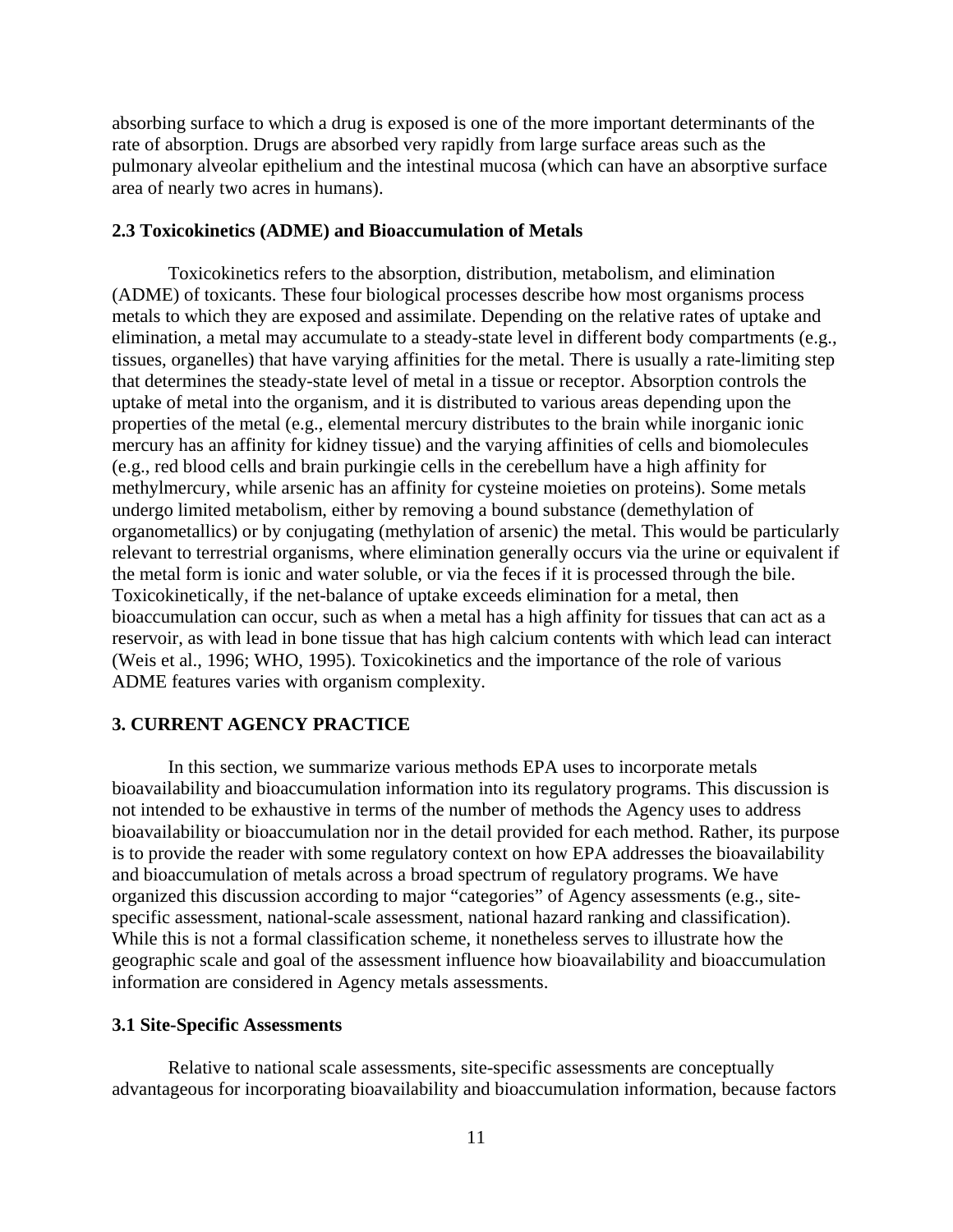that affect bioavailability and bioaccumulation can be measured directly (or indirectly) at the site of interest. However, this potential advantage can be tempered by difficulties resulting from gaps in our knowledge of metals bioavailability and bioaccumulation processes, limitations in available resources to gather site-specific data, and spatial and temporal heterogeneity in metals bioavailability and bioaccumulation within a site. The following discussion illustrates how sitespecific data on bioavailability and bioaccumulation are addressed by two Agency programs: the Superfund and Ambient Water Quality Criteria programs.

## *3.1.1 Superfund Program*

The Office of Solid Waste and Emergency Response (OSWER) is responsible for administering the assessment and management of risks associated with hazardous sites listed on the National Priorities List as part of the Superfund program, in addition to other functions. In 1989, OSWER published Risk Assessment Guidance for Superfund (RAGS) Part A for use in human health risk assessments at Superfund sites (U.S. EPA, 1989a) and has since updated this guidance periodically (U.S. EPA, 2001b). General guidance for making adjustments to ensure consistent treatment of bioavailability assumptions in exposure and toxicity is included as Appendix A in RAGS. This guidance recognizes the need to make adjustments to bioavailability assumptions to account for differences in absorption efficiencies between the medium of exposure and the medium assumed by the toxicity value. It also discusses the need to adjust for differences in the expression of dose between the exposure and toxicity value (e.g., absorbed versus administered dose). In the absence of adequate data to the contrary, the RAGS guidance recommends that the relative bioavailability of a chemical should be assumed to be equal in food, water, or soil. To date, the most common treatment of bioavailability for human health assessments for all chemicals, including metals, is to assume that the bioavailability of the metal exposure on the site is the same as the bioavailability used to derive the toxicity value used to estimate risk. This is typically accomplished by relying on laboratory toxicity tests, which usually measure administered rather than absorbed doses.

In some situations, site-specific adjustments of default bioavailability assumptions are conducted when sufficient data are available. Usually this entails conducting a well-designed animal feeding study with juvenile swine which has been identified as the preferred animal model for lead (U.S. EPA, 1999a). This has been accomplished at several sites across the country including the Murray Smelter in CO; Palmerton, PA; Jasper County, MO; Smuggler Mountain, CO; and the Kennecott site in Salt Lake City, UT. Although in vitro tests have been developed for assessing bioavailability differences of lead in soils, the Agency currently requires additional validation of these approaches before they can be used as the sole basis for making bioavailability adjustments (U.S. EPA, 1999a).

Interim draft guidance has also been developed by EPA Region 10 for making bioavailability adjustments with arsenic contaminated soil (U.S. EPA, 2000a). Based on literature data on arsenic bioavailability and the results of a Region 10 animal study in which immature swine were dosed with arsenic contaminated soil derived from the Ruston/North Tacoma Superfund site that was a former smelter site (U.S. EPA, 1996a), this interim guidance recommends default values of relative bioavailability for arsenic in soil ranging from 60 percent to 100 percent depending on the source of contamination (e.g., mineral processing, fossil fuel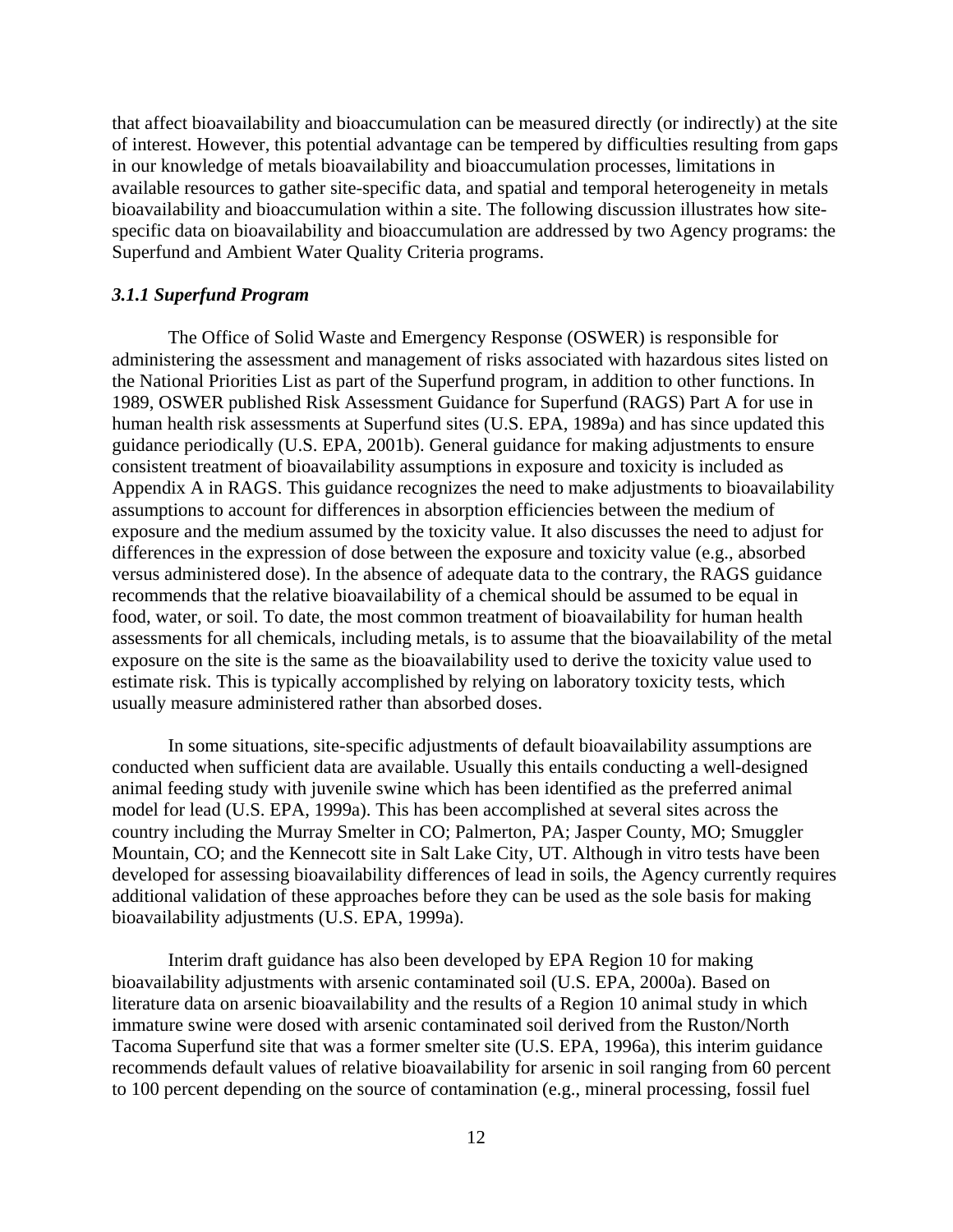combustion, pesticides/wood treatment processes). Similar to the case with lead, the juvenile swine is the recommended animal model for supporting departures from the default relative bioavailability assumptions. Bioavailability data from in vitro studies are not recommended for use as the sole basis for making relative bioavailability adjustments, but can be used to justify the appropriateness of using in vivo data from other sites. In mid April, 2003, EPA convened a workshop to address the use of bioavailability data in human health risk assessments at contaminated sites (http://conference.syrres.com). EPA expects to use information presented during this workshop in its efforts to establish the most scientifically sound approach to utilizing bioavailability measurements for metals at contaminated sites.

Methods for assessing the existing condition of metals accumulation commonly involve measurement of metal residues in organisms at the study site. However, when bioaccumulation must be predicted under future conditions, empirically-based bioaccumulation factors (indexed to water, soil, or sediment) or site-specific regression relationships can be used to quantify the relationship between exposure media and tissue residues. In the context of ecological risk assessments involving Superfund sites, EPA has published generalized criteria for designing field studies with the intent of quantifying bioaccumulation factors (U.S. EPA, 1997a), although this guidance is not specific to metals. Some examples of empirical approaches for quantifying metals bioaccumulation relationships at the site level have been described by Nan et al. (2002), Torres and Johnson (2001), and Sample et al. (1999, 1998), although these are not necessarily specific to Superfund assessments. Mechanistic approaches such as bioenergetically or physiologically based bioaccumulation models have been developed for metals, but they have achieved mixed success in terms of their accuracy in predicting metals bioaccumulation (e.g., Simas et al., 2001, for aquatic macrofauna; Saxe et al., 2001, for earthworms; Ke and Wang, 2001, for oysters; and Goree et al., 1995, for cadmium). Application of mechanistically based models in site-specific risk assessments (including Superfund assessments) is much less common due to the resource demands needed to satisfy input data requirements and calibrate the models and their lack of widespread validation.

## *3.1.2 Ambient Water Quality Criteria*

EPA's Office of Water is charged with developing ambient water quality criteria (AWQC) to support the Clean Water Act goals of protecting and maintaining physical, chemical, and biological integrity of waters of the United States. Examples of chemical-specific criteria include those designed to protect human health, aquatic life, and wildlife. Although AWQC are typically derived at a national level, there has been a long history behind the development of methods to accommodate site-specific differences in metals bioavailability. For example, since the 1980s aquatic life criteria for several cationic metals have been expressed as a function of water hardness to address the combined effect of certain cations (principally calcium and magnesium) on toxicity. Recognizing that water hardness adjustments did not account for other important ions and ligands that can alter metals bioavailability and toxicity, EPA developed the Water Effect Ratio (WER) procedure as an empirical approach for making site-specific bioavailability adjustments to criteria (U.S. EPA, 1994). This approach relies on comparing toxicity measurements made in site water to those made in laboratory water to derive a WER. The WER is then used to adjust the national criterion to reflect site-specific bioavailability.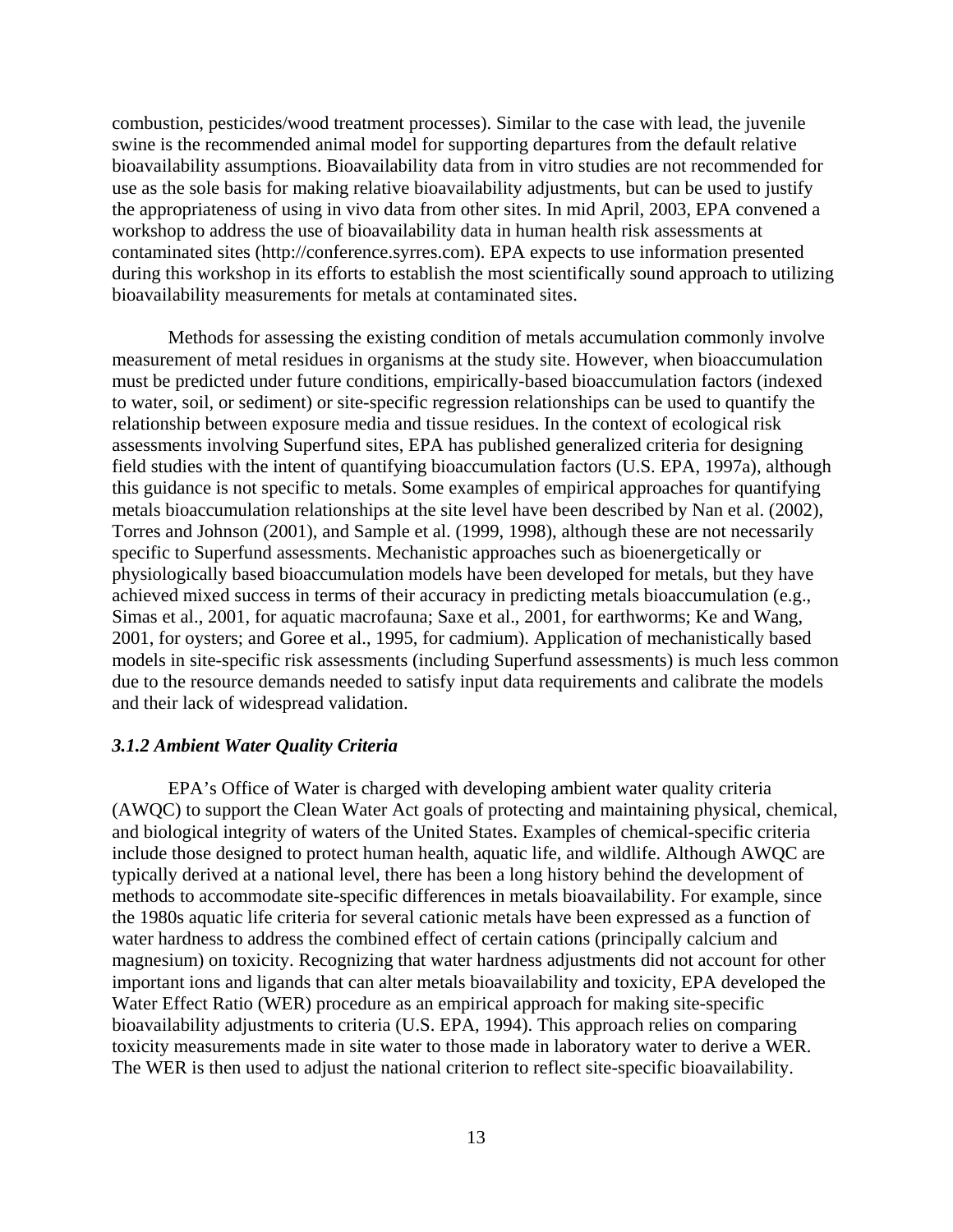More recently, the Office of Water has been developing a mechanistic-based approach for addressing metals bioavailability using the Biotic Ligand Model or BLM (U.S. EPA, 2000g; di Toro et al., 2001; Santore et al., 2001). This model, which is described in further detail in Section 4, as well as Section 8 of the issue paper on the environmental chemistry of metals, predicts acute toxicity to aquatic organisms based on physical and chemical factors affecting speciation, complexation, and competition of metals for interaction at the biotic ligand (i.e., the gill in the case of fish). The BLM has been most extensively developed for copper and is being incorporated directly into the national copper aquatic life criterion (http://www.epa.gov/waterscience/criteria/copper). The BLM is also being developed for use with other metals including silver. Conceptually, the BLM has regulatory appeal because metals criteria could be implemented to account for predicted periods of enhanced bioavailability at a site which may not be captured by purely empirical methods such as the WER.

## **3.2 National-Scale Assessments**

By their very nature, national regulatory assessments often lack the data necessary to incorporate many potentially important site-specific factors that can affect bioavailability and bioaccumulation. Due to complex issues, uncertainties, and data gaps associated with characterizing metals bioavailability, the application of bioavailability factors or mechanistic models in risk assessments is not a typical practice in most national-scale risk assessments. While it is commonly known that bioavailability of metals in the environment may be substantially reduced by a number of factors (e.g., complexation, precipitation, competition with environmental ligands, sorption onto soils and sediments, formation of insoluble metal compounds), screening risk assessments often assume the bioavailability of the species of metal in the assessment is the same as the bioavailability of the species of metal used to develop the toxicity value. This occurs principally because of a lack of validated data and models for assessing/predicting gut absorption of ingested metal, dissolution of ingested metals, biota specific detoxification of metals, toxicity relationship between the metal forms tested in the laboratory and metal forms ingested, and other assessment specific factors. These aspects contribute to the challenges of conducting national-scale metal assessments. Several examples of how the Agency has addressed bioavailability and bioaccumulation issues in the context of national-scale assessments are summarized below.

#### *3.2.1 Assessing Health Risks of Lead Exposure*

For assessing risk associated with lead exposure in children, blood lead levels are typically predicted using the Integrated Exposure Uptake Biokinetic Model for Lead in Children (IEUBK) developed by EPA (U.S. EPA, 2001a). For addressing differences in lead bioavailability in different environmental media, the IEUBK model assigns default values of absolute bioavailability to all lead exposure media. The default values for air, water, and soil are 32 percent, 50 percent, and 30 percent, respectively (U.S. EPA, 2001b). For non-residential scenarios, EPA has developed the Adult Lead Methodology which assumes the absolute bioavailability of lead in soil is 12 percent (U.S. EPA, 1996b).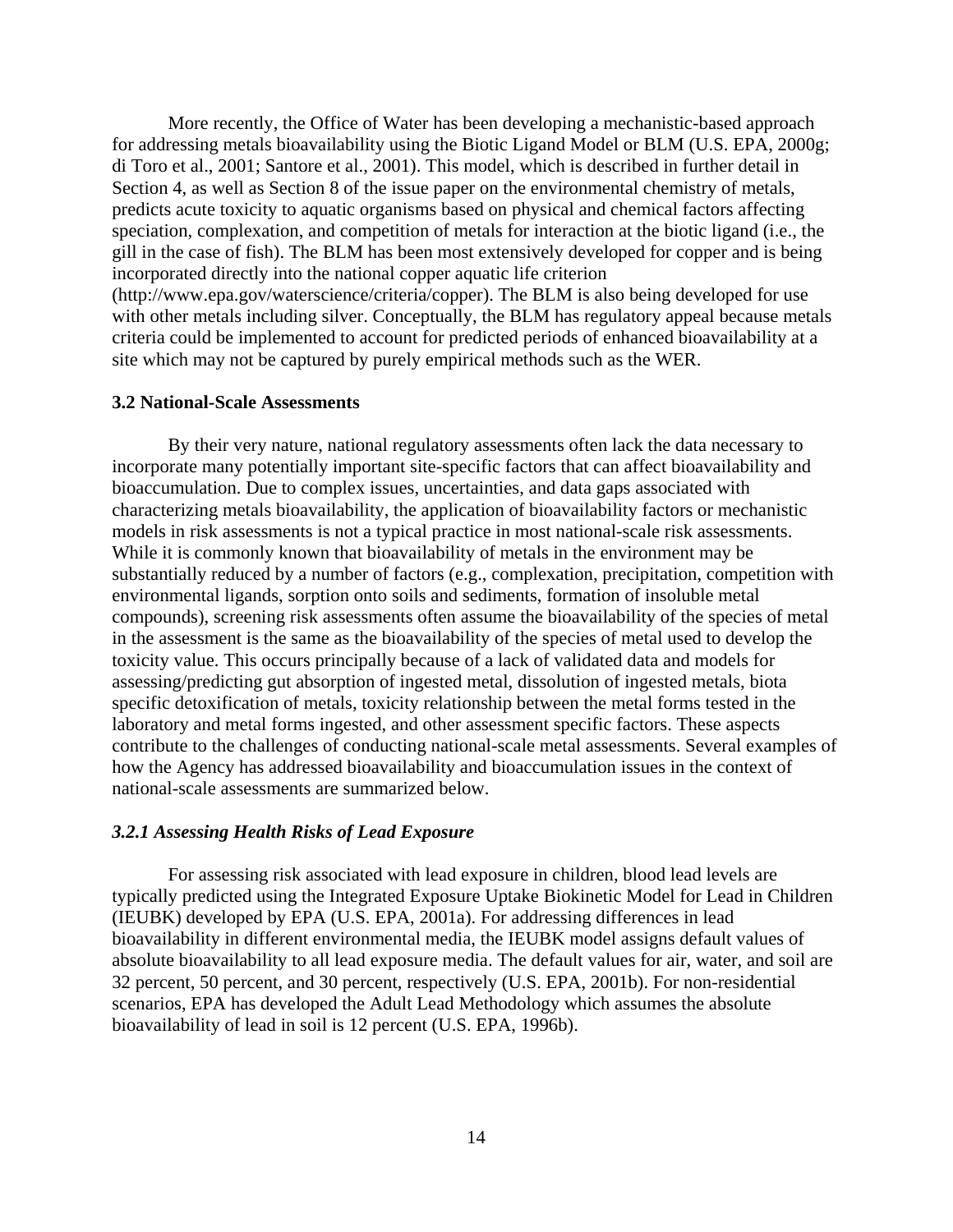## *3.2.2 Derivation of Reference Doses (RfDs)*

The Agency also derives RfDs that are specific for an exposure medium based on consideration of bioavailability or other factors that might suggest unique dose-response relationships in that medium. For example, separate oral RfDs have been derived for cadmium in food and drinking water based on the rationale that the bioavailability of cadmium in water is greater than that of cadmium in food by a factor of two (i.e., 5 percent versus 2.5 percent, respectively) (U.S. EPA, 2003a). EPA has also recommended that a modifying factor of three be applied to the chronic oral RfD for manganese when the RfD is used to assess risks from drinking water or soil to account, in part, for potential differences in bioavailability of manganese in water and soil compared to food (U.S. EPA, 2003b).

## *3.2.3 National Risk Assessments*

In a national risk assessment of land-applied sewage sludge, EPA relied almost exclusively on empirical data to address metals bioaccumulation from soil to plants (U.S. EPA, 1995a). EPA used data from a variety of soils—crops, cationic exchange capacities of soils, soil pH, soil organic carbon, and soil moisture. Therefore, overall bioavailability of metals from soil to crops/vegetation was automatically integrated into the exposure assessment, but not through a mechanistic basis.

As part of a national risk assessment of atmospheric mercury releases, EPA relied on bioaccumulation factors to characterize mercury bioaccumulation in aquatic food webs (U.S. EPA, 1997b). Bioaccumulation factors derived from the scientific literature were expressed as central tendency estimates for each trophic level (e.g., trophic level one through four representing primary producers (phytoplankton, periphyton), herbivores, forage fish and top predator fish, respectively). To address some aspects of mercury speciation and its effect on bioavailability, BAFs were expressed as a function of dissolved methylmercury in the water column, which is considered to be the most bioavailable form of environmental mercury. Based on this compilation of BAF data, considerable variability in methylmercury BAF data occurs even within a trophic level. A number of factors are thought to contribute to this variability, including site-specific differences in methylmercury bioavailability, variation in food web structure among study locations, species-specific differences in accumulation rates, uncertainty in assessing trophic position, and in the case of fish, variability in age of organisms used to calculate BAFs.

#### *3.2.4 National Criteria and Screening Levels*

National ambient water quality criteria developed by EPA to protect human health and wildlife typically address bioaccumulation of chemicals (including metals) through the use of BCFs and BAFs (U.S. EPA, 1995b, 2000c). For national AWQC derivation, geometric means of BAFs and BCFs are determined within a specified trophic level account for possible biomagnification and broad physiological and ecological differences that can affect bioaccumulation. Because a BCF or BAF for a given chemical and organism will vary depending on the exposure duration up to the point where steady state is reached, BAF and BCF data are screened by EPA to select those values which reflect longer-term accumulation in order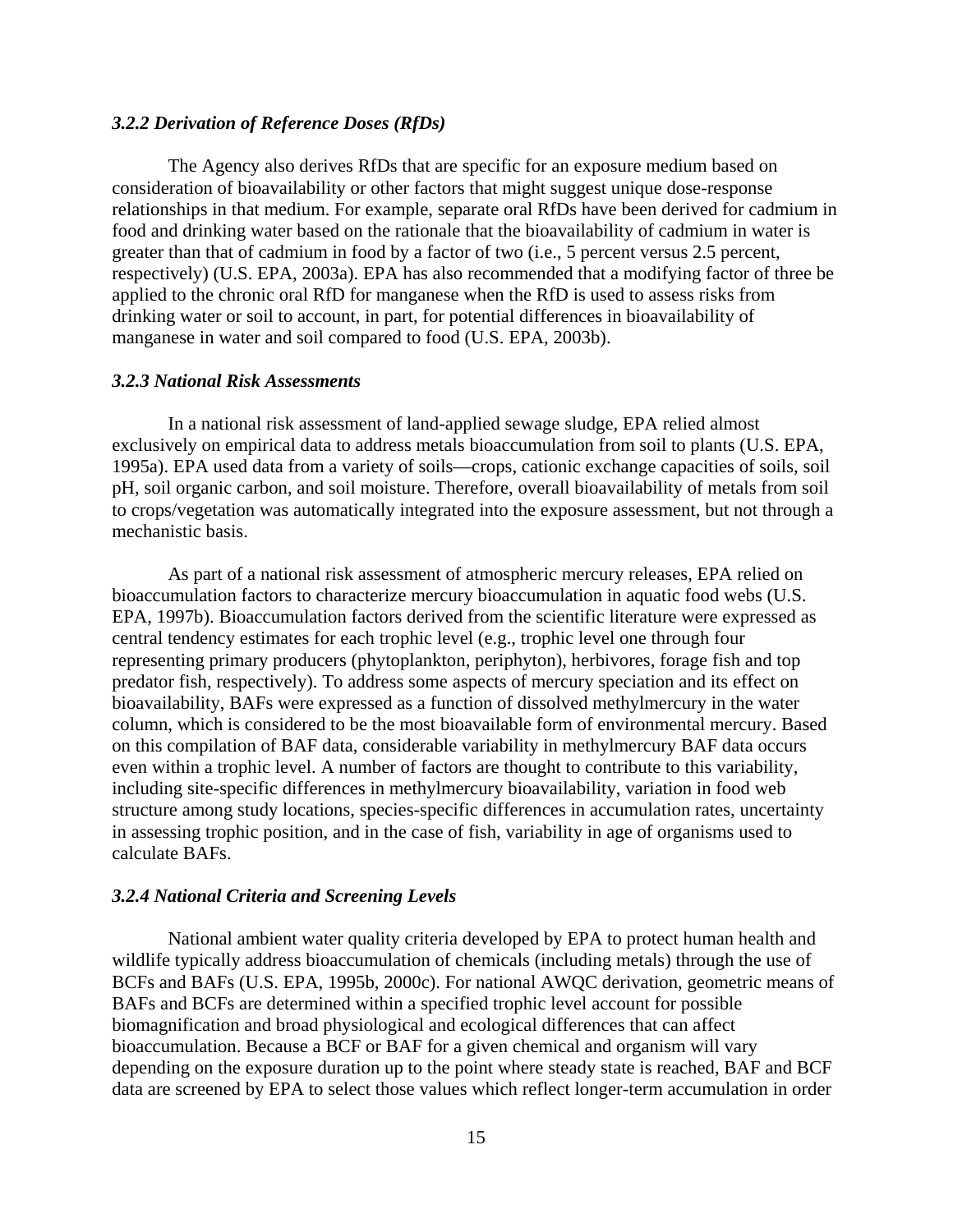to approximate steady-state conditions. Since the protection goals of EPA water quality criteria are known (i.e., protection of human health or wildlife), BAFs and BCFs are selected for species and tissues that are most relevant to human and wildlife exposure.

For deriving water quality criteria, the EPA has provided limited guidance for evaluating BCFs and BAFs for metals in the context of issues associated with metals essentiality and concentration dependency of BCFs and BAFs. For example, in situations where BCFs vary with exposure concentration, earlier guidance recommends using the BCF from the lowest exposure concentration above the control treatment (U.S. EPA, 1985, 1995b). If the chemical is a micronutrient, this guidance recommends that concentrations of the inorganic chemical be greater than background levels and greater than levels required for normal nutrition of the test species. In cases of BCF (BAF) concentration dependency, EPA's updated water quality criteria guidance for the protection of human health further recommends using BCFs or BAFs from concentrations that most closely align with the water quality criterion (U.S. EPA, 2000c). This recommendation attempts to minimize extrapolation of BAF or BCF values across widely differing water column concentrations that might result from differences in the exposure concentration used in a BCF or BAF study, compared to the concentration associated with a water quality criterion. In theory, such an approach might use an

allowable dietary intake concentration (determined from the toxicity and exposure data) and the concentration-tissue residue relationship derived from the BCF or BAF study to identify the ambient concentration that is most suitable for estimating the BCF or BAF. However, this guidance has not yet been applied for deriving criteria.

Unlike the derivation of BCFs and BAFs nonionic organic chemicals which are adjusted to account for chemical partitioning into lipids of the organism and organic carbon in water, analogous procedures have yet to be developed for the derivation of BAFs and BCFs for metals. For deriving BAF and BCF values for use in human health ambient water quality criteria, EPA currently recommends that metals bioavailability be addressed on a metal-by-metal basis to the extent that data provide adequate justification for making broad-scale adjustments (U.S. EPA 2000c).

Over the past decade, significant scientific advances have been made in addressing metals bioavailability in sediments in relation to their toxicity to benthic organisms. In the derivation of sediment equilibrium partitioning benchmarks for mixtures of metals involving cadmium, copper, lead, nickel, silver and zinc, EPA incorporates bioavailability through a procedure that compares the concentration of amorphous sulfide ligands known as acid volatile sulfides (AVS) and the concentration of simultaneously extracted metals (SEM) from the AVS procedure (U.S. EPA, 2002). This approach is based on previous studies that demonstrate when AVS is in excess of SEM on a molar basis, toxicity to benthic macroinvertebrates is not observed due to the formation of insoluble metal sulfides, subsequently reducing metal concentrations in sediment pore water (Ankley et al., 1994; Hansen et al., 1996; Berry et al., 1999; di Toro et al., 1992, 1990). As the excess of SEM over AVS increases, the probability of observing toxicity also increases, although the precise prediction of toxicity is somewhat uncertain when excess SEM is small. When SEM exceeds AVS, consideration of other ligands, especially total organic carbon, can reduce uncertainty in the prediction of toxicity (U.S. EPA,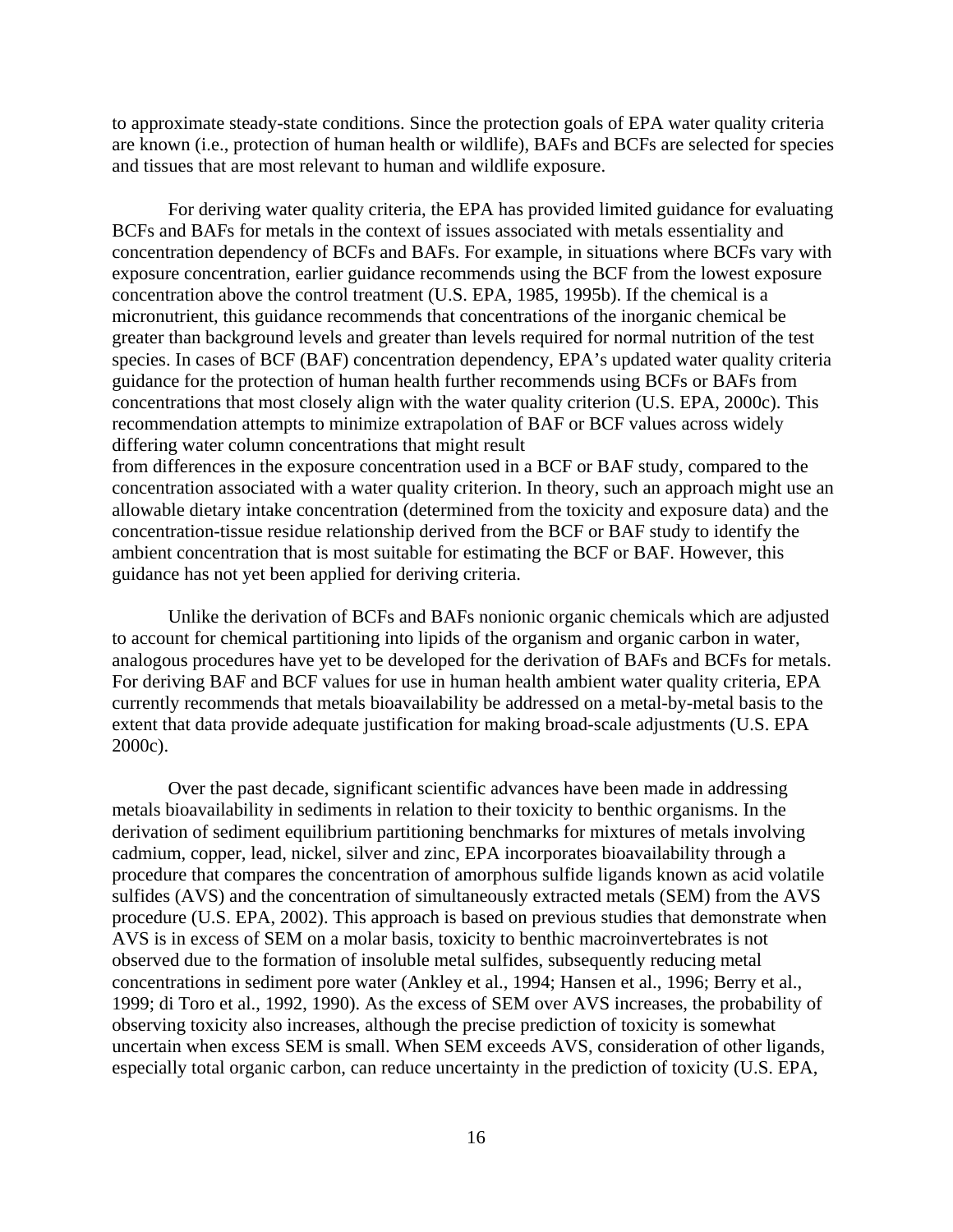2002). For a discussion of this issue please see the companion "Issue Paper on the Ecological Effects of Metals."

For establishing national ecological screening levels of metals in soil, empirically based soil-to-biota bioaccumulation factors and regression models have been developed and applied (U.S. EPA, 2000d; Sample et al., 1999, 1998). Because variation in these factors and regression models can be substantial across sites (spanning several orders of magnitude), conservative estimates of soil-to-biota BAFs are being used in this screening application. In general, data for developing soil-to-biota accumulation factors are far more limited compared to aquatic-based BAFs and BCFs.

## **3.3 National Hazard Ranking and Classification**

EPA uses national ranking and characterization procedures in a number of its regulatory programs, some of which include the Toxics Release Inventory (TRI) program, the Hazardous Waste Minimization program, and the New Chemicals (Premanufacture Notification) program. The specific purpose of the various chemical ranking and classification procedures vary by program, but in general, they are designed to rank or classify large numbers of chemicals by selected attributes of interest (e.g., persistence, bioaccumulation, and toxicity) in order to establish priorities for future analysis, action or information notification.

In general, quantitative considerations of bioavailability are difficult with national hazard ranking and classification methods due to widely varying environmental conditions across the country, the need to be protective of many different types of organisms in different media, the lack of bioavailability data in organisms, and the increased uncertainty due to the broad scope of national hazard or risk characterizations. To be sufficiently protective, decisions about national hazard ranking and characterization assessments are usually driven by available toxicity data and whether there are environmental conditions within the United States that would cause a metal to become or remain available in the environment or favor formation of bioavailable forms of the metal. The treatment of bioavailability and bioaccumulation data in two hazard ranking and classification procedures used by EPA is summarized below.

#### *3.3.1 Toxics Release Inventory (TRI)*

Established under Section 313 of the Emergency Planning Community Right-to-Know Act (EPCRA), EPA's Toxic Release Inventory (TRI) Program is responsible for collecting and disseminating information on the environmental releases and waste management activities of chemicals listed on the EPCRA Section 313 list of toxic chemicals. This program requires certain facilities to report annually to EPA on the release and waste management of chemicals above certain activity thresholds (e.g., 25,000 lbs or more for manufacturing/processing or 10,000 lbs for other uses). EPA's TRI Program published a final rule in 1999 which focused on lowering the reporting thresholds for a group of chemicals classified as "Persistent, Bioaccumulative and Toxic" or PBT as a result of growing national and international concern over the potential for harmful exposure to these compounds (U.S. EPA, 1999b). Classifying compounds into the PBT category requires evaluation of data on persistence in various environmental media, bioaccumulation, and toxicity.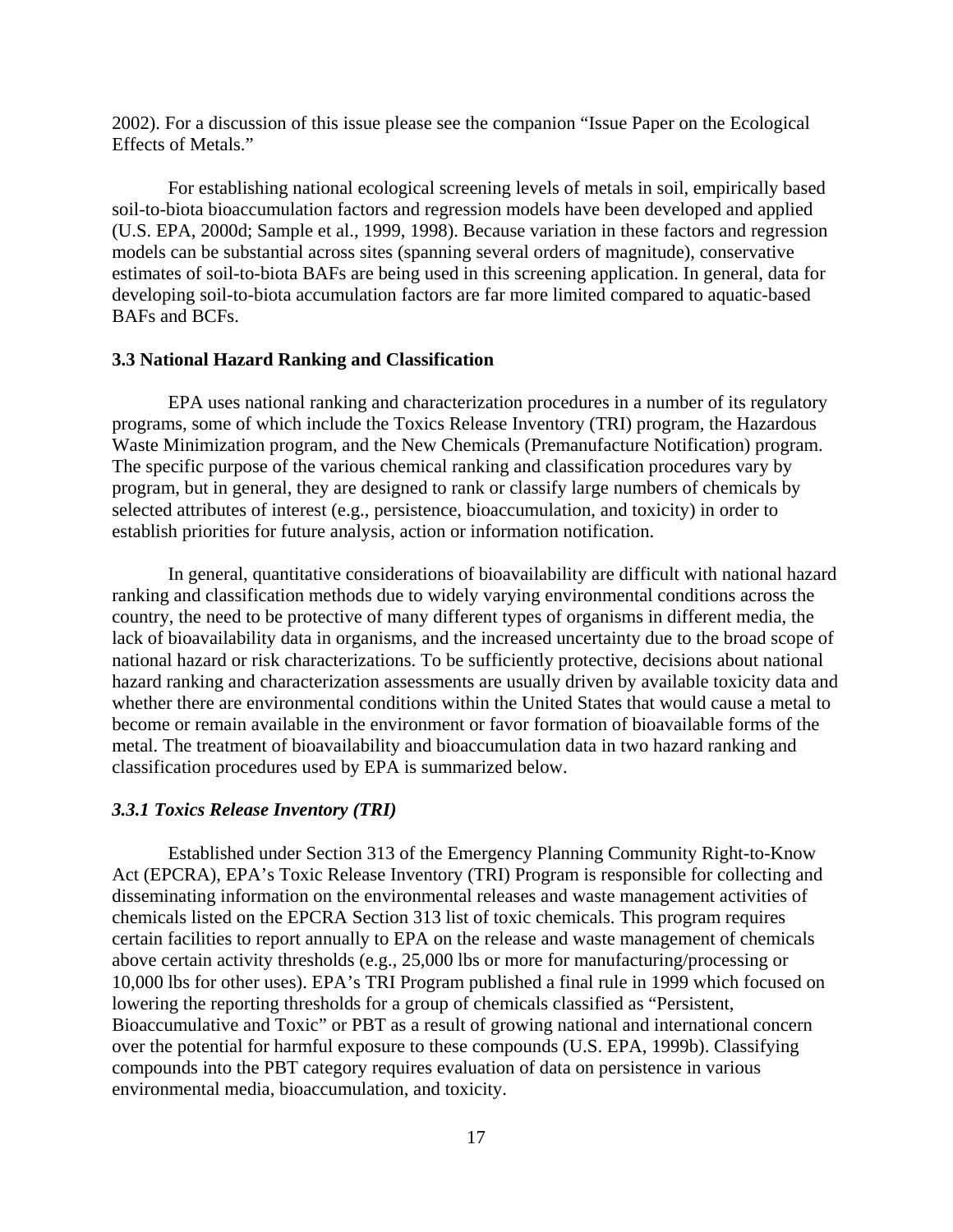The "B" portion of the PBT classification under TRI requires evaluation of the magnitude and potential for compounds to bioaccumulate in organisms. This evaluation is primarily accomplished through the review and comparison of aquatic BCF and BAF data to established benchmarks (e.g., 1000 and 5000 for classifying compounds as "bioaccumulative" and "highly bioaccumulative," respectively). However, as part of the TRI rule for lead and lead compounds, data on lead accumulation in humans were considered in addition to aquatic BCF data for classifying lead as "bioaccumulative" (U.S. EPA, 2001c). Consideration of human data was largely qualitative because of the lack of formal procedures for comparing human bioaccumulation data to quantitative benchmarks. Given the broad assessment goals of the PBT classifications under the TRI program (i.e., ranking chemical hazard based on all relevant exposure pathways, environmental media, and ecological and human receptors), each aquatic species for which BCF or BAF data are available is considered equally for comparing to benchmark values (U.S. EPA, 2001c, 2000h). For example, in the final lead TRI rule, equal consideration was given to lead bioaccumulation in algal species versus data from other aquatic species (e.g., bivalves, fish, etc.) (U.S. EPA, 2001c).

The broad assessment goals of national hazard ranking and classification programs complicate the ability to incorporate bioavailability adjustments into the PBT classification procedure. When conducting hazard assessments of metals, information on environmental fate is reviewed to establish whether or not forms of metals can become bioavailable under wide ranging environmental conditions and potential exposure scenarios encountered at a national scale (U.S. EPA, 1991, 1999b). Since the bioaccumulation classification relies principally on aquatic BCF and BAF data, the bioavailability of a metal compound (or metal compounds within a given category) released to the environment is implicitly assumed to be representative of metal forms and conditions found in the applicable BCF and BAF studies (typically soluble metal salts in laboratory tests).

Regarding metals essentiality and inverse relationships between BCFs and exposure concentrations, limited guidance as discussed in Section 3.2.4 for deriving ambient water quality criteria (U.S. EPA, 1985, 1995b) is followed for evaluating BCF and BAF data in the TRI program (U.S. EPA, 2000h). However, the existence of inverse relationships between BCF (BAF) and exposure concentrations for certain metal/species combinations has led to recommendations by some to abandon the current use of BCFs and BAFs for classifying metal hazards (Adams, 2000; Brix and Deforest, 2000; McGeer et al., 2003). For comparative purposes, the OECD has recently published guidance for classifying metals that are hazardous to aquatic environments (OECD, 2001). The hazard classification schemes presented in the guidance incorporate, among other parameters, evidence of bioaccumulation (i.e., a BCF value greater than or equal to 500 in fish) as a basis for hazard ranking. The OECD guidance further acknowledges the complexities and variability associated with metals uptake and depuration and the existence of an inverse relationship between water concentration and BCF in some aquatic organisms. As a result, this guidance recommends that bioaccumulation data for metals be used with care and that metals bioaccumulation according to the classification criteria be conducted on a case-by-case basis.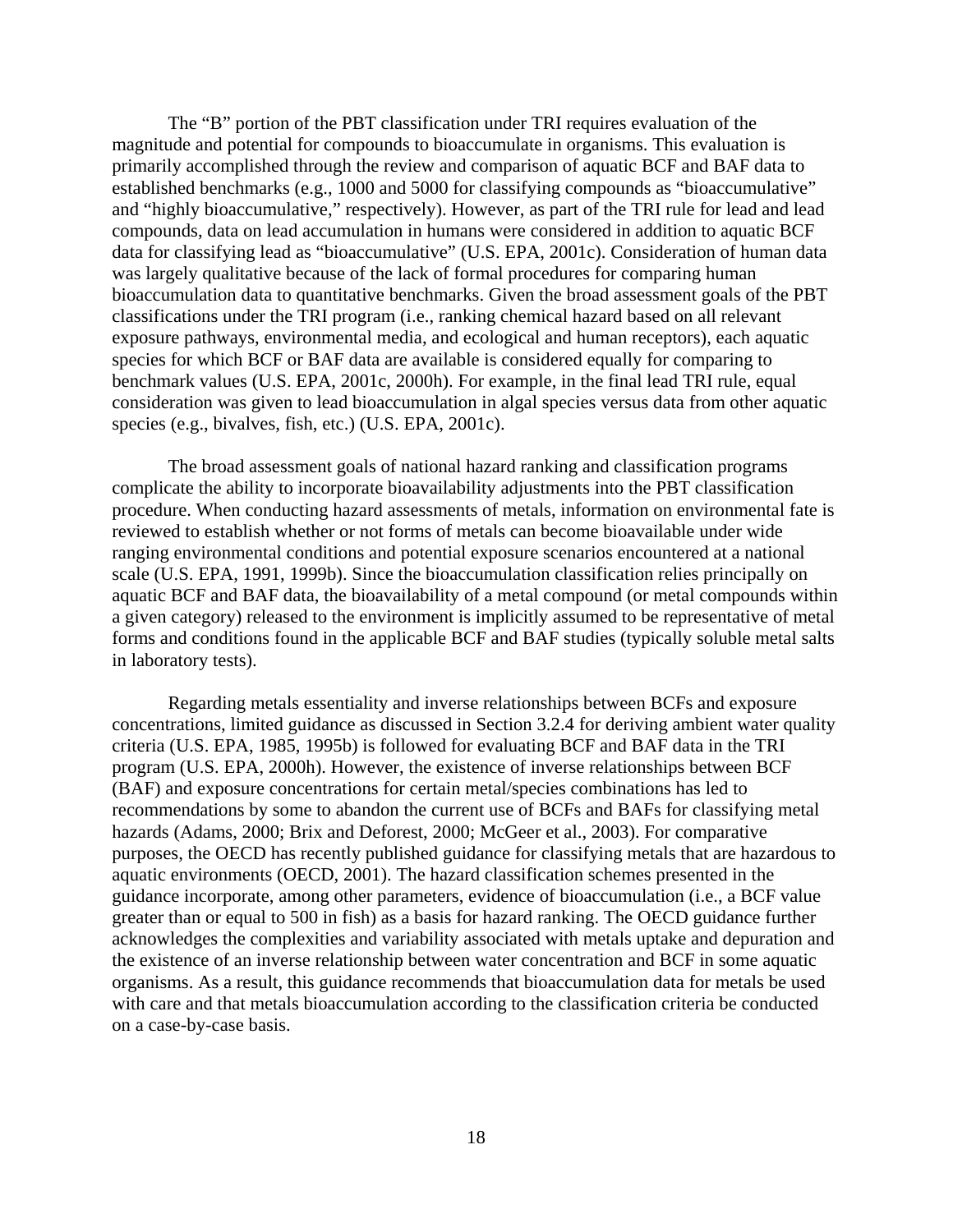## *3.3.2 Waste Minimization Prioritization Tool*

The WMPT is a joint product of EPA's Office of Solid Waste (OSW) and EPA's Office of Pollution Prevention and Toxics (OPPT). It provides a screening-level assessment of potential chronic (i.e., long-term) risks to human health and the environment (U.S. EPA, 2000e). Its overall purpose is to assist in the process of prioritizing chemicals for voluntary pollution prevention activities. The WMPT is a scoring system that was developed to rank chemicals based on their persistence (P), bioaccumulation potential (B), and human (HT) and ecological toxicity (ET). Chemicals are given a score of 1 (low concern), 2 (medium concern), or 3 (high concern) for P, B, and HT or ET resulting in an overall PBT score between 3 and 9. Like the TRI PBT classification system, bioaccumulation is evaluated using BCF or BAF data. A score of 1 is assigned to BCF or BAF values less that 250; a score of 2 is assigned for BCF or BAF values from 250 to 1000; and a score of 3 is assigned for BCF or BAF values exceeding 1000. Evaluation of BCF and BAF data is similar to that discussed under the TRI PBT classification program. Originally, some metals were identified as priority chemicals for the OSW's Waste Minimization Program based on their analysis using the PBT Framework within the WMPT. However, OSW has since deferred the use of that criterion for the identification of its Waste Minimization Priority Chemicals, because of EPA's work with its Science Advisory Board to develop a consistent, Agency-wide approach (i.e., the Metals Assessment Framework) for the evaluation of metals. Regardless of those issues, other information was identified that clearly demonstrated that some metals should remain as priorities for OSW's Waste Minimization Program.

## **4. CURRENT STATE OF THE SCIENCE ON BIOACCUMULATION AND BIOAVAILABILITY ISSUES**

#### **4.1 Aquatic**

This discussion of the aquatic bioavailability and bioaccumulation of metals is a generalized discussion of the subject. It uses examples to illustrate some of the features of metal bioaccumulation and bioavailability and does not provide an inclusive discussion of all aquatic plant and animal species. Therefore it should not be considered as a comprehensive examination of the subject. In general, considerations of metal bioavailability and bioaccumulation in aquatic media can be split into direct and indirect exposure and impacts. Direct exposure occurs via the water column where biotic and abiotic factors can influence metal bioavailability, and bioaccumulation may lead to toxic impacts. Indirect exposure occurs as dietary exposure when metals bioaccumulated in organisms at a lower trophic level are subsequently ingested by consumer organisms with the potential for effects or bioaccumulation. Even though direct and indirect exposure of bioavailability and bioaccumulation are considered separately, this has only been done for practical reasons, because, in natural systems, these occur in unison.

## *4.1.1 Aquatic Exposure*

In the dissolved phase, metals can exist as free ions as well as in a variety of complexed forms. These forms, or species, are of key importance in understanding bioavailability, and the hazard and risk assessment of waterborne metals is complicated by the fact that species have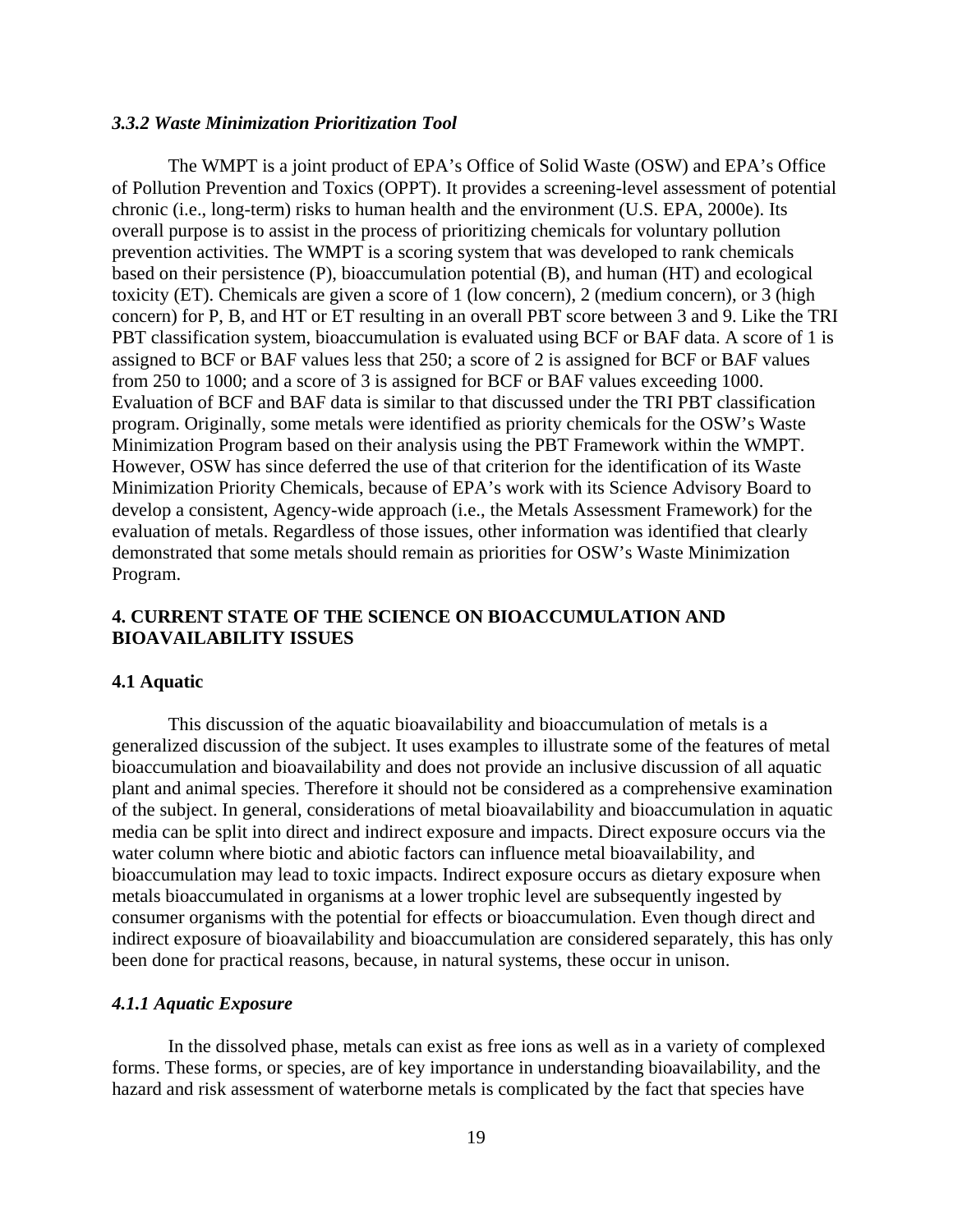different toxicological properties. For many metals in aquatic systems it is the free ionic form which is believed to be responsible for toxicity. For example,  $Cu^{2+}$  has been directly linked to toxicity in fish and invertebrates while Cu complexed by dissolved organic matter does not induce toxicity to the same degree (Erickson et al., 1996; Ma et al., 1999) because bioavailability for uptake is reduced. This relationship between speciation and bioavailability is expressed through the free ion activity model (FIAM) (Campbell, 1995). However, the FIAM is not without limitations as links between metal speciation and toxicity are complicated. For example, complexed metal, including Cu bound to DOC, can be taken up and contribute to toxic impacts and effects (Erickson et al., 1996; McGeer et al., 2002). There are also cases where metal species that do cause toxicity are bioavailable and bioaccumulate, such as Ag-Cl complexes in rainbow trout (McGeer and Wood, 1998). While the link between bioavailability of metals and factors influencing speciation (such as pH, temperature as well as organic and inorganic anionic complexation) are of prime importance, other abiotic factors, particularly cations, influence metal bioaccumulation and toxicity. Dissolved cations such as  $Na^+$ ,  $K^+$ ,  $Ca^{2+}$ , and  $Mg^{2+}$  can competitively inhibit metal uptake.

## *4.1.2 Dietary Exposure*

While the effects of dietborne metal are not as well studied as waterborne metals, a number of studies illustrate that dietary exposure to metals usually results in toxicity. In terms of the assessment of metals in aquatic systems, an understanding of the potential for dietborne impacts requires consideration of the linkages between waterborne exposure, bioaccumulated metal, and dietary toxicity. These assessments can generally be separated into two areas for consideration. The first is the relationship between waterborne metal concentrations, incorporation of the waterborne metals into biota, and the combined impact of dietary and waterborne exposure in terms of water quality criteria. In other words, most WQC only consider waterborne metal exposures but should consider dietary exposure in combination. The second area for consideration is in the context of contaminated sites where historical loadings have resulted in significant contamination of the sediments and metal concentration in the food chain, both of which often serve as sources of metal exposure.

Similar to results for waterborne exposures, the data from dietborne exposure studies can be difficult to interpret and sometimes effects are seen only at extremely high concentrations that would never occur, even in contaminated environments (Handy, 1993). However, there are some examples of laboratory based dietary exposure studies at environmentally relevant levels resulting in toxic impacts; this issue and others were the subject of a recent workshop (Meyer et al., in press). Evidence from field studies, for example in mining impacted streams in the Rocky Mountains, demonstrates that impacts at contaminated sites can be associated with dietary uptake of metals (Ingersoll, 1993; Kamunde et al., 2002; U.S. EPA, 1999c).

As with waterborne exposures, the expression of dietary toxicity is dependent upon the organism and life stage that are exposed, as well as the diet type, form of the metal, and the daily dose received. For example, food spiked with soluble metal salts, as often occurs in laboratorybased exposures, can be much less bioavailable than biologically incorporated metal (metal naturally incorporated into prey items). However, this is not a universal rule as there are cases where biologically incorporated metal is not bioavailable, as is the case for consumption of prey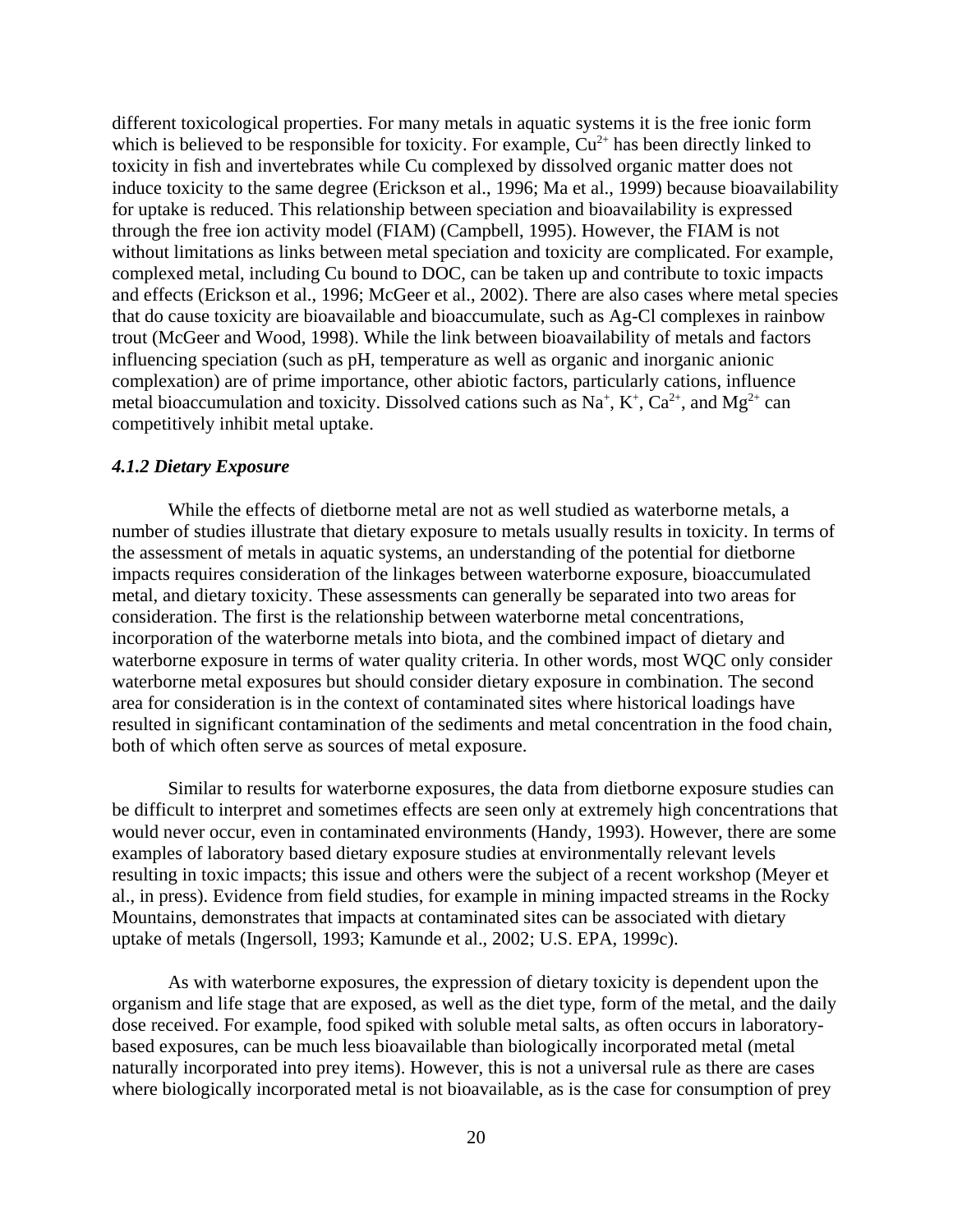items containing detoxified metal stored as insoluble granules. In general, organic forms of metals such as Sn, Se, and Hg are highly bioavailable but organic forms of As tend to be less so.

The toxicity associated with dietborne metals are usually chronic impacts. While it is generally agreed that metals must accumulate at a site of toxic action before toxicity is observed, this is not the case for dietborne metals. Metals in the lumen of the gut have the potential to alter digestive processes and nutrient uptake without direct interaction with the gut epithelia. For example, as discussed in the proceedings of the recent SETAC workshop (Meyer et al., in press), these effects can include disruption in the activity of digestive enzymes and intestinal microorganisms, changes in mucus secretion rate, interference with neuroendocrine functions that impact gut motility and hormone secretion, and direct effects on hormones and nutrient absorption processes. Whether this effect could, at least theoretically, lead to a toxicological impact if it resulted in reduced digestion, lower nutrient uptake and, subsequently, slower growth (assuming no compensation or acclimation) is unknown.

#### **4.2 Bioaccumulation of Metals in Aquatic Biota**

## *4.2.1 Uptake Mechanisms*

Direct uptake of metals from water occurs by either adsorption onto cell or organism surfaces, or absorption across cell walls or body surfaces such as the gill and/or gut. Aquatic animals also accumulate metals through assimilation of ingested food. The sorption of metals from water to organism surfaces is typically greater in smaller organisms since the role of surface area in total accumulation is of far less importance in larger species that have a low surface area to volume ratio (Fowler, 1982; Phillips, 1980). In brief, uptake is generally nonlinear and often biphasic with an initial rapid component representing surface adsorption followed by a slower rate of metal bioaccumulation into internal tissues. The uptake rate generally decreases until a steady state is reached between the metal in the water and in organism tissues. In larger organisms, internal tissues are often isolated from the surrounding water, with longer equilibration times for surficial metal sorption from water (days to weeks) compared to small species such as plankton. The importance of the initial component of uptake depends to some extent on the surface characteristics of the organism. Hard-shelled, calcareous animals can deposit appreciable amounts of metal in the shell during growth, whereas softbodied organisms with no hard, external covering are able to equilibrate their internal tissues more rapidly.

The biphasic process of metal uptake by phytoplankton involves rapid sorption to the cell surface, perhaps by cation exchange, followed by slower diffusion across the cell membrane and subsequent binding within the cell (Hudson, 1998). Equilibration times are generally short (minutes to hours) and uptake, defined here as association of the metal with the algal cell, is generally a passive process for most metals (Fisher and Wente, 1993; Fisher et al., 1984). However, once bound to a cell's surface, that cell may expend energy to transport the metal into the cell where it can be used for any number of cellular functions. Transport can include carrier proteins and other facilitated transport mechanisms (Williams, 1981), as well as passive diffusion of lipophilic metal compounds (Phinney and Bruland, 1994).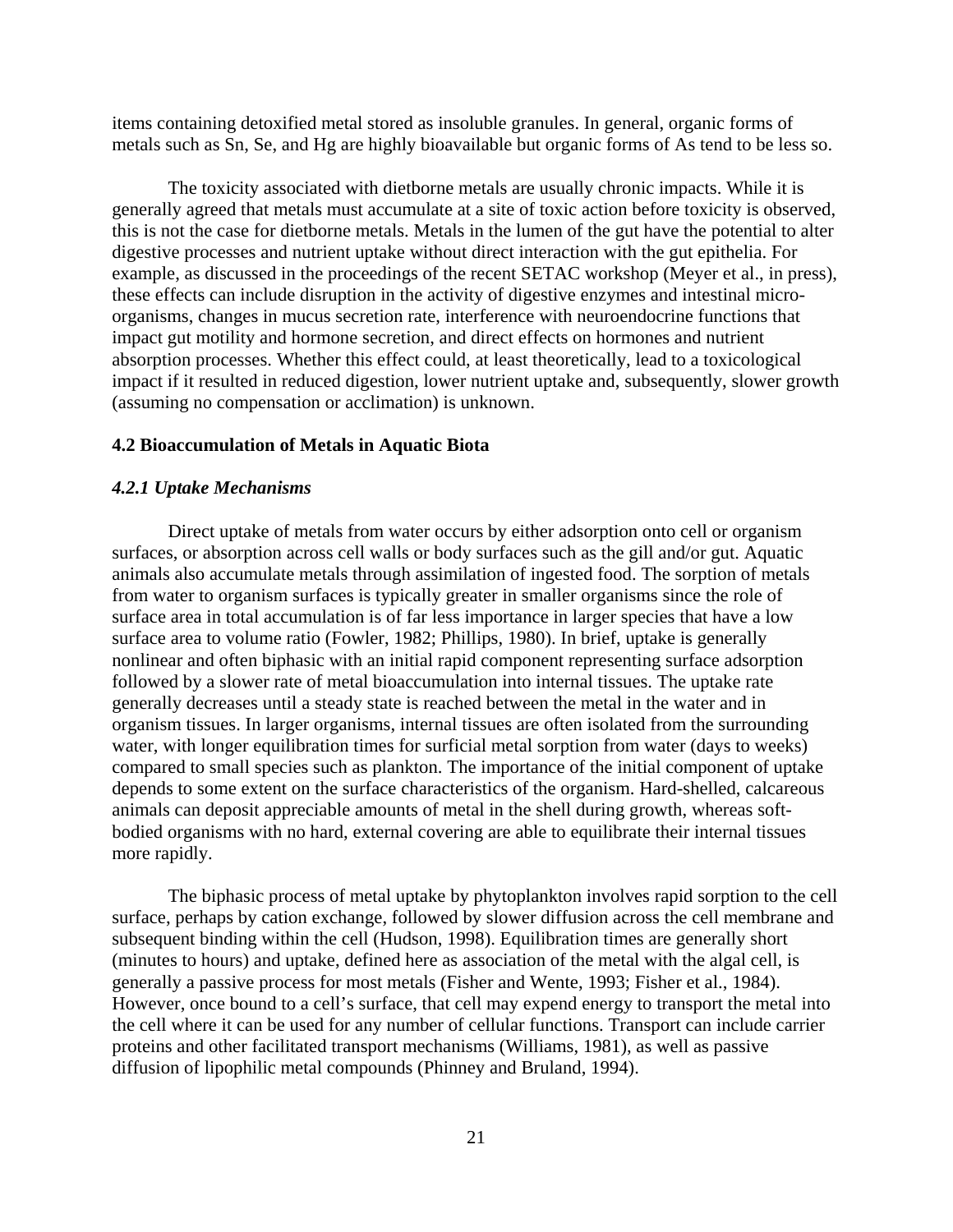Thus, metals are taken up by aquatic organisms from solution across the cell membrane of permeable surfaces by one or more transport routes, including:

- a) Carrier-mediated transport whereby a metal ion binds with a membrane protein.
- b) A membrane channel consisting of a protein with a hydrophilic core through which metal ions are transported.
- c) Passive diffusion of lipid-soluble (non-polar) metal forms which dissolve in the lipid bilayer, including alkyl-metal compounds and neutral, lipophilic, inorganically complexed metal species (e.g.,  $HgCl<sub>2</sub><sup>0</sup>$ ).
- d) Eendocytosis when a region of the cell membrane invaginates to engulf a metalliferous particle for transfer into an intracellular vesicle.

Of course, animals also eat food, consisting either of living or dead organisms or abiotic material such as sediments, which may contain organic compounds useful to the animal. After ingestion, some of the metal can be released from the ingested particle into the gastrointestinal fluids of the animal (Chen and Mayer, 1999; Mayer et al., 1997; Gagnon and Fisher, 1997) and become available for assimilation into the tissues of the animal. Assimilation is considered to occur when the metal crosses the gut lining of the animal. Assimilation efficiencies are useful parameters to compare the handling of ingested metals among metals and among different types of organisms. It is important to note that assimilation efficiencies can vary significantly with environmental (e.g., temperature) and physiological conditions for any metal-food combination for any given animal. Depending on their physiology and position in the food web, organisms have developed different feeding and digestion strategies. This also means that the way in which the metals are processed during the digestion process may be very different, resulting in potentially large differences in metal assimilation efficiencies. Thus, as with concentration factors, it is best to consider likely ranges of assimilation efficiencies for any particular metalanimal combination. A number of reviews have summarized our current knowledge of assimilation efficiencies of ingested metals among different aquatic animal species (Wang and Fisher, 1999; Fisher and Reinfelder, 1995).

A striking relationship has been observed relating the assimilation efficiencies of ingested metals in animals with the distribution of the metal in the prey organism. Generally, assimilation efficiencies in herbivores have been shown to correlate with the cytoplasmic distribution of the metal in the phytoplankton food rather than the whole phytoplankton cell. Thus, metals that permeate the cytoplasm of an algal cell, regardless of whether they are biologically essential, appear to be assimilated in the tissues of herbivores that consume these cells, whereas metals bound to cell membranes or cell walls get packaged into fecal pellets that are rapidly eliminated from the animal. It follows that metals associated with algal cell membranes or cell walls will not contribute toward the bioaccumulation of metal in aquatic food chains, and metal bioaccumulated in these fractions will have a low toxicity to consumer organisms. The pattern relating assimilation efficiency to cytoplasmic distribution in algal cells is particularly evident in herbivores with relatively rapid gut transit times and simple gastrointestinal tracts, such as copepods and bivalve larvae (Reinfelder and Fisher, 1994a), although a similar pattern, albeit less robust, has also been observed in animals with much longer gut transit times and more complicated gastrointestinal tracts, such as adult mussels (Wang and Fisher, 1996). Similarly, carnivorous fish that eat crustacean zooplankton primarily assimilate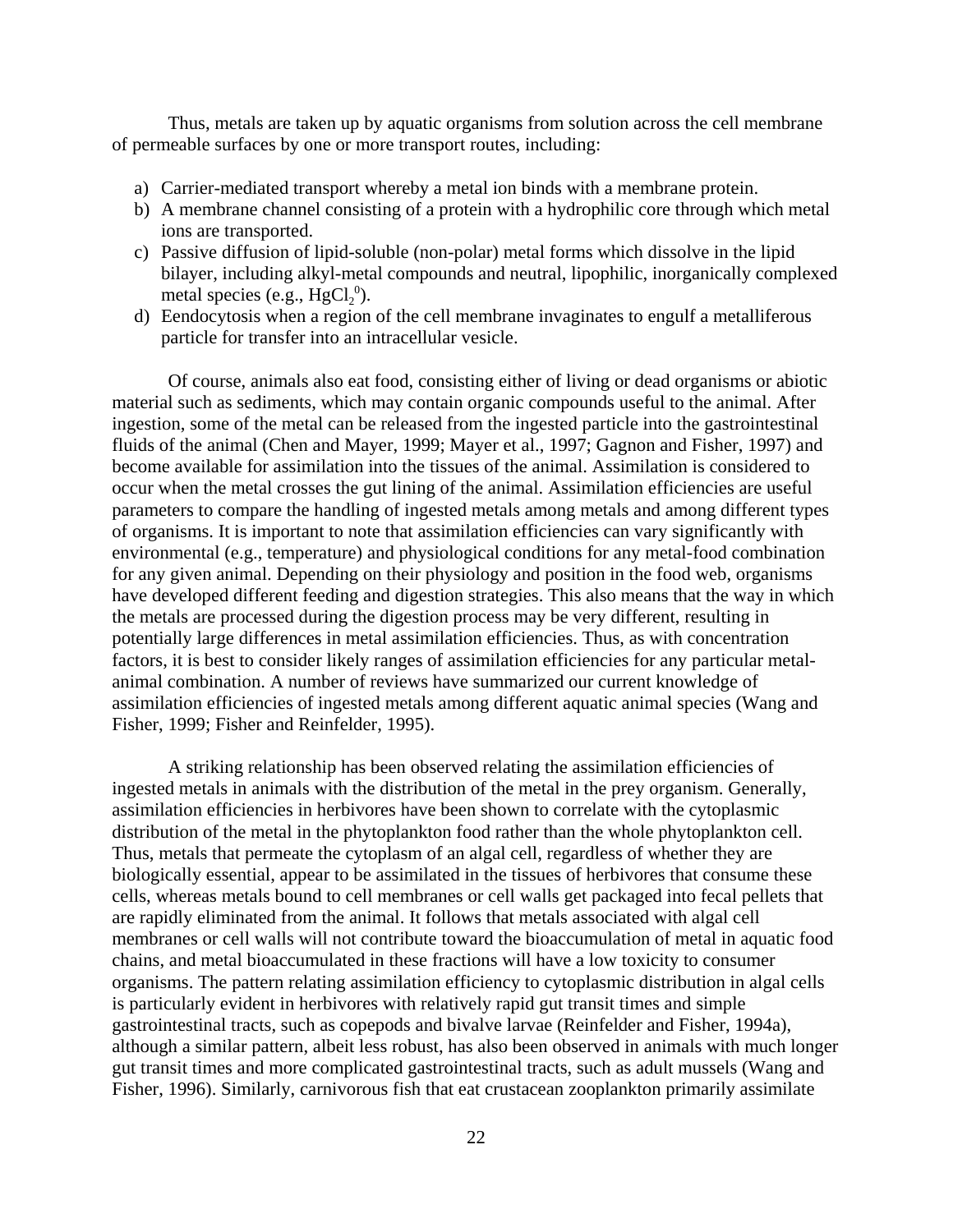the metals bound to the "soft parts" of their prey; the metals bound to the chitinous exoskeleton are not assimilated appreciably (Reinfelder and Fisher, 1994b).

## *4.2.2 Accumulation Strategy*

Biota have developed and evolved in the presence of metals and therefore have developed a capability to deal with accumulations of metal, at least to some degree. For elements that are not essential nutrients, this capability removes and sequesters potentially toxic species from sites of action. For essential elements, removal and sequestration processes that minimize toxicity are complemented by an ability to regulate concentrations for essentiality. As a result, concentrations of essential mineral nutrients in organisms tend to be highly regulated compared to nonessential elements. For example, in rainbow trout, whole body and tissue Zn and Cu concentrations are not as well correlated to the exposure concentration as whole body and tissue Cd concentrations are (McGeer et al., 2003).

The mechanisms of reducing metal accumulation and toxicity vary with the organism and include inhibiting uptake, detoxification, and storage and increasing elimination. In general, higher animals such as fish tend to show relatively more sophistication in this regard compared to aquatic invertebrates. For example, rainbow trout exposed elevated levels of Cu or Cd will reduce uptake of the metal (Kamunde et al., 2002; Hollis et al., 1999) but can also utilize metallothionein to detoxify and store metals (Mason and Jenkins, 1995) and enhanced elimination of Cu is well documented (Grosell et al., 1997, 1998, 2001).

Detoxification and subsequent storage of accumulated metal is an important mechanism for dealing with elevated exposures for a broad range of aquatic organisms. These mechanisms include incorporation into inorganic granules or binding to metallothionein-like and other proteins (Noel-Lambot et al., 1980; Roesijadi, 1980; Langston and Zhou, 1986; Hylland et al., 1994). For example, two types of granules are known in mollusks. One of these is calcium phosphate-based, capable of storing Cd, Cu, Co, Fe, Mn, Ni, and Zn (Mason and Jenkins, 1995; Viarengo and Nott, 1993) and rendering these metals non-bioavailable to both the mollusk and organisms that consume them (Nott and Nicolaidou, 1990, 1993, 1994). Another granule type is derived from Cu-S complexes that appear to be products of the normal lysosomal breakdown of metallo-sulphur proteins such as metallothioneins (Langston et al., 1998). These granules have been shown not only to complex Cu, but also Cd and Ag (Viarengo and Nott, 1993), with the end result that the metal is either excreted, recycled, or permanently stored. Therefore, when faced with elevated metal exposure, aquatic organisms can control toxicity through mechanisms that influence bioaccumulation, such as reducing uptake and increasing elimination or reducing the ability of bioaccumulated metal to cause impacts. When metal uptake and elimination are regulated, bioaccumulated metal burden is not related to exposure, but when metals are complexed and stored in tissues, tissue concentration could increase with exposure but in both cases there will be no link between exposure, bioaccumulation, and toxic impact.

The model of Rainbow (1999, 2002) describes the relationship between exposure, uptake, bioaccumulation, detoxification, and elimination of both essential and nonessential metals using marine invertebrates as examples. The basis of this model is that accumulated metal can exist in one of two distinct categories or "pools." One pool has a metal in a form that is metabolically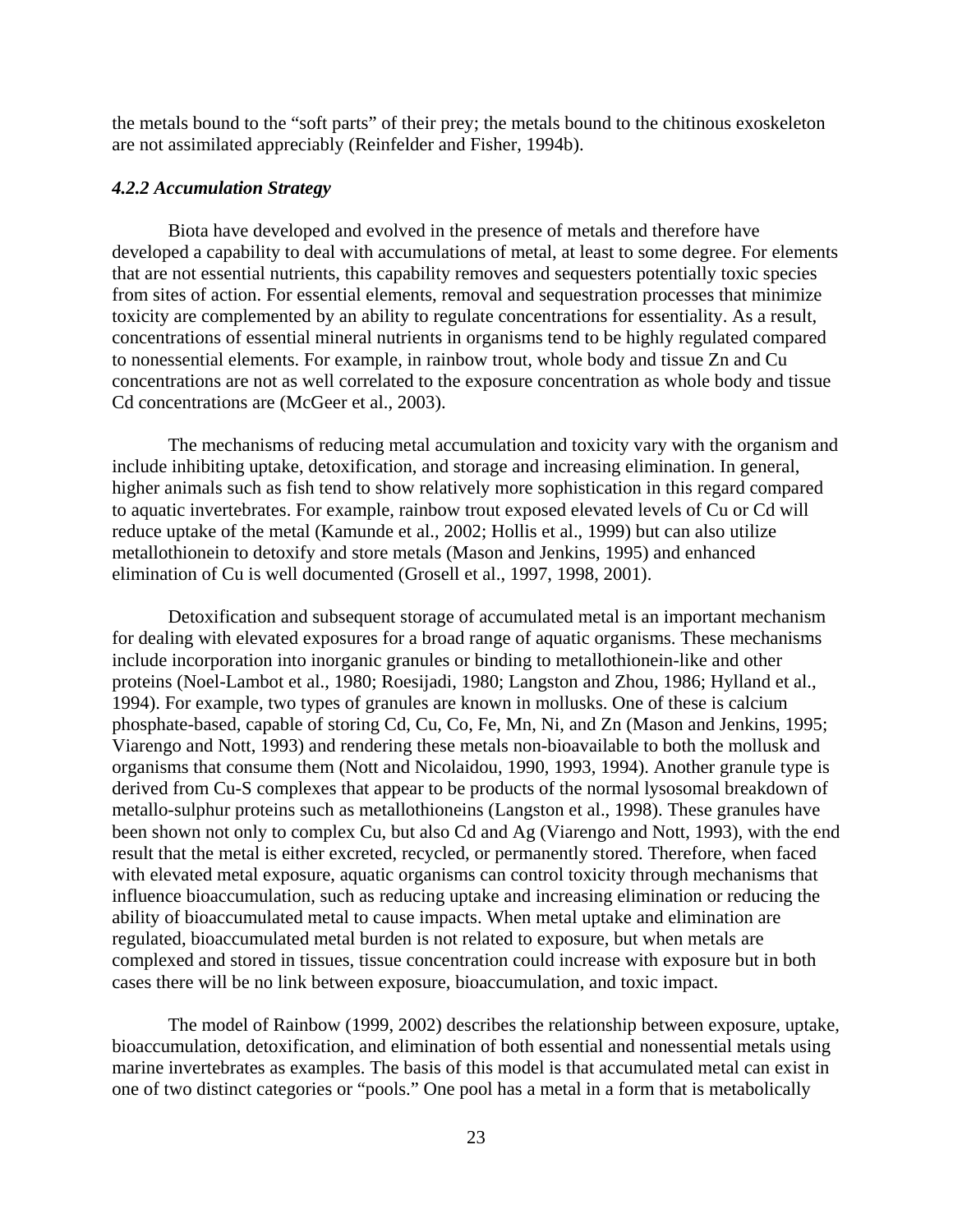active and available, the other has metal that has been detoxified and is unavailable. All metal is initially taken up into the metabolically active pool. This pool of metal is used for essential purposes and, when present in excess, can bind to target sites and cause toxicity.

Toxicity occurs when the concentration of metal exceeds some level within this pool (analogous to the spill-over hypothesis). For nonessential metals, the metabolically active pool is conceptually simple, while for essential metals the pool can be subdivided into two fractions: one for essentiality and one for excess. For essential metals this metabolically active pool can be relatively large and well controlled/regulated. The detoxified pool is metal in bound forms (proteins and/or granules) that have been removed from the metabolically active pool and cannot have any further metabolic role or, in other words, cannot cause toxicity. As discussed by Rainbow (2002), for marine invertebrates, there can be an unlimited potential for metal to be absorbed into this second pool. A variety of accumulation "strategies" (accumulation, excretion, and detoxification patterns) have been quantified within the two pool model:

- Regulation of metal concentration of an essential metal by matching excretion from the metabolically active pool with uptake.
- Net accumulation of metal (essential or nonessential) without excretion but with detoxification and storage.
- Net accumulation of essential metal with some excretion and some detoxification and storage (Note: Excretion can result from the metabolically active pool for essential metal or the detoxified pool essential or nonessential pool).

A key feature of the model that Rainbow presents is that it considers toxicity in terms of kinetics as opposed to total burden of metal. Toxicity occurs when the metal content of the metabolically active pool, which has inputs and outputs, exceeds a certain threshold limit. The build-up of metal only happens when the input rate is greater than the rate of removal into the detoxified pool, and toxicity occurs when the imbalance of rates occurs for a long enough period of time and threshold concentrations are achieved. This model accounts for the variety of detoxification, storage, and excretion patterns observed among biota (see Figures 1 through 4, 6, and 7 in Rainbow, 2002), and also considers acclimation and adaptation as processes where rate(s) of uptake, detoxification, and storage are altered as a result of an ongoing exposure. Within the context of bioaccumulation strategy, no commonalities are detected that can be used to group species, because even closely related species can have very different patterns.

## *4.2.3 Trophic Transfer*

Trophic transfer and biomagnification are terms used to describe the transfer of a substance from a prey species to a predator species. Trophic transfer refers to substances transferred from one trophic level to the next as in a prey being consumed by a predator. Impacts related to trophic transfer of contaminants can also be referred to as dietary poisoning. Biomagnification includes trophic transfer but specifically refers to increasing concentrations and is not limited to single trophic level transfers. In fact biomagnification is usually used to describe circumstances when concentrations increase across multiple trophic levels, a situation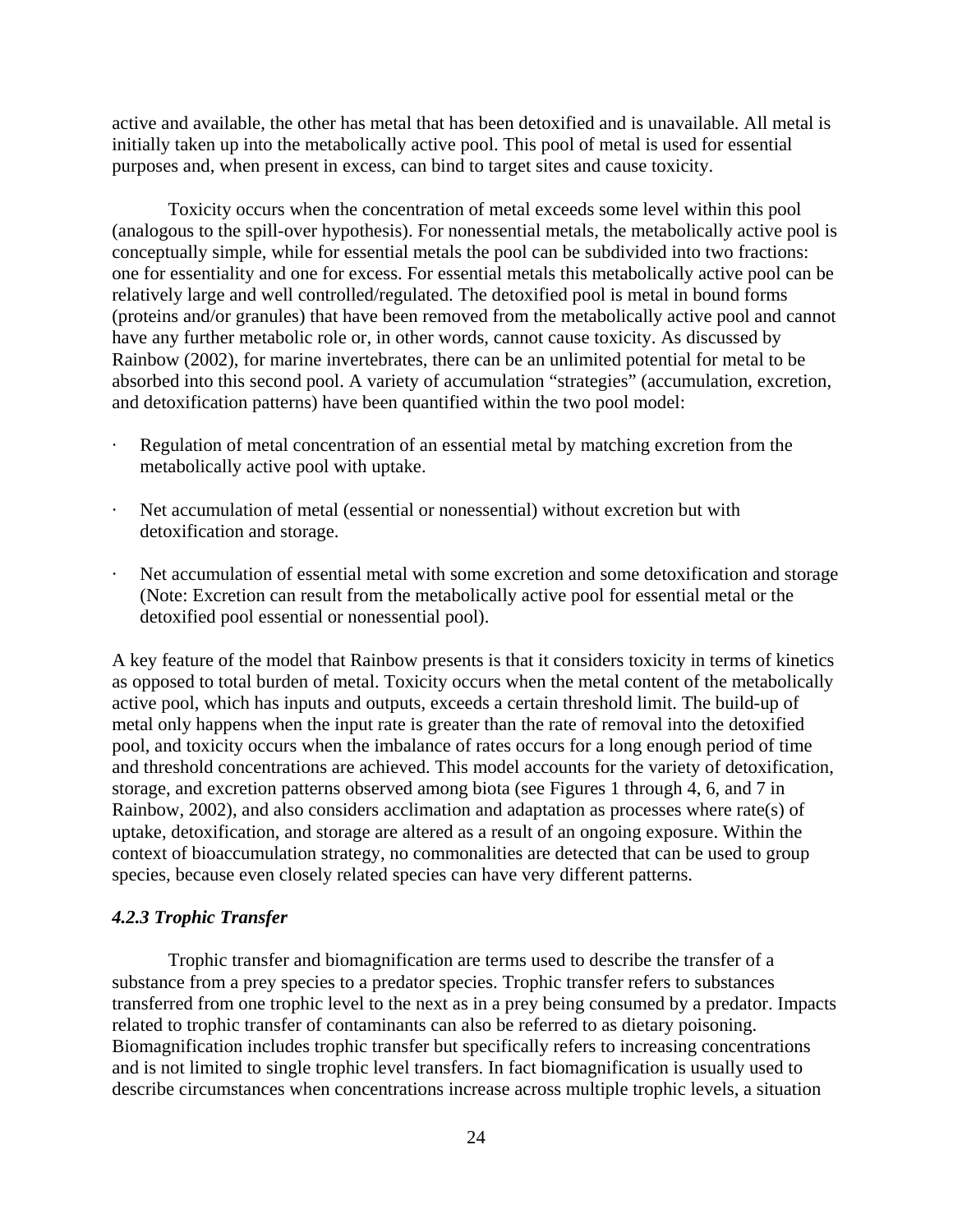which for the most part does not occur for metals (McGeer et al., 2003). In fact, as with the inverse relationship shown for waterborne based BCF/BAFs, an inverse relationship has been shown for trophic transfer of metals via the diet—that is, concentrations decrease from one trophic level to the next (e.g., Ogle and Knight, 1989).

Trophic transfer, quantified as a coefficient (ratio of concentration in the predator to those in the prey), serves as an important issue for metals. As mentioned in Section 4.2.1, phytoplankton have the ability to bioaccumulate some metals, making them available for food chain transfer. Similarly, organisms that accumulate metals from sediments, if consumed by aquatic animals, can translocate sediment-bound metals into aquatic food web. The underlying assumption is that the transfer pathway for element bioaccumulation and, if it occurs, significant trophic transfer is through ingestion of contaminated prey. However, it must be recognized that concentrations in the predator can arise from multiple sources and uptake pathways. Trophic transfer coefficients above 1 occur when the assimilation efficiency of the metal (i.e., transfer of the metal from ingested food into the gut cells or beyond) is very high, and the corresponding metal excretion rate is very low (Wang, 2002; Reinfelder et al., 1998).

Problems arise in the use of the term biomagnification when metal concentrations in different tissues of organisms from different trophic levels are compared and found to "increase" along a specified food chain (Gray, 2002). Tissues are quite specific in their ability to accumulate metals, and many tissues or organs also incorporate their metal burdens through direct absorption from water or translocation from other tissues. Hence, certain observed biomagnified metal concentrations based on whole body or individual tissue concentrations of higher trophic level organisms might not at all be due to food chain transfer.

Despite general public perceptions, biomagnification of metals in aquatic organisms is rare and is most evident for methyl mercury (which behaves more like an organic contaminant) and radiocesium. Methyl Hg is known to display a high assimilation efficiency and a biological half-life on the order of months to years in many aquatic species. This, in combination with a declining growth efficiency, may lead to an overall accumulation of Hg with age, which means, therefore, higher concentrations of Hg in older, top-level predator fish and mammals. Biomagnification of <sup>137</sup>Cs has been observed in both freshwater and marine fish food chains (Zhao et al., 2001; Rowan and Rasmussen, 1994) and is thought to result from the longer biological half-life of <sup>137</sup>Cs relative to its analogue element potassium in fish. Correspondingly, the biomagnification of methyl-Hg, typically three-fold with each trophic transfer, can be explained by a three-fold slower elimination rate relative to the turnover of proteins, the dominant binding matrix (Meili, 1997).

Other metals should also be examined for their potential to biomagnify in specific food chains, including Cd in cephalopods and their marine mammal predators (Bustamante et al., 1998) and 210Po, a naturally occurring radionuclide of considerable interest from the radiological protection standpoint, in pelagic food webs (Heyraud and Cherry, 1979).

The subcellular partitioning of a metal can also affect its availability for trophic transfer. A prey organism with a high concentration of a particular metal represents a potential opportunity for the trophic transfer of the metal from an enriched source to a predator at the next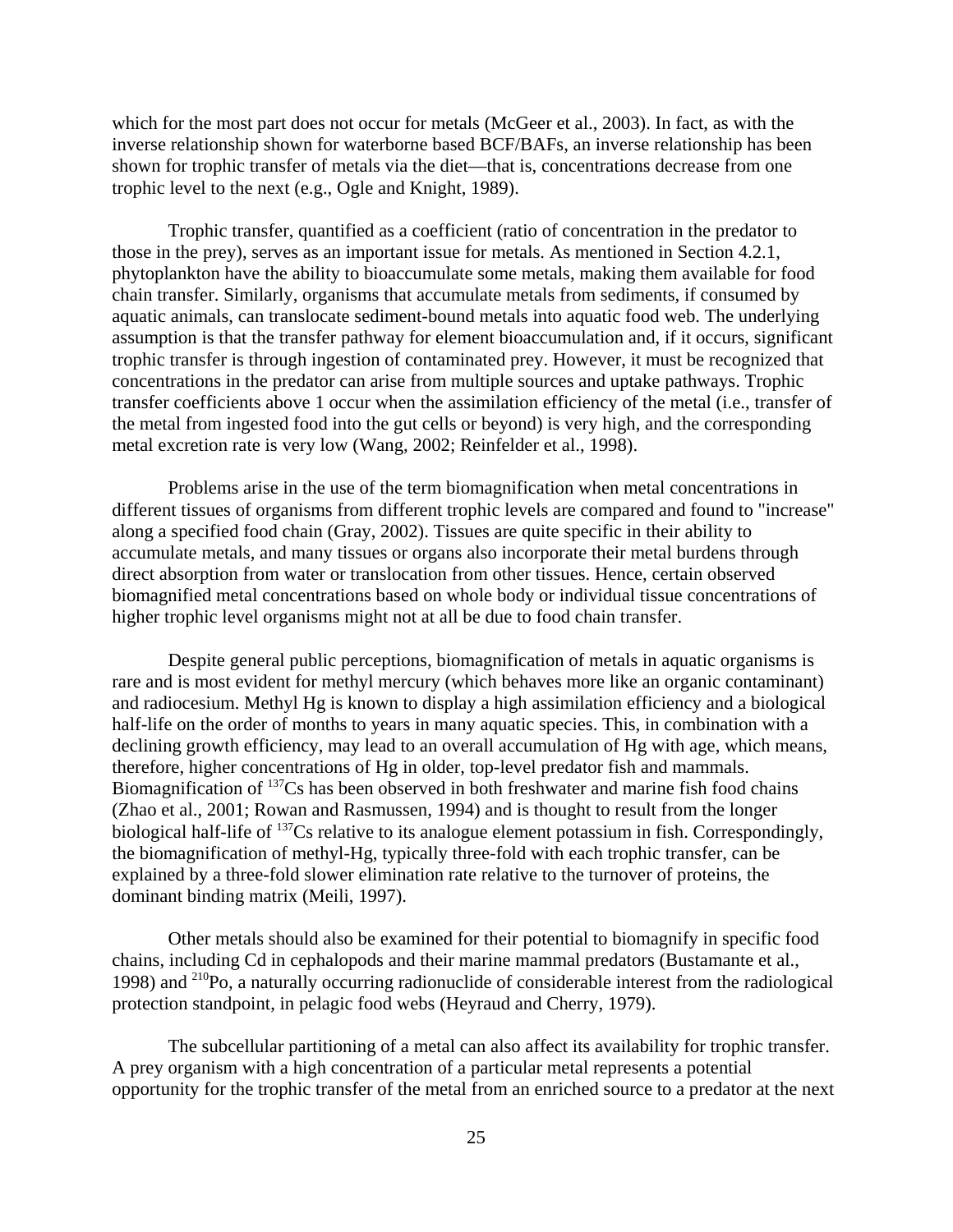trophic level. The form of detoxified storage of that accumulated metal in the prey species has a significant effect on the potential assimilation of that metal by the predator (Wang and Fisher, 1999). For example, Nott and Nicolaidou (1990) have shown that the bioavailability to neogastropod mollusc predators of metals present in detoxified metalliferous granules in prey varies among metals and with type of granule; thus the zinc-rich pyrophosphate granules accumulated in barnacles are not digested in the digestive tract of the predator *Nucella lapillus*  and are therefore not bioavailable to that predator. Similarly the physico-chemical form of accumulated cadmium in the oligochaete *Limnodrilus hoffmeisteri* is critical in the assimilation of cadmium by a predator, in this case the decapod *Palaemonetes pugio* (Wallace et al., 1998; Wallace and Lopez, 1997).

#### *4.2.4 Adaptation and Acclimation*

From the literature it is clear that aquatic animals have an ability to physiologically adjust to varying metal exposure conditions. These adjustments are designed to keep a constant internal milieu so that physiological functions can be maintained. When faced with elevated exposure and bioaccumulation of metal that can disrupt physiological processes, biota are able to respond to tolerate potential effects up to some limits. The process of acclimation describes the physiological processes in the response to the stress of metal exposure, and these lead to an ability to tolerate otherwise toxic levels. Acclimation is assessed by an increase in tolerance to a metal (typically an increase in LC50 concentration, although long-term responses can also be quantified). The term adaptation refers to the situation when the tolerance for elevated exposure conditions is conferred into subsequent generations through genetic alterations (i.e., exposure conditions and the ability to respond and survive are a genetic selection event). Acclimation has been reported for most metals, and details are discussed below. Note that detoxification and storage are key components of the acclimation response, and the variety of accumulation patterns discussed in Section 4.2.2 and examples discussed in Section 4.2.7 illustrate these features and serve as examples of the different strategies that have developed in different organisms.

The general process of acclimation to metals has been characterized by the damagerepair model (McDonald and Wood, 1993), which has three phases: an initial shock phase, a recovery phase, and then acclimation itself which will persist indefinitely during continued exposure. The initial shock phase corresponds to a short period (days) of physical damage (for fish primarily at the gill) and assorted disturbances of internal homeostasis. Thereafter, recovery starts, coincident with increased biosynthetic processes (mitosis, enhanced protein synthesis), which help repair the damage and correct the physiological disturbances. Inherent within the recovery phase is mobilization of metal-binding proteins such as metallothionein (Bradley et al., 1985; Hogstrand et al., 1995) and an upregulation of other pathways to counteract or compete with the deleterious effects of the metal. Ultimately, the internal physiology of the animal either returns to the pre-exposure condition or, a new steady state is established.

The conventional explanation for the ability to resist acute challenges (i.e., acclimation) is associated with changes induced by the elevated tissue metal burden that occurs during chronic exposure. However, it is possible to produce acclimation without a significant increase in tissue burden (Alsop et al., 1999a). Physiological responses occur across the spectrum of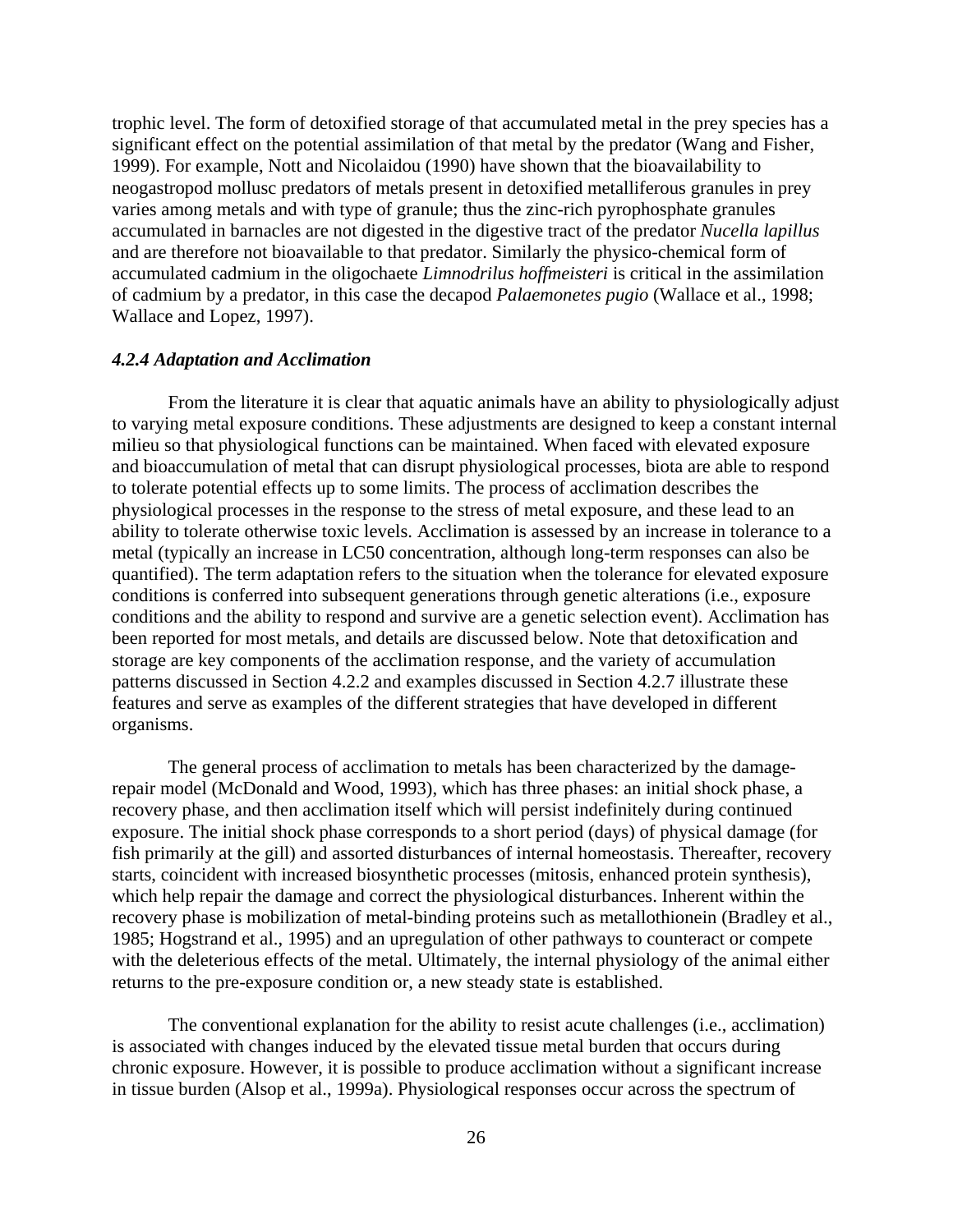metal exposure, and not only does elevated acclimation exposure decrease sensitivity, but low concentrations of metal in the rearing media can also increase the sensitivity of organisms to metals (Muyssen and Janssen, 2001). Acclimation makes the understanding and prediction of chronic toxicity much more complex than acute toxicity because responses include physiological changes that enable some organisms to exist and thrive under elevated exposure conditions. The physiological compensation mechanisms, while allowing individuals to survive and even thrive, can also result in subtle changes that may have long-term impacts. For example, acclimation may result in a higher energy demand for compensatory mechanisms, thereby affecting the overall energy budget of the organism with eventual impairment and detrimental effects at the population level in the long term.

Physiological changes that occur during acclimation include alterations to any of the processes involved in metal regulation including initial binding at the gill surface, uptake into the blood, clearance to and accumulation in tissues, and excretion via gills, liver, or kidney. At each of these sites a number of mechanisms can be affected. For example, acclimation can modify the uptake of metal through the gill through changes in the permeability of the apical surface, the mucus production rate, and/or the composition of the external environment immediately adjacent to the gill (glycocalyx, mucus, and unstirred water layer) leading to changes in the cationic exchange capacity. The recent work of Kamunde et al. (2002) in characterizing the interdependence for Cu uptake between the gastrointestinal tract surface and the gill surface in trout shows how complex and integrative the response to metal can be. Physiological responses also make adjustments to processes that are not directly related to metal uptake and distribution, such as gill Na<sup>+</sup>/K<sup>+</sup> ATP-ase activity (Laurén and McDonald, 1987a, b). As well, chronic metal exposure can include effects at a whole animal level such as behavioral responses (Scott et al., 2003) and appetite changes (McGeer et al., 2000c). Therefore the conditions under which aquatic animals are living, whether natural environments or lab cultures, will influence the bioaccumulation of metals in terms of both the pre-exposure background levels and the response to increased exposure concentrations. Because bioaccumulation of a metal is influenced by the pre-existing exposure conditions, the sensitivity to that metal will also vary. This makes knowledge on the background metal concentrations, for example arising as a result of geological or hydrological influences, an important part of understanding both bioaccumulation and toxicity.

In addition to changes in uptake and accumulation, acclimation to some metals can produce a generalized ability to resist acute challenges with other metals. For example, rainbow trout acclimated to Cd are more resistant to Zn but not the reverse. This means that acclimation processes must differ among metals. General detoxification mechanisms such as metallothionein/glutathione and other metal-binding proteins that are induced by chronic exposure to one metal may confer resistance to other metals. On the other hand, metal-specific detoxification mechanisms such as enhancement of hepatic sequestering and excretion via the bile or kidney, as occurs for Cu (Grosell et al., 1997), would likely be specific to the particular metal of acclimation.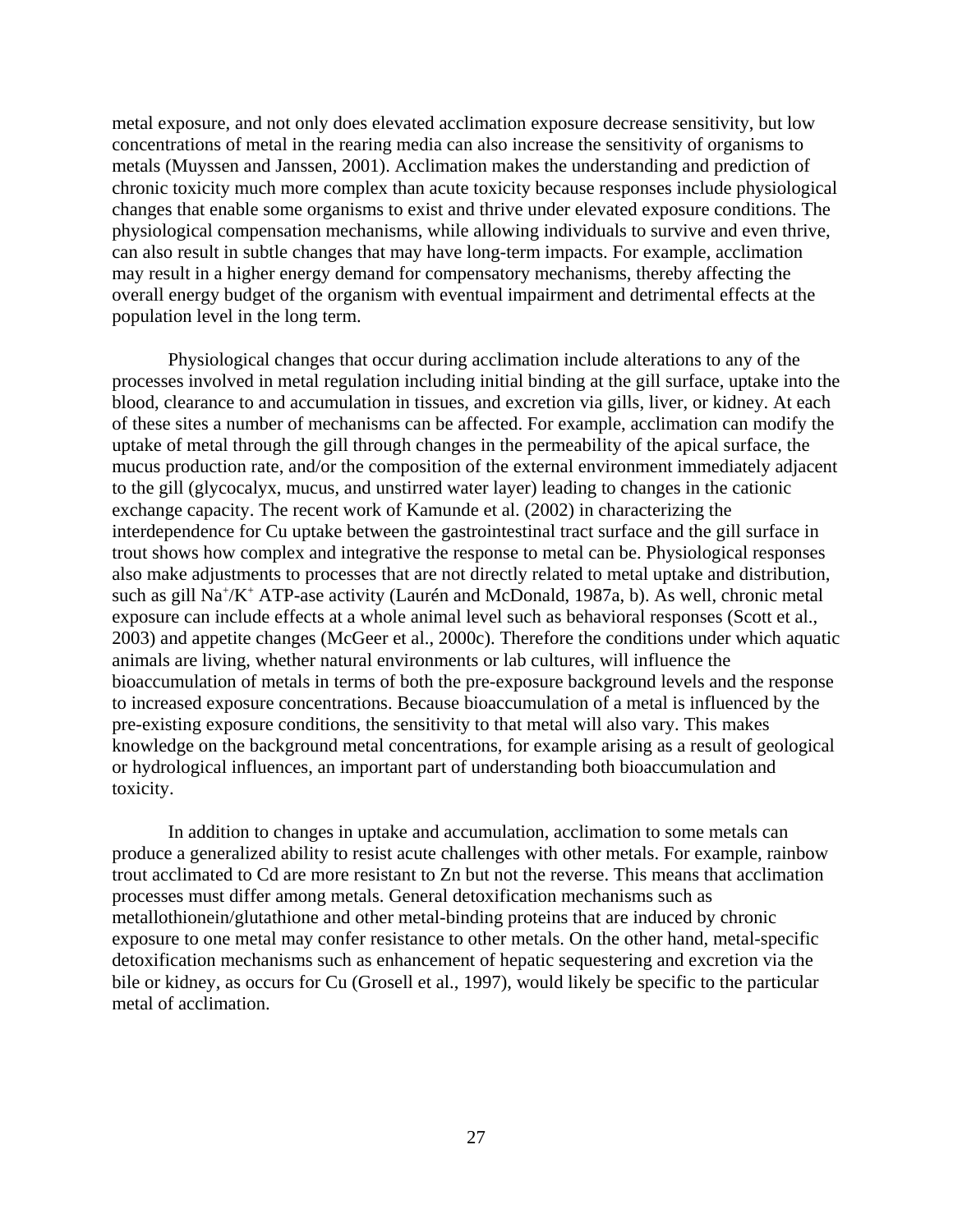## *4.2.5 Intra/Intercellular Speciation*

In small organisms such as marine phytoplankton, once metals cross the cell membrane, their binding with non-membrane permeable cytosolic proteins of higher affinity for the metal ensures that they continue to enter passively, even though the internal concentration of total metal in the cell is higher than the external dissolved metal concentration. Major ions like Na+ and  $K<sup>+</sup>$  do not have such high affinities for complexing agents including proteins and remain relatively uncomplexed in the intracellular environment. Maintenance of the concentration gradients for these metal ions may require the use of energy (e.g., involvement of membranebound ATP-ases).

For invertebrates that take up metal across epithelia, the blood or haemolymph circulation is the principal mechanism for transfer and distribution to internal tissues. Inside an organism, metals are distributed among different compartments of which some are strong accumulators (e.g., liver and kidney), and others are much weaker accumulators (e.g., muscle tissue). Metals accumulated by invertebrates from the dissolved phase tend to be bind to a greater extent on the exterior surface of the organism, whereas metals assimilated from food tend to have greater distribution in internal tissues (e.g., Fisher et al., 1996), and this may have toxicological implications (Hook and Fisher, 2001). Inside the cells of the tissues the metals are bound to different types of ligands and partitioned into exchangeable (or labile) and nonexchangeable (or inert) metal pools.

In fish it is known that the site of entry into the circulatory system influences the subsequent tissue distribution of metal. This difference between waterborne and dietborne uptake can be explained in part by the fact that all metal taken up from the latter will enter the hepatic portal system and get delivered directly to the liver. In waterborne exposures, metal entering the circulatory system in the gills is more broadly distributed. The work of Szebedinsky et al. (2001) with Cd, as well as that of Kamunde et al. (2002) with Cu, has shown that tissue accumulation varies considerably only between waterborne and dietary exposures in rainbow trout. However, the relationship between uptake sites and deposition pattern, particularly in other aquatic species, is poorly understood.

The internal sequestering and transport of Cu is reasonably well characterized in mammals, and analogous systems would appear to exist in teleost fish such as the rainbow trout (reviewed by Linder and Hazegh-Azam, 1996). In blood, Cu is bound to the protein ceruloplasmin or to other proteins such as albumin and/or amino acids. The ceruloplasmin bound Cu is released from the liver (the main organ controlling homeostasis of Cu) and is the source for required Cu in other tissues where it serves as a cofactor in redox reactions (Harris and Gitlin, 1996). The work of Grosell et al. (2001) illustrated that newly accumulated Cu in the blood is likely bound to amino acids and albumin and not ceruloplasmin making it less available for uptake and accumulation in tissues such as muscle. The work of Grosell et al. (1997, 1998, 2001) on Cu uptake, distribution and elimination in fish clearly demonstrates the high degree of regulation of internal Cu concentrations and the importance of the liver in Cu homeostasis and elimination.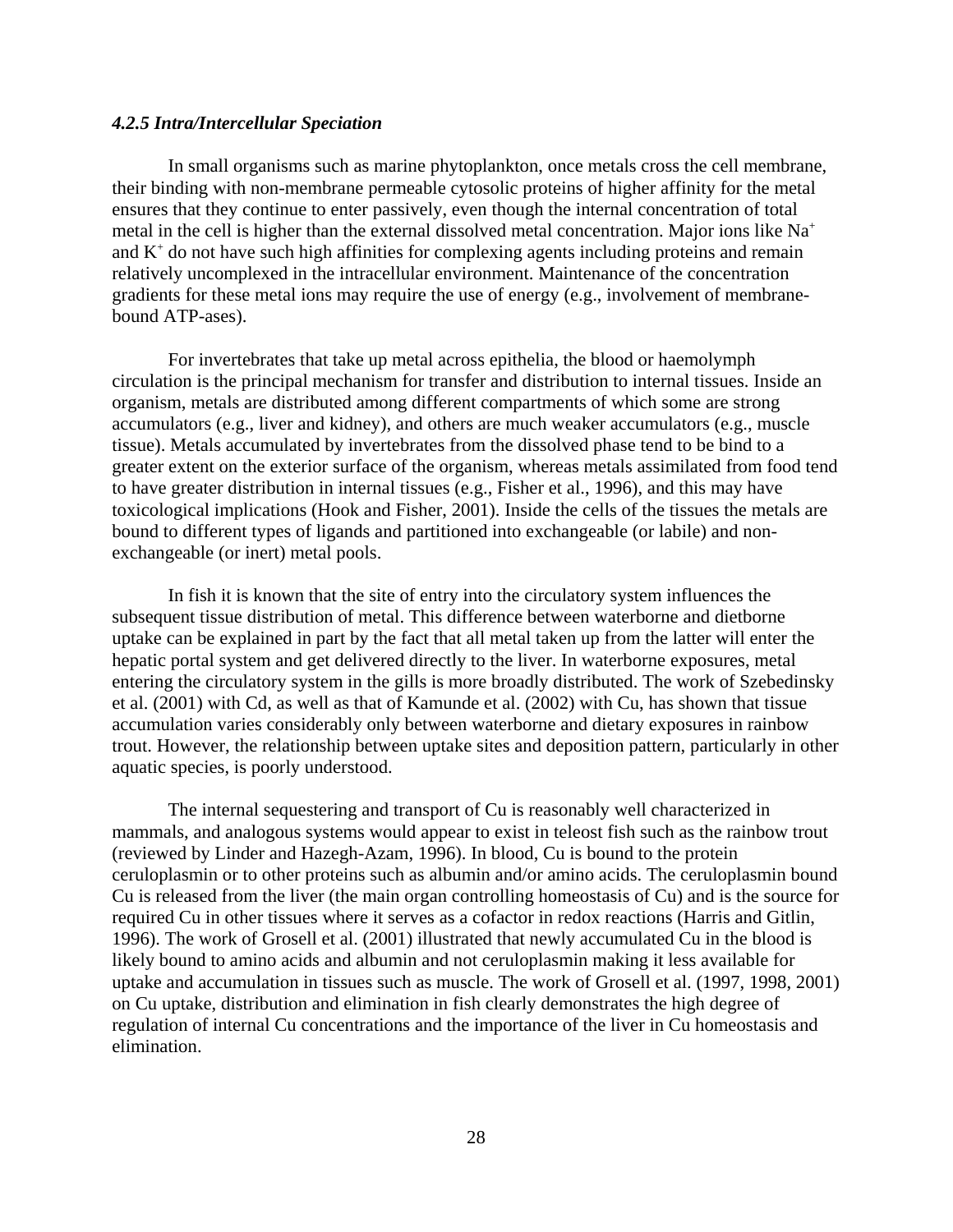Although little is known about the relationship between intracellular speciation and toxic effects, it is clear that in order to cause toxicity, metals interact at a site of toxic action and disrupt normal processes. Given the knowledge of gill metal interactions and specifically the impacts on ion regulation, it is reasonable to suggest that this might also happen within cells. For example, inhibition of specific gill ion transporters by Cu has been shown for  $Na^+/K^+$ -ATP-ase and Ca2+-ATP-ase (Pelgrom et al., 1995; Shepard and Simkiss, 1985). As well, a Cd-induced inhibition of  $Ca^{2+}$  influx (Reid and McDonald, 1988) has been linked to competition at the apical uptake channel on the gill (Verbost et al., 1989). Zn exposure has been shown to inhibit  $Ca^{2+}$ uptake via competition for apical uptake channels (Hogstrand et al., 1995). Similar types of impacts, which arise from the substitution of a metal into processes designed for another element may occur in other cells and this would include metals such as Cd substituting for essential ones such as Zn. A theoretical example of this would be the binding of Cd to a Zn finger protein and causing transformational change which inhibits the ability of the protein to perform its normal role in facilitating the transcription of DNA (C. Hogstrand pers. comm).

## *4.2.6 Empirical Models/Methods*

*The BCF/BAF model.* A variety of different modeling approaches exist for understanding bioaccumulation. The BAF and BCF represent a single compartment model (Barron et al., 1990; Newman, 1995) that predicts partitioning between the exposure medium (water in this example, but also soil or sediment) and biota. BCF and BAF are generally calculated as the ratio, at steady state, of internal biota concentration to exposure concentration. Although the calculation of BAF and BCF are the same the interpretations are slightly different, with accumulation in organisms arising from water only for BCF and from water and dietary sources for BAF. Therefore, in general, BAF is derived from measurements in natural environments, and BCF is more readily measured under laboratory conditions.

The BAF and BCF model is among the most simplified models of bioaccumulation. BAF and BCF were developed with—as well as conceptually and mechanistically validated for—neutral hydrophobic organic substances (Holden, 1962; Neely et al., 1974; Branson et al., 1975; Krzeminski et al., 1977; Veith et al., 1979; Erickson and McKim, 1990; Kenaga, 1980; Barron, 1990; Feijtel et al., 1997; Meylan et al., 1999). In fact, the success of the BAF and BCF model as valid indicators of the environmental and toxicological behavior of neutral organic substances is due to their hydrophobic/lipophilic chemical properties, and this has important consequences for application to inorganic metals.

At the core of the BAF/BCF model is the assumption that accumulation is described by rate constants for uptake and elimination, including physiological excretion as well as metabolic breakdown and natural degredation/depuration. The relationships for uptake and loss are shown in Equation 4.1, where "C" refers to the concentrations of a substance in either the fish or water, "K" are the rate constants for either uptake or depuration, and "t" is exposure time (Branson et al.,1975; Veith et al., 1979).

$$
C_{fish} = \frac{K_{tp}}{K_{dep}} * C_{water} * (1 - e^{(t*Kdep)})
$$
 Eq. 4.1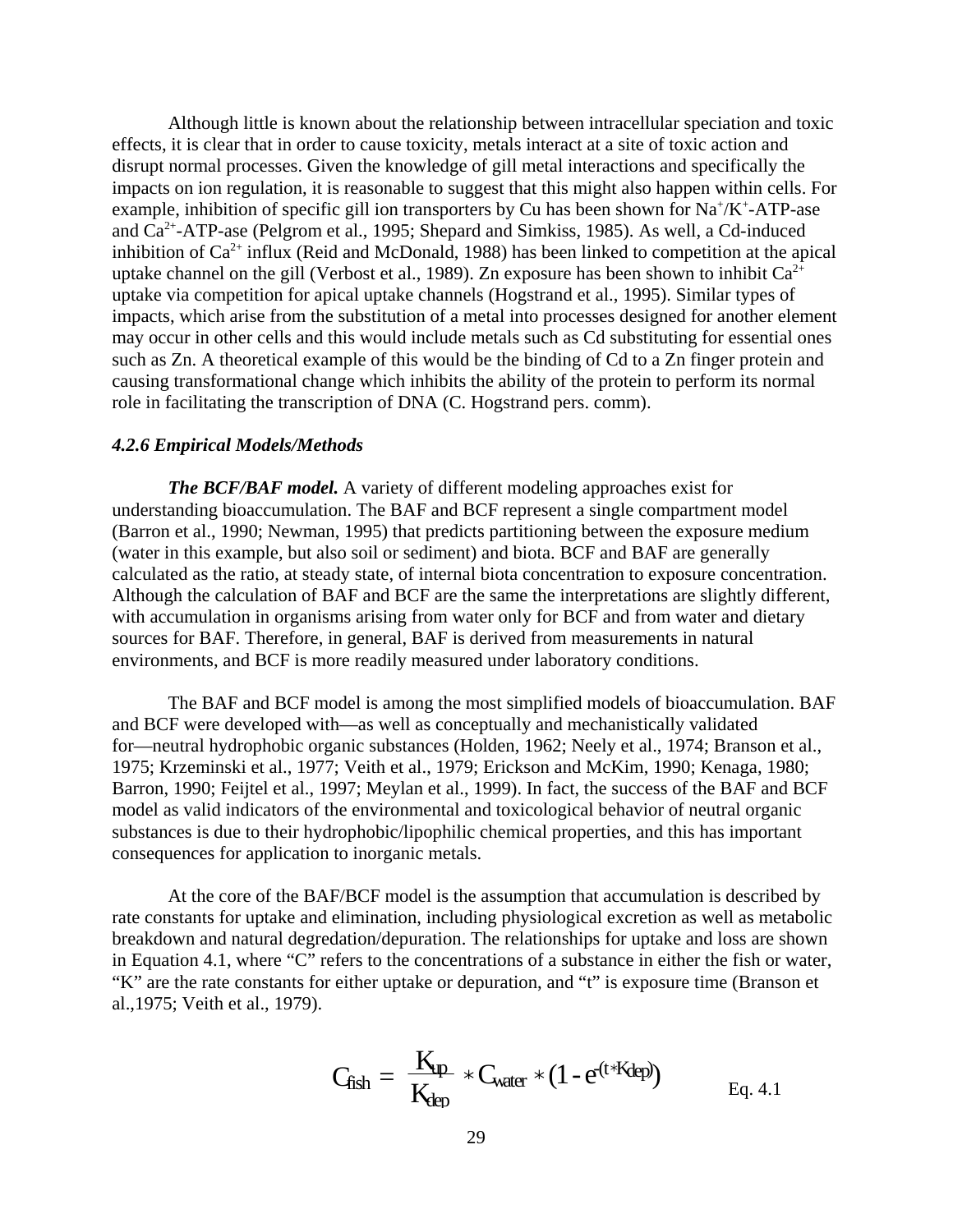At steady state the term  $e^{-(t * Kdep)}$  goes to zero and therefore Equation 41 simplifies and rearranges to Equation 4.2, illustrating that BCF and BAF are equivalent to the ratio of uptake to depuration rates (Newman, 1995).

$$
\frac{\mathbf{C}_{fish}}{\mathbf{C}_{water}} = \frac{\mathbf{K}_{up}}{\mathbf{K}_{dep}}
$$
 Eq. 4.2

The reason that the BAF/BCF model works well for neutral organics is that uptake of lipophilic substances into biota occurs via simple passive diffusion, predictable by Fick's Law, across the lipid bilayer of biological membranes (McKim, 1994). Lipid solubility is directly related to a substance's ability to move passively across a membrane (Silverthorn, 1998). Simple passive diffusion satisfies the primary assumption required of the rate constants for first order kinetics for uptake and depuration (i.e., concentration independence), and as a result, this makes BCF independent of exposure (as long as no significant metabolic breakdown of the bioaccumulated substance occurs). Therefore, BCF becomes an intrinsic property of a substance that reflects bioaccumulation. Variations in uptake among neutral and lipophilic substances are due to both the exposure concentration and the lipophilicity of the substance, as well as the influence of organic phases in the exposure medium on substance bioavailability (e.g., dissolved organic matter). As such, the BAF/BCF model relies on the organic chemical's lipophilicity, or its reciprocal, hydrophobicity, as the principle driving force for bioaccumulation (i.e., diffusion) (Newman, 1995). As reviewed by Barron (1990), uptake is driven by the thermochemical partitioning between the water phase of the environmental medium and the lipid phase of the animal.

The fact that the BAF/BCF model is essentially a hydrophobicity model (Barron, 1990) has been exploited to derive even more simplified estimates of bioaccumulation. A number of studies on organic chemicals (e.g., Neeley et al., 1974; Veith et al., 1979; Banerjee et al., 1980; Kenaga, 1980; MacKay, 1982; Devillers et al., 1998; Meylan et al., 1999) have revealed a direct relationship between BCF and the water:octanol partition coefficient (Kow). Similarly, other studies have shown the inverse relationship between BCF and water solubility (Chiou et al., 1977; Clayton et al., 1977; Banerjee et al., 1980; Kenaga, 1980) particularly for poorly metabolized substances. There is also a direct relationship between Kow and cell membrane permeability (Simkiss and Taylor, 1989). Therefore, uptake of neutral organic substances decreases with increasing water solubility because uptake is controlled by the equilibrium partitioning between internal lipid pools and water (Clayton et al., 1977) as driven by diffusion across lipid membranes. Also, if the substance is poorly metabolized, bioaccumulation will decrease as water solubility increases.

The inverse relationship between the solubility of a synthetic organic substance and its potential toxicological impact as measured by BCF is hardly a surprise given the lipophilic nature of the highly toxic synthetic organic substances on which the model was derived and the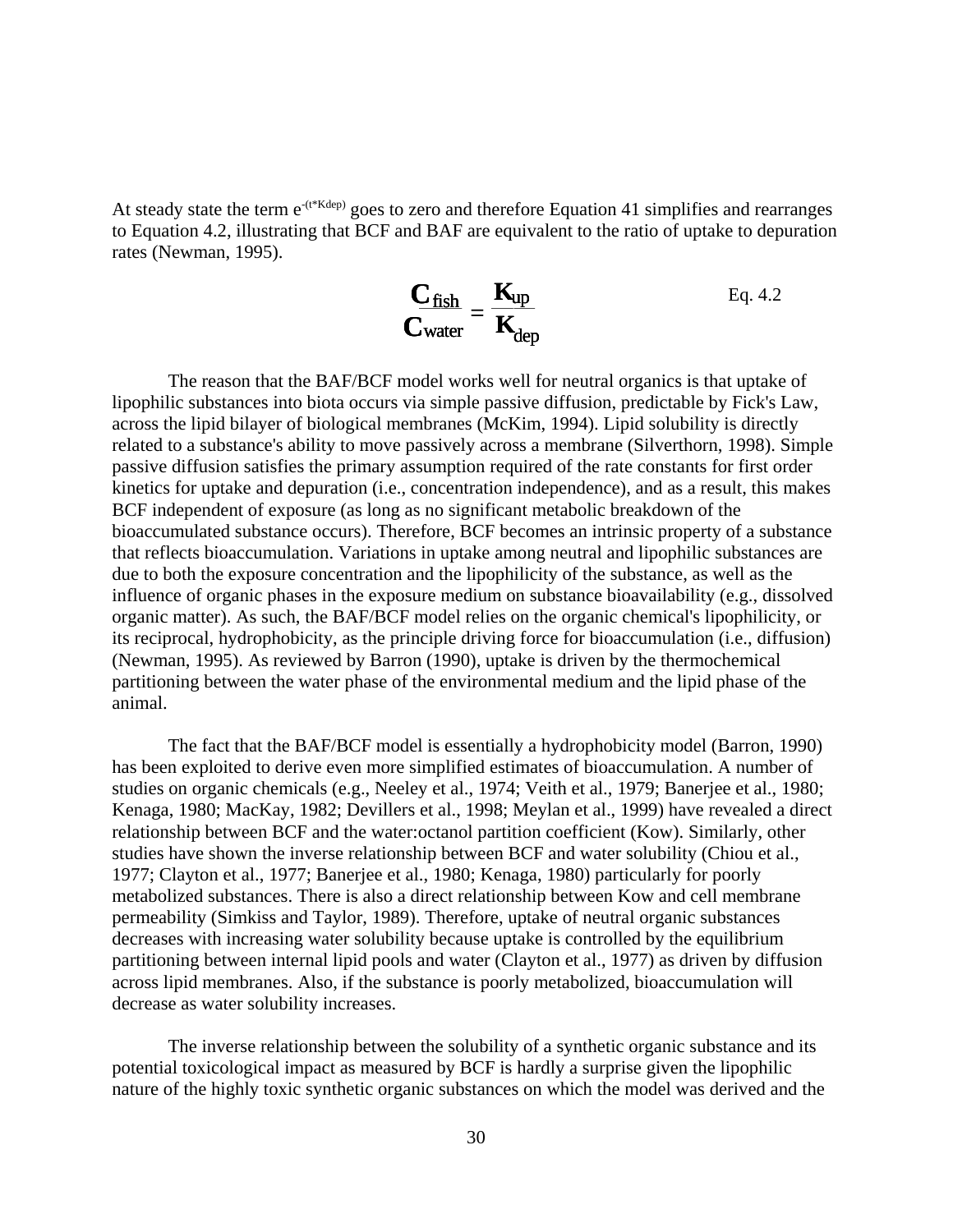lipid permeability properties of biological membranes. The relationship between aqueous solubility and Kow for the neutral organic compounds is essentially an expression of the same physiochemical property, equilibrium partitioning between water and lipid. In addition to the experimental correlation among BCF, Kow, and solubility, the theoretical physiochemical basis of these associations for lipid soluble organic compounds, fugacity, has been derived and discussed (MacKay, 1977, 1982; McCarty and MacKay, 1993; Newman, 1995). It must be recognized that neutral organic compounds which are readily metabolized will not conform to these principles, but within the BCF/BAF model it is possible to accommodate for this if metabolism rates are known.

The principal theoretical features of the BAF/BCF model that make it applicable to neutral organic substances also make it inapplicable to inorganic metal substances. Many of the assumptions and characteristics of the BAF/BCF and Kow models openly conflict with the physical, chemical, biological, and toxicological realities associated with inorganic metal substances. For example, metal partitioning between water and fish is not related to physicochemical parameters such as lipid or octanol solubility. Rather than a diffusion process, uptake of the vast majority of inorganic metals is a physiological process which occurs via a number of specific routes, most of which involve saturable transport kinetics (Simkiss and Taylor, 1989; McDonald and Wood, 1993; McKim, 1994; Newman, 1995; Kiss and Osipenko, 1994; Wood, 2001). The degree of uptake and ultimate internal fate of metals is strongly influenced by ligand binding and receptor site competitive interactions which control metal availability and/or transfer processes at the level of: the aquatic or sediment medium; the biological membranes; the vascular and intercellular transfer mechanisms; and the intracellular matrix (Pagenkopf, 1983; Hamilton and Mehrle, 1986; Hering and Morel, 1990; Langston and Bryan, 1984; Newman and Jagoe, 1994; Campbell, 1995; Mason and Jenkins, 1995; Chapman et al., 1996; Playle, 1998). These factors produce an inverse relationship between BCF/BAF and exposure concentration; this has been observed for both essential metals and nonessential metals.

An important shortcoming of the BAF/BCF model is that, like all single compartment models, it implicitly and of necessity treats natural background levels of all metals as potentially toxic. The fact that metals are naturally occurring means that the processes of uptake and loss of metals occurs within the context of pre-existing background concentrations, both essential and non-essential. Over millennia of exposure, a dynamic physiologically based feedback system has evolved that can respond to environmental loading (Hamilton and Mehrle, 1986; Chapman et al., 1996). An example of this development is given in Figure 3, which illustrates that trace amounts of metals can be found in all natural systems and their biota. The data from Cowgill (1976), which are shown in Figure 3, as well as those of Shearer (1984) demonstrate that while it is possible to calculate BAFs, values calculated from accumulations that occur under natural conditions can be very high without observable toxic effects, and are therefore meaningless in terms of assessing the potential for impacts.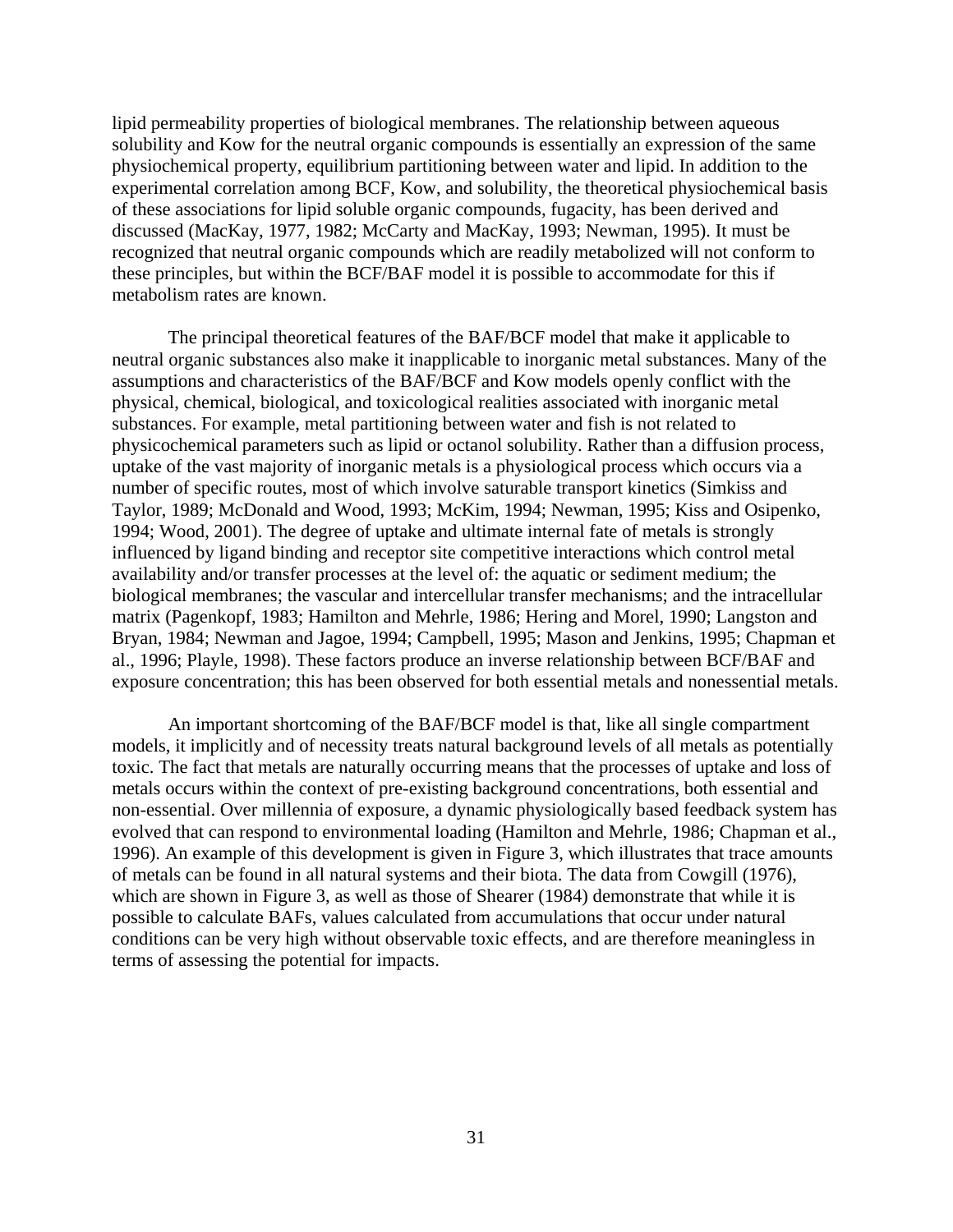

**Figure 3.** Bioaccumulation factors (BAF, L/Kg based on dissolved metal concentration) for 42 different elements in *Daphnia magna* sampled from a natural source (i.e., field studies) devoid of anthropogenic impact (Cowgill, 1976). Similar data for *Daphnia pulex* were reported in the work but are not shown in this figure. Note that while carbon content of *Daphnia* was provided in the paper exposure was not; based on estimates of exposure media the BAF for carbon would be approximately 80,000.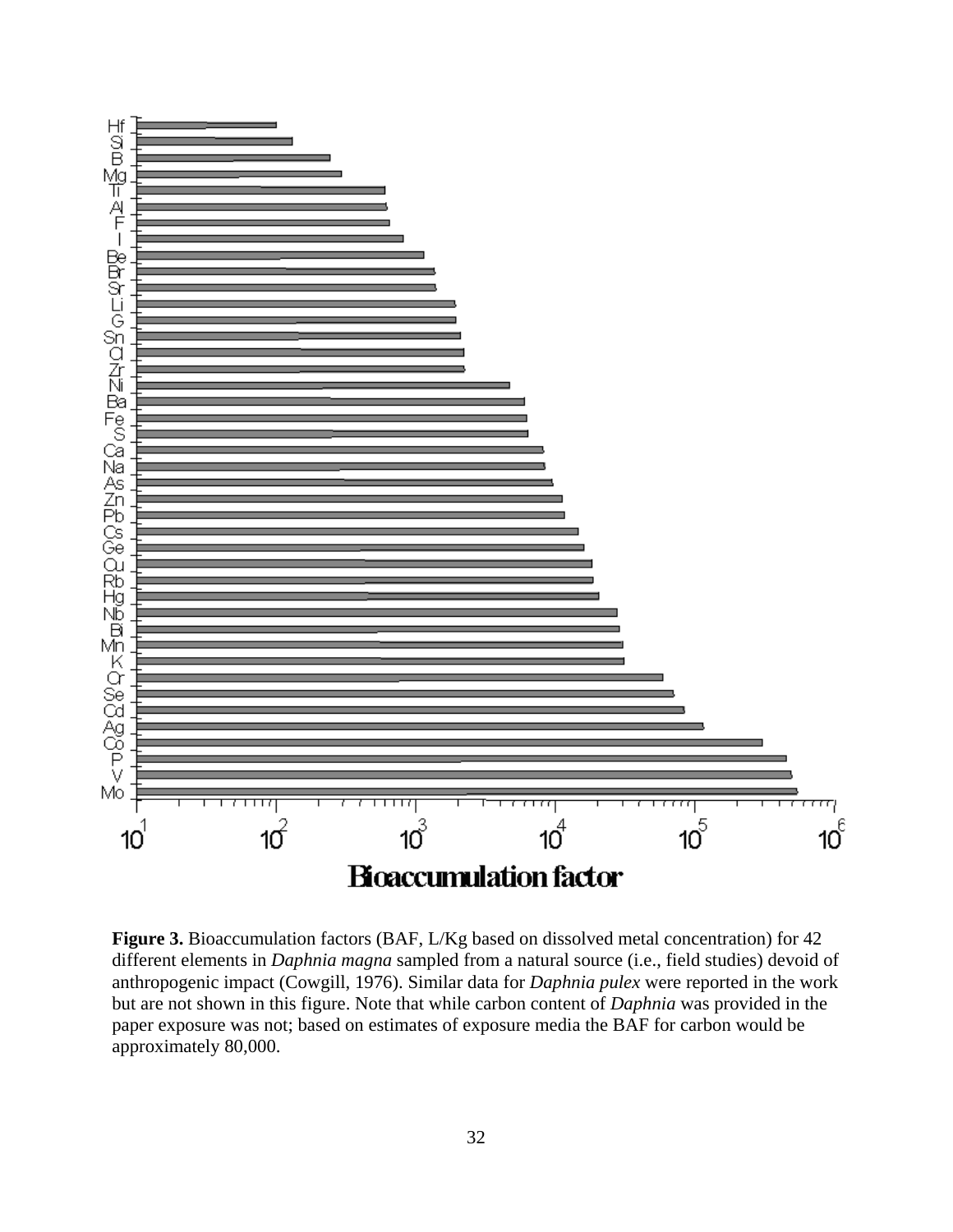The BAF/BCF model of diffusive uptake and elimination is clearly insufficient for inorganic metals, although it must be recognized that some neutral metal complexes are taken up by diffusion. Evolution has occurred in the presence of continuous exposure to background levels of metals and as a result there are physiological mechanisms to provide homeostatic control. Metal uptake patterns which illustrate mechanisms of homeostatic control have been shown recently for Cu (Grosell et al., 1997, 1998) and highly regulated control of internal Zn levels has been shown by Alsop et al. (1999b) and McGeer et al. (2000b).

While Cd accumulation in rainbow trout is less controlled than that of Cu and Zn, it also shows saturable uptake kinetics. An added load of Cd can be detoxified and have little consequence (McGeer et al., 2000a; Hollis et al., 1999). For Cd, metal accumulation appears to play an important role in the acclimation process (Hollis et al., 1999). Metal accumulation also occurs on a tissue-specific basis and models, none of which are similar to BAF/BCF or Kow models, have been published for Cu, Cd, Zn, Cr and Ni (Calamari et al., 1982; Wicklund Glynn, 1991; Thomann et al., 1997; McGeer et al., 2000b).

Since BCFs take into account only the metal concentration in water and the organism, they give no information on the relative importance of the different pathways of uptake or the biological activity of internal concentrations. This shortcoming applies to all substances, organic or inorganic. Similarly, uptake and bioaccumulation of all substances are influenced by a host of factors such as metabolic activity, temperature, growth rate, organic carbon content of the exposure medium, salinity, dietary composition, feeding habits and physiological fitness. While these apply to both organic and inorganic substances, the relative scale of the uncertainty added by these factors is greater for inorganics. For this reason, BCFs for a metal will not be an absolute value, but will vary widely with both the specific exposure circumstances/conditions as well as the status/age/condition of the particular organism being measured.

In addition to variability, saturable uptake kinetics, the ability to reduce uptake during chronic exposure and upregulate elimination, and other homeostatic mechanisms result in a negative correlation between BCF (or BAF) and exposure concentrations. At the lowest exposure concentrations the BCF values are highest and as concentrations increase BCF values fall (see McGeer et al., 2003). This inverse relationship is clear within studies, among studies, and within and among biota type. As metal exposure concentration increases, body burdens also tend to increase (i.e., bioaccumulation occurs) but at a relatively slower rate (therefore producing the observed inverse correlation). This inverse correlation occurs for both essential metals and nonessential metals, occurs at all trophic levels, and has been discussed in a number of recent reviews (Chapman, 1996; Chapman et al., 1996; Brix and DeForest, 2000; McGeer et al., 2003).

Depending on the organism and the metal, BCFs can range from less than 1 to over  $10<sup>6</sup>$  in aquatic organisms (IAEA, in press; McGeer et al., 2003). In many species, especially the smaller ones with high surface area to volume ratios, metals like Pb, Ru, Zr, certain lanthanides, and transuranic elements are normally concentrated more than physiologically important elements such as Zn, Cu, and Co. This occurs because many of these nonessential elements are extremely particle-reactive in water and are more apt to sorb to surfaces. For example, phytoplankton cells quickly take up metals and can reach extremely high concentrations relative to the exposure concentration (Table 1). These bioaccumulations are interesting from the point of view of metal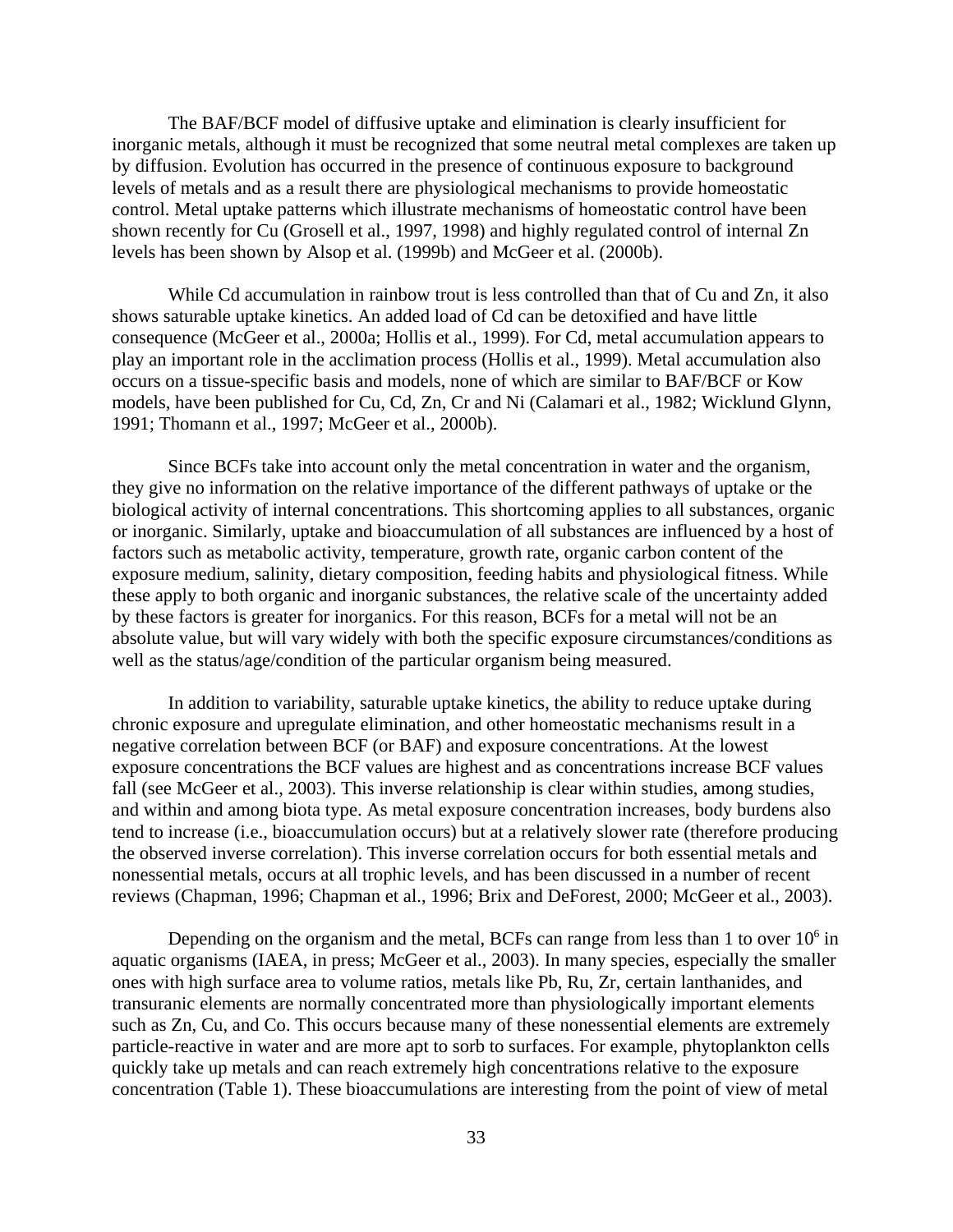uptake but this accumulation has not been linked to a potential for direct toxic impact to the accumulating organism. However, the potential for secondary impacts related to the trophic transfer from phytoplankton up the food chain is possible but has not been characterized and is not well understood at this time (see Section 4.2.7). As well, the potential for sediments to contribute to effects in aquatic organisms via the accumulation of metals from sediment to organisms that become prey at higher trophic levels requires further study.

Among the plankton, smaller organisms generally attain higher concentration factors than larger species because of greater relative surface area for adsorption of the former (Fisher, 1985). For these small planktonic organisms, bioconcentration factors on the order of  $10<sup>4</sup>$  to  $10<sup>5</sup>$  are not uncommon for several metals; while these do not cause direct toxicity, such high enrichment factors may make small species potentially important in affecting subsequent metal redistribution by acting as enriched sources of these metals for trophic transfer. It must be noted that BAF/BCFs for metals can be highly variable due in part to factors mentioned above, such as an inverse correlation to exposure concentrations (McGeer et al., 2003), species-specific accumulation strategies (Rainbow, 2002), and differences in bioavailability across studies. In these cases, the ability to represent a metal's bioaccumulation potential across a diverse array of species and exposure conditions using a single BCF or BAF value is of little or no value. While elevated BCF/BAF values have been measured (e.g., Table 1) and while they may provide for a simplified measure of bioaccumulation, linkages between BCF/BAF measures and detrimental impacts are generally lacking, making their use in a regulatory context problematic.

In summary, the BAF/BCF model has been derived and validated, both experimentally and theoretically, but only for a limited number of lipophilic, nonionic synthetic organic substances that undergo minimal metabolism within the animal (Feijtel et al., 1997). The fundamental differences that exist between the physical, chemical and toxicological properties of organic and inorganic metal substances would indicate that this model will not apply to the latter. In fact, the extension of lipid solubility and fugacity based models to inorganic metals substances has been questioned previously (McCarty and Mackay, 1993; Barron, 1990; Franke et al., 1994). Furthermore, as reviewed by Barron (1990), extrapolation of models to other substances beyond the database of tested organic substances has usually been discouraged. Also, a number of reviews have illustrated that the BAF/BCF (and Kow) model are inappropriate for assessing inorganic metal substances (Barron et al., 1990; Franke et al., 1994; Parametrix, 1995; Chapman, 1996; Chapman et al., 1996; Franke, 1996; McGeer et al., 2003). The approach of using one simplified bioaccumulation model (BCF and BAF) and applying it to inorganic metals ignores the basic physical and chemical differences between organic and inorganic substances and is not supported by theoretical and empirical weight of evidence. Based on the inherent assumptions of the BCF and BAF model and on the environmental and toxicological behavior of the organic substances from which they were developed and validated, for the vast majority of inorganic metals evaluated, the scientific basis for broad application of the BAF/BCF model is lacking in the context of hazard assessment. The regulatory implications and potential solutions are discussed in Section 5.1.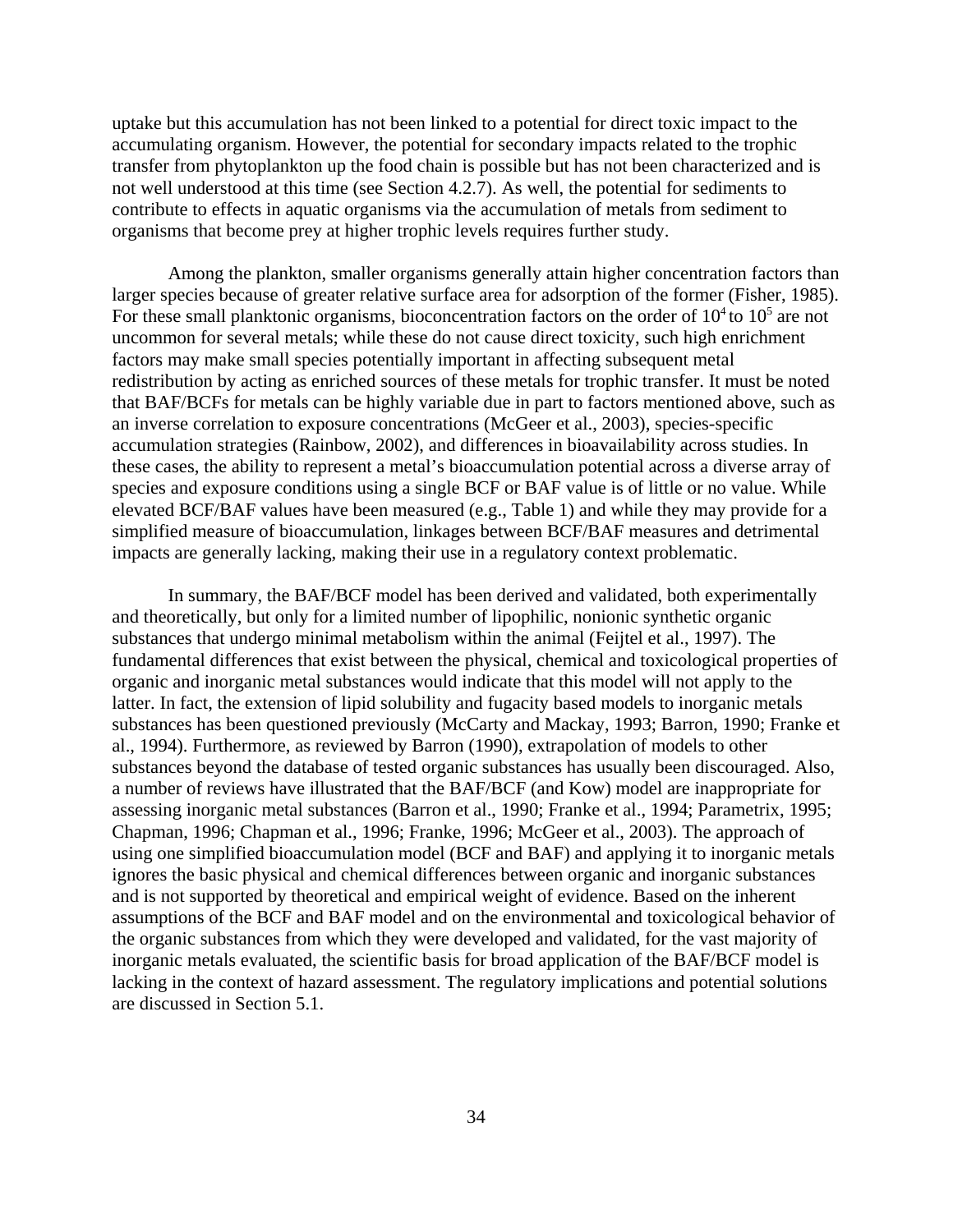|               | Cr       | Co       | Ni       | Zn       | Se                | Sr                | Ag                | Cd       | Sn       | Cs                | Hg                | Pb       |
|---------------|----------|----------|----------|----------|-------------------|-------------------|-------------------|----------|----------|-------------------|-------------------|----------|
| phytoplankton | $5x10^3$ | $2x10^3$ | $3x10^3$ | $1x10^4$ | $3x10^4$          | $1x10^0$          | $5x10^4$          | $1x10^3$ | $7x10^4$ | 2x10 <sup>1</sup> | 1x10 <sup>5</sup> | $1x10^5$ |
| seaweeds      | $6x10^3$ | $6x10^3$ | $2x10^3$ | $2x10^3$ | $1x10^3$          | 1x10 <sup>1</sup> | $5x10^3$          | $2x10^4$ | $2x10^5$ | 5x10 <sup>1</sup> | $2x10^4$          | $1x10^3$ |
| zooplankton   | $1x10^3$ | $7x10^3$ | $1x10^3$ | $1x10^5$ | $6x10^3$          | $2x10^0$          | $2x10^4$          | $6x10^4$ | $5x10^5$ | 4x10 <sup>1</sup> | $4x10^3$          | $1x10^3$ |
| molluscs      | $2x10^3$ | $2x10^4$ | $2x10^3$ | $8x10^4$ | $9x10^3$          | 1x10 <sup>1</sup> | $6x10^4$          | $8x10^4$ | $5x10^5$ | 6x10 <sup>1</sup> | $2x10^3$          | $5x10^4$ |
| crustaceans   | $1x10^2$ | $7x10^3$ | $1x10^3$ | $3x10^5$ | $1x10^4$          | $5x10^0$          | $2x10^5$          | $8x10^4$ | $5x10^5$ | 5x10 <sup>1</sup> | $1x10^4$          | $9x10^4$ |
| fish          | $2x10^2$ | $7x10^2$ | $5x10^2$ | $1x10^3$ | 1x10 <sup>4</sup> | $3x10^0$          | 1x10 <sup>4</sup> | $5x10^3$ | $5x10^5$ | $1x10^2$          | $3x10^4$          | $2x10^2$ |

**Table 1. Mean concentration factors (L/kg on a wet weight or, for phytoplankton, cell volume basis) of metals in marine organisms** (IAEA, in press). Values for fish are for fish filets. Molluscs do not include cephalopods.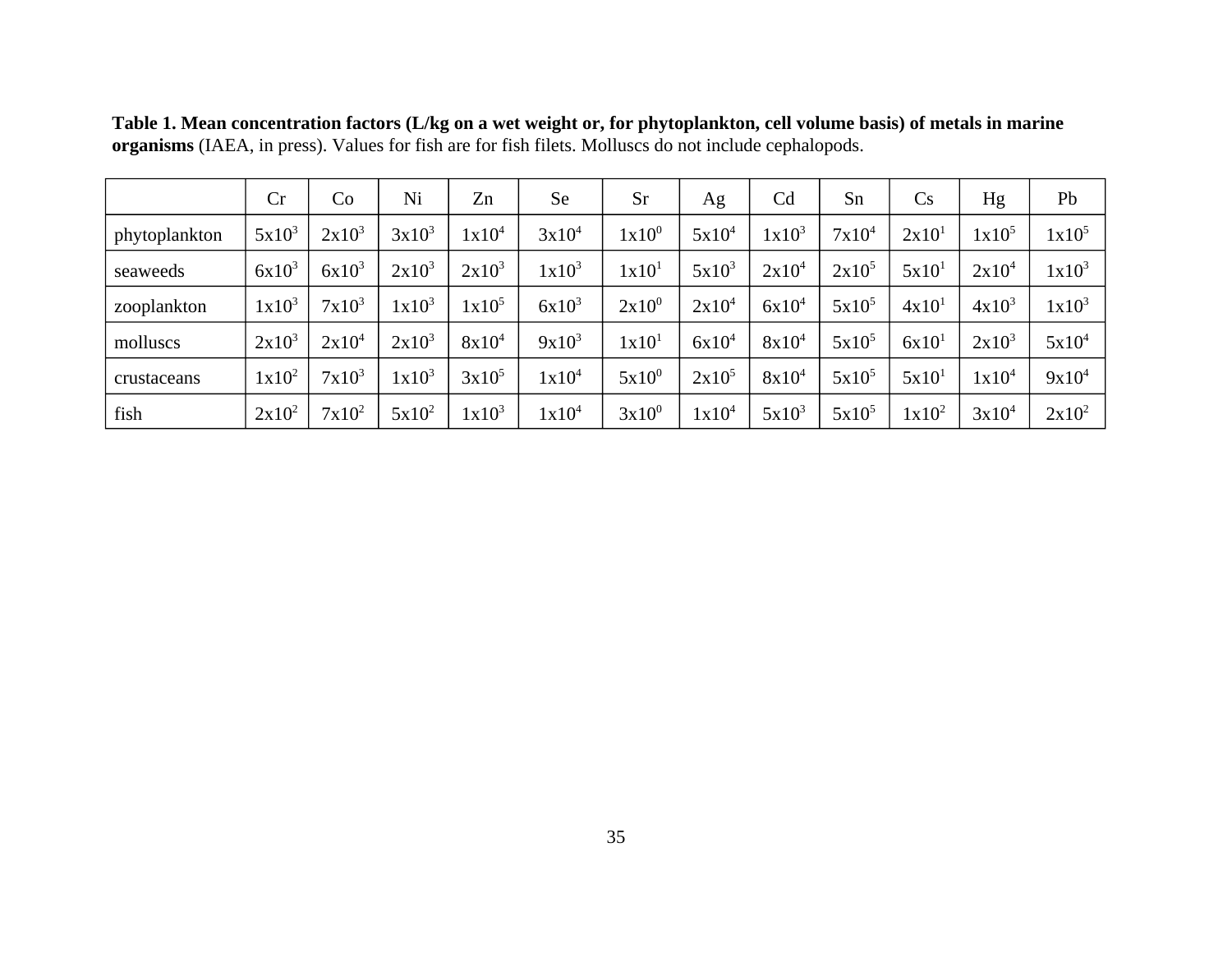*Metal uptake in marine organisms.* Aquatic animals can accumulate metals from both the dissolved phase directly and from ingested food. The relative importance of the different uptake pathways has received considerable attention in recent years, in part because contaminants, including metals, accumulated from food deposit in animal tissues, different from those obtained from the dissolved phase, and this may ultimately have consequences for subsequent trophic transfer and toxicity (Hook and Fisher, 2001; Fisher et al., 1996; Bjerregaard et al., 1985). Bioenergetic-based kinetic models used to describe the accumulation of contaminants in aquatic animals have been developed relatively recently and have been successfully applied to a variety of organic and inorganic contaminants. These models provide a broad framework for addressing controls on contaminant bioaccumulation for diverse organisms and can be used for studying contaminant bioavailability and determining the relative importance of different routes of contaminant accumulation, including that of metals (Wang et al., 1996; Landrum et al., 1992). The models are flexible enough to incorporate environmental variability in contaminant sources, contaminant concentrations, food availability, and organism growth rates in their predictions of organism contaminant levels.

One widely used version of these models treats contaminant accumulation as a first order function of contaminant concentrations in particles and water.

$$
dC/dt = (k_u * C_w) + (AE * IR * C_f) - (k_e + g) * C
$$
 (Eq. 4.3)

where C is the metal concentration in the animals ( $\mu$ g g<sup>-1</sup>), t is the time of exposure (d), k<sub>u</sub> is the uptake rate constant from the dissolved phase (L  $g^{-1}$  d<sup>-1</sup>),  $C_w$  is the metal concentration in the dissolved phase ( $\mu$ g L<sup>-1</sup>), AE is the assimilation efficiency of the metal from ingested particles (%), IR is the ingestion rate of particles (mg  $g^{-1} d^{-1}$ ),  $C_f$  is the metal concentration in ingested particles ( $\mu$ g mg<sup>-1</sup>), k<sub>e</sub> is the efflux rate constant (d<sup>-1</sup>), and g is the growth rate constant (d<sup>-1</sup>). At steady state, this equation simplifies to:

$$
C_{ss} = \underline{(k_u * C_w) + (AE * IR * C_f)}
$$
\n
$$
(k_e + g).
$$
\n(Eq. 4.4)

where  $C_{ss}$  is the steady-state concentration of metal in the organism ( $\mu$ g g<sup>-1</sup>). The efflux parameter,  $k_e$ , can be split into solute ( $k_{ew}$ ) and particle ( $k_{ef}$ ) components (Eq. 4.5).

$$
C_{ss} = \underline{(k_u * C_w)} + \underline{(AE * IR * C_f)} \tag{Eq. 4.5}
$$
\n
$$
(k_{ew} + g) \qquad (k_{ef} + g)
$$

Except for growth, all of the parameters in Eq. 4.4 are readily estimated from laboratory radiotracer studies. The importance of growth varies, depending on the species and stage of maturity.

Application of this kinetic model has shown that laboratory-based measurements of AE,  $k_{u}$ ,  $k_{ew}$  and  $k_{ef}$  are applicable to field situations for populations of marine mussels (Wang et al., 1996; Fisher et al., 1996), Ag, Cd, Co, and Se in clams (Griscom et al., 2002; Luoma et al., 1992), Po in copepods (Stewart and Fisher, 2003; Fisher et al., 2000), Se in fish (Baines et al.,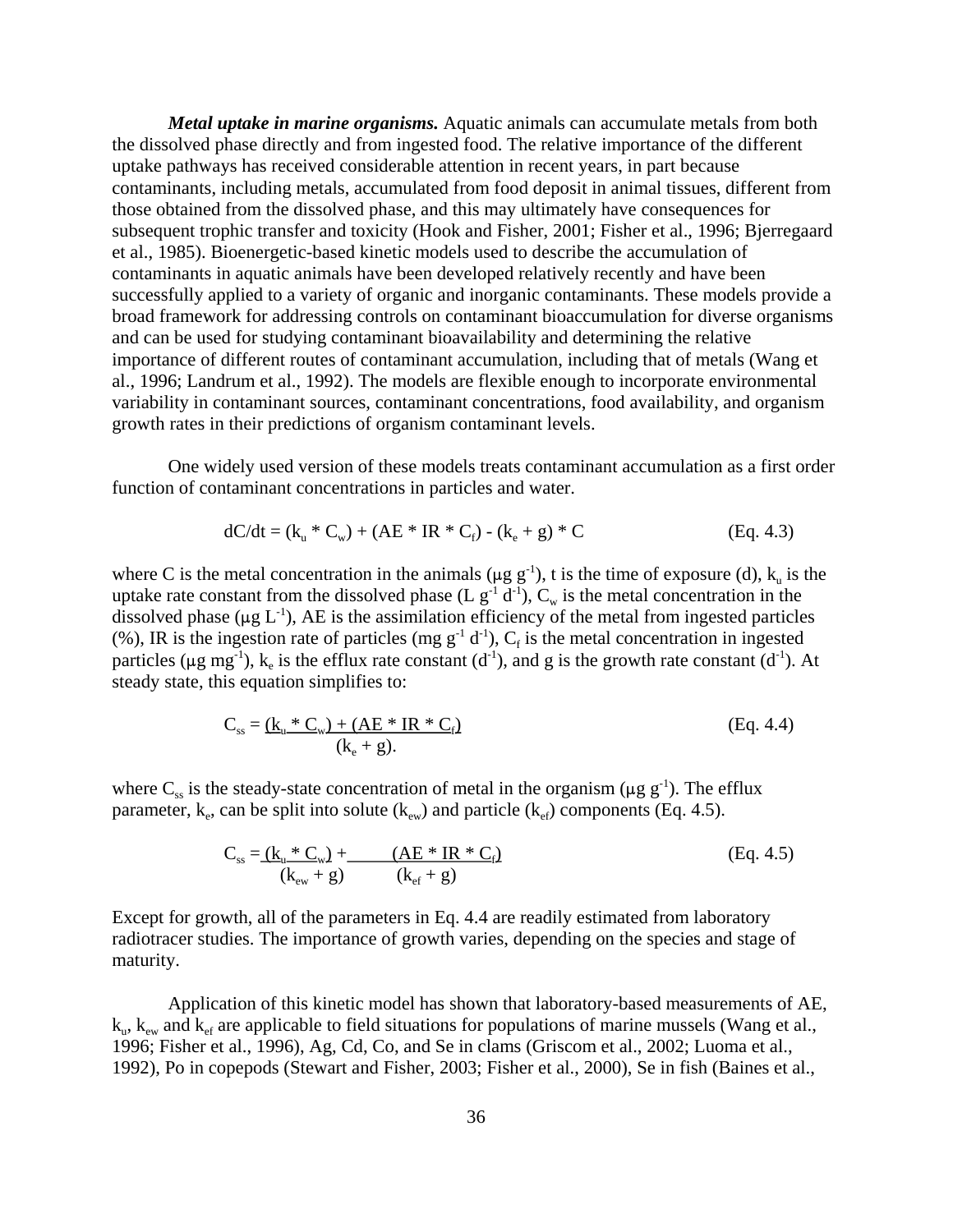2002), and freshwater mussels (Roditi et al., 2000). Site-specific model predictions for metal concentrations in animal tissues are strikingly close to independent field measurements for diverse water bodies, suggesting that it is possible to account for the major processes governing contaminant concentrations in aquatic animals and that the laboratory derived kinetic parameters are applicable to natural conditions. Generally, efflux rates in the studies cited here do not differ enormously among the various metals nor do  $k_{\text{eff}}$  and  $k_{\text{ew}}$  values differ greatly from each other for any given metal. However, efflux rates in higher animals like fish have been shown to vary more appreciably. Assimilation efficiencies of ingested metals also vary greatly among metals and even appreciably for any single metal with the food source and diverse environmental factors (Wang and Fisher, 1997). Uptake rate constants of metals from the dissolved phase  $(k_n)$  also vary appreciably among metals (Wang and Fisher, 1997).

Because some of the parameters in Eq. 4.4 may not be available, certain modifications could enable useful computations. For example, the estimate of metal uptake from the dissolved phase can be described as:

$$
I_w = \alpha_w * FR * C_w = k_u * C_w \tag{Eq. 4.6}
$$

where  $I_w$  is the metal influx rate from the dissolved phase ( $\mu$ g g<sup>-1</sup> d<sup>-1</sup>)—note that this parameter can be measured experimentally—and  $k_n$  is the dissolved uptake rate constant (L  $g^{-1}$  d<sup>-1</sup>) of the metal, which equals absorption efficiency of dissolved metal across the gill  $(\alpha_w)$  times the filtration rate of the animal (FR). The  $k_{\text{u}}$  can be computed from the relationship between  $I_{\text{w}}$  and  $C_w$ . When  $C_f$  is not known, it can be calculated from  $C_w$  by applying a Kd value for suspended particulate matter:

$$
C_f = C_w * Kd \tag{Eq. 4.7}
$$

where Kd is the partition coefficient of a metal on the ingested particles  $(L \log^{-1})$ .

The fraction of total contaminant uptake attributable to uptake from the dissolved phase and particulate ingestion can be calculated as:

$$
F_w = C_{w,ss} / C_{ss}
$$
\n
$$
F_f = C_{f,ss} / C_{ss}
$$
\n(Eq. 4.8)\n  
\n(Eq. 4.9)

where  $F_w$  is the proportion of accumulated metal obtained from the dissolved phase, and  $F_f$  is the proportion of accumulated metal obtained from food.

Note that  $C_w$  (dissolved concentration,  $\mu g L^{-1}$ ) and  $C_f$  (particulate concentration,  $\mu g$  mg<sup>-1</sup>) are directly dependent on the total suspended solids load (TSS), Kd, and the total concentration  $(C_t, \mu g L^{-1})$  of metal in the water column (that is, dissolved plus particulate metal concentration).

$$
C_{t} = C_{w} + (C_{f} * TSS)
$$
\n
$$
C_{t} = C_{w} + (C_{w} * Kd * TSS)
$$
\n(Eq. 4.10)\n  
\n(Eq. 4.11)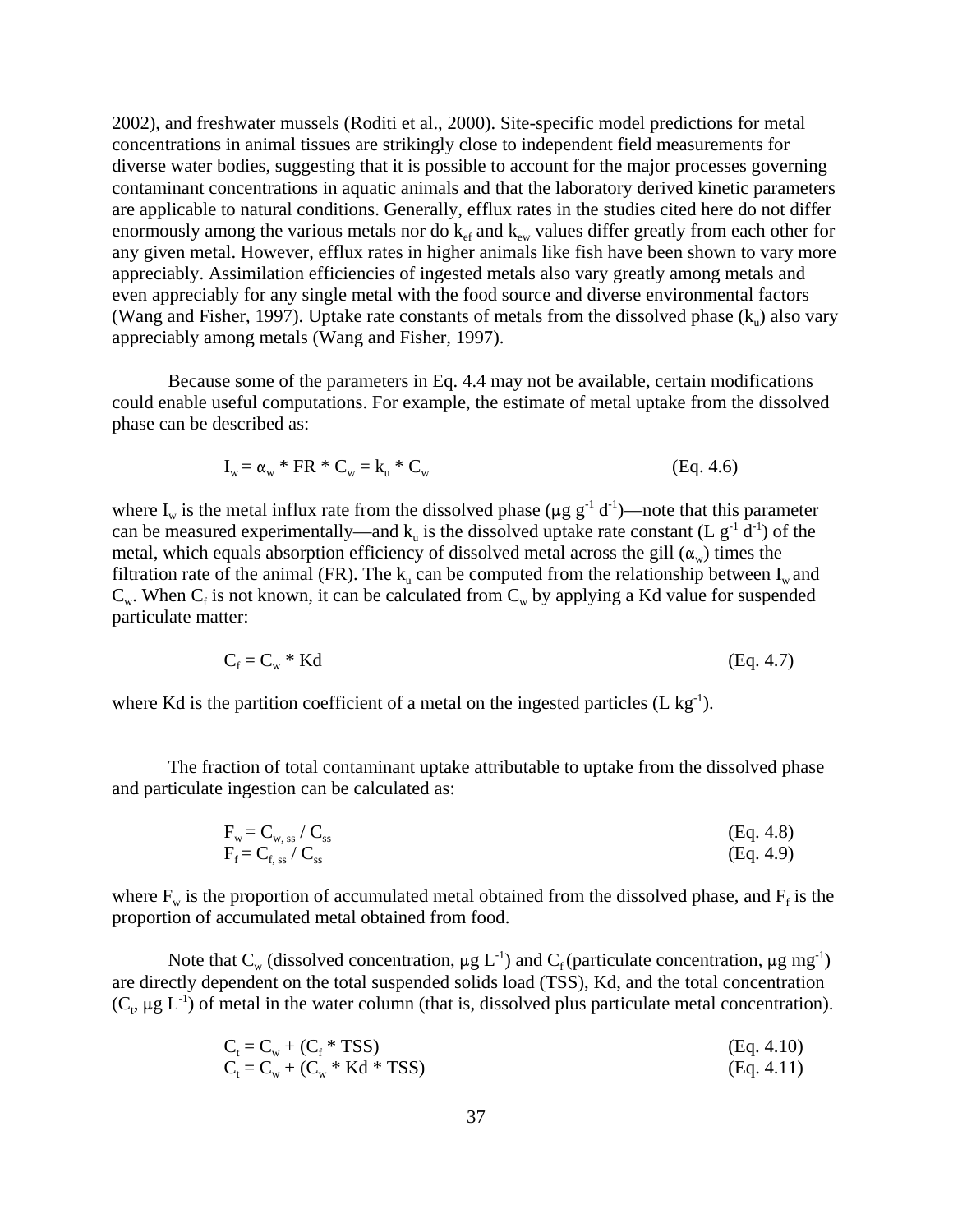Thus,

$$
C_w = [1 / (1 + TSS * Kd)] * C_t
$$
 (Eq. 4.12)

It is noteworthy that there is no requirement for constant proportionality between  $C_{ss}$  and  $C_t$ ; that is, bioconcentration factors vary with biological factors like physiological state and environmental factors like temperature. Changes in any of the kinetic parameters can significantly affect the ratio of  $C_{ss}$  to  $C_t$ , which is a mathematical expression of the widely employed bioaccumulation factor (BAF). However, if none of the equation parameters change when applied to different values of  $C_t$ , proportionality of  $C_{ss}$  with  $C_t$  will be maintained. The BAF as defined here thus considers both dissolved and particulate metal uptake in animals:

$$
BAF = \frac{C_{ss}}{C_t} = \left[\frac{k_u}{(k_{ew} + g)} + \frac{(AE * IR * Kd)}{(k_{ef} + g)}\right] * \left[\frac{1}{(1 + TSS * Kd)}\right]
$$
(Eq. 4.13)

Because metals in most natural waters (particularly marine waters) are predominantly in the dissolved phase (defined here as passing through a  $0.2 \mu m$  filter), even for the most particlereactive metals (i.e.,  $C_w \sim C_t$ ), BAF values for metals tend not to differ appreciably from bioconcentration factors (which are equivalent to  $C_{\rm ss}/C_{\rm w}$ ), except in waters with very high particle loads. However, Kd is highly variable for metals such as Cu, Zn, and Cd, even when evaluated using high quality datasets, suggesting caution since the application of Eq. 4.l3 is not without substantial variability/uncertainty.

In addition to the organism-specific and site-specific factors that add complexity to modeling and its interpretation issues, certain methodological issues should be considered. For example, uptake kinetic studies often depend on radiotracer techniques which virtually eliminate some metals from typical study designs (e.g., Cu). As well, for chronic bioaccumulation, it may take organisms such as fish many months to reach steady state with their exposure conditions. For example, there is a wide diversity of tissue specific half-times to saturation in rainbow trout, from a few days for Cu to almost a year in the case of Cd accumulation in the kidney (McGeer et al., 2000c).

*The biotic ligand model.* Modeling the interactions of metals with biological surfaces, particularly the fish gill, was advocated by Bergman and Dorward-King (1997) as a method of predicting the acute toxicity of metals in freshwater systems. These biotic ligand models (BLM) are based on the gill surface interaction model for metal toxicity proposed by Pagenkopf (1983). BLMs are among the more comprehensive of metal accumulation and toxicity models as they link metal bioaccumulation and bioavailability with toxic impacts (reviewed by Paquin et al., 2002). The BLM approach predicts toxicity by considering the geochemical equilibrium within the exposure medium and the relationship with exposure conditions and the organism (the biotic ligand). The model combines factors influencing aquatic speciation (e.g., pH, temperature, organic and inorganic anionic complexation) as well as other abiotic factors, specifically cationic competition (e.g., Na<sup>+</sup>, K<sup>+</sup>, Ca<sup>2+</sup>, Mg<sup>2+</sup>). The combined effects of speciation and cationic competition in predicting metal toxicity have been successfully applied (di Toro et al., 2001;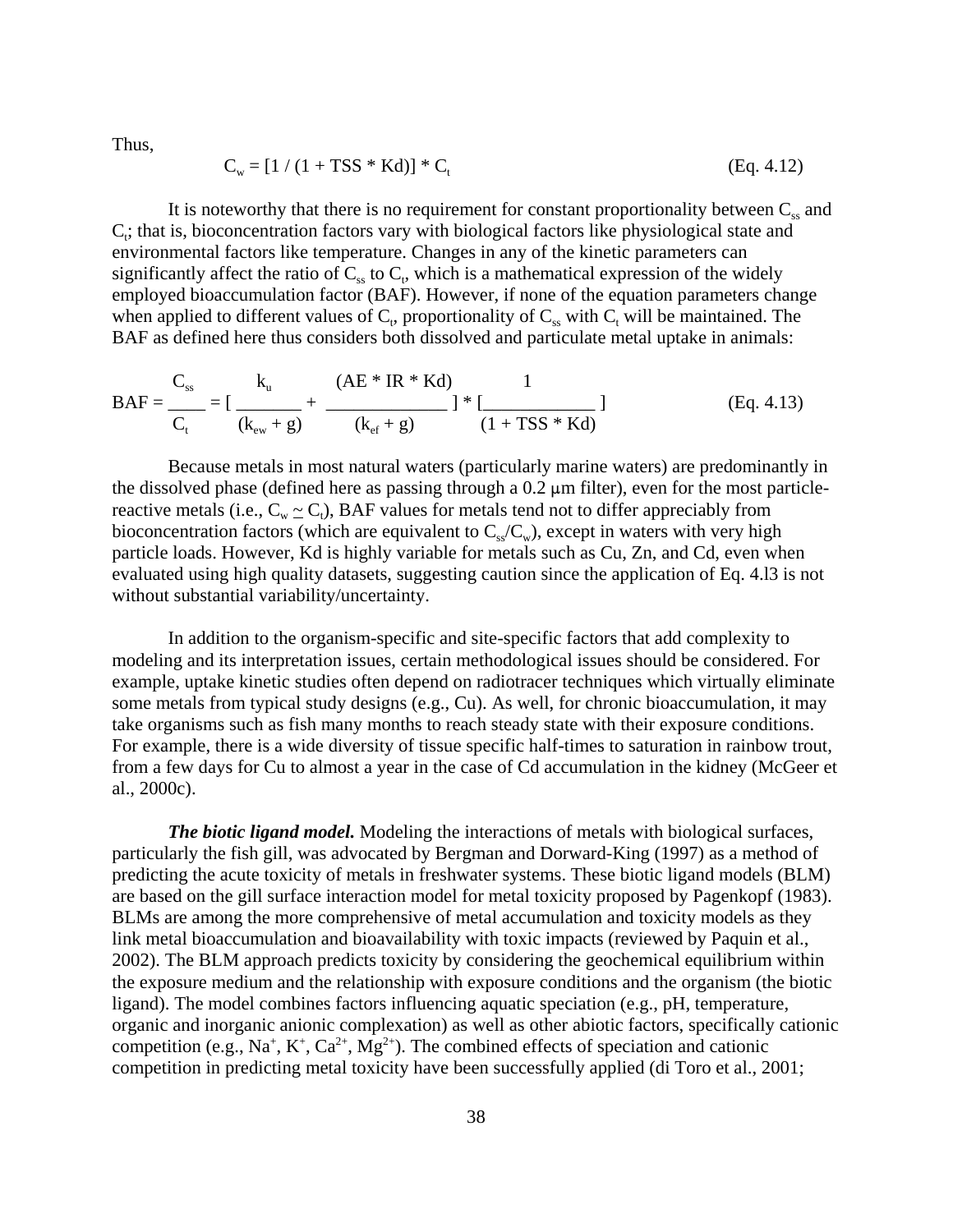Santore et al., 2001; McGeer et al., 2000c; de Schamphelaere and Janssen, 2002, 2004; de Schamphelaere et al., 2002, 2003, 2004; Heijerick et al., 2002a, b). The success of BLM approach in predicting metal toxicity results, at least conceptually, from the fact that the model can distinguish metal that will bioaccumulate and cause toxicity from the total metal pools in an organism as well as the bioavailable metal pool in the exposure media.

The success of the BLM approach is based on studies such as those by MacRae et al. (1999), which demonstrated that Cu accumulation at the site of toxicity (the gill) was directly correlated with toxicity. The modeling approach assumes that toxicity (i.e., LC50) is associated with a critical level of metal accumulation at/on the biotic ligand (di Toro et al., 1999, 2001) and applies the characterization of gill metal interactions (Playle et al., 1993a,b; Janes and Playle, 1995). Therefore, even though metal concentration in the water that produces toxicity can vary, the amount of bioaccumulated metal at the site of toxicity (the fish gill) does not.

Because the complexation of metal to the biotic ligand is considered in conjunction with other ligands and competing cations in the water column, much of the variability in LC50 concentrations associated with differences in water chemistry can be explained by this methodology. Although the original development of BLM approaches was based a mechanistic understanding of metal uptake (Playle et al., 1993a, b) and the physiology of toxic responses (Morgan et al., 1997; McGeer and Wood, 1998), once the proof of principle had been demonstrated calibrating the BLM approaches directly to toxicity was possible. This allowed for the extension of modeling approaches to species such as algae (Heijerick et al., 2002a; de Schamphelaere et al., 2003) and *Daphnia* (de Schamphelaere and Janssen 2002, 2004; de Schamphelaere et al., 2002, 2004), which are toxicologically relevant but more difficult to characterize in terms of accumulation at the site of toxic action.

The BLM approach for predicting metal toxicity is continuing to be developed for the effects of Ag, Cd, Cu, Ni, Pb, and Zn. Most of these developments are focusing on acute impacts, but there is considerable interest in chronic toxicity (Paquin et al., 2002). The broadening of these mechanistic models presents a number of challenges. For example, geochemical speciation of metals relative to bioaccumulation and toxicity needs refinement, particularly for the role of natural dissolved organic matter, a key factor in moderating toxicity but whose activity is not well understood. In terms of chronic impacts, the physiological mechanisms associated with toxicity are not well characterized, so the modeling endpoint, accumulation of metal or dose delivered to the site of impact, is unclear. Acclimation responses can influence bioaccumulation at the site of toxicity, and incorporating these into chronic toxicity modeling will also present a challenge. As well, species can differ considerably with regard to the forms of metal taken up as well as their relative toxicities. In spite of these and other issues that add complexity, the BLM approach is mechanistically based—explicitly designed to consider metal biogeochemistry; therefore, it presents a viable avenue toward understanding and predicting the impacts of metals. Chronic toxicity models have been developed for the impacts of Cu on *Daphnia magna* (de Schamphelaere and Janssen, 2004) and of Zn on fish, *Daphnia,* and algae in the context of the European Union risk assessment on zinc.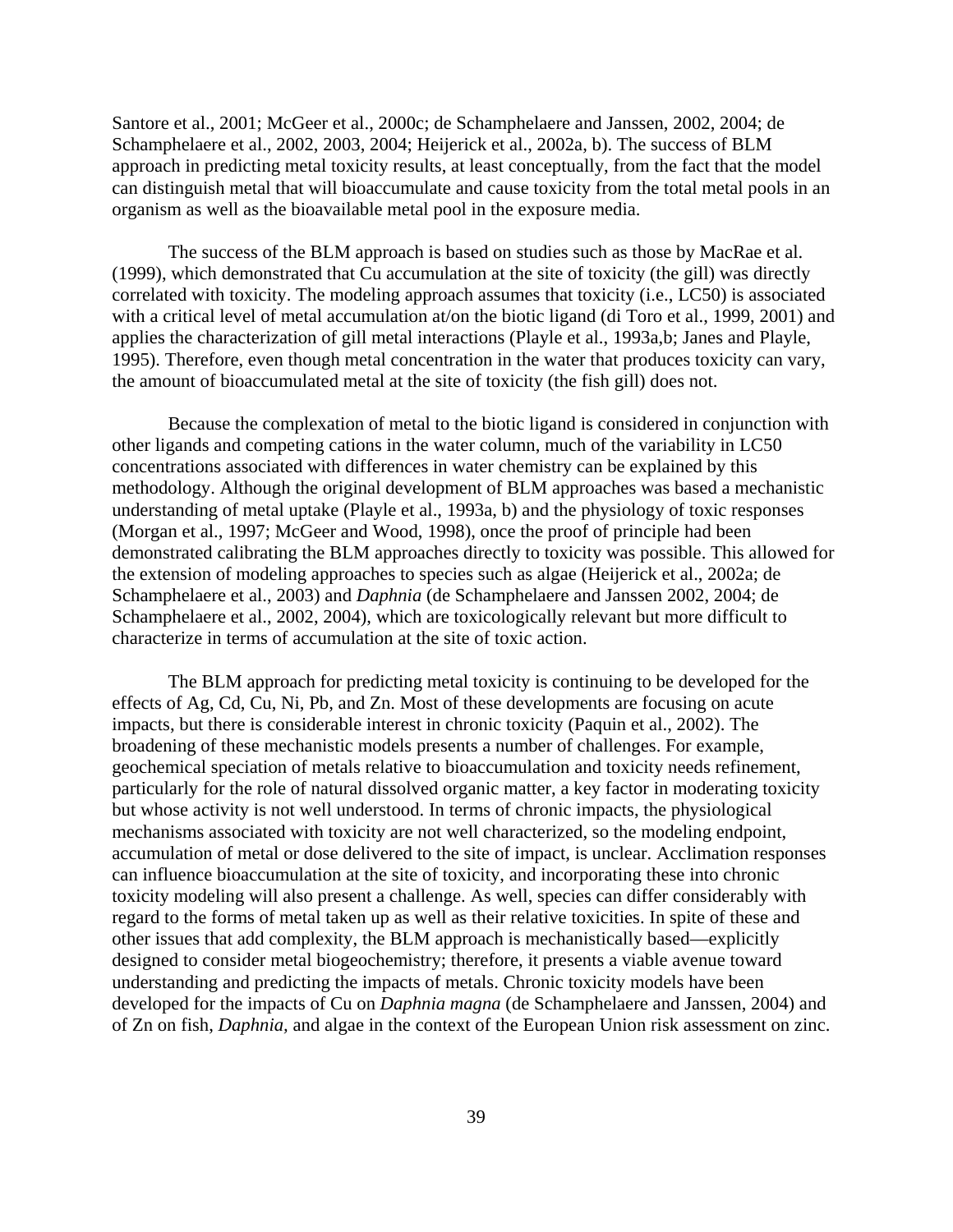## *4.2.7 Metabolism/Detoxification*

Even though the degree of uptake and assimilation of a metal is a key factor in bioaccumulation, physiological processes, renal, biliary, or branchial, generally control elimination, sequestration, detoxification, and storage occurs (Mason and Jenkins, 1995; McDonald and Wood, 1993). These physiological processes often actively regulate metal bioaccumulation via dynamic feedback systems that respond to environmental loading and maintain homeostasis (Hamilton and Mehrle, 1986; Chapman et al., 1996; Wood, 2001). The ability to control, detoxify, store, and/or eliminate is due to nutritional dependency (for essential metals) and to the fact that biota have evolved in the presence of metals. Many aquatic animals have the ability to sequester and store metals in detoxified forms, such as in inorganic granules, or bind to metallothionein-like proteins (see previous discussion). The discussion below characterizes some of the data available for metabolism and detoxifcation of Zn, Cd, Pb, and Cu in aquatic animals.

Zn is an example of an essential element for which metabolic regulation of internal concentrations has been demonstrated. At low environmental Zn levels, animals are able to sequester and retain Zn in tissues for essential functions (Vallee and Falchuk, 1993). When Zn exposure levels are chronically elevated, aquatic animals are able to control bioaccumulation. There is clear evidence that many species actively regulate their body Zn concentrations including: Crustacea such as *Homarus gammarus*, *Carcinus maenas*, *Maia squinado*, *Crangon crangon*, *Palaemon elegans*, *P. serratus* (Rainbow and White, 1989), and *Austropotamobius pallipes* (Rainbow and Dallinger, 1993); the oligochaete *Lumbriculus variegatus* and polychaete *Nereis diversicolor* (Rainbow and Dallinger, 1993); mussels such as *Mytilus edulis*, *Dreissena polymorpha*, *Unio pictorum*, and *Velesunio ambiguus* (Rainbow and Dallinger, 1993; George and Pirie, 1980; Kraak et al., 1993); the gastropod *Nucella reticulatus* (Kaland et al., 1993); and *Oncorhynchus mykiss* (Alsop et al., 1999a; Bradley et al., 1985).

As it does with Cu, the amphipod *Echinogammarus pirloti* does not actively excrete excess Zn, but takes it up at a low net rate relative to its body growth rate (Rainbow and White, 1989), thus illustrating another burden control strategy. Detoxification both through binding to proteins (Rainbow et al., 1980) as well as storage as Zn phosphate granules (Rainbow and White, 1989; George et al., 1978; Rainbow et al., 1990) has also been discussed. While the chironomids *Chironomus riparius* and *Stictochironomus histrio* do not appear to actively regulate their zinc body burdens, Zn is lost with each cast exuvium (Timmermans and Walker, 1989).

Although total Zn burden is not well correlated with Zn exposure, radiotracer studies in rainbow trout have shown that chronic waterborne  $\text{Zn}^{2+}$  exposure results in dramatic and complex alterations in gill uptake kinetics (Alsop and Wood, 2000) and that these are linked to  $Ca<sup>2+</sup>$  dynamics (Hogstrand et al., 1995). Included in the changes are a decreased affinity and an increase in the total number of binding sites (Alsop and Wood, 2000). Therefore, altering gill uptake dynamics is an additional metabolic response that controls Zn bioaccumulation and is part of the acclimation response.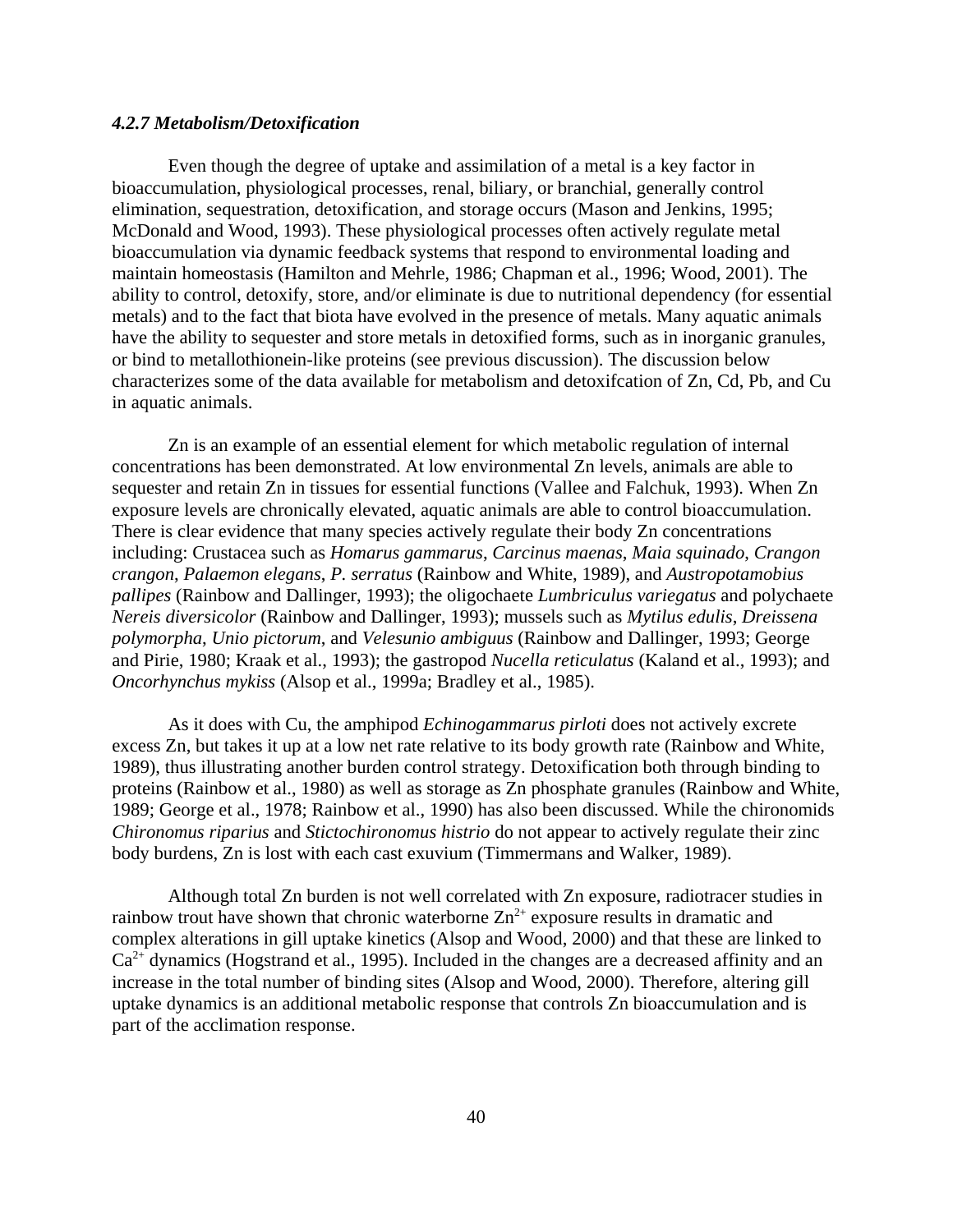With the exception of certain marine diatoms (Lane and Morel, 2000), it is generally agreed that the bioaccumulation of Cd does not serve a nutritional purpose and there is little evidence of active regulation of internal Cd concentrations. However, there is good evidence that some level of physiological control over bioaccumulation exists. For example, reduced branchial uptake in response to exposure has been demonstrated in rainbow trout (Hollis et al., 1999, 2000; Szebedinsky et al., 2001). As well, growth dilution of Cd stores in decapods shows that a form of regulation is possible (Rainbow et al., 1990). Detoxification of accumulated Cd is also common. For example, binding of Cd to low molecular weight proteins such as metallothionein occurs in many animals (Mason and Jenkins, 1995), including rainbow trout (Hollis et al., 2000); the barnacle *Semibalanus balanoides* (Rainbow et al., 1990); the scallop *Mizuhopecten yessoensis*  (Lukyanova et al., 1993); the marine gastropod *Nassarius reticulatus* (Kaland et al., 1993); and possibly *Daphnia magna* (Bodar et al., 1990). An example of an animal with tissue-specific granule storage of Cd is the marine isopod *Idotea baltica* where granules are stored in the hepatopancreas (de Nicola et al., 1993). These studies illustrate that Cd burdens significantly above "normal" levels can be tolerated and physiological processes adapted to result in acclimation.

Similar to Cd, there is no nutritional role for Pb; however, detoxification and storage have been documented for this metal. Pb will bind to metallothionein and probably has a higher affinity for other metabolic ligands, as it is often associated with deposited inorganic granules with high concentrations of calcium (Rainbow, 1988). Hopkin and Nott (1979) demonstrated that the shore crab (*Carcinus maenas*) detoxifies lead in calciferous granules in the midgut gland. The detoxification and storage of Pb in shellfish has been suggested for the zebra mussel *Dreissena polymorpha* (Kraak et al., 1994; Bleeker et al., 1992), the blue mussel *Mytilus edulis*  (Schulz-Baldes, 1974), the Eastern oyster *Crassostrea virginica* (Shuster and Pringle, 1969; Pringle et al., 1968; Zaroogian et al., 1979), and the soft-shell clam *Mya arenaria* (Pringle et al., 1968).

Studies with Cu clearly demonstrate that aquatic animals are able to control Cu bioaccumulation, as would be expected for this essential element. A wide variety of aquatic animals are able to regulate internal Cu concentrations including *Palaemon elegans*, *Crangon crangon*, *Homarus gammarus*, *Carcinus maenas* and *Echinogammarus pirloti* reviewed by Rainbow and White (1989) as well as *Neanthes arenaceodentata* (Pesch and Morgan, 1978) and *Eudistylia vancouveri* (Young et al., 1979). Additionally, it has been shown that fish such as rainbow trout actively regulate Cu via sequestration into the liver and elimination via the bile, a process that involves Cu-specific transport mechanisms (Grosell et al., 1997, 1998, 2001). This control of bioaccumulation also extends to an ability to adjust uptake based on exposure concentrations (Kamunde et al., 2002). Detoxification of Cu through binding to metallothioneinlike proteins has also been shown to be of significance (Rainbow et al., 1980; Mason and Jenkins, 1995; McDonald and Wood, 1993; Rainbow et al., 1990). In addition, detoxification and storage of Cu in granules has been shown (Rainbow et al., 1990; Brown, 1982).

The ability of aquatic biota to control bioaccumulation by modifying or regulating uptake, detoxification, and elimination means that assessing bioaccumulation is very complex and depends on the organism and the exposure conditions. The use of granules as a storage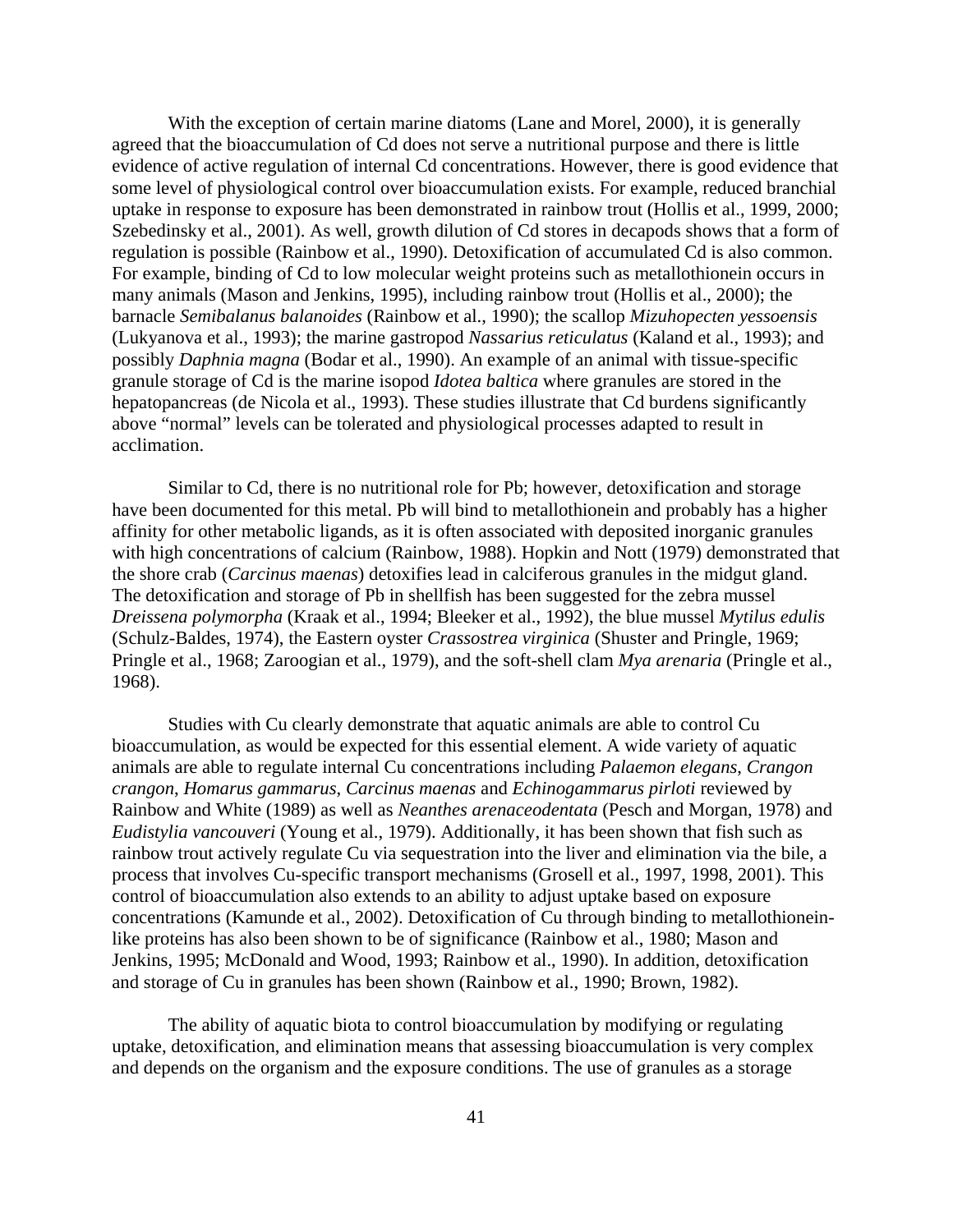mechanism, for example, is of particular note in the context of BCFs, because extremely high body burdens are often associated with this storage mechanism but unrelated to adverse impact. A detoxified metal may, however, have the potential to become bioavailable to consumer (predator) organisms and cause deleterious impacts, and this possibility is worthy of study and quantification. Experimental approaches designed to assess this potential for trophic transfer should endeavor to characterize real food web linkages and to distinguish between the bioavailability of detoxified forms and other bioaccumulated forms of metal. It is interesting to note that the potential for trophic transfer of bioaccumulated metal is not captured through the application of BCF and BAF data as criteria thresholds, as is done in hazard assessment.

## *4.2.8 Biomonitoring as a Tool for Bioaccumulation*

Because metals can speciate in many ways in water, and because not all of these chemical species are available for biological uptake (Campbell, 1995), evaluating the so-called "bioavailable" fraction can be important. Biomonitoring programs have been established for this purpose, with particular emphasis on using bivalve molluscs such as mussels. Using marine mussels to serve as sentinels of coastal contamination was proposed and first tested in the 1970s (Goldberg et al., 1983, 1978). It has since been widely accepted throughout the world and is currently in practice in different sized national programs in many regions.

Numerous reviews have identified the factors that make mussels useful as bioindicators of coastal contamination (e.g., Phillips, 1980). The following attributes are among the most attractive: mussels are ubiquitous, sessile, easy to collect, not easily poisoned by high contaminant concentrations, and any contaminant within the tissues of the animal is, by definition, a contaminant that is in a form that was available for bioaccumulation ("bioavailable"). Clearly, knowing the bioavailable fraction is critical, since the principal concern regarding contaminants is tied to the potential effects on living organisms (including man). But only bioaccumulated contaminants have the potential to impact living organisms. The uptake of contaminants in mussels gives us an idea of the concentration of bioavailable contaminants in a region. Moreover, contaminants in mussel tissues, including shells, have been shown to reflect ambient dissolved contaminant concentrations (Wang et al., 1996; Bjerregaard et al., 1985), and the mussel serves to integrate its past contaminant exposure over time.

Thus, analyzing mussels does not just provide an instant "snapshot" of the immediate conditions but rather a picture of contaminant levels over a period of weeks to months. Because contaminant concentrations in mussel tissues seem to generally reflect ambient contaminant concentrations, the underlying assumption that these organisms actually reflect environmental concentrations appears to be valid. For many marine organisms, the uptake of metals from water is proportional to ambient metal concentrations, although concentrations of essential elements (e.g., Zn, Cu, Fe, Mn) are physiologically regulated so that internal concentrations in certain species would show little variation in response to changing levels in their surroundings.

Because biological factors can greatly influence the extent to which metals concentrate in mussel tissues, existing monitoring programs make sure that these are considered in their sampling protocols (NOAA, 1998). For example, mussels that are spawning can mobilize certain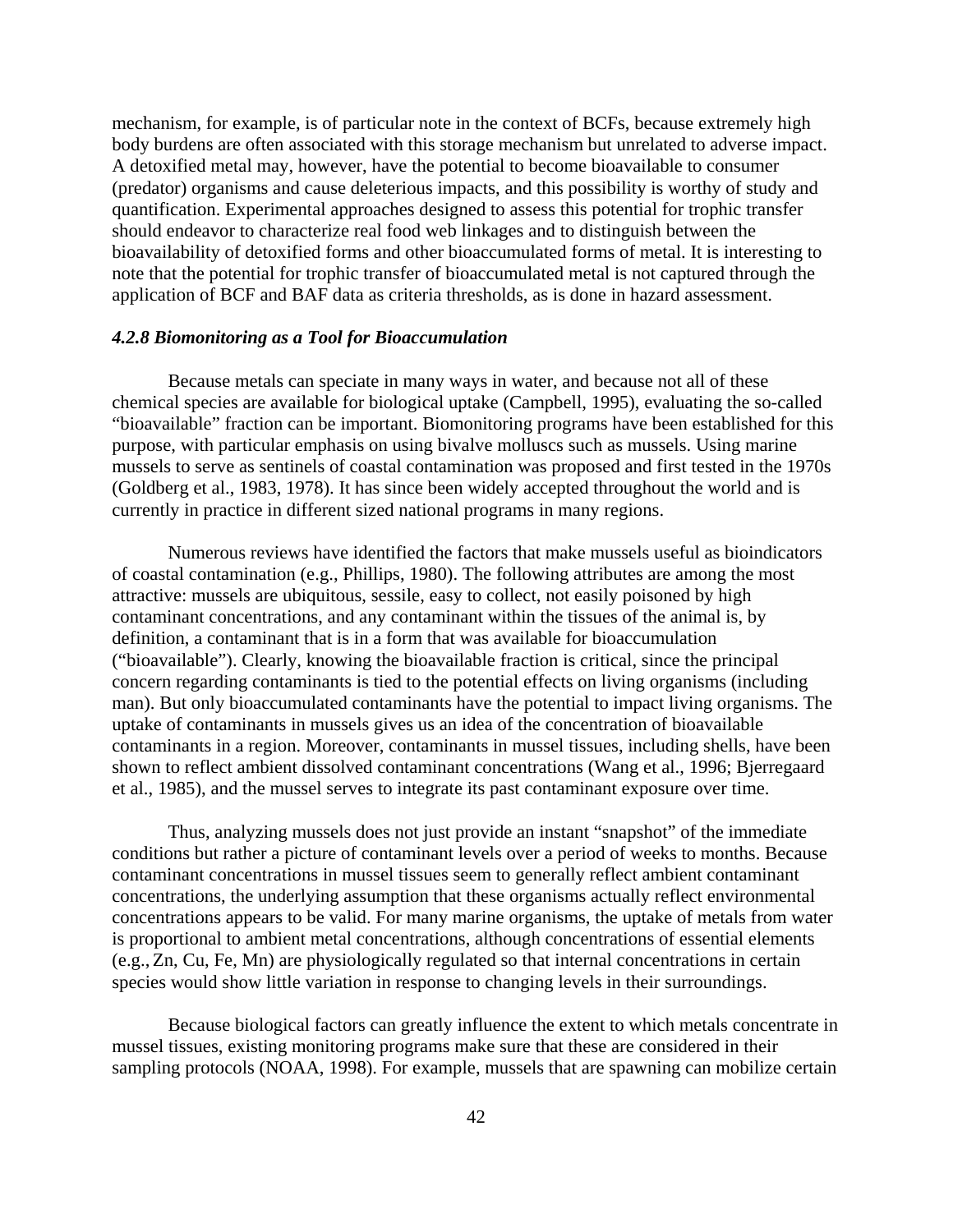metals more than others, and a misleading picture of the bioavailable concentrations of those metals can result if spawning mussels are sampled (Dahlgaard, 1986).

# **4.3 Terrestrial**

Current issues and dictums of terrestrial bioavailability and bioaccumulation include:

- **Empirical field and/or lab data** with sufficient quality of design and conduct are much superior to the estimates of metal bioavailability obtained from less certain modeling.
- **A "triad" of three factors**: exposure + metal type + receptor are *legs* that determine the environmental bioavailability of a metal (like a tripod that will topple without all three legs).
	- *Exposure:* **Oral** route of incidental soil ingestion of metals predominates for terrestrial vertebrates; dermal and inhalation routes are inconsequential.
	- *Metal type:* Metals can not be easily lumped together, since their salts or forms vary substantially (e.g., PbS versus PbCO<sub>3</sub>, or  $Hg^{\circ}$  versus HgCl or CH<sub>3</sub>Hg).
	- *Receptor:* The intended target for risk assessment should be specified, or the most vulnerable/sensitive receptor should be measured and assessed for the protection of all other subpopulations, as small changes in physiology and pathology can produce substantial changes in bioavailability results.
- **"Dynamic" target**: Bioavailability studies *must specify exactly and should test the ranges of conditions* of exposures, metals, and receptor characteristics to accurately measure the anticipated ranges of metal bioavailability, since minor experimental changes can produce major changes in bioavailability estimates.
- **"Exposure unit"** for human health or "**area use factor**" specification: *The area and time of exposure to a metal for the receptor of interest must be known*, because spatial and temporal averaging of soil sampling is needed (e.g., home range or feeding range areas for mobile wildlife during the times of the year when receptors are exposed to metals at a site).

*Integrated multimedia biokinetic models* are more predictive than simple models:

- **"Validate, calibrate, verify, & bind" every model**: As experts have noted, "All models are wrong, but some are useful"and "The best model of man is man"(i.e., avoid apples versus orange comparisons). Anything can be modeled, but not everything should be modeled, nor can most things be modeled with sufficient amounts of accuracy and reliability. A good model must always be validated (via PARCC—precision, accuracy, representativeness, comparability, and completeness—and other criteria) for its predictive value, calibrated in the lab, and then verified for the specific study. It should not only provide outputs as best estimate point values, but also confidence limits around those outputs (e.g.,  $+/- 250\%$ ).
- **"Variable" target:** Strong, predictive models *must specify all assumptions and set the bounds* of exposure and toxicity to establish the amount of protectiveness (more-so than predictiveness) from excess risk that could be affected by adjustments to bioavailability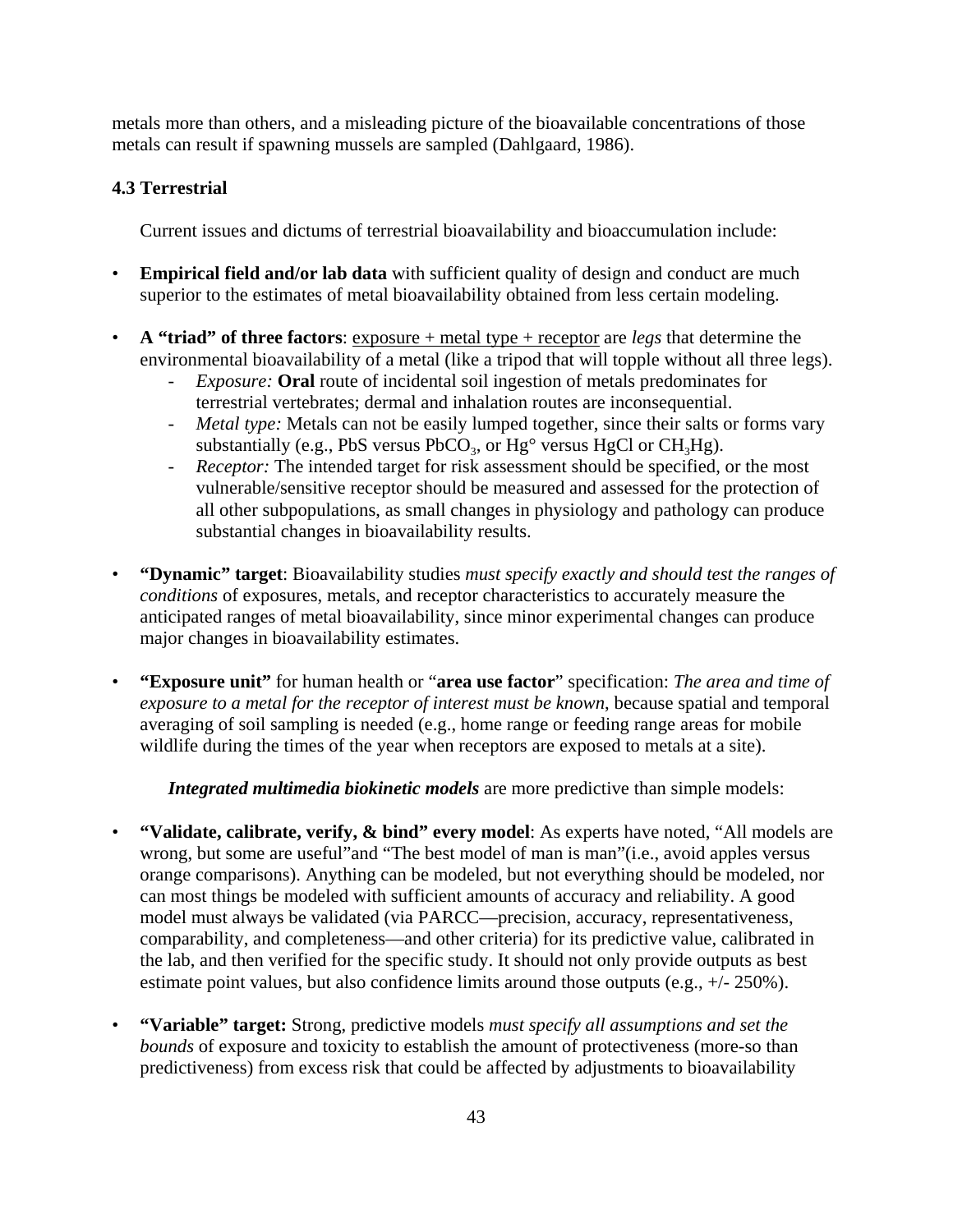default factors; biota toxicity endpoints may be used as surrogates of indirect estimates of bioavailability under controlled laboratory studies, but the many uncontrollable confounding factors in field conditions make such tests highly variable and unreliable for use in risk assessment.

- **"***In vitro* **solubility" models**: Good tool to aim for developing as a screen, but few examples exist that are validated through calibration with an acceptable *in vivo* bioavailability study (since small deviations can make tremendous differences in solubility results of metals in these tests); most solubility tests that have not been thoroughly calibrated with a validated in vivo model will fail to predict bioavailability and bioaccumulation, but, at best, might only provide estimates of relative dissolution rates of various metal salts.
- **"Tissue:soil ratio" models:** These often are too simplified to work with any confidence or reliability in estimating adjustments to bioavailability of metals, due to the dynamic nature and many confounding factors involved—some metals are regulated and remain at fairly constant concentrations over varying soil concentrations (may have flat or even U-shaped dose-response curves), or metal uptake may change dramatically with plant or animal physiology (senescence of plants, or translocation of metals during emaciation or pregnancy) or with wildlife behavior leading to changes in feeding patterns.

*Standardization of metrics* (e.g., bioaccumulation factor) for bioavailability adjustments in risk assessment is needed, which should be specified in general by EPA or modified for specific sites per data quality objectives (DQOs):

- **Which (soil metal) should be measured as the** *denominator***?** For example, sieved versus total or both (to determine amount of enrichment and to use for remedial purposes), gradients, valid references, co-located (biota) soil samples, mixed or averaged, vertical depths, composites, seasonal deposition, geophysical measures (predominant salt types, particle sizes, sources, occluded surface), etc.
- **Which (tissue metal) should be measured as the** *numerator***?** For example, toxicity based, whole body, specific tissue, slope from multiple doses/concentrations versus ratios from limited samples (of metals in tissue versus soil), washed versus unwashed plants, seasonal differences in uptake (e.g., early growth versus senescence), etc.
- **Which animal model and approach** for in vivo and *in vitro* studies of bioavailability should be adopted by EPA as a template for other metals?
	- **Human:** EPA Region 8's lead and arsenic studies? Others? Why? Why not?
	- **Wildlife:** Co-located exposure-unit food chain studies? Others? Why? Why not?
	- **Plants:** Co-located root-tip soil washed-plant seasonal tissue studies? Others? Why? Why not?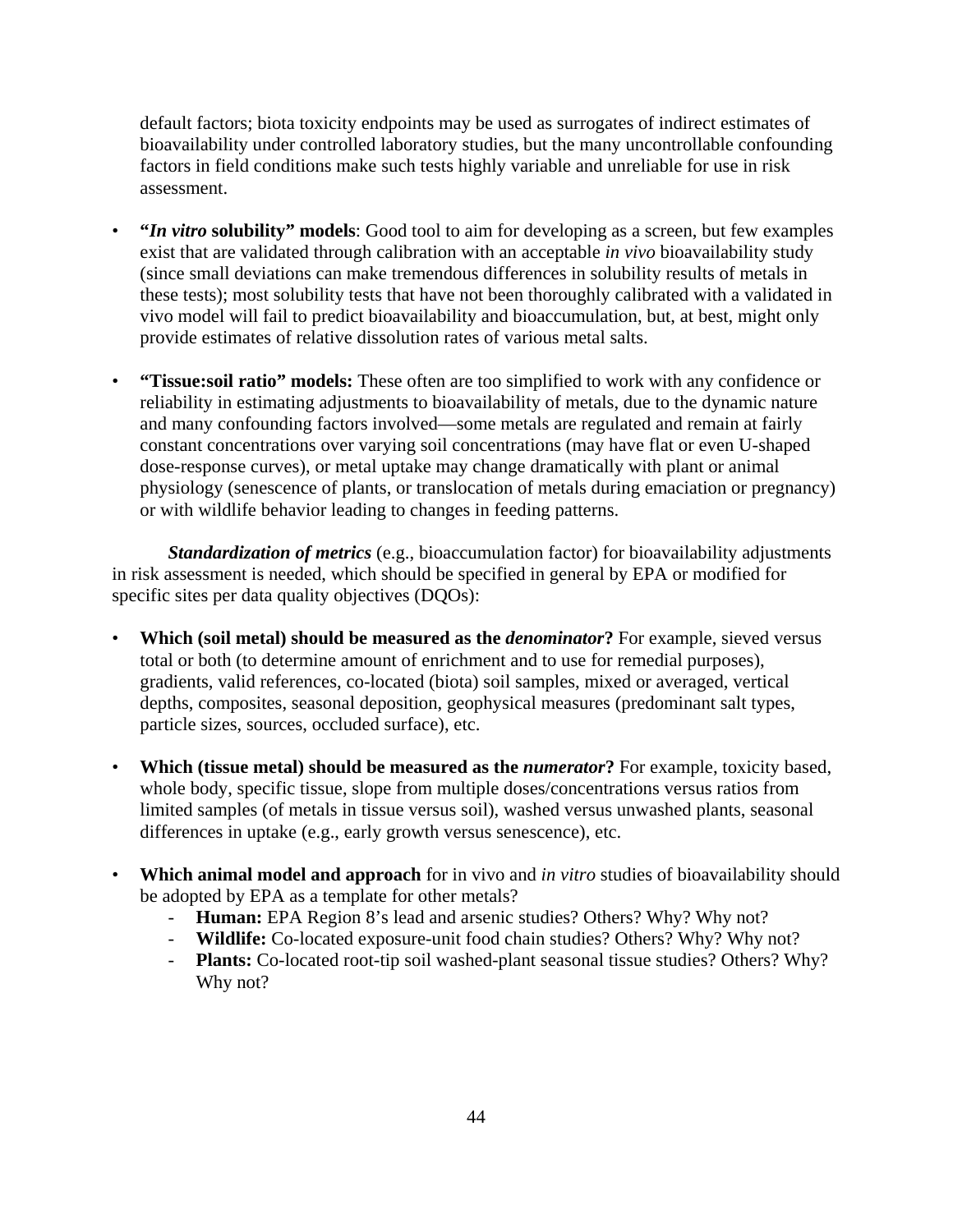## *4.3.1 Human*

*Absolute versus relative bioavailability.* The recent NRC report (NAS, 2002), on Bioavailability of Contaminants in Soils and Sediments, contains an exhaustive amount of review material on the historical and conceptual development of studies on the bioavailability of metals in soils (beginning on page 27, NAS, 2002). Some of the more important conceptual definitions and distinctions are paraphrased:

*When bioavailability is considered as the fraction of the chemical that is absorbed into systemic circulation, two operational definitions are important—absolute and relative bioavailability. The amount of chemical that is ingested lies on the surface of the skin or is inhaled is called the applied dose. The amount that is absorbed and reaches the systemic circulation is called the internal dose; it is dependent upon the absolute bioavailability of the chemical, i.e., the fraction of the applied dose that is absorbed. Clearly, absolute bioavailability can never be greater than 100 percent.* 

*Relative bioavailability represents a comparison of absorption under two different sets of conditions. Examples might include absorption of a chemical from two different routes of exposure, or from the same route of exposure but from two different types of environmental samples. Relative bioavailability says nothing directly about the amount of chemical absorbed into the body; it only describes the relationship between the amount absorbed under two different circumstances. For example, if a chemical is absorbed equally as well through the skin as from the gut, the relative bioavailability (dermal versus ingestion) for these exposure routes is 100 percent, even though the fraction absorbed (absolute bioavailability) from each of the routes may be only 5 percent. Relative bioavailability can be greater than or less than 100 percent.* 

*Incidental soil ingestion and RAF.* By default for risk assessment, the relative absorption factor (RAF) that is used for intake calculations is set at 1.0 for contaminants, including metals, unless convincing data can show that this value should be changed for the risk and exposure scenario under evaluation. As described in the NRC Report (NAS, 2002), the intake equation for incidental ingestion of soils is shown below. Because the oral route and incidental soil ingestion of metals is the risk driver for most environmental scenarios, the RAF endpoint is the most effective and practical target for relative bioavailability (RBA) studies. The tissue for measurement of the absorbed metal in soil should depend upon tissue measured in the key toxicity study used as the risk-based benchmark.

On occasion, epidemiological (Griffin et al., 1993; Calabrese et al., 1987) or human subject studies (Maddaloni et al., 1998) can be used to help estimate the ingestion of soil and bioavailability of metals such as arsenic via urine samples and lead via blood samples with stable isotope dilution. If designed and conducted properly, their value for risk assessment may be of more than that of other bioavailability studies for adjustments to exposures, as an estimate of absolute bioavailability is provided rather than RBA.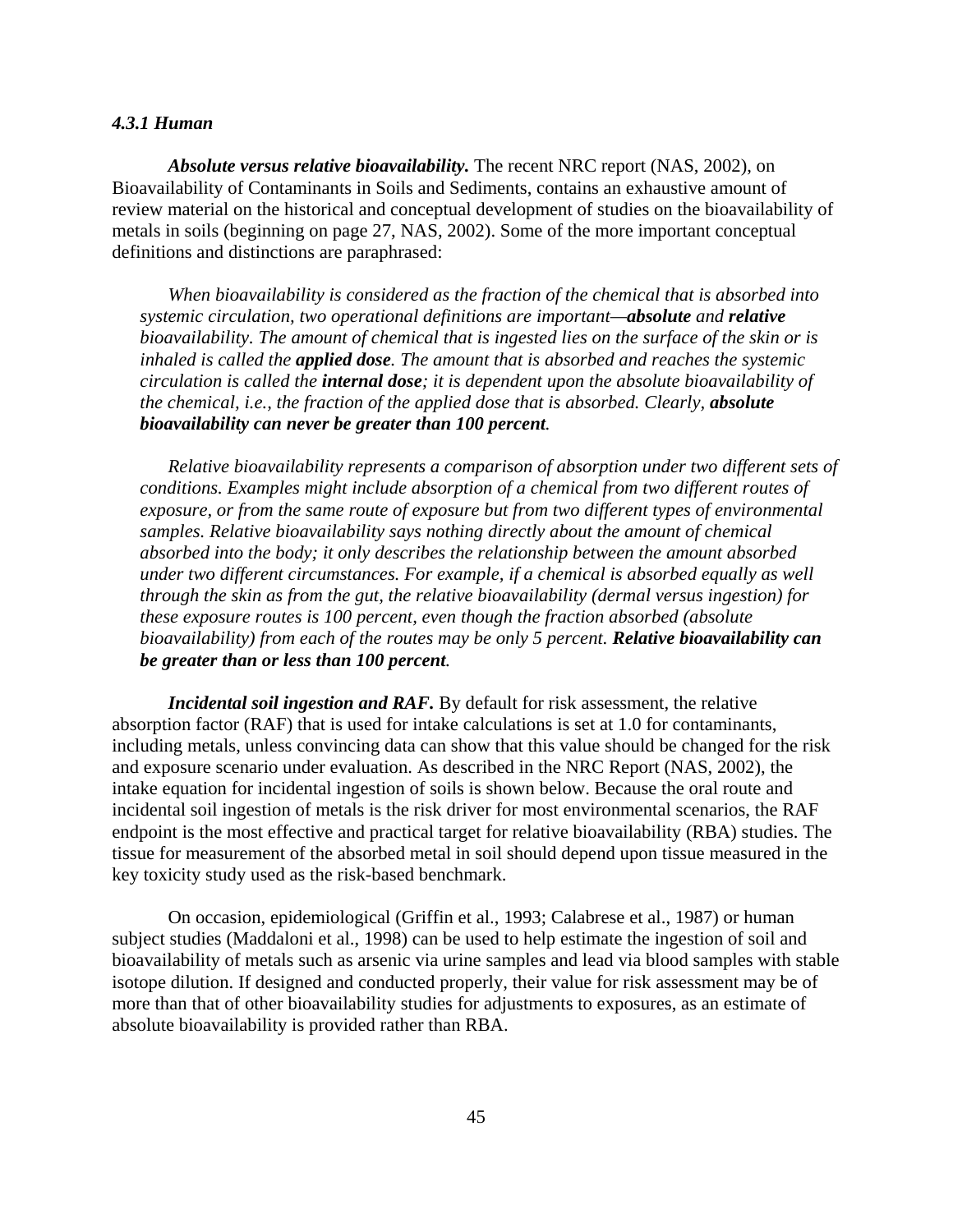An important consideration in such studies is to accurately define the "exposure unit," which involves the proper averaging area for the C (concentration) term and the correct temporal terms. For example, for EPA's integrated exposure uptake biokinetic (IEUBK) lead model, the C term is the average surface (usually 0 to 2 inches) concentration in a child's residential yard, and the time of exposure is the chronic average daily intake from 0-6 years of age during the period of neurotoxic vulnerability. Other metals may have different spatial averaging areas (and depths) and averaging times, depending on the exposure scenario and "completed" pathways of major contributions of exposure. As an example, cancer endpoints may have chronic exposures averaged over adult lifetimes, while non-cancer endpoints may have sub-chronic exposures averaged for shorter durations of exposures related to shorter toxicologic onsets.

*Human health bioassays to measure bioavailability.* As described in the recent NRC Report (NAS, 2002, p. 226), a variety of techniques are available to attempt to measure bioavailability. The approaches include biomarkers of exposure (e.g., ALA activity from lead exposure), cell culture studies, isolated gastrointestinal tract tissue, whole animal approaches, and clinical studies. Of these options, the use of whole animals is most feasible (Weis and Lavelle, 1991), while clinical studies offer desirable advantages but present many obstacles (Maddaloni et al., 1998).

Blood measures. As generally described in the NRC Report (NAS, 2002, pp. 231-233), the area under the concentration versus time curve (AUC) is most often measured for gastrointestinal absorption. Blood or plasma concentrations are plotted against time, and the area under the concentration versus time profile (AUC) is calculated. In order to determine absolute oral bioavailability, the AUC following oral administration  $(AUC_{\text{oral}})$  is compared with the AUC after intravenous administration  $(AUC_{iv})$ , the latter representing the AUC expected if the entire oral dose reaches the systemic circulation. The equation below represents the calculation of absolute bioavailability (F<sub>absolute</sub>) based on a single oral dose:

$$
Blood-derived Oral ABA = F_{absolute} = \frac{AUC_{oral} \times D_{iv}}{AUC_{iv} \times D_{oral}}
$$

An analogous approach can be used to assess relative bioavailability (RBA), by measuring the relative absorption fraction (RAF). In this case, bioavailability under differing sets of conditions (e.g., oral bioavailability of a chemical from a soil matrix versus from water) can be obtained from the ratio of their AUCs, with one condition designated as the reference for comparison ("condition A" in the equation below).

Blood-derived Oral RBA = RAF = F<sub>relative</sub> = 
$$
\frac{AUC_{(condition B)} \times D_{condition A}}{AUC_{(condition A)} \times D_{condition B}}
$$

As with the measurement of absolute bioavailability, doses of different sizes can be used, but only if they are in the linear (i.e., non-saturable) pharmacokinetic range. In addition to providing information on the extent of absorption of chemical, blood, or plasma, data provide the best information on the rate of absorption. Although the method can theoretically be applied to virtually any chemical, this approach is best suited for chemicals eliminated from blood in a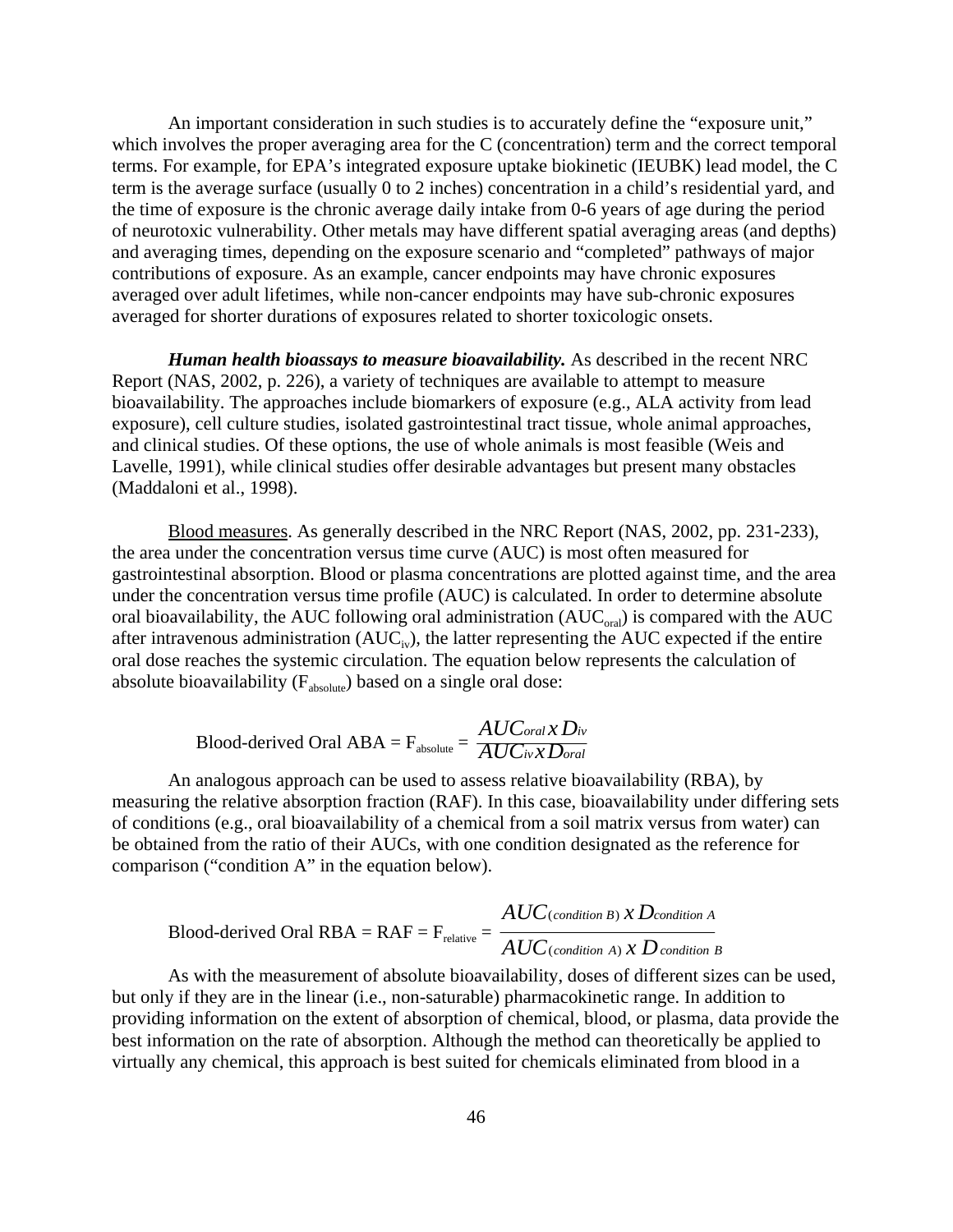matter of hours to a few days. Also, reliable AUC measurements require several blood or plasma samples with chemical concentrations that are measurable. Animal subjects must be large enough to provide the number of samples and blood volume dictated by the experimental design and the sensitivity of available analytical methods. This limits the utility of small animals for these studies and often makes testing of environmentally relevant doses of chemicals difficult.

Urine measures. Many chemicals are excreted extensively in urine following their absorption, and analysis of the urine can provide an indication of absorbed dose. Typically, the animal subject is given a measured dose of the chemical, and urine is collected over time. The appropriate urine collection period depends on the elimination rate of the chemical but is usually extended until the chemical reaches undetectable or background concentration in urine. Based on the concentration of chemical in urine samples and their volumes, the cumulative amount excreted is calculated.

dose  $(A_{\text{urine-iv}})$ . The intravenous dose is intended to represent the amount excreted in urine if the The absolute oral bioavailability (ABA) of a chemical can be calculated from the amount excreted following an oral dose  $(A<sub>urine-oral</sub>)$  divided by the amount excreted after an intravenous entire oral dose is absorbed. If doses of different sizes are used, the excreted amounts can be corrected for each dose, if it is known or can be assumed that the amounts excreted are linearly related to dose.

$$
Urine-derived Oral ABA = Fabsolute = \frac{A_{urine-oral} \times D_{iv}}{A_{urine-iv} \times D_{oral}}
$$

Sometimes, urinary excretion data are used to draw inferences on absolute bioavailability without benefit of a comparison with an intravenous dose. The amount excreted in urine provides an indication of absorbed dose only if other routes of excretion (e.g., biliary, pulmonary) are negligible, and elimination of the dose of chemical is complete. Because these conditions are rarely satisfied fully, bioavailability is usually underestimated by this method. Urinary excretion data can also be used to assess relative bioavailability (RBA) by comparing the excreted amount under two different dosing conditions.

Urine-derived Oral RBA = RAF =

\n
$$
F_{relative} = \frac{A_{urine(condition B) \, X \, D_{condition A}}}{A_{urine(condition A) \, X \, D \, condition B}}
$$

Fecal measures. Fecal excretion represents the inverse of oral bioavailability. A metal that is not absorbed following oral exposure will ultimately be excreted in feces. Therefore, measurement of fecal concentration can be used as an indication of the extent of absorption. Measurement of oral bioavailability involves collection of feces following single or multiple doses of the chemical. The collection interval must be sufficiently long to accommodate the gastrointestinal transit of the dose. Also, some chemicals do not reach the systemic circulation, but are instead excreted in the feces as the epithelial lining is sloughed into the lumen of the gastrointestinal tract.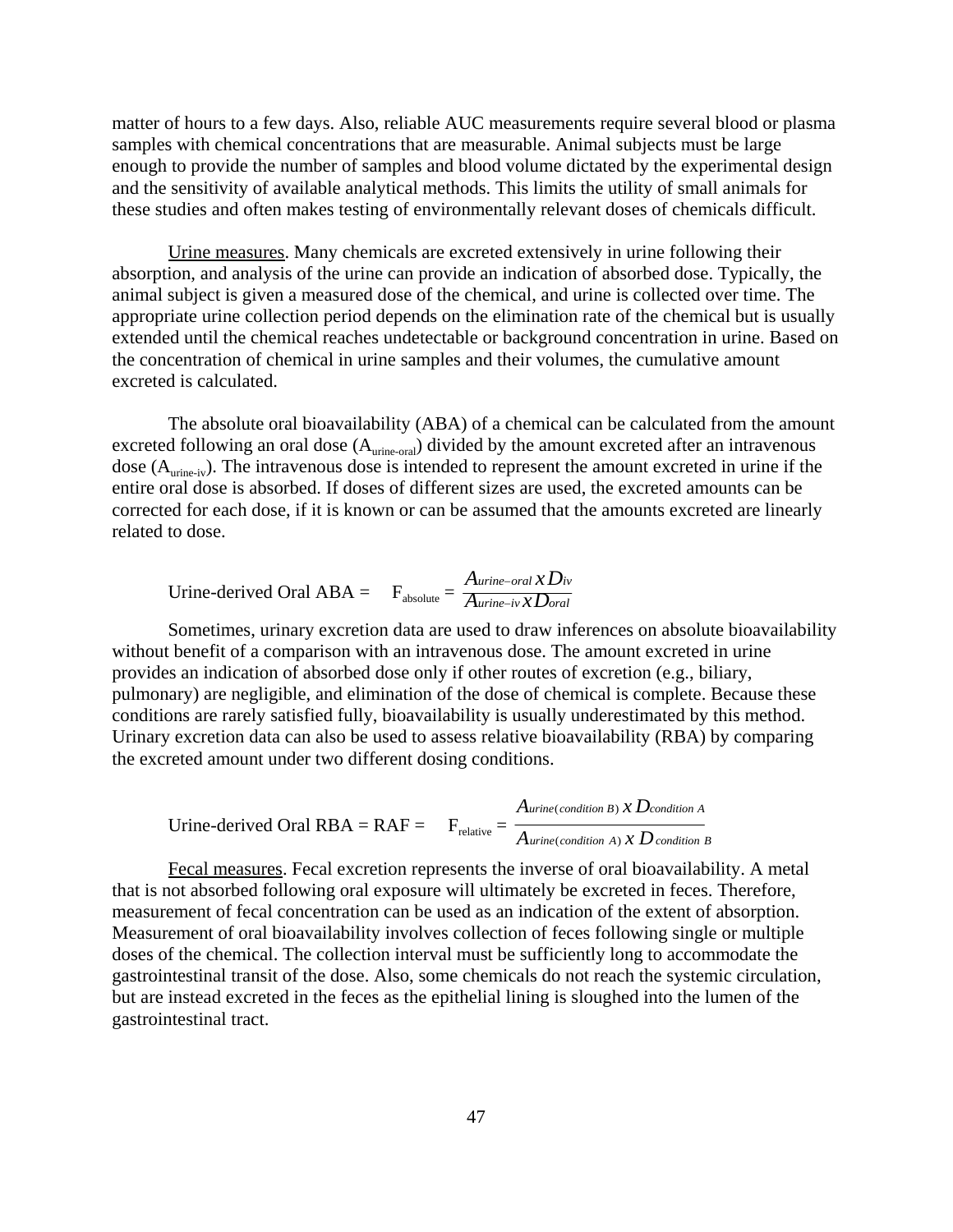The collection of the unabsorbed dose must take into consideration the time course for these events. Absolute oral bioavailability can be estimated by comparing fecal excretion of the chemical following both oral and intravenous doses. The intravenous dose is important because it provides information on the extent of biliary excretion of the chemical and diffusion of the chemical from systemic circulation into the gut. Both contribute to chemical in the feces, but represent absorbed, rather than unabsorbed, chemical. If biliary excretion is known to be negligible, then fecal excretion data from oral dosing alone can be used to approximate oral bioavailability; however, if wrong, then the result will underestimate actual bioavailability.

$$
Fecal-derived Oral ABA = F_{absolute} = \frac{A_{feces - in}}{D}
$$

Tissue measures. Tissue concentrations can be used in combination with measurements of excreta to assess absorbed chemicals using a mass-balance approach. Such approaches require measuring the chemical in various tissues in the body to determine the total internal dose. Unabsorbed dose and the amount of dose excreted are also measured, such that the entire dose can be accounted for. From these measurements, the amount absorbed can be calculated. Measurement of absolute oral bioavailability can be accomplished without the need for a comparison intravenous dose, but the mass-balance approach is analytically intensive and obviously unsuitable for measurements in humans.

Alternatively, tissue concentrations alone can be used in some situations to assess oral bioavailability. This approach assumes that the concentration of chemical in tissues is directly proportional to the absorbed dose. It is best suited to measurement of relative bioavailability. The chemical can be administered to animal subjects in one or multiple doses. At specified times, animals are euthanized, and the concentration in one or more tissues is measured. Relative bioavailability is determined from the ratio of the tissue concentrations between the different types of oral doses—C  $_{\text{tissue (condition A)}}$  and C  $_{\text{tissue (condition B)}}$  in the equation below. If the oral doses compared are of different size, the tissue concentrations can be corrected for dose, provided that the relationship between dose and tissue concentration is linear.

Tissue-derived Oral RBA = RAF = 
$$
F_{relative} = \frac{C_{tissue(condition B) X Dcondition A}}{C_{tissue(condition A) X D condition B}}
$$

The principal advantage of whole-animal oral chemical absorption studies is that they measure bioavailability in its most clinically relevant form—that is, from the gastrointestinal tract and into the systemic circulation. This integrates all of the relevant biological components related to systemic absorption, including pre-systemic elimination if present. By using the animals as surrogates for humans, these studies avoid the experimental and ethical problems associated with the use of human subjects. Currently, certain in-vivo bioavailability studies conducted with an appropriate species are considered the "gold standard" for developing bioavailability information suitable for use in quantitative human health risk assessments, and they are often used to validate other bioavailability tools. For example, the young swine model for lead bioavailability has been used to validate in vitro extraction tests.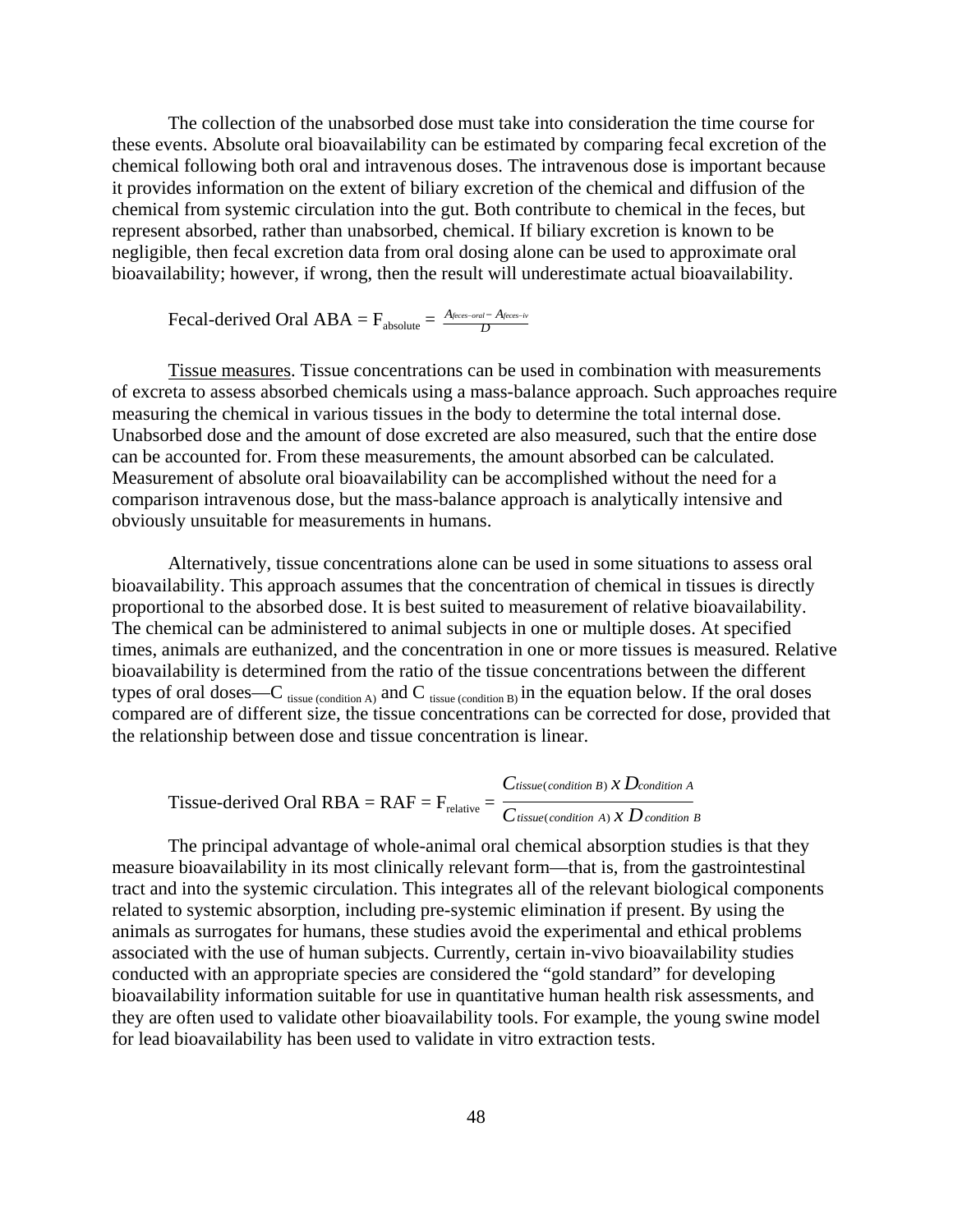*Animal models of bioavailability.* EPA Region 8 in Denver, Colorado, sponsored the development of whole body *in vivo* bioavailability studies in juvenile swine as models of young children who were exposed to lead in soil that was contaminated with various forms of mine wastes (Lavelle et al., 1991; Weis et al., 1992, 1993b). At this time, no guidance or policy nor scientific precedence existed (other than that used for bioavailability by the pharmaceutical industry) for determining the relative bioavailability of metals in mine wastes. On one hand, it was argued that lead and arsenic from such mine sources was so insoluble and inert as to be unavailable and non-toxic to humans and other exposed receptors. U.S. EPA default exposure factors and early risk guidance documents required the use of the assumption of 100 percent relative bioavailability for any form of contaminant unless solid scientific data could prove otherwise. Early screening studies were devised to test the hypothesis that metals from mine wastes in soil were not bioavailable to a mammalian test subject, and this hypothesis was not supported (Lavelle et al., 1991; Weis et al., 1993a); i.e., substantial mass of lead and arsenic in contaminated soil was absorbed from oral doses in a juvenile swine model.

As a result of this qualitative investigation, a program was initiated to develop a swine model of children for possible use in more quantitative analysis of lead bioavailability from mine wastes in soil. This Phase I characterization involved a set of soil-dosing studies that were undertaken through contracts with Weston and Michigan State University and included numerous outside parties from industry and academia for peer review of the process, study designs, and results. Blood-lead (PbB) AUC and tissue-lead concentration were measured as endpoints, with steady-state PbB and linearity of dose-related uptake of lead in tissues achieved within 14 days. Upon successful completion of these studies (Weis et al., 1994, 1995; Poppenga et al., 1994), the testing of 20 different lead-containing matrices (including 17 soils with mine wastes that included arsenic and other metals) was begun under Phase II studies (Casteel et al., 1996). The results of these studies were quantitative and showed that lead from mine wastes in soil ranged significantly from under 10 percent to over 90 percent RBA when compared to PbAc control bioavailability (see Figure 4) (Henningsen et al., 1998a). The results of these studies were subjected to outside peer review and found to be valid and acceptable for use in adjusting the RBA for lead in risk assessments, including the use of a calibrated in vitro solubility assay. However, preliminary studies of the same soil samples on arsenic RBAs (based on urine recoveries) were deemed to be premature due to lack of recoveries to account for mass balances of total arsenic doses (TERA, 1998).

The development of juvenile swine models to study the RBA of lead in soil as a model for children represents some of the more comprehensive and stronger science- and risk-based approaches for bioavailability (Henningsen, 1999a, 1999b). However, this model was specifically designed for quantitatively distinguishing RBA of lead in soil for children, and any other applications would need to have the model revalidated to ensure its predictiveness.

For example, during exploratory and model characterization studies, it was determined that testing the age/weight of the animal outside the defined "juvenile window" of post-weaning sizes of 7 kg to about 35 kg would decrease the RBA by about four-fold for the same doses of the identical materials. Likewise, testing the same doses in a pregnant animal would result in a RBA twice that of its identical non-pregnant counterpart (Casteel et al., 1998a). Conversely,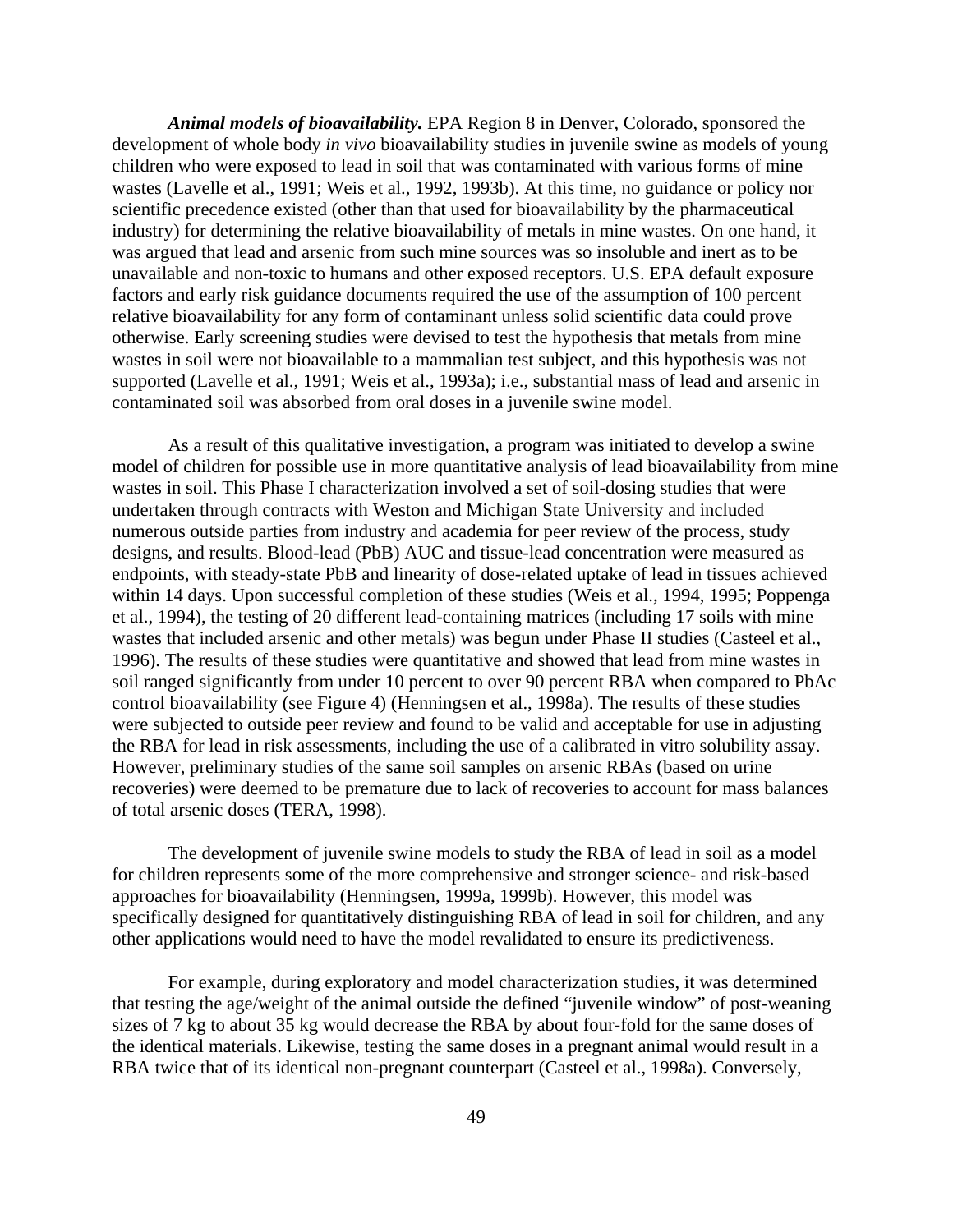studies performed to test the effect of adding clean soil volume to the sample had no appreciable effect on the RBA. However, some matrix effect may have been apparent with similar lead salts that had dissimilar RBAs. Attempts were made to try to mimic as closely as possible the typical exposure conditions experienced by the receptor population of concern; i.e., young children with mouthing behavior. An in vitro method was developed and successfully calibrated with the in vivo results, to use as a more rapid screening tool for indirectly estimating RBA for lead in soil at sites (Drexler, 1997).



**Figure 4.** Swine feeding studies using 17 field soils contaminated with lead and two laboratoryprepared soils (paint in soil and galena in soil). The dashed line represents the 60 percent relative bioavailability used to set the national default value for absolute bioavailability of lead in soil used by EPA (Henningsen et al., 1998a).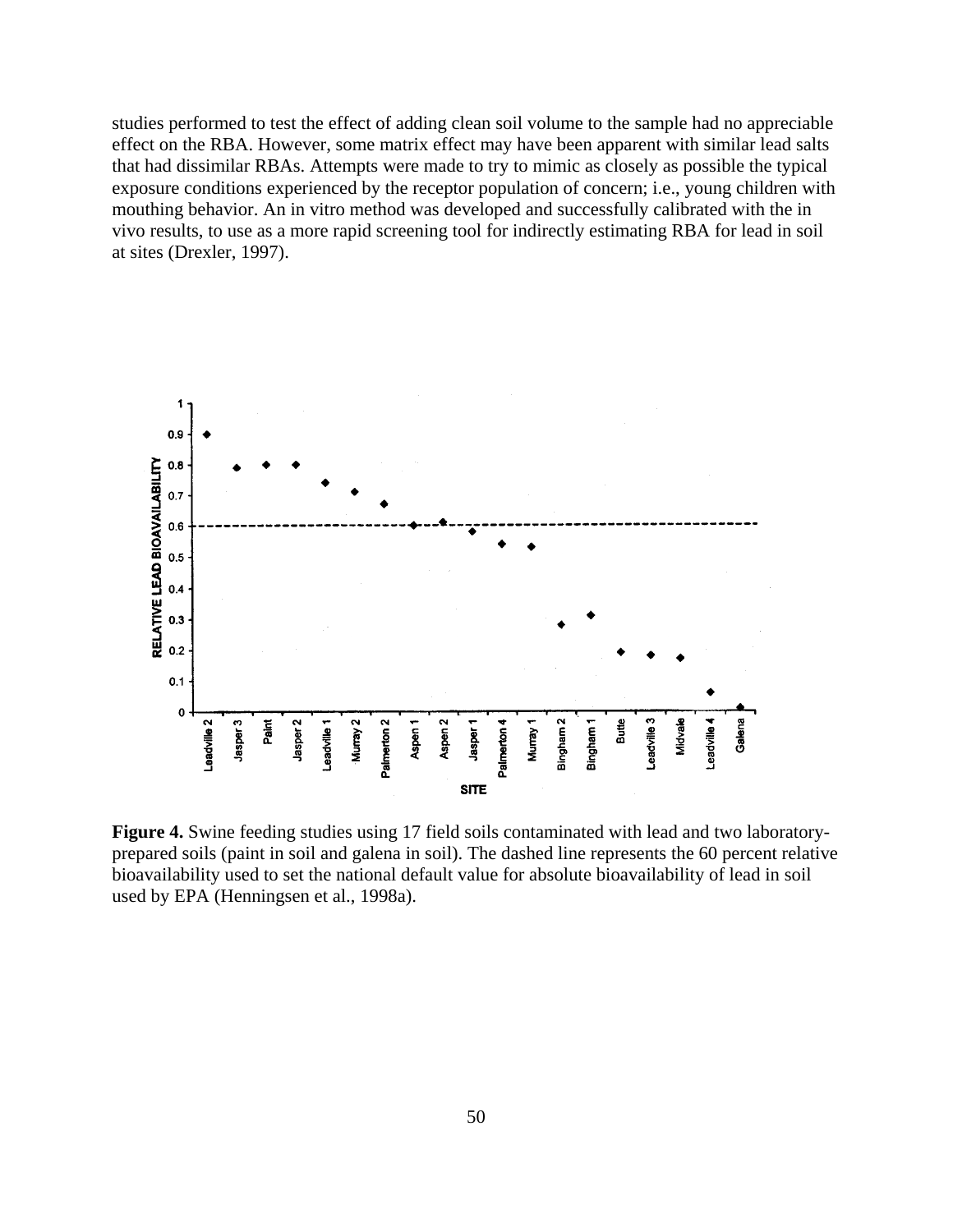Other animals besides swine have been used historically for studies of bioavailability, including dogs, rabbits, monkeys, rats, etc. (Weis and Lavelle, 1991; Poppenga et al., 1994). For testing with lead, the other species all had disadvantages that precluded their use as a superior animal model when compared to using juvenile swine for determining the RAF for lead. Rats and rabbits have a problem with coprophagy that complicates accurate dose-response relationships. In one study using rats, the volumes of soil were quite large compared to stomach volume when doses were administered that were large enough to measure. Additionally, repeated samples over time could not be obtained, and pooled data were more variable and less relevant to actual exposure conditions (Freeman et al., 1993). The expense and other attitudes towards using dogs and monkeys limit their usability in such studies, and rabbits are not an option, as they have digestive tracts that are not similar to humans.

For arsenic studies, the rat is absolutely disqualified because it has a high-affinity red blood cell binding that makes its toxicokinetics unique among mammals, so that extrapolations of data are impossible. Mercury is another metal where different species have red blood cells with varying half-lives of mercury residence, which needs to be considered for bioavailability studies. Non-human primates have been used to estimate bioavailability of arsenic in soil at mining sites with some success, using the same animals repeatedly after clearing the arsenic which has a relatively short half-life in the body (Freeman et al., 1993). Recent studies with the EPA Region 8 soils in juvenile swine found that the mass-balance of inorganic arsenic in soil samples could be accounted for if the urine samples were further analyzed for organic arsenic, which the swine had metabolized and which the routine inorganic arsenic analytical methods had missed in the urine samples. Thus, the juvenile swine model may work suitably for arsenic RBA (Casteel et al., 1998b).

Additional considerations for designing good animal model studies of RBA include an appreciation for the role that homeostasis plays in metal regulation. Dietary minerals and other nutrients or metal cations and anions may either enhance or inhibit the absorption or distribution and elimination of other metals. As examples, vitamin D enhances Ca absorption, vitamin E enhances Se activity, Cu activity is affected by Mo and  $SO<sub>4</sub>$  and its absorption may be affected by iron. When designing bioavailability studies, it is crucial to consider all sources (mainly dietary) of the metal under investigation for relative contributions to doses. For example, in the EPA Region 8 pig studies, normal corn based diets contained an equivalent amount of lead equal to the middle dose intended for the RBA studies, so a low-lead diet had to be created that was balanced and met minimal NRC nutritional needs for swine. Even so, the low-lead diet still contributed about 25 to 33 percent of the lead to the lowest dose tested.

Such problems with ambient metal concentrations may also be observed with arsenic and mercury, as well as with essential nutrients such as Cu, Se, Zn, Fe, and Mn. The hormonal state of the test subjects may also confound the RBA of metals, since many essential metals are regulated by hormonal mechanisms, or related nonessential metals may be affected by such physiological variations in test subjects. An example is the mobilization of calcium during gestation or lactation, and the corresponding changes in the RBA of lead during these times when compared to the same test animals that are not pregnant nor lactating (Casteel et al., 1998c). Certain diseases can cause changes in toxicokinetics or toxicodynamics that could affect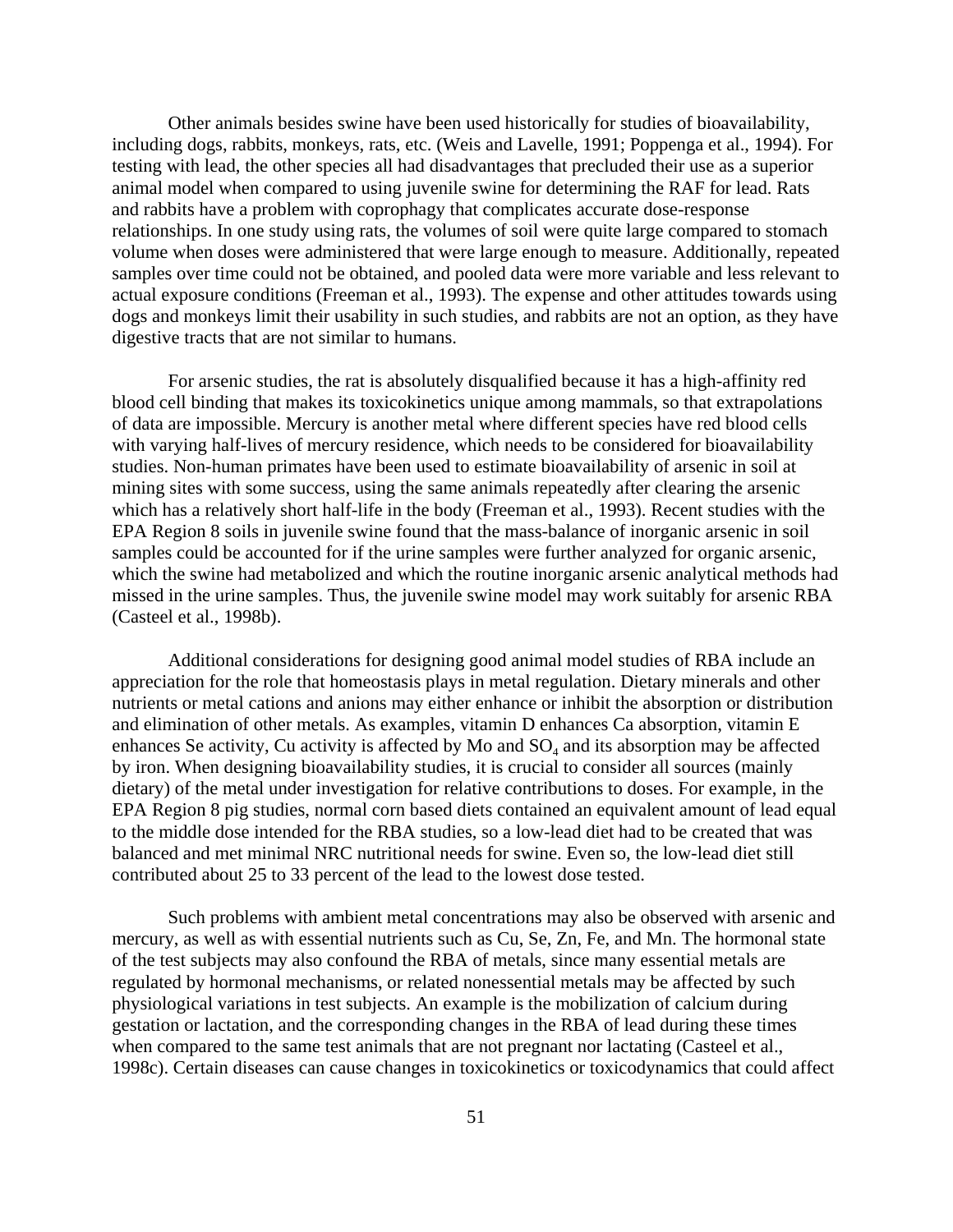the RBA results, such as with the loss of plasma proteins that bind and transport certain metals during certain renal pathology.

Perhaps the most developed mathematical model is EPA's IEUBK model of blood lead in children (U.S. EPA, 1999a). This model was actually built from early engineering equations, had a biokinetic algorithm inserted, and was adapted to allow certain site-specific inputs (within certain set bounds). The output is a curvilinear graph of the probability of a child having a blood lead (PbB) concentration greater than a certain level (e.g., under the input conditions, the chance that an exposed child would have a PbB >10 ug/dl). EPA's risk goal is to keep such probabilities of risk <5 percent for a PbB to exceed 10 ug/dl in a young child. The model has recently been adapted for use with MS Windows software and has been tested with a probabilistic input module (U.S. EPA, 2001a). EPA's Office of Research and Development (ORD) is also testing an "All Ages Model" that is hoped to eventually model all ages and all risks from metals, according to the investigators. Examples of some RBA adjustments to metals for human health risk assessments are shown in Table 2.

## *4.3.2 Wildlife*

Ecological risk assessment involves more complexity than human health risk assessment because of the types of species, physiologies, and physical/chemical processes that must be considered. Some organisms feed directly on soils and sediments and thereby access contaminants, and other species absorb dissolved chemicals across their external membranes. Still other species access contaminants that originated in soils and sediments by eating organisms exposed via the first two routes, while higher level terrestrial vertebrates may sometimes share (with humans) the incidental soil ingestion pathway as the main contributor of metal exposure.

Like human health risk assessment, information on bioavailability processes is generally used during exposure assessment, but not always in an explicit way (see Table 3). In general, the goal of the exposure assessment is to determine the concentration of each compound that will be accumulated into various levels of a food chain in the vicinity of contaminated soils or sediments—similar to determining intake in a human health risk assessment. For a given exposure pathway, the most conservative approach is to assume 100 percent bioavailability relative to the available tests of threshold toxicity. This might over-estimate risk if all exposure pathways are adequately considered and toxicity tests are designed to maximize contaminant uptake, but it might under-estimate risk if some important exposure pathways are missed or if toxicity tests are not conducted under conditions that maximize uptake.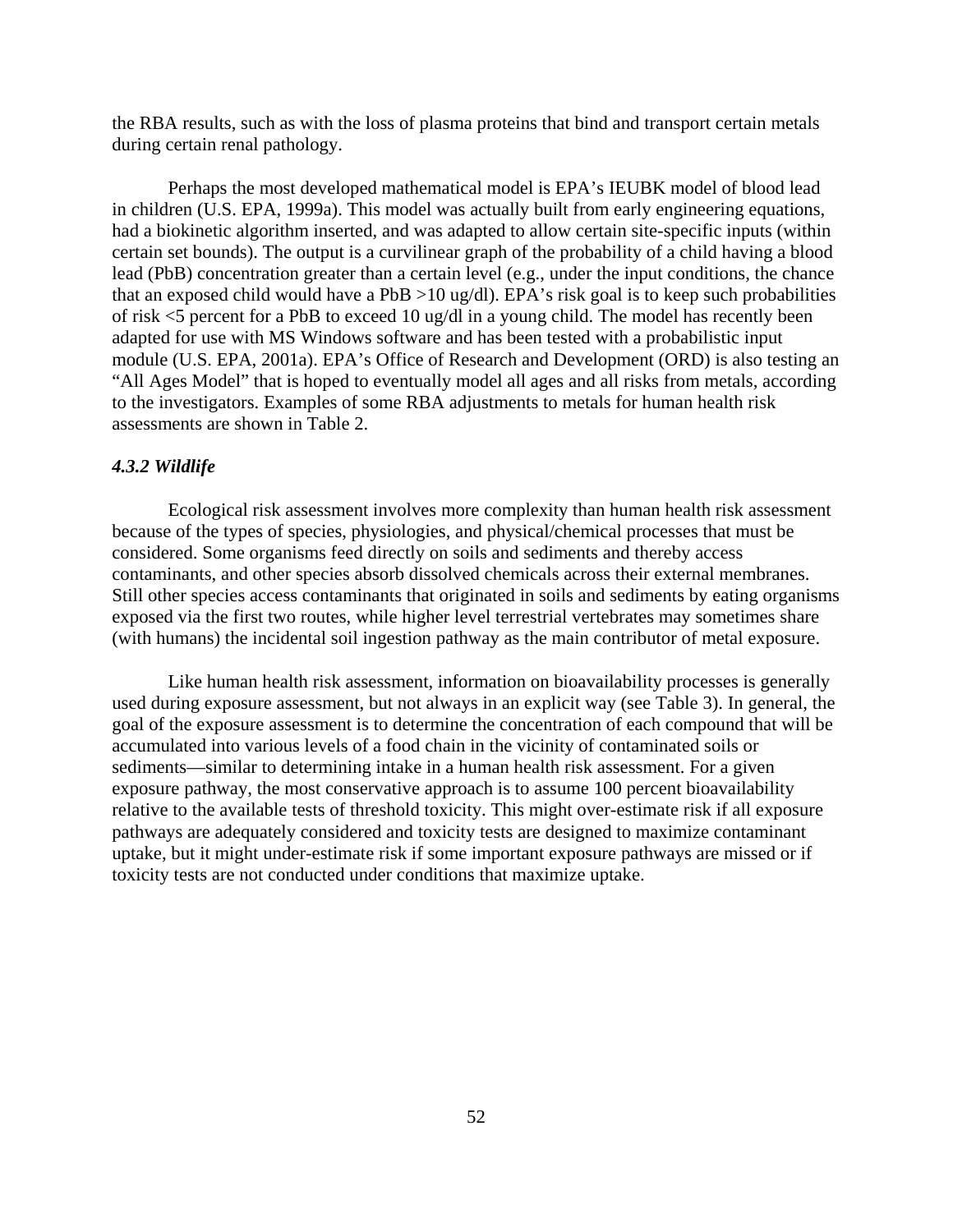**Table 2. Examples of relative bioavailability adjustments (RBA) in human health risk assessment** (NAS, 2002: p. 70).

|                            |                          |                               | Rel. Bioavail.              |                                  | Regulatory        |
|----------------------------|--------------------------|-------------------------------|-----------------------------|----------------------------------|-------------------|
| <b>Site</b>                | Contaminant <sup>a</sup> | <b>Test Used</b>              | Adjustment                  | Cleanup Level <sup>b</sup>       | Agency            |
| Anaconda, MT               | Arsenic                  | In vivo -monkey               | 18.3%                       | $250$ mg/kg                      | <b>EPA</b> Region |
|                            | Arsenic (house dust)     | In vivo -monkey               | 25.8%                       |                                  | 8                 |
| Butte, MT                  | Lead                     | In $vivo - rat$               | 24%                         | 1,200 mg/kg                      | <b>EPA</b> Region |
|                            |                          |                               | $(12\%$ absolute) $\degree$ |                                  | 8                 |
| Carson River, NV           | Mercury                  | Speciation                    | 30%                         | $80$ mg/ $kg$                    | <b>EPA</b> Region |
|                            |                          |                               |                             |                                  | 9                 |
| Jasper County, MS          | Lead                     | In vivo - swine               | 60% and 80%                 | $800$ mg/ $\overline{\text{kg}}$ | <b>EPA</b> Region |
|                            |                          |                               | (30% and 40%                |                                  | 7                 |
|                            |                          |                               | absolute) <sup>c, h</sup>   |                                  |                   |
| Oak Ridge National         | Mercury                  | In vivo, in vitro,            | 10%                         | $400$ mg/kg                      | <b>EPA</b> Region |
| Laboratory, TN             |                          | speciation                    |                             |                                  | 4                 |
| Palmerton, PA              | Lead                     | In vivo - swine               | 60%                         | 650 mg/kg                        | <b>EPA</b> Region |
|                            |                          |                               | $(30\%$ absolute) $\degree$ |                                  | 3                 |
| Rushton/North              | Arsenic                  | In vivo - swine               | 80%                         | $230$ mg/kg                      | <b>EPA</b> Region |
| Tacoma, WA                 |                          |                               |                             |                                  | 10                |
| Vasquez Blvd. & I-         | Arsenic                  | In vivo - swine               | 42%                         | $100$ mg/ $kg$                   | <b>EPA</b> Region |
| 70 Site, Denver, CO        |                          |                               |                             |                                  | 8                 |
| National Zinc Co.          | Lead                     | In vivo - rat.                | 40%                         | 925 mg/kg                        | Oklahoma          |
| <b>National Priorities</b> |                          | speciation                    | $(20\%$ absolute) $\degree$ |                                  | <b>DEQ</b>        |
| List (NPL) Site.           | Cadmium                  | In vivo - rat.                | 33%                         | $100$ mg/ $kg$                   |                   |
| Bartlesville, OK           |                          | speciation                    |                             |                                  |                   |
|                            | Arsenic                  | In vitro, speciation          | 25%                         | $60 \text{ mg/kg}$               |                   |
| Crego Park,                | Arsenic                  | In vitro, speciation          | 10%                         | $68 \text{ mg/kg}$               | Michigan          |
| Lansing, MI                |                          |                               |                             |                                  | <b>DEQ</b>        |
| Almaden                    | Mercury                  | In vitro, speciation          | 30%                         | $300 - 500$ mg/kg <sup>d</sup>   | Cal-EPA           |
| Quicksilver County         |                          |                               |                             |                                  |                   |
| Park, Los Gatos, CA        |                          |                               |                             |                                  |                   |
| Hawthorne, NJ              | Mercury                  | In vitro, speciation          | 6%                          | 150 mg/kg                        | New Jersey        |
|                            |                          |                               |                             |                                  | <b>DEP</b>        |
| Union Pacific RR,          | Arsenic (slag)           | In vivo - swine               | $< 0.5\%$                   | No cleanup <sup>e</sup>          | Cal-EPA           |
| Sacramento, CA             |                          |                               |                             | required                         | <b>DTSC</b>       |
| Former Coal Tar            | PAHs                     | In vivo – mouse               | 18%                         | RBA used:                        | <b>EPA</b> Region |
| Manufacturing Site,        |                          |                               |                             | reduced area of                  | 5                 |
| Chicago, IL                |                          |                               |                             | remediation                      |                   |
| Former MGP Site.           | PAHs                     | Literature value <sup>f</sup> | 29%                         | No cleanup levels                | <b>MA DEP</b>     |
| Taunton, MA                |                          |                               |                             | calculated <sup>8</sup>          |                   |
| Former Koppers             | PAHs                     | Literature value <sup>f</sup> | 29%                         | No cleanup levels                | Ohio EPA          |
| Wood Treating Site,        |                          |                               |                             | calculated <sup>8</sup>          | and EPA           |
| Youngstown, OH             |                          |                               |                             |                                  | Region 5          |

<sup>4</sup> The contaminant was present in soil, unless otherwise indicated.

<sup>b</sup> Cleanup levels at all of these sites were increased due to the site-specific bioavailability adjustment, with the exception of the Palmerton, PA, site.

<sup>c</sup> Although studies generally determine the relative bioavailability of lead, the absolute bioavailability of lead in soil is used in the IEUBK model. The default value in this model is 30 percent absolute bioavailability.

<sup>d</sup> Cleanup goal varied in different areas of the park. Slag containing up to 1800 mg/kg arsenic was left in place.

<sup>f</sup> Based on Magee et al. (1996).

<sup>8</sup> RBA accepted by regulatory agency, and used to eliminate portions of the site from remediation.

<sup>h</sup> There are two numbers for each because more than one soil was analyzed. Both values were used in the risk assessment modeling.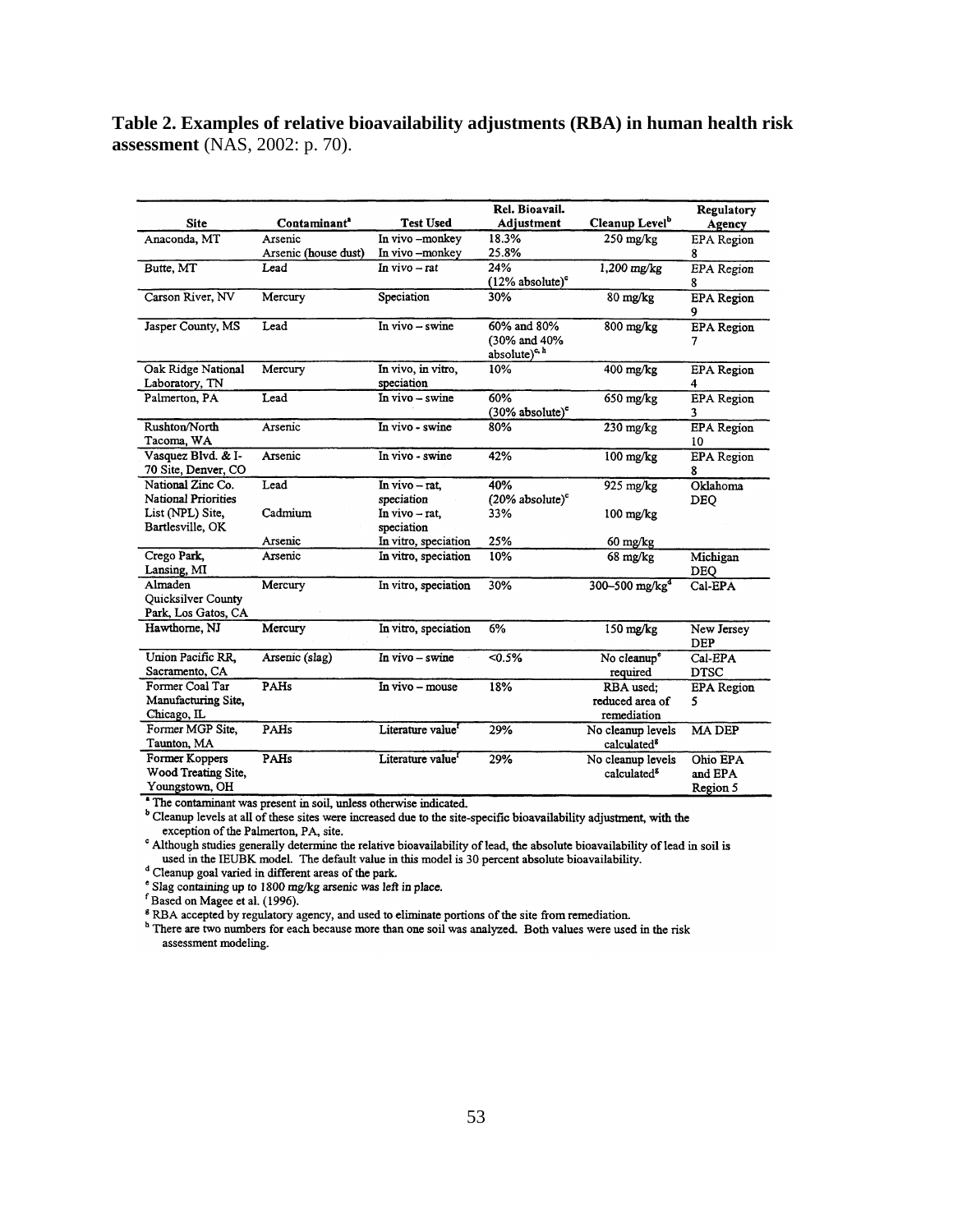**Table 3. Where bioavailability information is used in ecological risk assessment** (NAS, 2002: p. 62).

| <b>Exposure Category</b>                                                                      | <b>Current Use of Bioavailability Information</b>                                                                                                                                                                                                                                                                                 |  |  |  |
|-----------------------------------------------------------------------------------------------|-----------------------------------------------------------------------------------------------------------------------------------------------------------------------------------------------------------------------------------------------------------------------------------------------------------------------------------|--|--|--|
| Direct contact of invertebrates and plants<br>with soils or sediments                         | This pathway refers to exposure through<br>feeding, exposure to pore waters within<br>sediments, or external contact of non-predator<br>organisms. Bioaccumulation information is<br>the basis for many guidelines and it is the<br>starting point for evaluating indirect exposure<br>to fish, wildlife, and humans (see below). |  |  |  |
| Release of contaminants from sediments to<br>overlying water column                           | This fate and transport process<br>(bioavailability process in Figure 1) is<br>commonly considered for exposures to water<br>column organisms such as fish. Releases<br>from soils to overlying air are rarely<br>considered for terrestrial animals and plants.                                                                  |  |  |  |
| Birds, mammals, and other predators feeding<br>on plants or on soil or sediment invertebrates | Bioavailability processes are usually<br>considered with regard to accumulation of<br>chemicals into animals that are food for<br>higher organisms Bioavailability of<br>contaminants in soils incidentally ingested by<br>wildlife itself is rarely considered because of<br>the difficulty in making such measurements.         |  |  |  |
| Food web transfer of contaminants                                                             | Some bioaccumulative substances such as<br>PCBs, mercury, and selenium are transferred<br>up the food web. For these compounds,<br>bioavailability processes occurring at lower<br>levels (e.g., uptake into invertebrates and<br>plants) have a great influence on exposure of<br>higher trophic level animals.                  |  |  |  |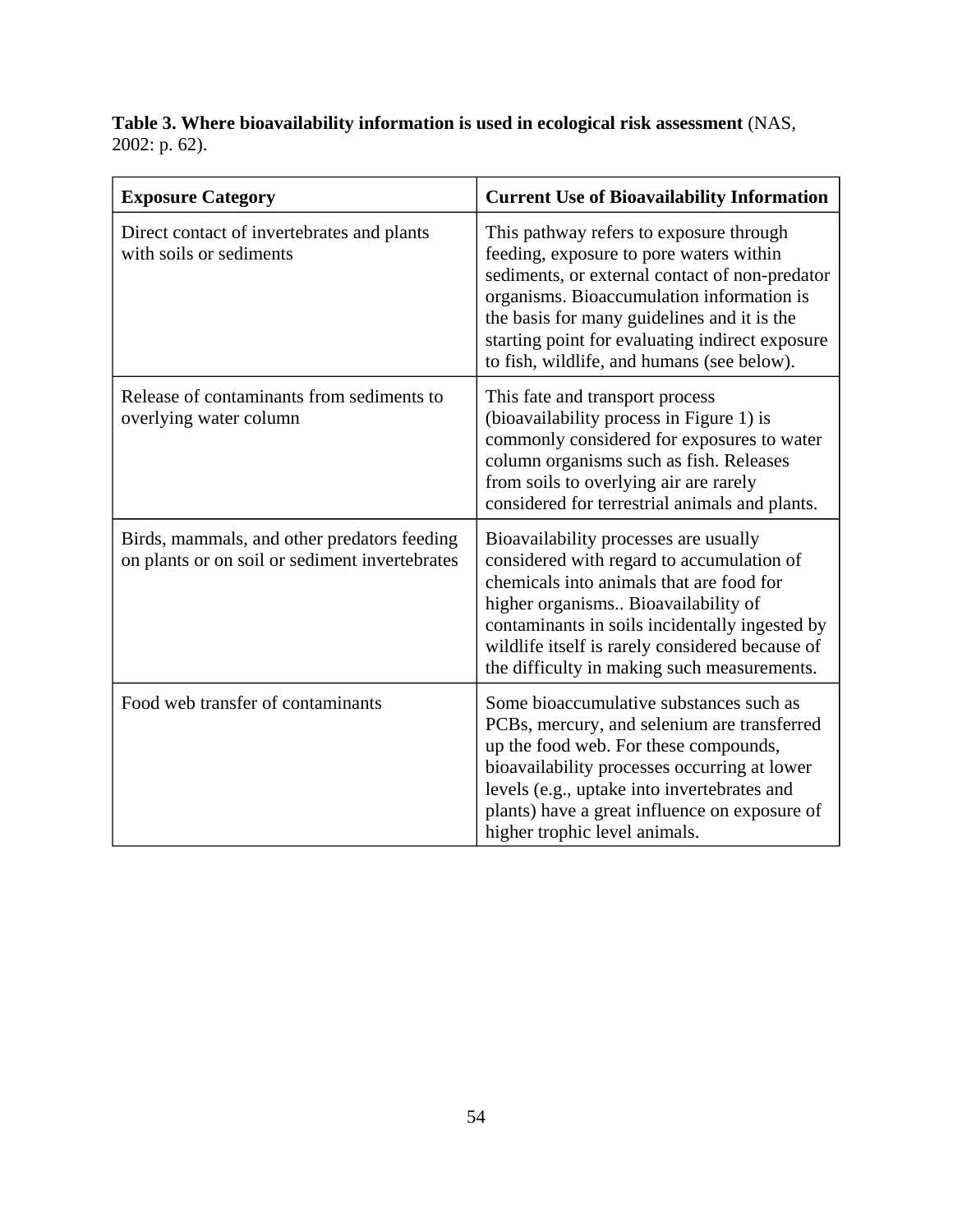Because there are many types of ecological receptors and because exposures to soils or sediments can include direct as well as indirect pathways, it is common practice to employ a conceptual model with a food web to illustrate the predominant exposure pathways (see Figure 5). Note that this ecological model is similar to the site conceptual model with fate-and-transport pathways that is commonly used in human health risk assessments. Sometimes the common sources and transport mechanisms and media are combined and shared, with the diverging pathways for routes of exposure and different receptors shown separately.



**Figure 5.** Hypothetical conceptual model for direct and indirect exposure of ecological receptors to soil contaminants. Adapted from Menzie et al., 2000, as presented in NAS, 2002, p. 61.

Bioaccumulation factors (BAF) or biota soil/sediment accumulation factors (BSAF) are more typically used to describe ratios of contaminants in tissues versus soil or sediment for aquatic species or terrestrial invertebrates; however, BAFs have been applied to lower order vertebrates and used to assess plant uptake of metals and can represent the relative "assimilation efficiency" for the uptake of metals. The concept makes assumptions that the environment and the receptor are in pseudo-steady-state conditions, and the ratio is usually normalized for lipid and total organic carbon content of samples. The equation has the general form below:

$$
BSAF = (C_t/F_1)(C_s/F_{OC})
$$

where:

 $F_{OC}$  = the organic carbon fraction in the sediment  $C_t$  = contaminant concentration in the organism  $F_1$  = the lipid fraction in the tissue  $C<sub>S</sub>$  = contaminant concentration in the sediment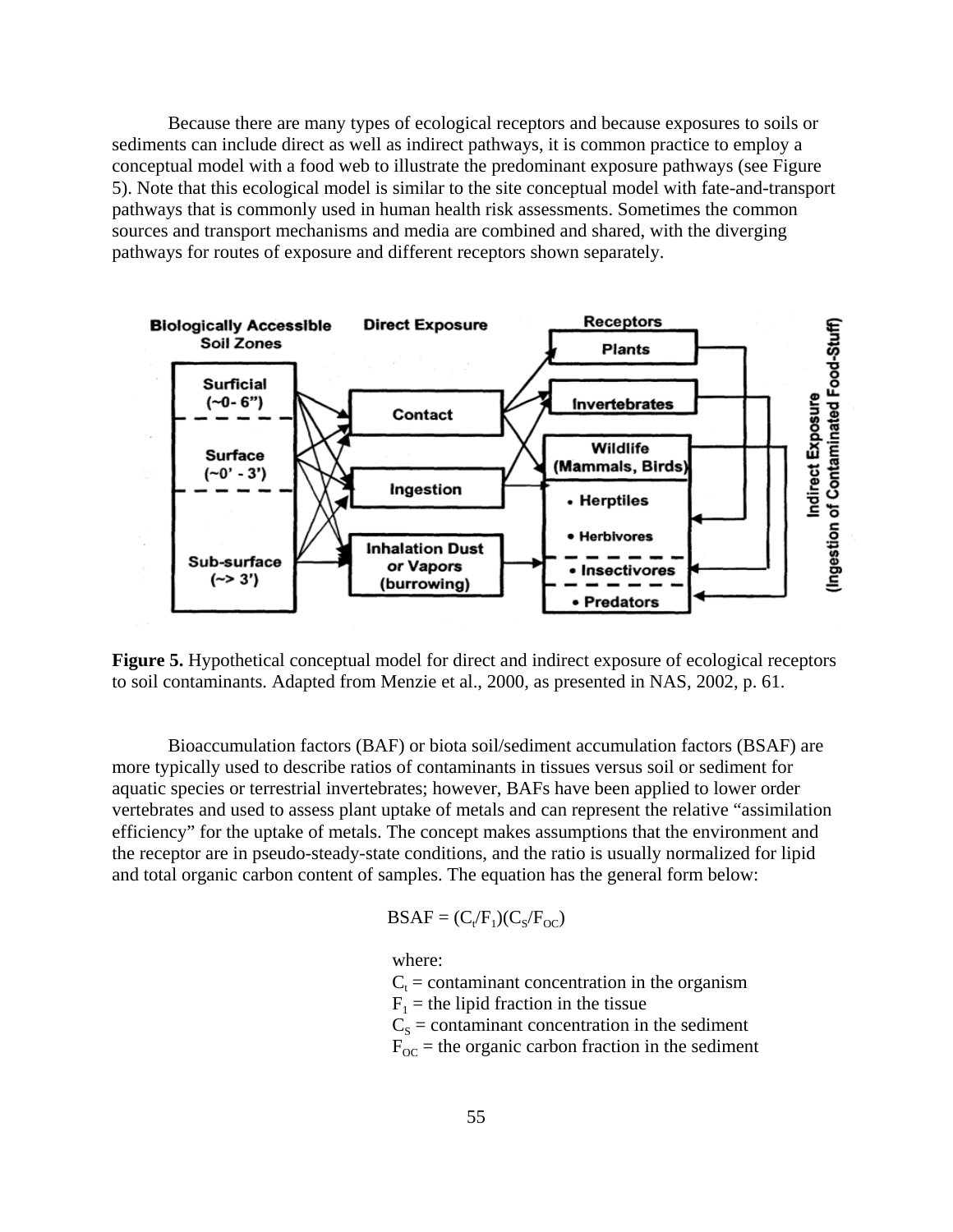As noted in Table 3 above from the NAS (2002) report, bioavailability processes are usually considered with regard to accumulation of chemicals into animals that are food for higher organisms. Bioavailability of contaminants in soils incidentally ingested by wildlife itself is rarely considered because of the difficulty in making such measurements. Most exposure to wildlife occurs through dietary intake of food and incidental soil ingestion, as represented by the simplified equation below.

Exposure Dose (oral,  $\mu g/g$ -day) =  $[C_{food} * I_{food}] + [RAF * C_{soil} * Solid_{dict} * I_{food}]$ 

where:

 $C_{\text{food}}$  = concentration of the contaminant of concern (COC) ( $\mu$ g/g) in the food (measured or estimated); this is the average concentration in the relevant exposure zone—an area determined by the size and locations of foraging areas. Estimates of  $C_{\text{food}}$  can be obtained by using the BSAF described earlier multiplied by the soil or sediment concentration to yield a concentration in the animals or plant. Estimates are also provided by models or actual measurements as described in considerable detail in Chapter 4;

 $I_{food}$  = amount of food ingested per day normalized to body weight (g/g-day) and usually expressed in terms of wet weight/wet weight;

 $RAF$  = relative availability factor for COCs in soil via incidental ingestion of soils;  $C_{\text{soil}}$  = concentration  $\mu$ g/g in the relevant exposure zone; this is estimated as an average concentration in the exposure zone for chronic exposure and effects and as upper bound (e.g., maximum or hot spot concentrations) for evaluation of short-term or acute exposures; Soil<sub>diet</sub> = fraction of soil in the diet; the product of this number and  $I_{\text{food}}$  yields an estimate of the amount of soil or sediment that is incidentally ingested.

Note that there is not an adjustment factor (RAF) included for food, since the default assumption, in the absence of data, is that 100 percent of the metal will be absorbed or assimilated from the diet, even though it is possible that only a fraction of metal in soil may actually be absorbed. Data from the toxicity test used to interpret the exposure dose could be used to calculate an RAF value.

While for many contaminants (including metals in some cases) the dietary intake pathway is the main route of exposure for metals (NAS, 2002: p. 67), inorganic metals can sometimes be an important exception. As illustrated in the equation and accompanying text above, the ingestion of incidental soil can often contribute to the majority of exposure for a wildlife consumer. Since many inorganic metals do not readily accumulate in food, more highly contaminated soil at sites where wildlife receptors reside and feed may result in higher exposures to metals through activities that result in incidental soil ingestion, such as grooming fur, preening feathers, consuming soiled prey or forage, burrowing, taking dust baths, etc. However, canopy feeders would be anticipated to have less incidental soil ingestion and therefore less exposure to inorganic metals than wildlife that consume food which is in more intimate contact with the ground.

Such exposure scenarios offer opportunities to study relative bioavailability (RBA) of metals in soils to adjust the RAF term for exposure. Furthermore, the soil samples should be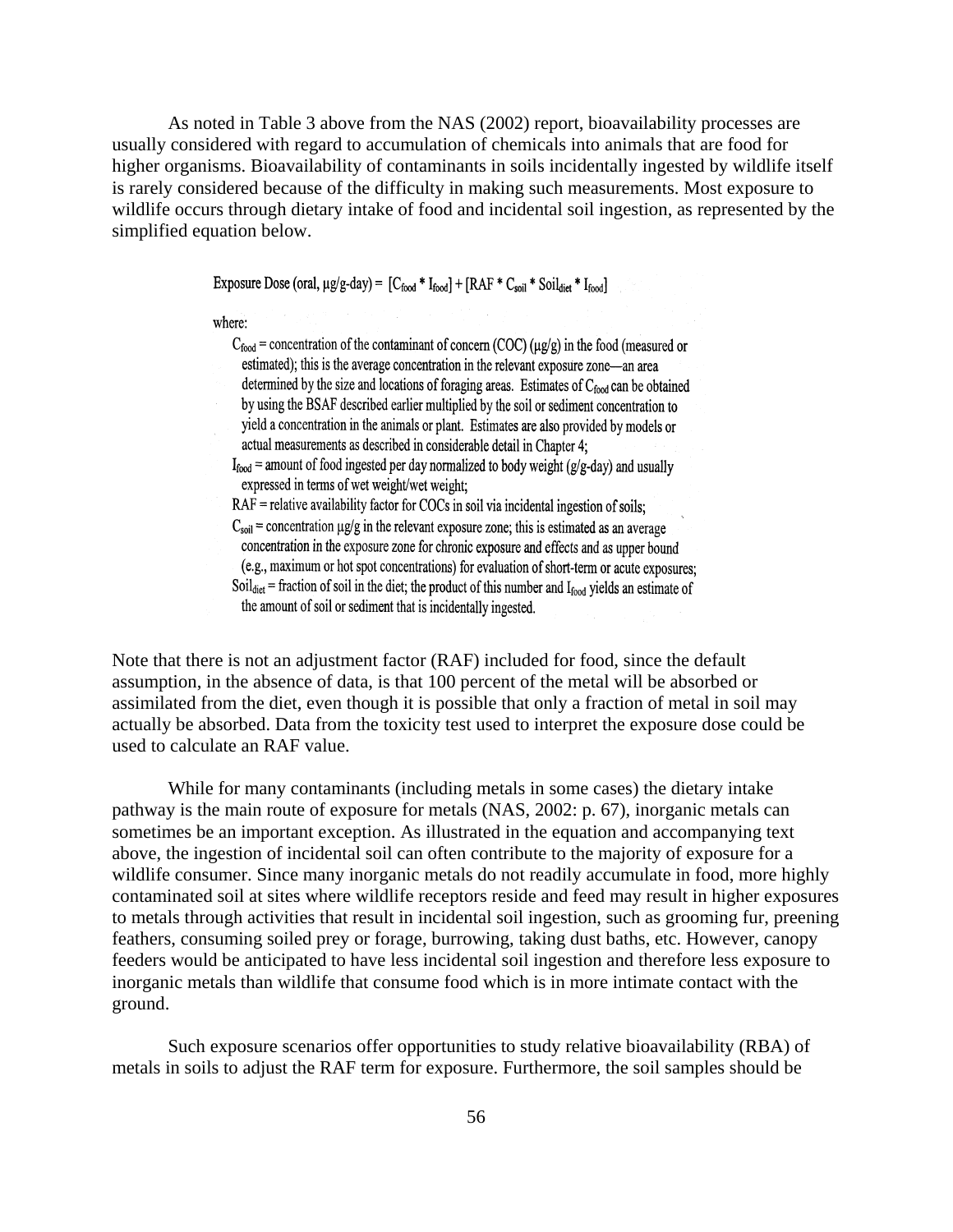evaluated for RBA in their sieved (<250 um size) form, since it is metals associated with this soil particle size that would be expected to electrostatically adhere to fur, feathers, and food. A subset of bulk soil samples should also be evaluated for remedial uses and to help determine if enrichment of metal concentration occurs with smaller particulate sizes; i.e., the concentration increases as the geometric mean mass diameter decreases.

Again, the "Exposure Unit" is a critical factor in the accurate calculation of the above wildlife exposure equation, as represented by the  $C_{\text{food}}$  and  $C_{\text{solid}}$  terms. Spatial averaging of food and soil concentrations over the proper wildlife foraging areas or home ranges at the correct exposure times of the year will provide appropriate food and soil concentration terms. Usually these spatial and temporal scales are selected to coincide with the respective toxicity benchmark (e.g., subchronic sampling based on reproductive endpoints in the feeding area of nesting birds). Other input factors such as area use and dietary fractions might need to be included in many exposure equations for more accurately estimating wildlife food chain exposures. Some examples of studies of bioavailability processes are shown in Table 4 (NAS, 2002).

#### *4.3.3 Plants*

The recent NAS (2002) review has an excellent section on plant metal interactions. The text box following Table 4 is taken from pages 180 and 181 of that document. The most common route of metal exposure in plants is through the roots. Ions and organic molecules contact roots via the transpiration stream, diffusive transport, and microbe-facilitated transport. At the root surface, soluble contaminants have the potential to enter into the root tissue through the transpiration stream or through a range of mechanisms that are designed to facilitate nutrient uptake. Metabolic control of uptake occurs at the endodermis, a barrier that is located around the vascular bundle. Some physiological controls occur within the cortical cells, but even then, the cellular connections into the vascular tissue go through the endodermis. Moreover, in terrestrial plants, virtually all water and nutrients pass through mycorrhizal hyhae before entering the plant body. In general, it is thought that only uncomplexed, free ionic species of cations and ions can be taken up by roots. This has been described using a free ion activity model—FIAM (Parker and Pedler, 1997). However, exceptions to this model have been identified. Ionic or organometallic complexes that increase the total concentration of elements at the root surface have been correlated with increased uptake, either through disassociated ions or through uptake of intact complexes (McLaughlin et al., 1994). In addition, it is not clear how well plants can distinguish between ions of similar size and charge. The size of solid particles precludes their entry into plant roots, even for very small particles like colloids, such that contaminant release from the solid phase is a prerequisite regardless of the underlying uptake mechanism. Plant uptake of macronutrients is much better understood than uptake of micronutrients or contaminants, with the primary work on uptake of micronutrients focusing on iron (Welch, 1995). Different mechanisms have been identified that control macronutrient uptake by plants, providing a means through which contaminants can enter root tissue.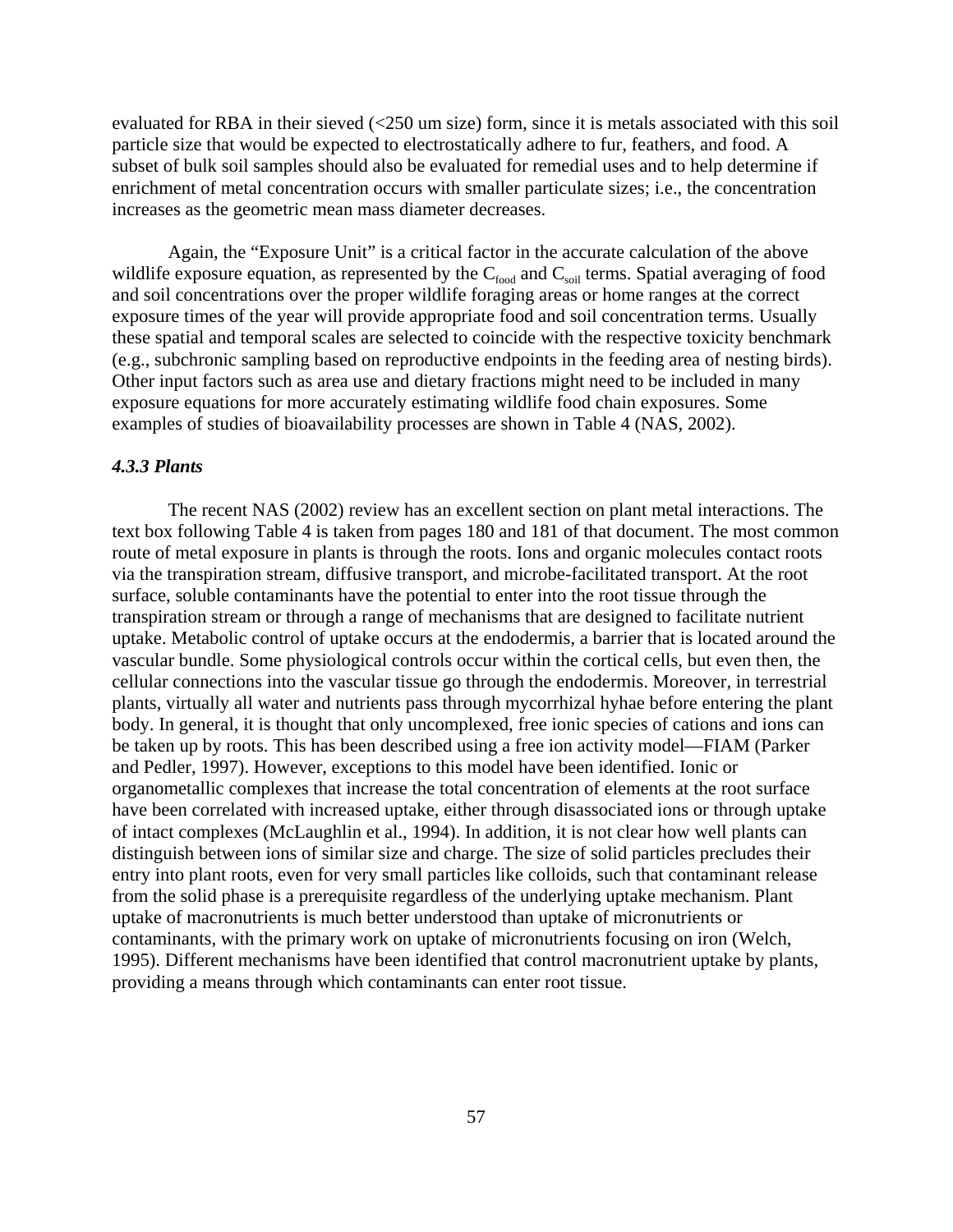## **Table 4. Examples of including bioavailability processes in ecological risk assessments**  (NAS, 2002: p. 92).

| <b>Exposure</b><br><b>Pathways</b> | <b>Chemicals</b>                               | <b>Process and Method</b>                                                                                                                                                                            | <b>Example Sites</b>                                                                                                                                             |
|------------------------------------|------------------------------------------------|------------------------------------------------------------------------------------------------------------------------------------------------------------------------------------------------------|------------------------------------------------------------------------------------------------------------------------------------------------------------------|
| Sediment to<br>Invertebrates       | Lead, Cadmium,<br>Copper, Nickel,<br>Zinc      | These metals can be bound by<br>sulfides, and their partitioning<br>to pore water has been<br>evaluated using the<br>AVS/SEM methodology at a<br>number of sites.                                    | Lake Waban,<br>Wellesley, MA;<br>Neponset Reservoir,<br>Foxborough, MA;<br>Fall River, Fairfield<br>CT.                                                          |
| Soils to<br>Invertebrates          | Pesticides, PAHs,<br>PCB <sub>s</sub> , metals | Bioaccumulation of these<br>chemicals has been evaluated<br>using various empirical or<br>mechanistic exposure models<br>as well as with site-specific<br>measurements.                              | Bair & McGuire,<br>Holbrook, MA, and<br>Oak Ridge National<br>Laboratory, Oak<br>Ridge, TN.                                                                      |
| Sediments to<br>Waterfowl          | Lead                                           | A number of risk assessments<br>have considered the relative<br>bioavailability of incidentally<br>ingested lead particles or<br>contaminated sediments;<br>other studies have examined<br>lead shot | Chesapeake Bay,<br>MD, and Coeur<br>d'Alene River Basin,<br>ID.                                                                                                  |
| Soils to<br>Wildlife               | Mercury, PCBs,<br>other chemicals              | A number of food chain<br>models that account for<br>bioaccumulation into<br>invertebrates and plants have<br>been used to evaluate<br>exposure to higher trophic<br>levels.                         | Oak Ridge National<br>Laboratory, Oak<br>Ridge, TN; Bair &<br>McGuire, Holbrook,<br>MA; Rocky<br>Mountain Arsenal,<br>Denver, CO.                                |
| Sediment to<br>Fish                | Mercury, PCBs,<br>other chemicals              | A number of fate and<br>transport and<br>bioaccumulation models and<br>measurement shave been used<br>to evaluate fish exposure to<br>contaminated sediments.                                        | Southern California<br>outer continental<br>shelf; Hudson River,<br>NY; James River,<br>VA; various dredged<br>material disposal<br>sites; San Francisco<br>Bay. |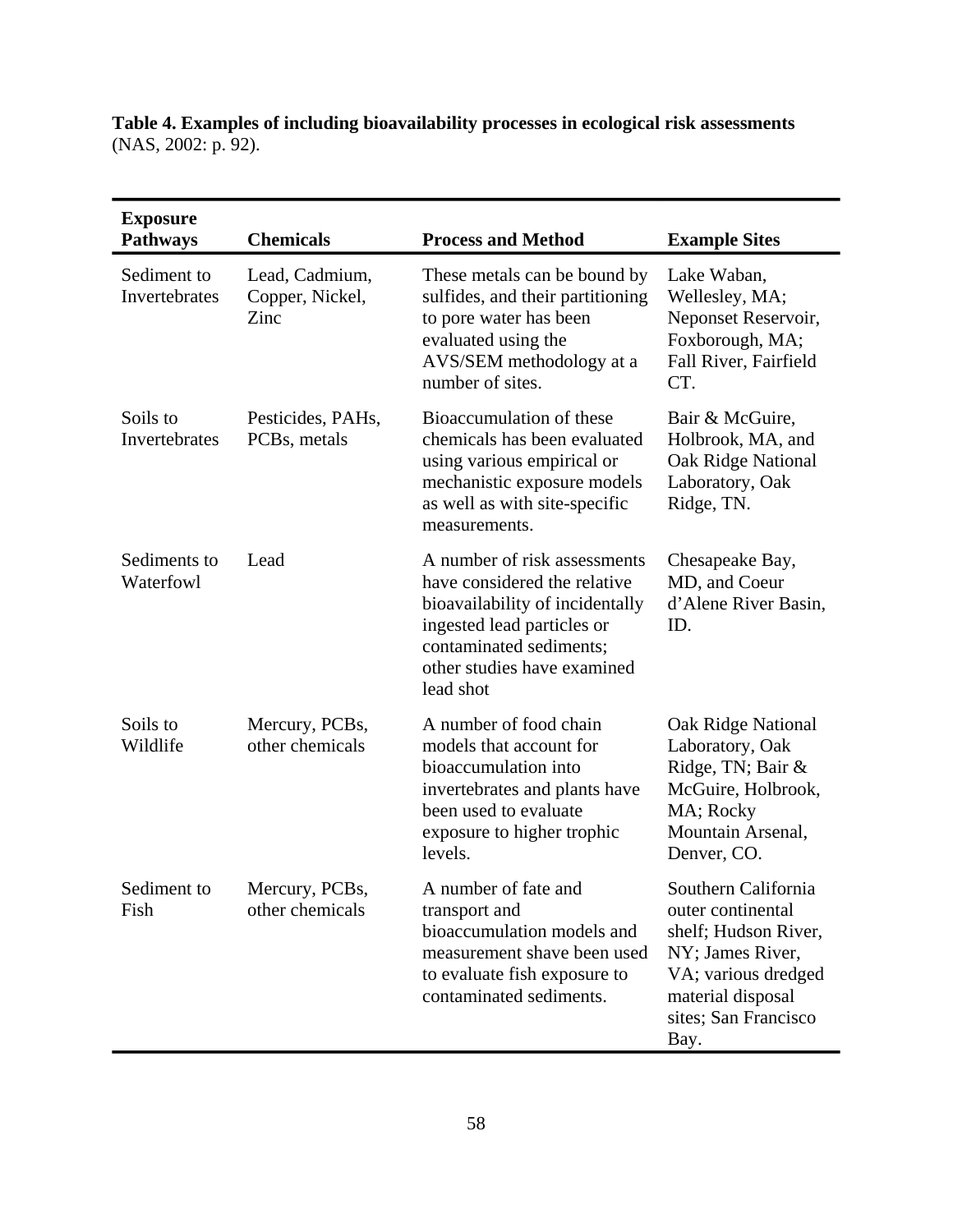*Discussion of effects and bioaccumulation assays, from NAS, 2002.* 

For both types of assays, the results can be used to determine either the direct or indirect value of bioavailability of contaminants in plants, and to extrapolate an indirect estimate of RBA to organisms that consume the plants (assuming a correlation between plant and animal uptake).

This type of testing has been routinely done in agriculture for decades and has been used to validate extraction tests. For example, growth tests are commonly used to better understand the bioavailability of herbicides, and tests that measure plant tissue concentrations are routinely conducted to evaluate plant nutrient status. Tests have most often focused on identifying plant deficiencies of particular elements, but are easily adapted to evaluate toxicities (Gettier et al., 1985). Plant uptake has been used to evaluate the effect of soil contaminants as well as the ability of in situ treatments to reduce those effects (Pierzynski and Schwab, 1993; Chaney and Ryan, 1994; U.S. EPA, 1995a; Laperche et al., 1997). When used appropriately, plant tissue analysis can provide an indirect semiquantitative assessment of bioavailability processes. (NAS, 2002)

The utility of plant bioassays for measuring bioavailability of metals depends on the receptor (either the plant itself or a forager), as well as the particular metal, its route of uptake, and its potential mode of toxicity. For example, since zinc, nickel, copper, and manganese can cause phytotoxicity under field conditions, the potential toxicity to plants must be considered in evaluations of bioavailability for these elements to foragers. For other metals, concentrations in plants do not vary significantly, even with changes in soil concentration that span orders of magnitude. For certain other elements, consumption of enriched (metal accumulating) forages is the primary pathway through which these elements can enter the food chain and cause harm. In the latter case, plant tissue concentration is a viable means of measuring exposure to metals in higher organisms, even though plant yields may not be impacted by elevated metal concentrations in plant tissues. Specific examples of each of these cases follow.

Cadmium, lead, arsenic, chromium, and cobalt are usually not phytotoxic, even in cases of severe soil contamination in the field. Furthermore, lead, arsenic, chromium and cobalt are generally not taken up by plants in measurable quantities (Xu and Thornton, 1985; Chaney and Ryan, 1994; McGrath, 1995; Chaney et al., 2000). When these four metals have been found to be toxic to plants, uptake was generally confined to root tissues; thus, measurements of plant shoot concentrations would not be useful for risk assessments, since consumption of contaminated plant materials is not a relevant exposure pathway for higher organisms.

For other elements, consumption of vegetation with elevated metal concentrations can be an important exposure pathway for consumers, although the metals are not phytotoxic. For example, consumption of plants containing elevated concentrations of cadmium has resulted in human fatalities (Kobayashi, 1978). In the case of selenium and molybdenum, uptake in to the edible portion of plant tissues is generally not sufficient to cause plant toxicities, but has led to toxicities of animals consuming enriched plant tissue (Foy et al., 1978; Bingham et al., 1986; McGrath, 1995). Thus, measuring plant uptake of metals from soil is a means to evaluate metal exposure to higher organisms. It should be remembered when sampling plants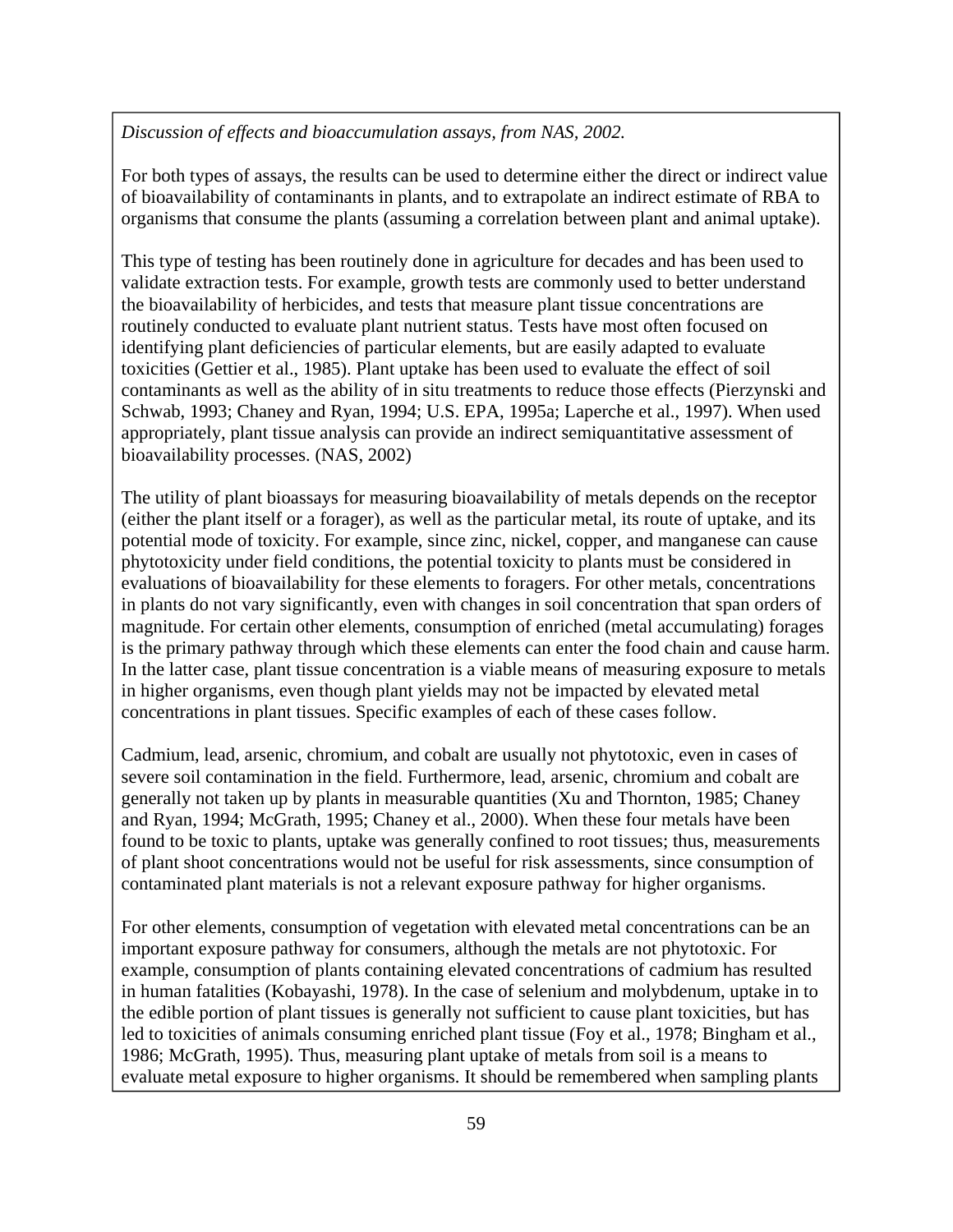as part of an ecological risk assessment that different wildlife species may feed on different plant parts at different seasons (which is also true for human risk assessments), resulting in differential accumulation of metals.

Plants are quite sensitive to manganese and zinc, with phytotoxicity of zinc being one of the primary concerns of excess zinc in soils. Because zinc kills plants at concentrations lower than those generally associated with adverse health effects in animals, phytotoxicity prevents zinc transfer from soil at toxic levels through the food chain (Chaney and Ryan, 1994). Plant zinc concentrations are also an effective measure of changes in bioaccessibility as a function of soil treatment with amendments, such that a reduction of plant tissue concentrations of zinc following an amendment is accepted as evidence of reduced environmental availability of the metal (Basta and Sloan, 1999; Brown et al., 2000).

As with any toxic endpoint, not a single metal concentration is associated with growth suppression and phytotoxicity across all plant species. For example, concentrations of zinc in plant tissue associated with phytotoxicity vary greatly both within and across species. Twenty varieties of soybean grown on the same high zinc soil were found to have different uptake as well as yield responses (White et al., 1979). Four barley cultivars grown under identical conditions had zinc concentrations ranging from 52 to 126 mg/kg (Chang et al., 1984). Values for phytotoxic concentrations have been reported to range from 200 mg/kg (Bingham et al., 1986) to 500 to 1500 mg/kg (Chaney et al., 2000). For phytotoxic metal concentrations to be effectively used as an indirect measure of bioavailability, it is important that the threshold values of the plant tested are well understood. In addition, toxicities of certain metal elements are associated with deficiencies of others. For example, increased zinc, copper, and nickel toxicities can be associated with iron deficiencies (Bingham et al., 1986), while increased lead and zinc toxicities can also be related to phosphorus deficiencies (Laperche et al., 1997; Brown et al., 1999, 2000). Behavior of plant species in response to nutrient deficiencies varies, and this response can affect the uptake of potentially toxic metal elements (Marshner, 1998). Because of these multiple confounding factors, the bioavailability of metals in plants (as well as to consumers) is more accurately and reliability measured directly as the edible plant tissue concentrations of the metal in association with soil metal concentrations in the root zone.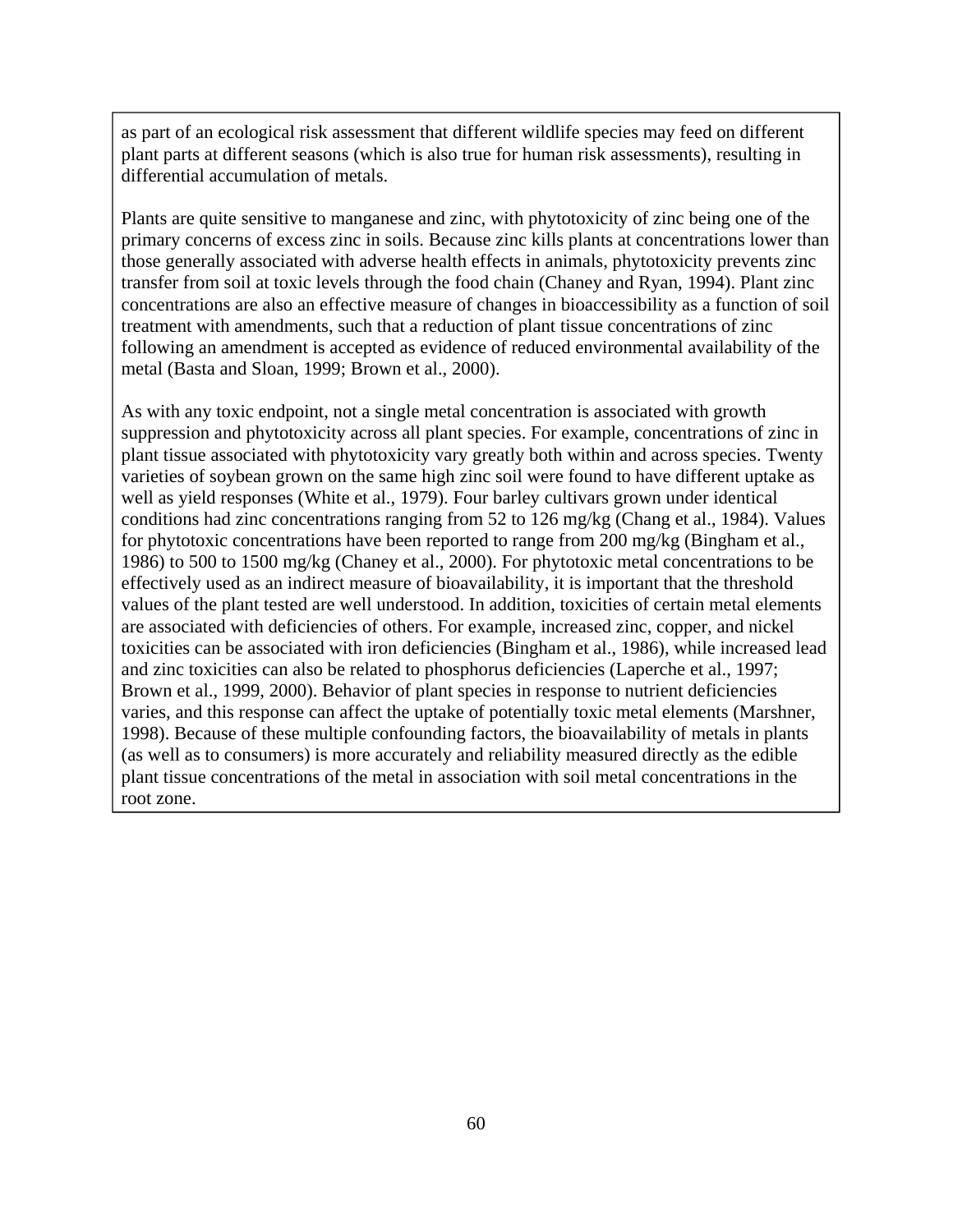Plant bioassays can be used to measure bioaccumulation and bioavailability, and to assess the linkages to impacts. In the simplest experiments one can characterize bioaccumulation by measuring concentrations of metals in various plant tissues (e.g., co-located soil to root tip). Effects bioassays can be used to assess phytotoxicity; through knowledge on the exposure levels that do and do not produce effects, one can link exposure and bioaccumulation to potential impacts.

As with aquatic and lower terrestrial animals, the BSAF (biota soil/sediment accumulation factor) or BAF (bioaccumulation factor) can be used to measure the fraction of metal that is taken up into a plant from the environmentally available metal in the soil. This ratio or fraction is best expressed as a slope (assuming a linear or log-linear function) when tested over a gradient of soil concentrations, rather than derived from a narrow set of tissues and soil, and should include testing of relevant reference areas of soils and plants. Sometimes the dose- or concentration-response curves are U-shaped or flat, respectively, where apparent uptake ratios are greater at the lowest and highest concentrations of metals in soils compared to the middle concentrations of metals in soils, and where tissue metal concentrations remain stable over a wide range of soil metal concentrations. This discussion does not include comments on how soil physical/chemical characteristics affect BSAFs or BAFs.

Landscape plots with randomized subplot designs for sampling plant diversity and abundance plus phytotoxicity of metals may offer stronger scientific approaches for risk assessment (U.S. EPA, 2000f; Henningsen et al., 1998b). Obtaining root-tip soil samples for colocation with plant metal concentrations is preferable to routine sampling that is taken for other purposes in risk assessments. Seasonal considerations in sampling are important for both phytotoxicity as well as for translocation of metals, which can change tissue concentrations by several orders of magnitude within weeks (U.S. EPA, 2000b). It is also critical to sample both the washed and unwashed portions of plant tissues for metal analysis, because the washed portion can better reflect the BAF, while the unwashed portion may better represent the total exposure for consumers.

The proper edible portions of plants should be segregated for sampling to help evaluate exposures to consumers, while whole plants can be analyzed for tissue residues of metals for determining the BAFs. Noting the many confounding factors that can affect the uptake of metals in plants is important, especially as one attempts to adjust exposure estimates for consumers in food webs of risk assessments. Various confounding factors that should be considered in sampling plans and risk assessments include variations in climate, agricultural practices (irrigation—may cause leaching of metals; liming—may alter soil pH; grazing versus harvesting—may change plant growth physiology; mulching—may change TOC; fertilizer—may add phosphate salts or other metal anions to bind or precipitate metals, etc.); presence of accumulator (locoweed as Se indicators) or sensitive (alfalfa and Cu) plants; and plant senescence or seasonal effects (translocation of metals can occur from roots to edible stems and leaves). Cautious use for rough screening purposes only in risk assessments, should be made of generic literature BAFs for plants, such as those published by the Soil Conservation Service.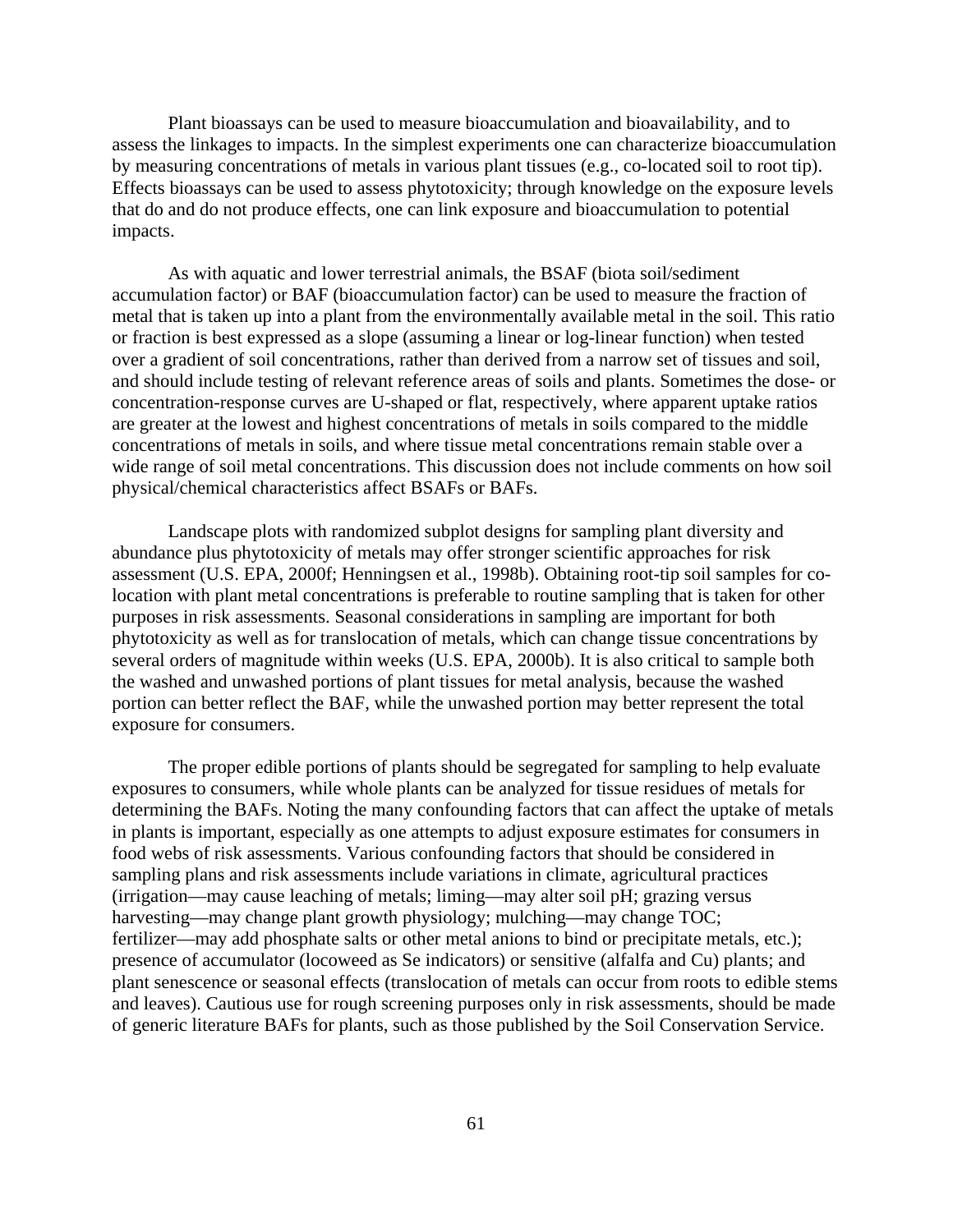## *4.3.4 Soil Community: Invertebrates and Microorganisms*

Metal speciation is the primary consideration in assessing the bioavailability/toxicity of metals to soil invertebrates and microbes in soil systems, whether it is at present time or some time in the future. However, major assumptions regarding metal exposure in aquatic systems, such as the relatively homogenous dissolution of metals in the exposure water, may not be applicable or apply at different scales in soil systems. While soil microbes may be immersed in soil solution films surrounding soil particles, few invertebrates are exposed to metals in this manner. Exposure usually consists of partial contact of soil solution films with the surfaces of the invertebrates that are capable of absorbing metals (e.g., earthworm dermal surfaces). Direct contact with membranes across which metal uptake can occur does not take place for many soil invertebrates (e.g., arthropods), and metal uptake is almost entirely through the ingestion of metal associated with particulate matter or soil solution. For these reasons, exposure cannot be expressed similarly for each organism in the soil ecosystem, and an understanding of primary routes and mechanisms of metal exposure must be established for species or groups of similar organisms.

Understanding metal speciation, as determined by metal levels and soil physical/chemical characteristics, is a prerequisite for understanding any relationships between soil metal level and bioavailability/toxicity to soil-dwelling invertebrates/microbes. Three issues of understanding are necessary for linking metal speciation to bioavailability and toxicity in soil invertebrates and microbes:

- 1) Speciation as determined by chemists to define metal species in bulk soil solution and the intensity and capacity of metal species in solution.
- 2) Speciation as influenced by the biological surfaces and matrices (e.g., gastrointestinal tract, microbial surface) of organisms.
- 3) Speciation of metals in the organism and the effects on metabolism (i.e., speciation as related to metabolism, toxicity, and detoxification).

Metal species in bulk soil solution also need to be defined in terms of current potential toxic impacts (i.e., What metal species are organisms currently exposed to, and how should this be interpreted?) and short- and long-term partitioning/desorption behavior of metals (i.e., What metal species will be present in the exposure matrix in the next 10 months and the next 10 years, and how will this impact soil-dwelling organisms?). This may be better described in terms of intensity and capacity, with intensity defined as the amount of metal currently bioaccessible to the organism (e.g., pore water metal concentration or some surrogate measure), and capacity defined as the ability of the soil to replenish or maintain the concentration of metal in the pore water (i.e., short- and long-term desorption kinetics). Although intensity and capacity are concepts that are usually determined by soil chemists and models, understanding how soil invertebrates and microbes can modify the intensity and capacity of metals in soil systems is necessary.

*Effects of speciation (bioaccessibility).* In aquatic systems, metal speciation has a great impact on the bioavailability of metals for binding to gill membranes (Paquin et al., 2002), or as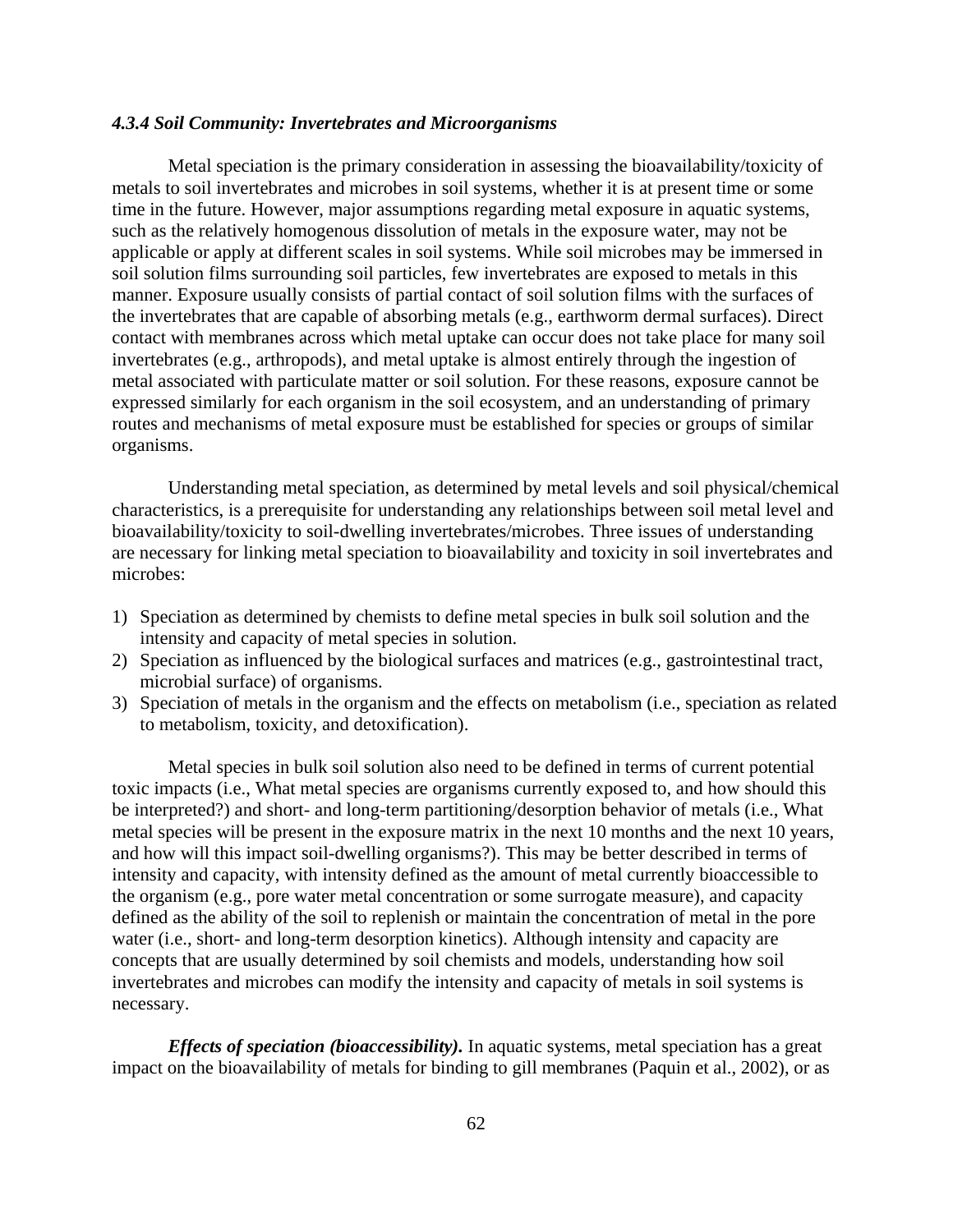defined in this document, metal bioaccessibility by aquatic organisms. For soil-dwelling organisms, it is assumed that some metal species (e.g., divalent cations) are more bioaccessible than other metal species. However, little data exist on which metal species adsorb to surfaces of soil invertebrates and microbes, and which metal species are subsequently absorbed. Understanding which species of metals are available for sorption and uptake is fundamental for the development of a Biotic Ligand Model (BLM) for metals in soil systems.

Developing relationships between metal species present in soil pore water or a reasonable surrogate will form the basis of expressing the exposure dose for metals to soil invertebrates and microbes for the development of more accurate dose-response relationships. Due to the uncertain nature of metal speciation in soil systems and metal absorption and metabolism by soil invertebrates, an exposure dose-response relationship may still not be as accurate as using an internal metal burden in an organism for the development of dose-response relationships. In terms of expressing the exposure dose in a dose-response relationship for soil invertebrates and microbes, it is imperative to determine which chemical measure in the soil best describes exposure for a specific organism. Exposure dose can be expressed in a number of ways:

- Total metal (e.g., aqua regia digestion).
- Total environmentally available metal (e.g., weak salt extractable).
- Bioaccessible dose (e.g., theoretical portion that comes in contact with the surface of the organism and is available for sorption).
- Absorbed dose (e.g., actually taken up by organism—always the most accurate measure).

In order to define metal exposure, metal measurements that would be useful in a model to predict metal effects to soil invertebrates and microbes can be categorized according to the metals speciation description provided previously. Specific measurements that would be needed include:

- 1) Metal speciation as determined by chemists to define metal species in bulk soil solution. This involves a sufficient characterization of the most important soil physical/chemical characteristics that determine metal speciation (e.g., pH, organic C).
- 2) Metal speciation as influenced by the biological surfaces of organisms to determine the bioaccessible fraction of metals in soils. This would apply mostly to soil microbes that modify the environment immediately adjacent to their cell wall via exudates.
- 3) Pools of metals that are present internally in organisms (e.g., What ligands do metals form in organisms, and how are they detoxified?). This would apply mostly to soil invertebrates and would be more difficult to measure in soil microbes.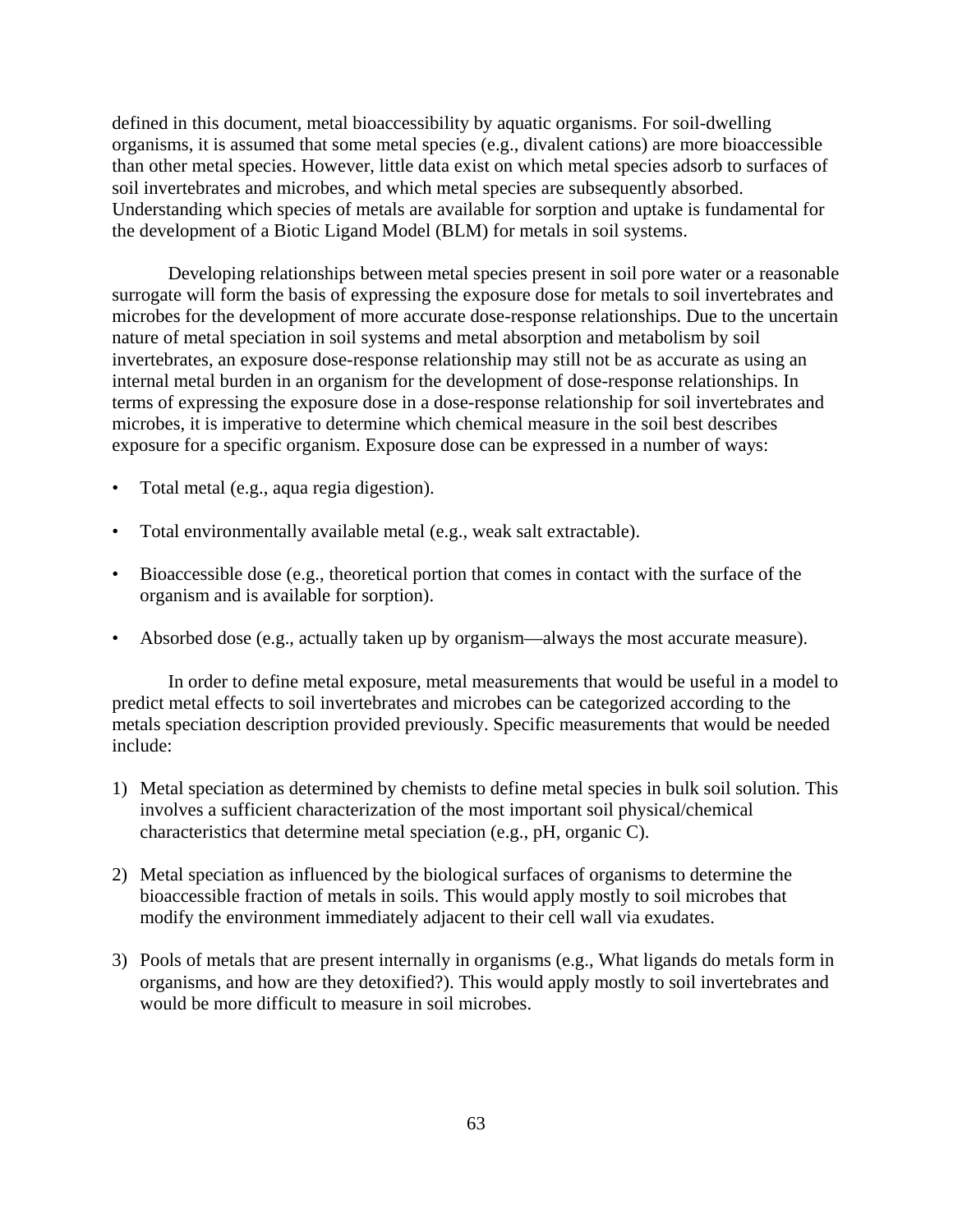*Metal speciation in soils.* The various abiotic factors that affect metal speciation in soils are covered in the Environmental Chemistry issues paper. The Environmental Chemistry issues paper also provides some methods for determining metal speciation in soils.

*Metal speciation as affected by soil organisms.* Little information exists regarding the ability of soil microbes to modify metal speciation and toxicity in oxic (aerobic) soils. Similarly, little is known regarding the ability of soil invertebrates (e.g., earthworms) to alter metal speciation. Methods to evaluate effects of organisms on metal speciation in soil have not been developed, and it is not clear whether such research would provide a major contribution to our understanding of metal toxicity in oxic soils.

*Metal speciation within soil invertebrates.* Once metals are absorbed, they are distributed to target tissues (sites of potential toxic action) and non-target tissues where the toxic interaction is non-existent or minimal and where detoxification can occur. The distribution of metals can differ for essential and nonessential metals. The distribution of absorbed metals and interactions with tissues is critical to our understanding of the potential toxic effects. Distribution should be examined both at the tissue/organ and subcellular level. In addition, due to competition of metals in absorption and metabolism, the absorption and distribution of large amounts of individual metals affects the mass and patterns of distribution of other metals (Scott-Fordsmand and Odegard, 2002). Such metal-metal interactions should be considered in all aspects of bioavailability and bioaccumulation.

The metabolism of metals determines the forms (species) that are present in organisms. Essential metal metabolism will be different from nonessential metals in that organisms will attempt to maintain a constant level of essential elements (e.g., Cu, Zn) regardless of whether external metal levels are deficient or elevated. Nonessential metals are more likely to accumulate to a level at which they cause toxic effects. Understanding the toxicodynamics of these elements will better aid in the development of specific biomarkers for their assessment.

Another area of metal metabolism that would be important in understanding the mechanisms of toxicity is examining the similarities and differences in metal exposure via dietary and external (waterborne) pathways. Metals absorbed from the intestinal tract are initially metabolized by digestive organs such as the intestine and hepatopancreas or similar structures. Metals that are bioaccessible to vascular tissues (e.g., earthworm epidermis) will be distributed to many tissues in general circulation.

*Bioaccumulation and biomagnification.* Bioaccumulation of metals in soil invertebrates can be viewed as the net flux of metals into or onto an organism as a result of absorption/adsorption, distribution, and excretion. Biomagnification of metals has not been generally observed to occur in soil invertebrates

## *Measures of Bioaccumulation*

Bioaccumulation of hydrophobic organic compounds by soil organisms is typically described quantitatively by a biota-soil accumulation factor (BSAF), which is represented by the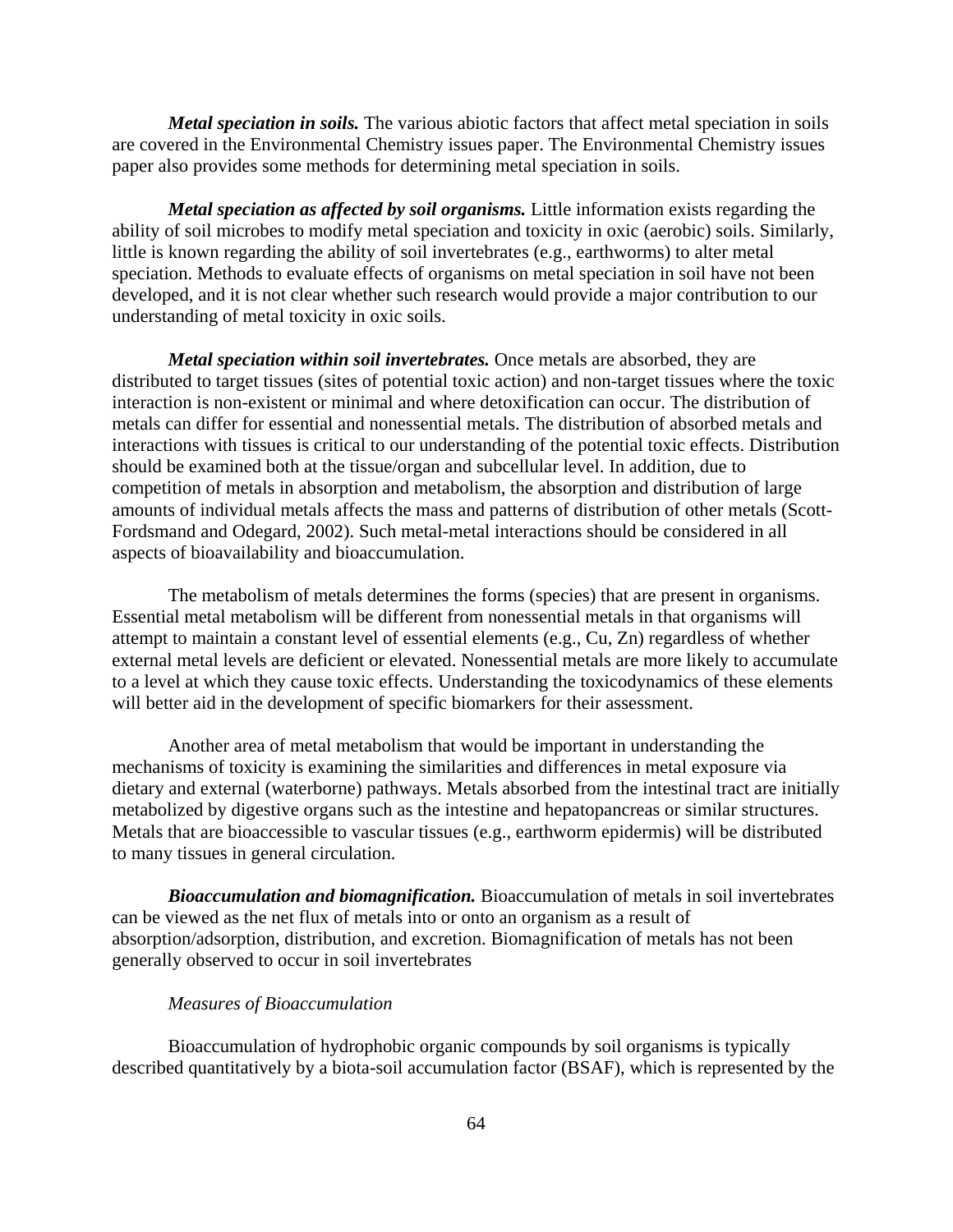ratio of the chemical concentration in the organism to the chemical concentration in the soil and might be normalized for organism lipid content and soil organic carbon levels. Unlike bioaccumulation of hydrophobic organic compounds by aquatic organisms, bioaccumulation factors for metals by soil invertebrates are typically <1. However, these bioaccumulation factors (BAFs) are expressed as a ratio of total metals in the invertebrates to total metal levels in the soil sample. BSAFs expressed in this manner may be suitable for comparing metal bioaccumulation when the soil type is kept relatively constant (e.g., experiments conducted using artificial soil). However, for soils differing in metal bioavailability due to varying soil physical/chemical characteristics (e.g., pH, organic carbon, clay content), a BSAF expressed in this manner may not be suitable for comparing metal bioaccumulation. This may not be the best representation of metal bioaccumulation as it does not fully account for metal bioavailability in the soil system.

The whole body metal concentration in a soil invertebrate does represent metal bioavailability to the organism, but not all the metal in the soil is bioavailable to the organism. A ratio of total metal in the organism to some measure of the bioavailable fraction of metal in the soil (e.g., free ion concentration, weak salt extractable) may be more appropriate for expressing a BSAF, allowing a comparison of bioaccumulation of metals among different soils. Another approach to bioaccumulation was presented by Scott-Fordsmand and Odegard (2002) where earthworms exposed to various levels of Cu were analyzed by ICP spectroscopy to determine the concentrations of a wide range of metals. The patterns of metal accumulation varied with the Cu exposure concentration and could be separated using multivariate statistical approaches.

#### *Models for Bioaccumulation*

Bioaccumulation is typically modeled using a one-compartment, first order kinetics (1CFOK) model. Major assumptions of this model are (Spacie and Hamelink 1995):

- 1) Organisms are exposed to a constant concentration of chemical in the environment.
- 2) Uptake is proportional to the exposure concentration.
- 3) Every compartment within the organism is equally available for depuration.
- 4) Depuration follows first order kinetics.

Although this model may be applicable to hydrophobic organic contaminants in soil systems (Belfroid et al., 1995) and has also been used successfully for the bioaccumulation of some metals by soil invertebrates (Janssen et al., 1997; Conder et al., 2002), most of the assumptions of the model are violated when applied to bioaccumulation of metals by soil invertebrates. Soil invertebrates are not exposed to a constant concentration of metals in the soil over space and time. In fact, we are unsure of how to even express metal exposure, given that total metal concentration is inappropriate. We are not sure if uptake is proportional to exposure concentration since we cannot define the actual exposure concentration. Sufficient data exist on the metabolism of metals to show that all pools of metal taken up by the soil invertebrates are not equally available for depuration; some are actually never depurated and are released only when the organism dies.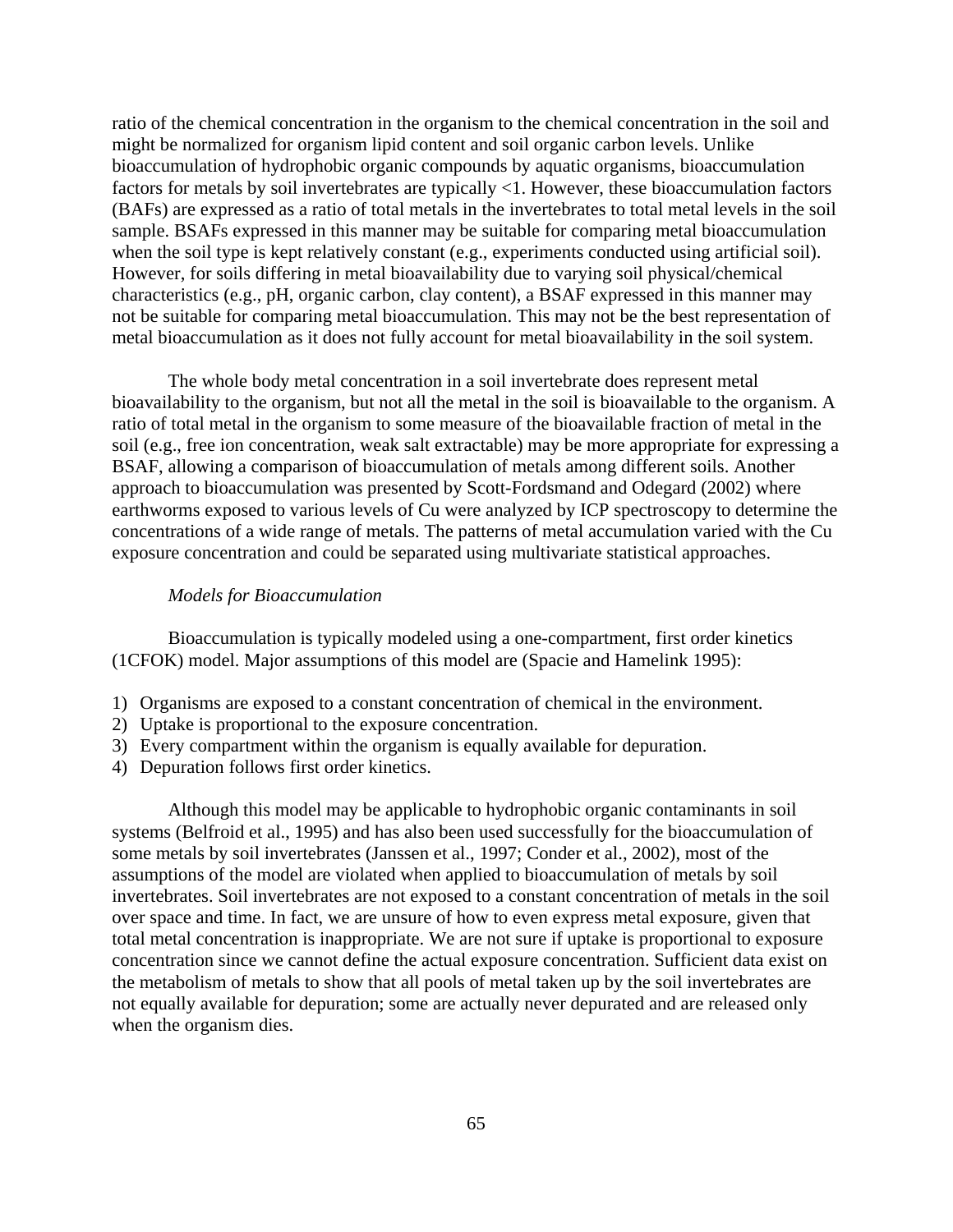The 1CFOK model also assumes that the chemical concentration in the organism reaches a steady state that is proportional to the external concentration. Many studies have shown that this assumption is not valid for either essential or nonessential metals. Internal essential metal concentrations, such as Cu and Zn, are regulated and remain relatively constant over a wide range of soil metal concentrations. Although pseudo-first order kinetics may be observed in some situations, they generally do not apply to all metals. Only when normal regulatory mechanisms are overwhelmed do internal levels of essential metals increase. Accumulation of nonessential metals also violates the assumption of steady state for different reasons. Organisms have evolved mechanisms for the detoxification of nonessential metals that involve the internal accumulation of the metal in forms that are not toxic to the organism, such as incorporation into inorganic granules or binding to organic molecules to form metal ligands (e.g., metallothionein).

In many cases, accumulation of nonessential metals continues for the duration of exposure and/or the lifetime of the organism. In these cases, depuration rates, as defined in a 1CFOK model, are extremely slow or non-existent. Physiological mechanisms for the distribution and excretion of metals also differ among groups of soil invertebrates, so uptake and depuration kinetics are rarely similar among different groups of soil invertebrates. In practice, the assumptions of the 1CFOK model are indeed violated when examining the bioaccumulation of metals by earthworms (*Eisenia andrei*) and potworms (*Enchytraeus crypticus*) from different soils (Janssen et al., 1997; Peijnenburg et al., 1999a, 1999b). For some soils with some metals (e.g., Pb), 1CFOK was observed and a steady-state internal metal concentration was achieved. For other metals (e.g., Cu and Zn), internal levels rose rapidly and were maintained over a wide range of soil metal concentrations, suggesting regulation of these metals by the worms. For other metals, concentrations increased steadily and did not reach a plateau level.

For these reasons, the bioaccumulation of metals in soil organisms cannot reasonably be predicted. Questions that need to be answered in relation to metal bioaccumulation for soil invertebrates to allow the development of models for predicting metal bioaccumulation include:

- 1) How does metal bioaccumulation differ among different groups of soil invertebrates (e.g., Lumbricidae, Enchytraeidae, Isopoda, Collembola, Acaridae) with respect to metal uptake and depuration?
- 2) Are there taxonomic, physiological, or morphological relationships in metal metabolism that would allow us to group organisms together to allow the development of three or four general metal bioaccumulation models dependent upon how organisms metabolize metals?
- 3) What portions of the heterogeneous mixture of metals and soils do different groups of soil invertebrates "sample," and do they modify their external environment to affect metal partitioning?
- 4) What chemical methods for metal measurement (e.g., pore water, free ion, weak salt extractable, total) are best correlated with metal bioaccumulation for the different groups of soil invertebrates?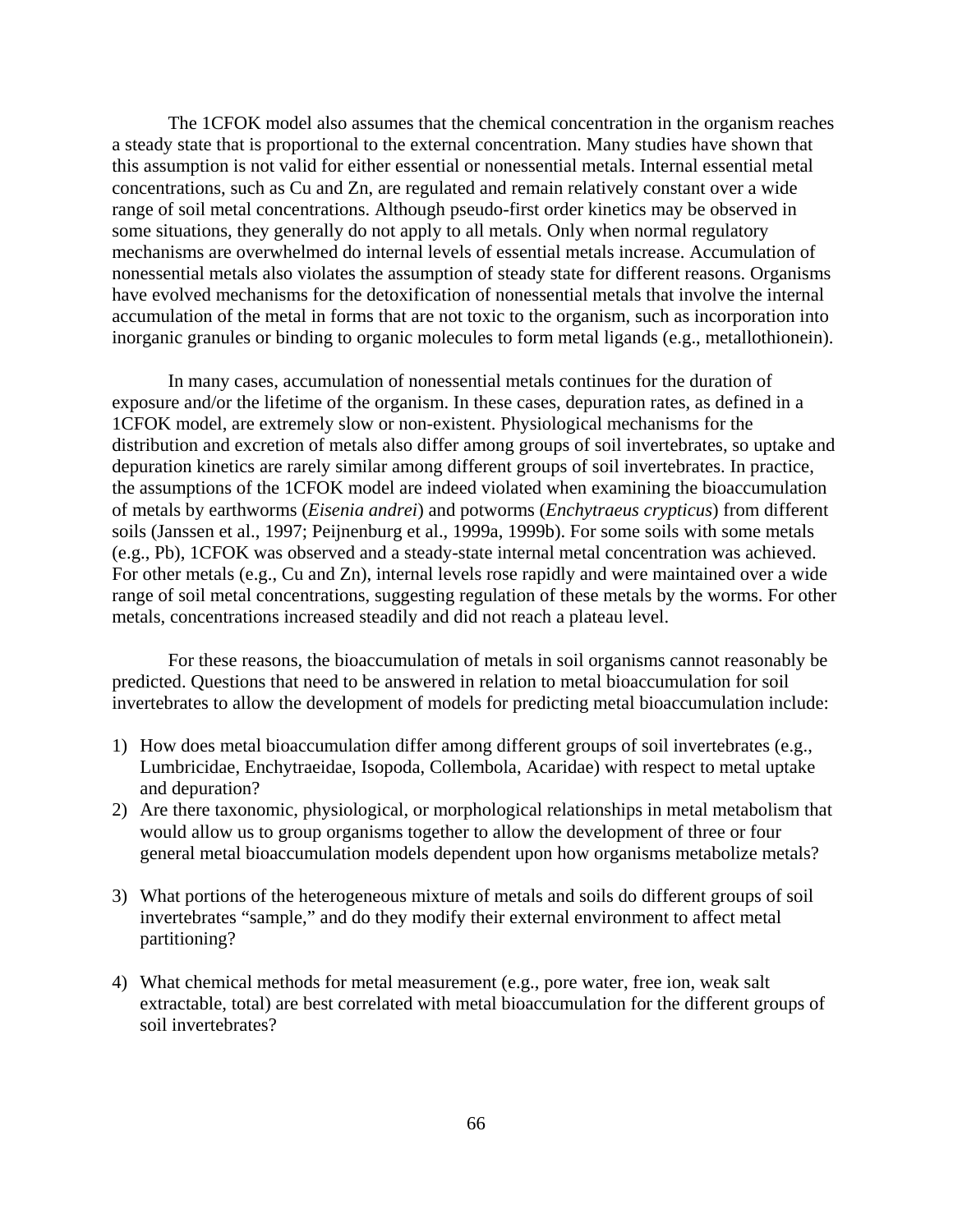Models for the prediction of metal bioaccumulation by soil invertebrates are primarily empirical in nature, describing relationships between metal body burdens in oligochaetes and collembola, soil metal concentrations, and soil physical/chemical characteristics. Statistical relationships have been established using univariate and multiple regression approaches. Peijnenburg et al. (1999b) established a monovariate regression formula for describing the quantitative relationship between log-transformed steady-state body concentrations of Cr, Cu, Ni, and Zn in Eisenia andrei and log-transformed total metal content of Dutch field soils (Peijnenburg et al., 1999b). Significant relationships were found for Cr, Cu, and Zn, with coefficients of determination of 0.61, 0.69, and 0.83, respectively. No significant relationship was found for Ni.

 Peijnenburg et al. (1999a, 1999b) also derived multivariate regression relationships to describe uptake rate constants, steady-state concentrations, and bioaccumulation factors for *Eisenia andrei* and *Enchytraeus crypticus* as a function of soil characteristics. The soil parameters that generally contributed the most to explaining the variance between uptake rate constants and bioaccumulation factors were pH (for Cd, Zn), but also cation exchange capacity (CEC, for Pb) and clay content (for Cd). In general, the authors found that the effect of soil characteristics on metal bioaccumulation by *Eisenia andrei* and *Enchytraeus crypticus* was similar, suggesting that routes of metal uptake are similar within terrestrial oligochaetes. Similar studies are needed for describing relationships between soil physical/chemical characteristics and metal bioaccumulation in other groups of soil invertebrates such as Collembola and isopods.

Multiple regression models assume independence of the various parameters used to describe soil physical/chemical characteristics and do not consider covariation between parameters such as soil pH and clay content. Path analysis has been suggested as an alternative for multiple regression in describing these relationships and partitions simple correlations into direct and indirect effects, providing a numerical value for each direct and indirect effect and indicates the relative strength of that correlation or causal influence (Basta et al., 1993). Bradham (2002) used path analysis and backwards stepwise regression analysis to derive statistical models capable of predicting effects of As, Cd, Pb, and Zn on earthworm mortality, earthworm metal concentrations, and cocoon production based on soil properties. Both path analysis and backwards step-wise regression suggested that pH explained the greatest amount of variation in the effects of Cd, Pb, and Zn on earthworm mortality, with organic carbon also having a significant effect on Pb-induced mortality. Clay content was the only significant variable in explaining the variation in mortality of earthworms exposed to As.

Saxe et al. (2001) have described a model for predicting whole body concentrations of Cd, Cu, Pb, and Zn in *Eisenia andrei* as a function of pH, soluble metals in the soil at gut and environmental pH, and soluble organic carbon (SOC) in soil extracts. The model also included parameters that characterize the ability of worms to regulate the metal body burden, whether metal uptake is via the epidermal or gut surface, and whether the metal is essential. These models were very good at predicting metal accumulation from the Dutch field soils described by Janssen et al. (1997). The models also suggested that uptake of Cd, Cu, and Pb was almost exclusively across the epidermis and that only 18 percent of Zn uptake was across the gut.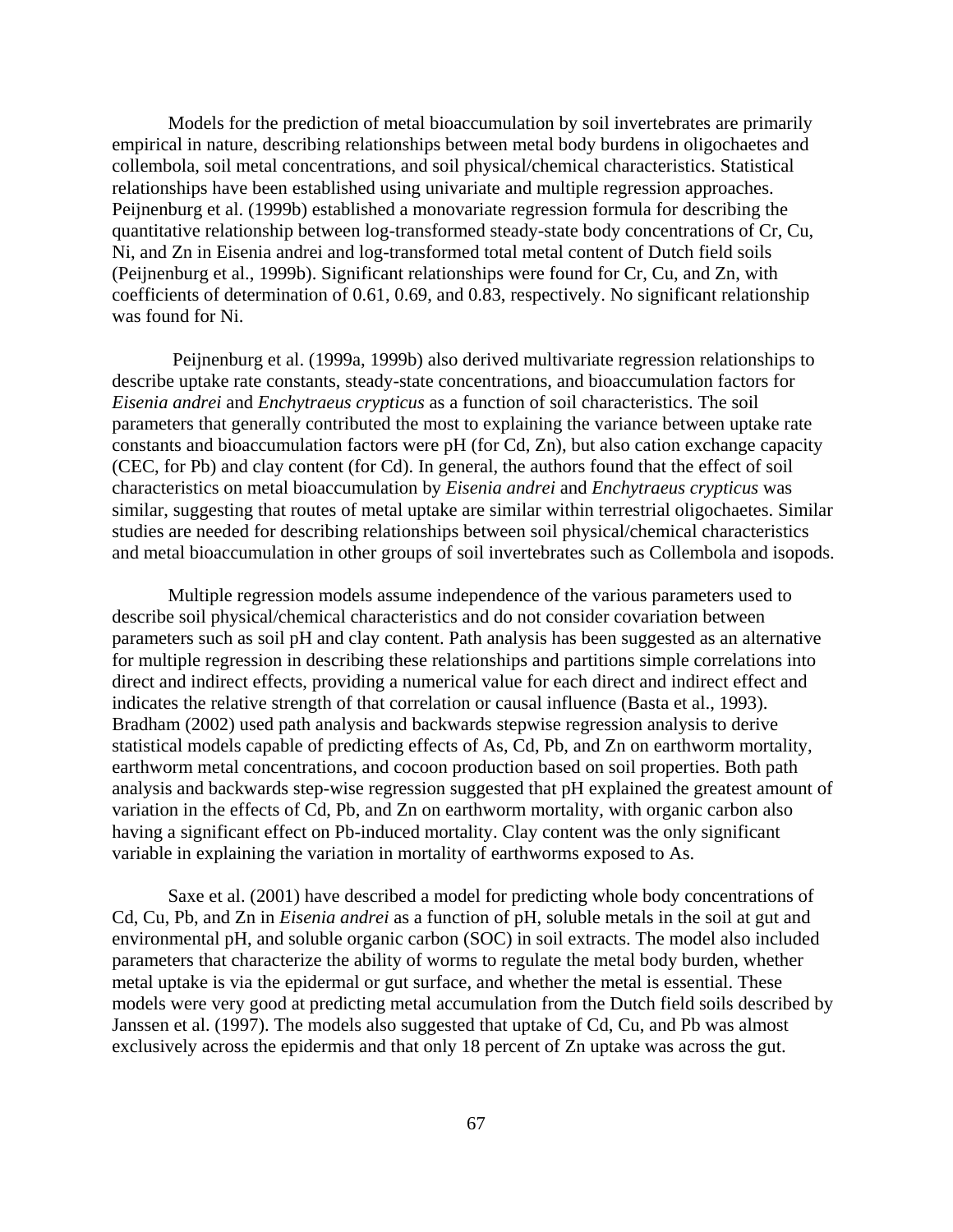*Critical body residues and the biotic ligand model.* Critical body residues (CBRs) are an extension of the concept of bioaccumulation to internal concentrations of metals that are correlated with some toxic response, and hence represent toxicological bioavailability (Lanno et al., 1998; Conder et al., 2002). CBRs in the appropriate species have been suggested to reduce uncertainties in ecological risk assessment procedures (Van Wensem et al., 1994; Van Straalen, 1996). Crommentuijn et al. (1994, 1997) and Smit (1997) established CBRs for sublethal effects for Cd and Zn, respectively, in *Folsomia candida*. Recently, Conder et al. (2002) examined the kinetics of Cd in *Eisenia fetida* exposed to Cd spiked in artificial soil at the level of the LC50. Worms were partitioned into two fractions by homogenization and centrifugation, and Cd kinetics was determined in each fraction. The idea here was to separate the total Cd pool in the earthworm into fractions representing toxicological bioavailability and a pool of detoxified Cd.

Cd in the two fractions exhibited different kinetics, with supernatant Cd increasing in a linear manner over the 16-day exposure period, and the pellet fraction exhibiting first order kinetics and reaching a steady state in about 4 days. The pellet fraction could represent a CBR as it was associated with the LC50 for the earthworms. Although empirical in nature, centrifugation/fractionation techniques have been used to separate metals in the various pools of invertebrates in order to isolate the fraction that correlates best with toxicity (Lanno et al., submitted; Jenkins and Mason, 1988). This approach takes into account the differences in metabolism between metals and organic compounds, where lipid is thought to contain most of the toxic organic compounds. If future research can isolate the fraction of an invertebrate that represents toxicological bioavailability, then it may be possible to estimate a toxicological biotasoil accumulation factor (TBSAF) representing a relationship between a specific fraction of metal that accumulates in the organism and a measure of chemical bioavailability in the soil.

In addition to the development of empirical models from primary laboratory data sets, researchers have developed more general models to estimate levels of metals in earthworms to be used in ecological risk assessment. Sample et al. (1999) developed a data base of soil and tissue concentrations of a number of metals (As, Cd, Cr, Cu, Hg, Mn, Ni, Pb, Zn) using total soil metal concentrations and total metal concentrations in depurated worms. Uptake factors and simple and multiple regression models of natural log-transformed concentrations of each metal in soil and earthworms were developed. Significant single variable regressions (soil metal concentration) were obtained for all metals except Cr. Inclusion of Ca as a variable improved model fits for Cd and Pb, and the addition of pH only marginally improved model fits. The best general estimates of metal concentrations in earthworms were generated by simple ln-ln regression models for As, Cd, Cu, Hg, Mn, Pb and Zn, with no method accurately estimating Cr or Ni levels in earthworms.

Bioaccumulation represents the amount of metal adsorbed or absorbed by an organism from the bioaccessible metal encountered by the organism. The most accurate BSAF would represent the metal level in the organism and the metal bioaccessible to the organism, not the total concentration of metal in a volume of test soil. Somehow it is necessary to determine what portion of the test soil a soil organism actually encounters or samples. The assumption made in aquatic bioconcentration tests that the organism is exposed to a test medium with a constant, unchanging concentration of metal is not valid for soil test systems.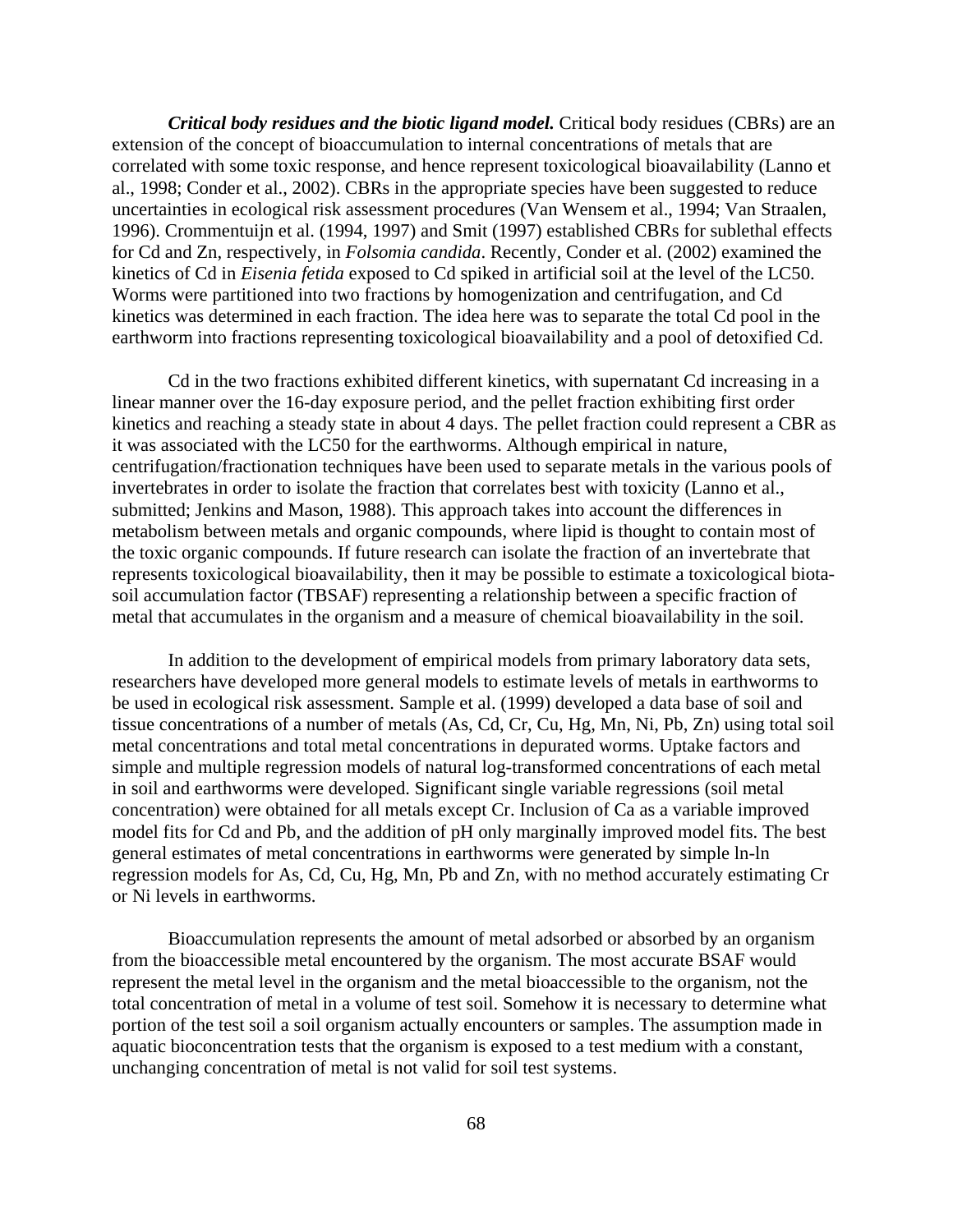The premise and development of the biotic ligand model (BLM) in aquatic systems has been discussed extensively in Section 4.1. Theoretically, a BLM could be developed for metal toxicity in soil systems for predicting metal toxicity to soil organisms. Models predicting metal speciation in soils would be needed and metal speciation must be correlated with some type of biotic ligand in a soil organism and an observed effect. The development of BLMs for soil systems are being investigated (W. Peijnenburg, C.A.M. van Gestel, pers. comm.) and are still in their infancy.

*Metal-specific biomarkers: soil invertebrates and microbes. The effects of metals on* soil invertebrates and soil invertebrate populations have been observed both in laboratory toxicity tests and in field studies. Although these effects were observed in relation to metals in these particular studies, these effects are not specific to metals. Biomarkers appear to be a more promising tool for assessing metal-specific exposure and effects in soil invertebrates. Biomarkers for metals can be classified according to whether they indicate exposure or effects and the level of biological organization at which they are measured, including cellular and subcellular (e.g., enzymes, metallothionein, genomics).

Specific to long-term metal exposure is the presence of inorganic granules containing high levels of various metals such as Cu, Cd, Pb, and Zn in various tissues, such as the hepatopancreas or chloragogenous tissues, of soil invertebrates (Morris and Morgan, 1986; Morgan and Morgan, 1998; Hopkin, 1989). The presence of granules is a clear indication of metal exposure, and determining the elemental composition of the granules can define to which metals exposure has occurred. However, this technique is not suitably quantitative for developing dose-response relationships.

The neutral red retention assay (NRRA) has been used as a biomarker of metal exposure in earthworms. This procedure involves examining the activity or amount of lysosomal enzyme that leaks through the lysosomal membrane after metal exposure. Coelomocytes from earthworms are exposed to neutral red, a supravital dye, for a specific time to allow uptake of the dye. Lysosomes in healthy cells permanently retain the dye but damaged lysosomes slowly leak the dye into the cytoplasm. The retention time of neutral red is negatively correlated with metal exposure and has been used to define good dose-response relationships with metal exposure in earthworms (Svendsen and Weeks, 1995; Scott-Fordsmand, 1998). Although dose-response relationships have been established with metal exposure, more research is needed to define how specific the response is to metal exposure or whether it simply suggests oxidative damage to lysosomal membranes.

Metallothioneins (MT) and other metal-binding proteins have been identified in many groups of soil invertebrates. The most thoroughly examined terrestrial invertebrate MTs are those of snails and slugs which are organ- and metal-specific and react differently when exposed to different metals (Dallinger, 1996). Some midgut isoforms of snails are induced rapidly by Cd and exclusively loaded with Cd (Berger et al., 1995), while other isoforms, such as Cu-MT, are non-inducible by either Cu or Cd (Dallinger et al., 1997). Metal-binding proteins have also been identified in earthworms, with some resembling MT in structure, while others are quite different, containing few cysteine and more aromatic amino acid residues (Morgan et al., 1989; Dallinger,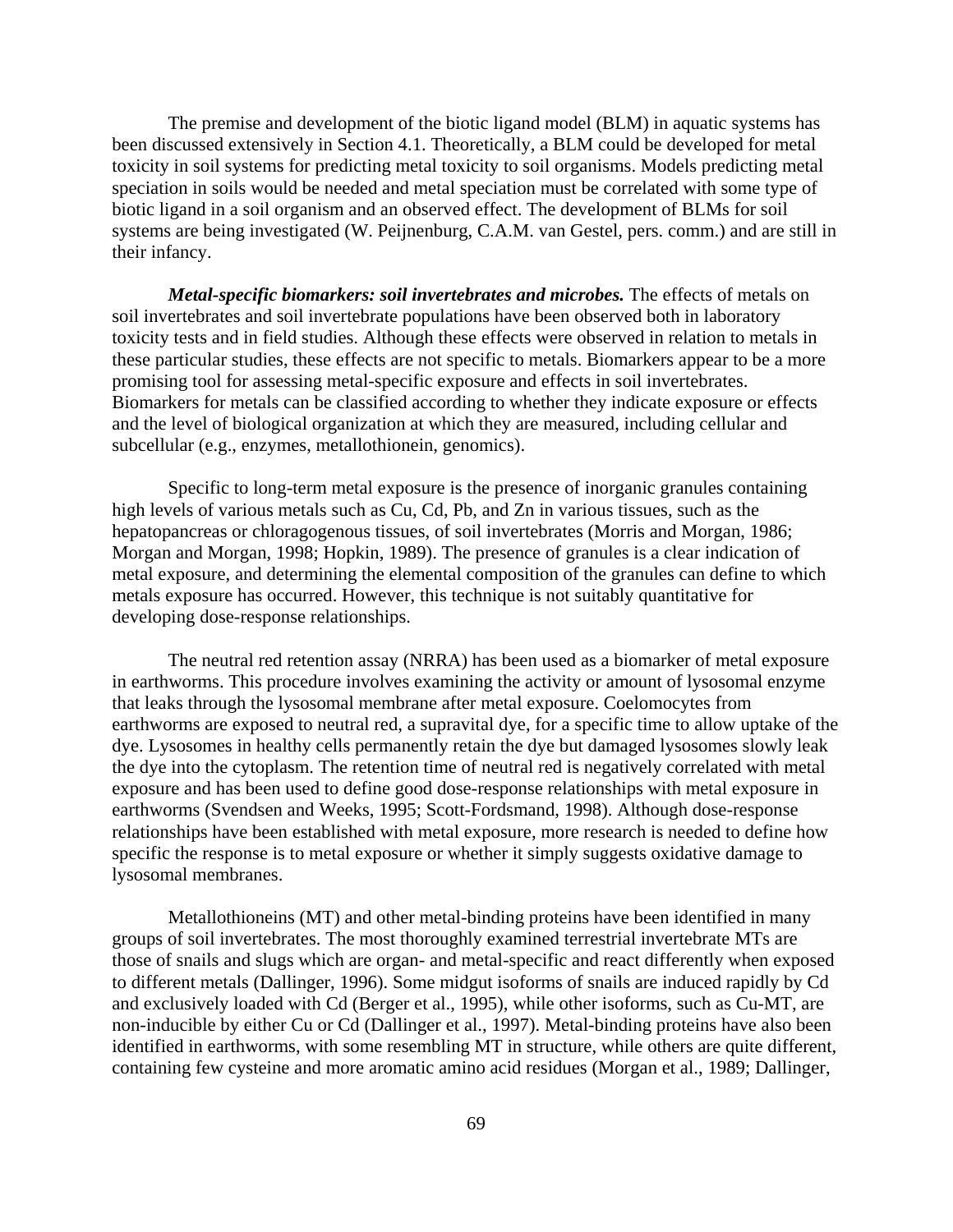1996). MT and MT-like proteins in soil invertebrates provide a good measure of exposure to metals, but dose-response relationships are not clear, especially once toxicity is observed. The utility of MTs as a biomarker for metals would be restricted to exposure assessment with limited application for linkages to effects in organisms. However, MT-bound metals may be available for trophic transfer to predators, establishing this linkage with potential for trophic transfer.

Increased expression of other proteins, such as heat shock proteins (HSP), has been observed in response to metals exposure. However, these proteins are induced by a number of environmental stressors and are not specific enough to prove useful in the assessment of metals exposure.

Promising biomarkers are being developed in the area of genomics, gene expression, and proteomics. These techniques involve measuring real-time alterations in specific messenger RNA. The underlying concept is that exposure to a particular chemical (e.g., Cd) will result in the transcription of messenger RNA sequences specific to proteins involved in the metabolism and/or detoxification of Cd. This may provide a chemical specific "fingerprint" for the type and quantity of chemical involved in the exposure. Microarray techniques where thousands of DNA sequences are sorbed to a glass slide, are being developed for *Lumbricus rubellus* (P. Kille, University of Cardiff, pers. comm.) and will be used in the near future for examining gene product responses of *L. rubellus* exposure to metals in soil.

Another approach to examining the expression of gene products is to separate and quantify proteins produced by the organism after exposure to metals. This proteomics approach is also currently being developed in soil organisms exposed to unexploded ordinances (UXOs) in soil (R. Kuperman, US Army, pers. comm.). Although both these techniques show considerable promise, they need to be validated with varying doses of different metals to determine if molecular responses are sufficiently specific to discriminate between exposures to different metals and doses. To date, most exposures have been in vitro, with mammalian tissues exposed to different classes of compounds (e.g., metals, various organics). These techniques have been able to discriminate between genetic responses to the different classes of compounds, and sometimes between doses of individual compounds. More validation of these techniques needs to be conducted in experiments where soil invertebrates are exposed in soils containing metals. In conjunction, it is imperative to measure whole organism responses, the potentially bioaccessible metal fraction in the soils, and basic soil physical/chemical characteristics. Without the simultaneous measurement of all these parameters, model development for predicting metal bioavailability will not be possible, relegating genomics to the level of another biomarker of metal exposure that cannot be used to its fullest extent in ecological risk assessment or the development of regulations.

*Application of bioavailability in soil ecotoxicology.* The major focus of applying bioavailability measurements in soil ecotoxicology is in determining the exposure dose of metals in soil that is best correlated with organism responses. In specific laboratory studies, total metal concentrations may prove a useful estimate of exposure dose, but when comparisons of toxicity among soils varying in physicochemical characteristics are made, total metal concentrations are often not predictive of toxicity. This is due to the effect of various modifying factors that alter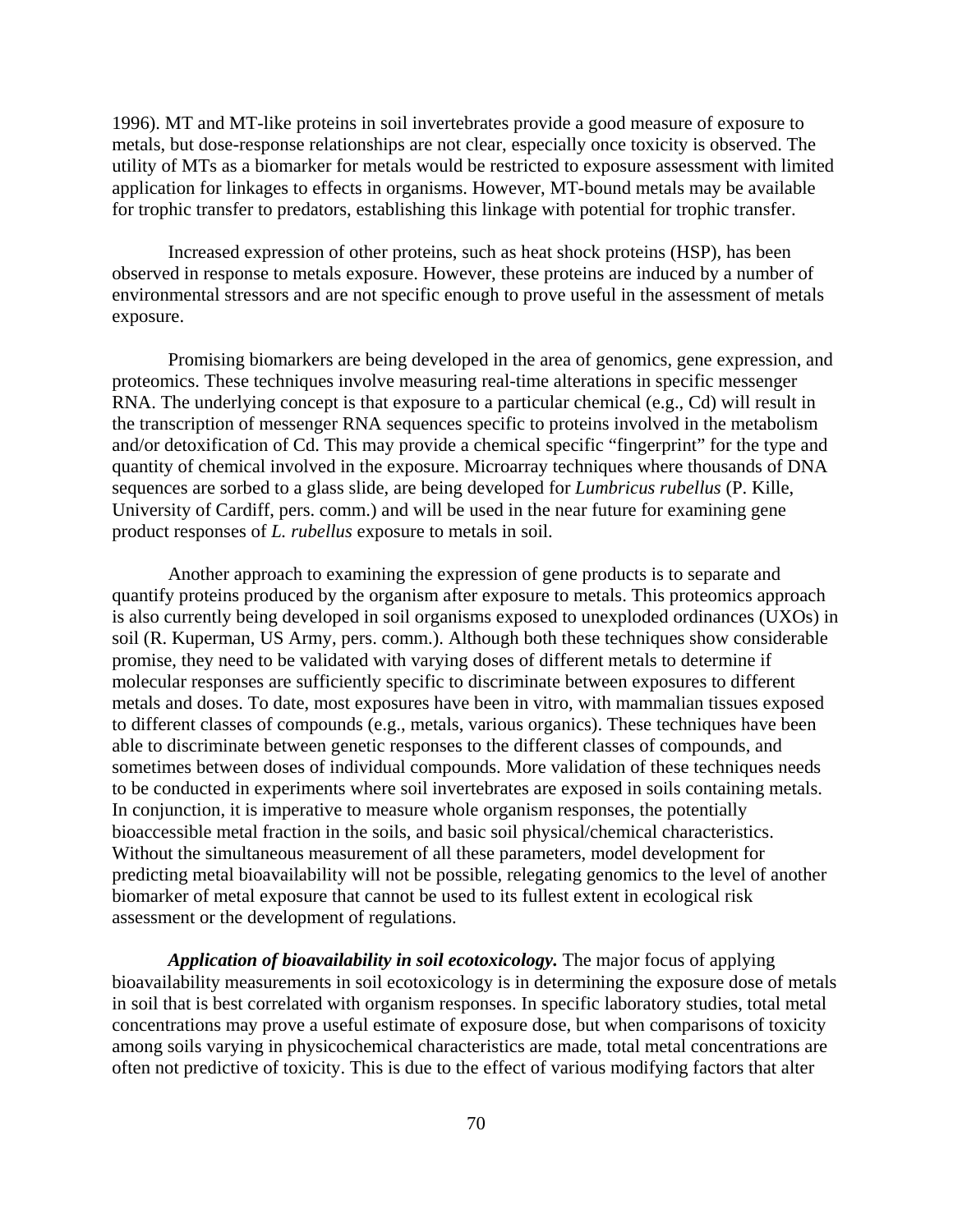the exposure dose by making metals less bioavailable to soil organisms. In site-specific risk assessments, alternatives to total metals, such as weak salt extractable metal levels, should be provided as estimates of metal exposure. For the development of national soil quality guidelines, laboratory data where exposure is based upon measures of potentially bioavailable metal levels in soil should be used to develop and express exposure dose.

### **4.4 Speciation: Its Role in Assessing Bioavailability in the Terrestrial Environment**

The National Research Council (NRC) review on bioavailability (NAS, 2002) defined "bioavailability processes" in terms of three key processes. One of these processes, "contaminant interactions between phases," is more commonly referred to as **speciation.** For a given metal, the term speciation describes a chemical's ability to interact with its biological or chemical surroundings by characterizing its physicochemical properties that are relevant to bioavailability. Four toxicologically important determinants relate speciation to bioavailability:

- 1) **Chemical form or species**
- 2) **Particle-size** of the metal form
- 3) **Lability** of the chemical form
- 4) **Source** of metal

A wide variety of analytical tools have been used to characterize metal speciation as it is found to exist in various media. Currently, for risk assessment purposes (except for phytotoxicity), where large sites with numerous media, pathways, and metals must often be characterized in a reasonable time frame, electron probe microanalysis-scanning electron microscope (EMPA/SEM) techniques provide the greatest information on metal speciation. Other techniques such as extended x-ray absorption fine structure (EXAFS) and x-ray absorption near edge structure spectroscopy (EXANES) show great promise and will be important in solving key mechanistic questions. In the case of phytotoxicity, speciation of metals by direct measurement or chemical models of pore water chemistry is most valuable. Further work needs to be done in developing analytical tools for the speciation of the methyl-forming (Hg, As, Sb, Se, Sn) metals in soils and sediments.

#### *4.4.1 Speciation*

For a given metal, the term **speciation** refers to its chemical form or species, including its physicochemical characteristics that are relevant to bioavailability. Unlike organic compounds, metals do not degrade, but cycle through the environment in various forms or species. Bulk chemistry, TCLP (toxicity characterization leaching procedure), or SLP (soluble leaching procedure) concentrations for any metal provide neither sufficient chemical information to understand the environmental behavior of a metal nor to develop remedies for its safe management. Although these tests are essential for site characterization and management, they offer no insight into risk. Rather, the speciation and bioavailability of a metal play a significant role in the risk assessment of contaminated media.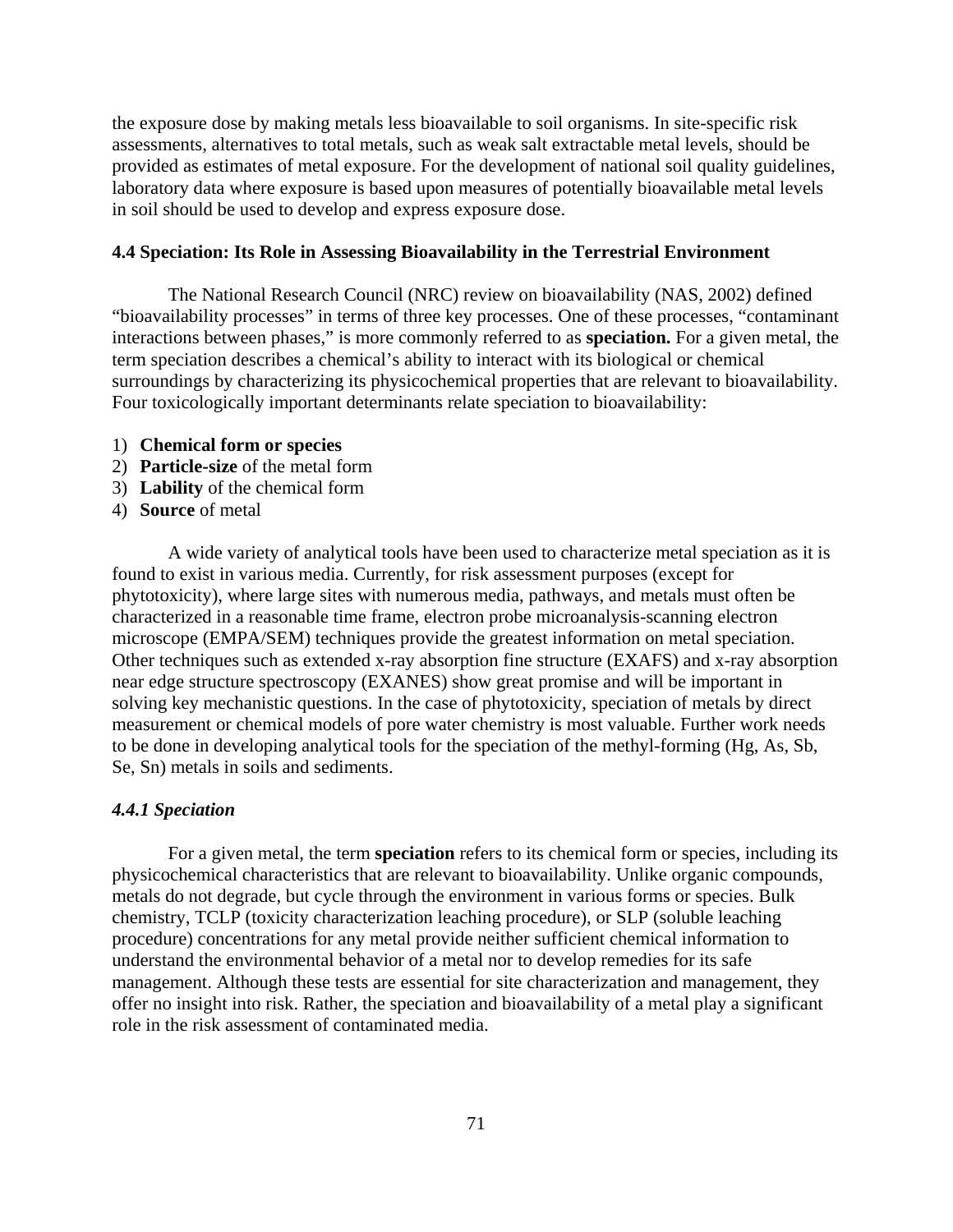The NRC review on bioavailability (NAS, 2002) defined "bioavailability processes" in terms of three key processes:

- 1) Contaminant interactions between phases—(Association-Dissociation/Bound-Released)
- 2) Transport of contaminants to organism
- 3) Passage across physiological membrane

This first process, contaminant interactions between phases, has more commonly been termed **speciation.** Determining the species of a toxic metal in the environment is a critical component of any health risk assessment. The concept of speciation describes the ability of a metal to interact with its biological or chemical surroundings by characterizing its physicochemical properties. The four toxicologically important determinants that relate speciation to bioavailability (chemical form or species, particle-size, liability, and source) are discussed in more detail below.

*Chemical form or species.* The solid phase in a medium that controls the activity of a metal in solution, whether the solution be surface/ground/pore water or gastrointestinal fluids, plays a profound role in metal bioavailability. Studies have shown that metal species found in a solid medium are often diverse, and data suggest that the bioavailability may be significantly influenced by site-specific variations in identified metal species (Davis et al., 1993; Ruby et al., 1992; Drexler, 1997).

*Particle-size of metal species.* Particle-size of a metal form is an important factor in the mobilization of the metal ions. This is primarily the result of a relative increase in the surface area to mass of the particle, as the geometric mean diameter size decreases, ultimately yielding an increase in solubility of the metal. Thus, although solubility is not the only control for bioavailability, a decrease in particle size has been directly attributed to an increase in bioavailability—presumably through increased dissolution of the metal. Barltrop and Meek (1979) observed that "the smaller the lead particle, the higher blood lead level." Similar observations were made by Healy et al. (1982) using galena (PbS) and an in vitro dissolution technique. Drexler (1997) presented in vitro results on numerous lead-bearing phases ranging in particle size from 35 to 250 microns and showed an increase in Pb bioavailability with decreasing particle-size; more significantly, not all forms showed the same magnitude of change. Finally, such laboratory data have been corroborated by extensive epidemiological evidence, supporting the importance of particle size on bioavailability (Bornschein et al., 1987; Brunekreef et al., 1983; Angle et al., 1984).

*Lability of particle*. The impact of the lability of a metal particle or its strength associations within a medium matrix, on bioavailability is not well documented, but it follows the theoretical premise put forth by many of the developing treatment technologies—to be bound or relatively isolated from the environment. Data from several EPA Superfund sites and from Region 8 swine studies suggest that matrix associations, such as liberated versus enclosed particles of metals, can play an important role in bioavailability. Two different media with similar total lead concentrations and lead forms (slag, lead oxide, and lead arsenate) can exhibit significantly different bioavailabilities. *In situ* observations can be very useful in understanding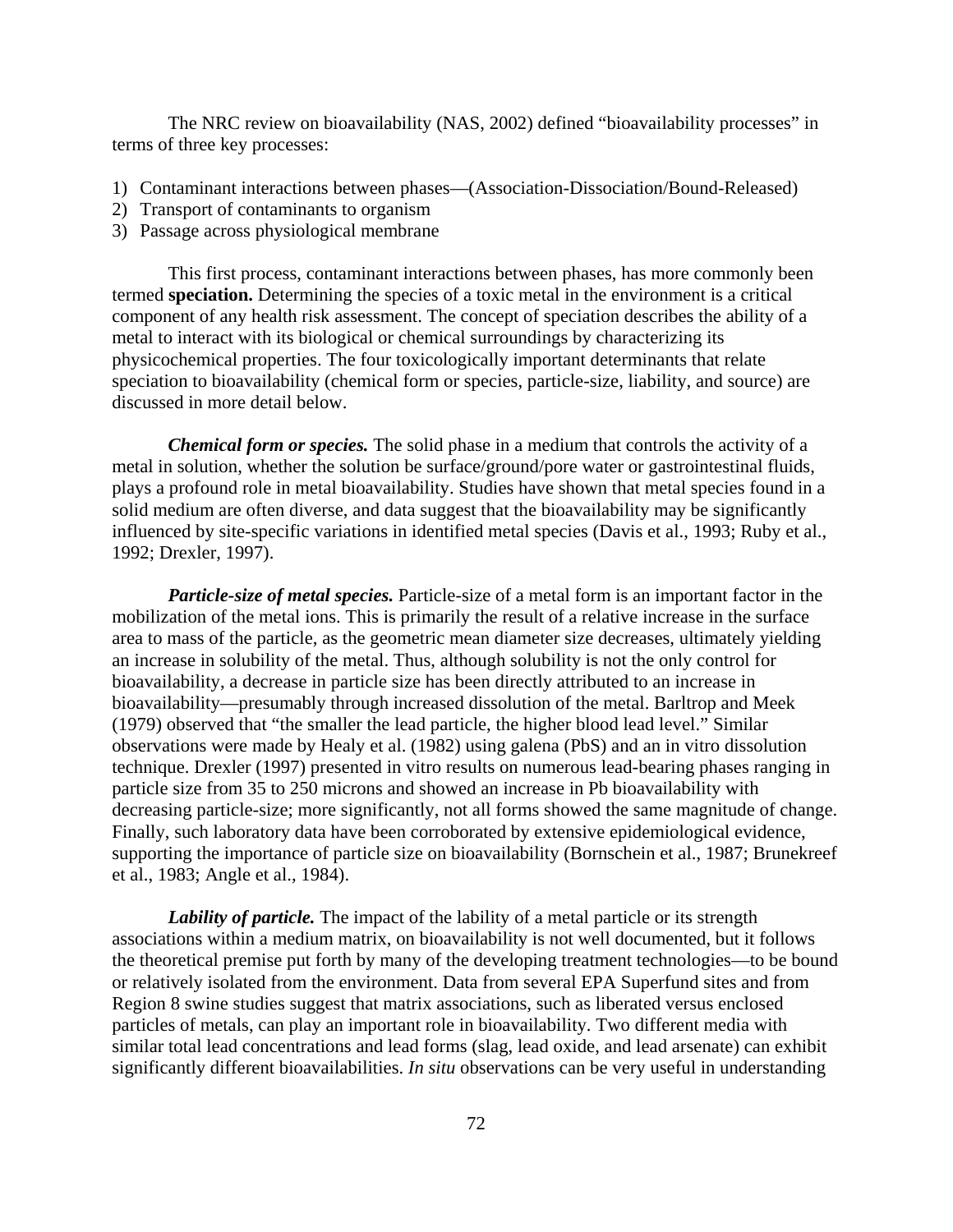the mechanistic phenomena controlling bioavailability. In addition, such data on the liability of metal in particles will aid in the development and validation of models used to predict metal interactions with their environment.

*Source of metal.* Although the source of a metal is not directly related to bioavailability, it does play an important role in risk assessment by evaluating pathways, background, and apportionment. It is important to understand the pathways of exposure and transport of a metal before any remedial action can be taken; otherwise, recontamination of the primary pathway and reexposure can occur. A knowledge of background metal levels is required by federal statute, as an action level cannot be established below natural background levels. Finally, cost recovery can be an important factor in a remedial action, as it is the responsibility of the agency to identify and, if possible, to seek the assistance of responsible parties to address sources of metal contamination. Source can play a more direct role in bioavailability, especially for ecological receptors and in human risk analyses when multiple exposure pathways through diet and nondietary sources exist, or when background metal levels can contribute substantially to receptor exposure—thus confounding the determination of bioavailability.

# *4.4.2 Tools*

A wide variety of analytical and chemical techniques have been used to characterize metal speciation in various media (Hunt et al., 1992; Manceau et al., 1996, 2000; Welter et al., 1999; Szulczewski et al., 1997; Isaure et al., 2002; Lumsdon and Evans, 1995; Gupta and Chen, 1975; Ma and Uren, 1995; Charlatchka et al., 1997). These techniques must provide information on speciation, particle size, and the source of the metal and also quantitatively determine the metal level present. Of the techniques tested (physicochemical, extractive, and theoretical), the tools that have been used most often to evaluate speciation include:

### **Particle-Bound Metal:**

| <b>XAS</b>      | X-ray absorption spectroscopy                             |
|-----------------|-----------------------------------------------------------|
| <b>XRD</b>      | X-ray diffraction                                         |
| PIXE and µPIXE  | Particle induced x-ray emission                           |
| <b>EPMA-SEM</b> | Electron probe microanalysis-scanning electron microscope |
| <b>SIMS</b>     | Secondary ion mass spectrometry                           |
| <b>XPS</b>      | X-ray photoelectron spectroscopy                          |
|                 | Sequential extractions                                    |
|                 | Single chemical extractions                               |

Over the past decade, numerous advances in materials science have led to the development of a wide range of analytical tools for determining metal concentrations, bonds, and valences of individual particles on a scale that can be considered useful for the speciation of environmentally important materials (soils, wastes, sediments, and dust). Although most of these tools are scientifically sound and offer important information on the mechanistic understanding of metal occurrence and behavior, only a few provide currently useful information on metal bioavailability for use at a "site" level (see Table 5). However, one may still find other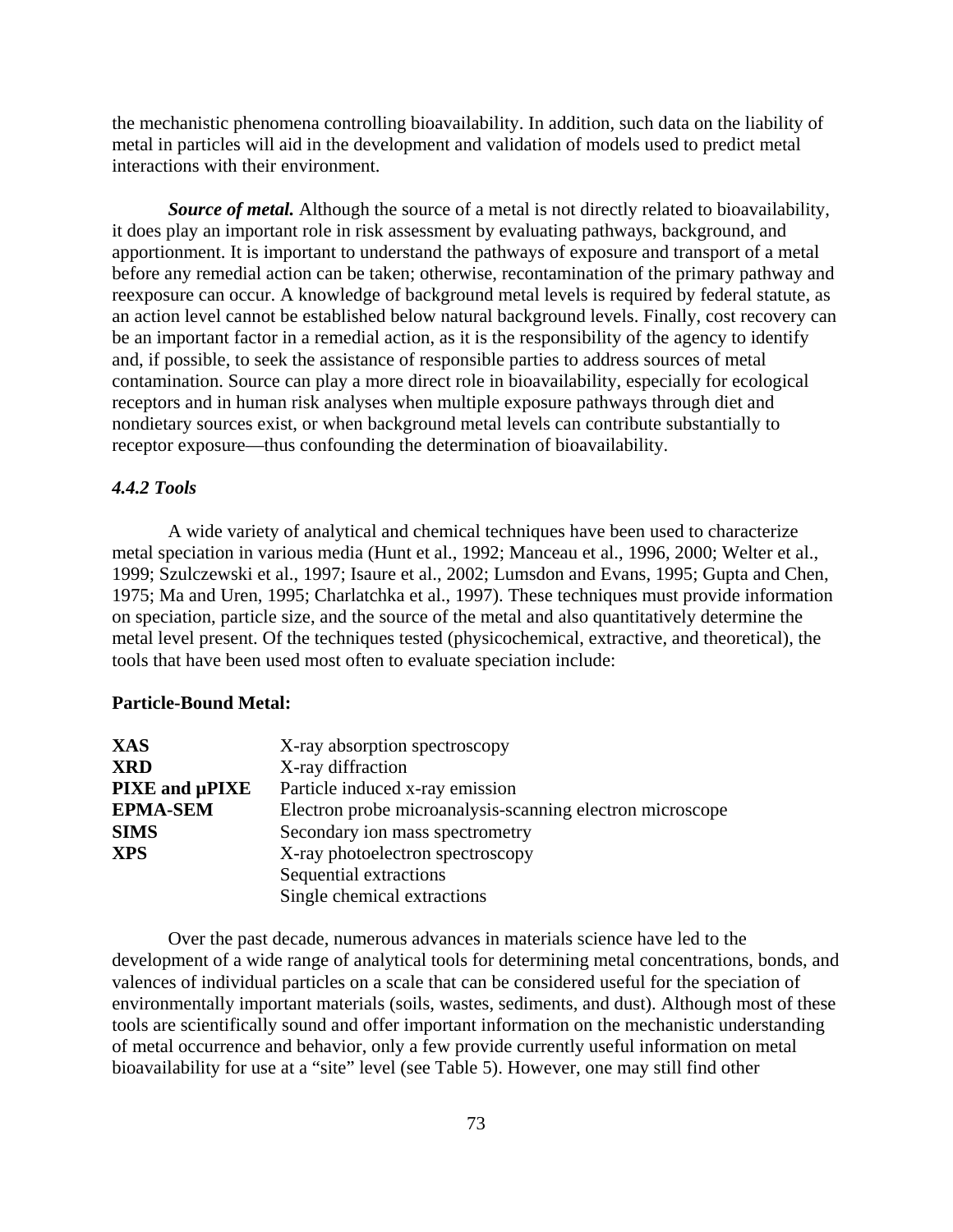techniques to be essential for conducting a detailed characterization of a selected material to describe the chemical or kinetic factors controlling the release, transport, and/or exposure of a metal.

An indirect approach to speciation, compared to the direct methods previously described, include the functional or operational extraction techniques that have been used extensively (Tessier and Campbell, 1998; Tessier et al., 1979; Gupta and Chen, 1975). These methods use either a single or sequential extraction procedure to release species associated with a particular metal within a medium.

**Single chemical extractions** are generally used to determine the bioavailable amount of metal in a functional class (e.g., water-soluble, exchangeable, organically bonded, Fe-Mn bound, or insoluble). In a similar approach, **sequential extractions** treat a sample with a succession of reagents that are intended to specifically dissolve different and less available phases. Many of these techniques are a variation on the classical method of Tessier et al. (1979), in which metal associated with exchangeable, carbonate-bound, Fe-Mn bound, organically bound, and residual species are determined. A number of excellent reviews on the use and abuse of extraction techniques are available (Beckett, 1989; Kheboian and Bauer, 1987; Foerstner, 1987). These techniques can be useful in a study of metal uptake by plants and soil invertebrates, where transfer takes place predominantly from a water solution phase. However, one must keep in mind that these methods are not "selective" for metal species, and above all, these leachable fractions have never actually been correlated to bioavailability.

*Solution speciation (computer-based models).* Computer-based models are either based upon equilibrium constants or Gibbs free energy values in order to determine metal speciation from solution chemistry conditions (concentration, pH, Eh, organic complexes, adsorption/desorption sites, and temperature). Both approaches are subject to mass balance and equilibrium conditions that must be controlled. These models have undergone a great deal of development in recent years, as reliable thermodynamic data have become available and can provide some predictive estimates of metal behavior. A good review of these models and their applications is provided by Lumsdon and Evans (1995). Examples of computer-based speciation models include MINTEQL, REDEQL2, ECOSAT, MINTEQA2, HYDRAQL, PHREEQE, and WATEQ4F.

In some instances, metal speciation may be controlled by simple reactions. However, in many cases (particularly in contaminated media), the state of equilibrium and reversibility of metal reactions are unknown. In addition, these mathematical thermodynamic equilibrium models suffer from other limitations:

- Lack of reliable thermodynamic data on relevant species
- Inadequacies in models to correct for high ionic strength
- Poorly known reaction kinetics
- Complex reactions and lack of models for co-precipitation/adsorption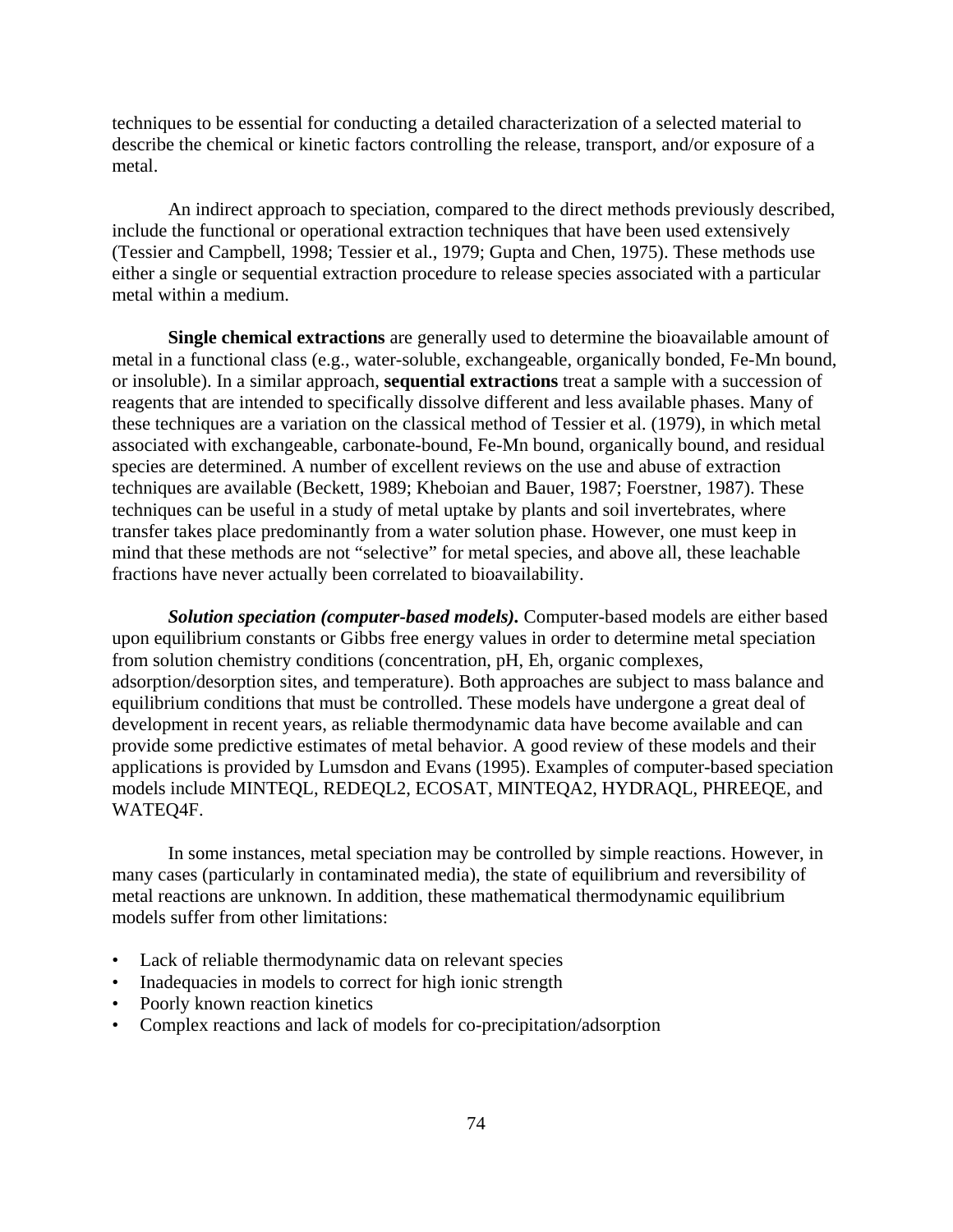| <b>Tools</b>    | Lability<br><b>Species</b> | Particle<br>Species<br>Size | Valance<br>Species<br>State | Species<br>Bonding | Composition<br><b>Species</b> | Abundance<br><b>Species</b> | Specificity<br>Element | Character<br>Isotopic | Sensitivity<br>Element | Resolution  | Availability   | Cost                      |
|-----------------|----------------------------|-----------------------------|-----------------------------|--------------------|-------------------------------|-----------------------------|------------------------|-----------------------|------------------------|-------------|----------------|---------------------------|
| <b>XRD</b>      | N <sub>o</sub>             | N <sub>o</sub>              | N <sub>o</sub>              | N <sub>o</sub>     | No#                           | N <sub>o</sub>              | N <sub>o</sub>         | N <sub>o</sub>        | $3-4$ vol <sup>%</sup> | <b>Bulk</b> | 1              | $\boldsymbol{\mathsf{S}}$ |
| <b>EMPA/SEM</b> | Yes                        | Yes                         | Yes+                        | N <sub>o</sub>     | Yes                           | Yes?                        | $B-U$                  | $No***$               | $100$ ppm              | $.5-1\mu$   | 2              | \$\$                      |
| <b>SIMS</b>     | N <sub>o</sub>             | Yes                         | N <sub>o</sub>              | N <sub>o</sub>     | Yes*                          | Yes**                       | Li-U                   | Yes                   | $1$ ppb                | $10\mu$     | $\overline{4}$ | \$\$\$                    |
| <b>XPS</b>      | N <sub>0</sub>             | N <sub>o</sub>              | Yes                         | Yes                | Yes*                          | Yes**                       | $H-U$                  | No                    | $wt.$ %                | $100\mu$    | $\overline{c}$ | \$\$                      |
| <b>XAS</b>      | N <sub>o</sub>             | N <sub>o</sub>              | Yes                         | Yes                | Yes*                          | Yes**                       | He-U                   | N <sub>o</sub>        | ppb                    | $2\mu$      | 5              | \$\$\$\$                  |
| <b>PIXIE</b>    | No                         | N <sub>o</sub>              | No                          | N <sub>o</sub>     | Yes                           | Yes**                       | $B-U$                  | N <sub>o</sub>        | $10$ ppm               | $4\mu$      | $\overline{4}$ | \$\$\$\$                  |

**Table 5. Characteristics for direct speciation techniques.** 

\*Technique requires each element be tuned and standardized, requiring unreasonable time limits.

\*\* Techniques designed and tested only on simple systems. Multiple species require lengthy analysis and reduction.

\*\*\* Limited when combined with ICP/MS/LA.

# Identifies crystalline compounds and stoichimetric compositions only.

? Technique has limitations based on particle counting statistics.

+ Valence determined by charge balance of complete analyses.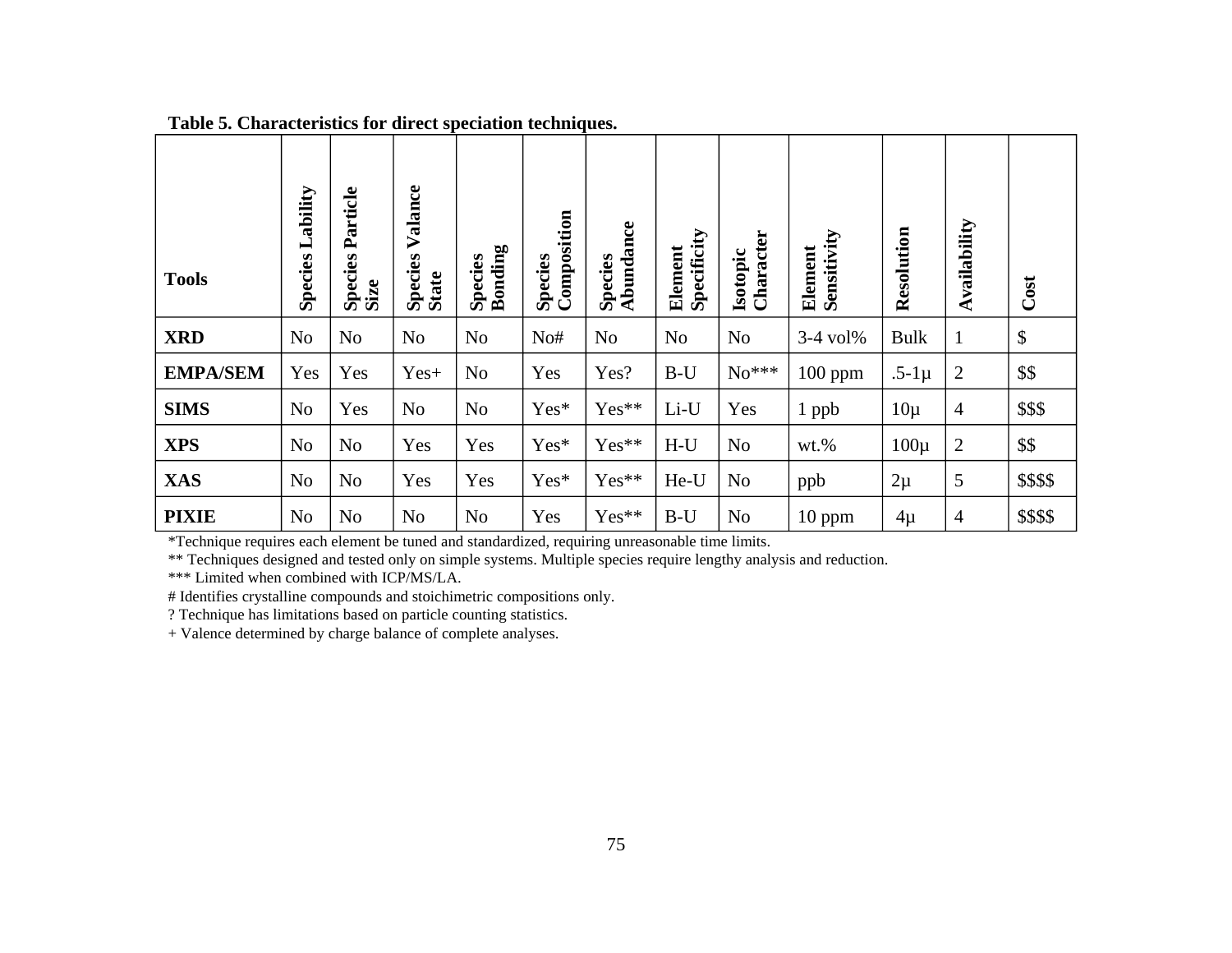This first limitation is perhaps the most significant for contaminated media. As an example, none of the models would predict the common, anthropogenic, lead phases of paint, solder, or slag.

*Plants*. When considering the bioavailability of a metal to plants from soil and sediments, it is generally assumed that both the kinetic rate of supply and the speciation of the metal to either the root or shoot are the most important factors. In soils and sediments, there is generally a small volume of water in contact with the chemical form of the metal. Although the proportion of soluble metal in pore water is small compared to the bulk soil/sediment metal concentrations, it is this phase in pore water which is directly available to plants at the root tips. Therefore, understanding porewater chemistry is critical; that is, measuring metal concentrations as simple inorganic species, organic complexes, or colloid complexes is most important.

Tools currently used for metal speciation in plants include:

- *In situ* measurements, using ion selective electrodes (Gundersen et al., 1992; Archer et al., 1989; Wehrli et al., 1994).
- In situ collection techniques using DET (diffusive equilibrium thin films) and DGT (diffusive gradient thin films) followed by laboratory analyses (Davidson et al., 1991, 1994; Davidson and Zhang, 1994; Zhang et al., 1995).
- Equilibrium models (SOILCHEM) (Sposito and Coves, 1988).

### **4.5 Predictive Assays for Terrestrial Mammals**

Measurement of metal bioavailability in animals or humans and plants has a number of potential benefits, but it also can be a relatively slow and costly process when compared to potential lab methods (if validated), plus the conduct of in vivo studies may not be a feasible option in all cases. For these reasons a number of scientists have worked to develop alternative in vitro procedures that may provide faster and less costly alternatives for estimating the relative bioaccessibility of a metal in soil or soil-like samples (Miller et al., 1982; Imber et al., 1985; Ruby et al., 1993; Ruby et al., 1996; Medlin, 1997; Rodriguez et al., 1999; Drexler et al., 2004). These methods are based on the concept that the rate and/or extent of metal solubilization in gastrointestinal fluid is likely to be an important determinant of metal bioavailability in vivo, and most in vitro tests are aimed at measuring the rate or extent of metal solubilization in an extraction solvent that resembles gastric fluid. Based on a review of all methods, it is clear that bioaccessibility for certain metals can be determined using an in vitro method with reasonably high precision and accuracy**.** Only two in vitro methods (Medlin, 1997; Drexler et al., 2004) establish a defensible bioequivalency with in vivo models of bioavailability for metals.

The incidental ingestion of contaminated soil is the most significant pathway of exposure to metals in humans (Calabrese et al., 1987; Barltrop, 1973; Mushak, 1991; U.S. EPA, 1989b). However, even though a completed exposure pathway is established, uptake can be altered as a result of social (Casteel et al., 1997), biological (Mushak, 1991), or physicochemical (Van Borm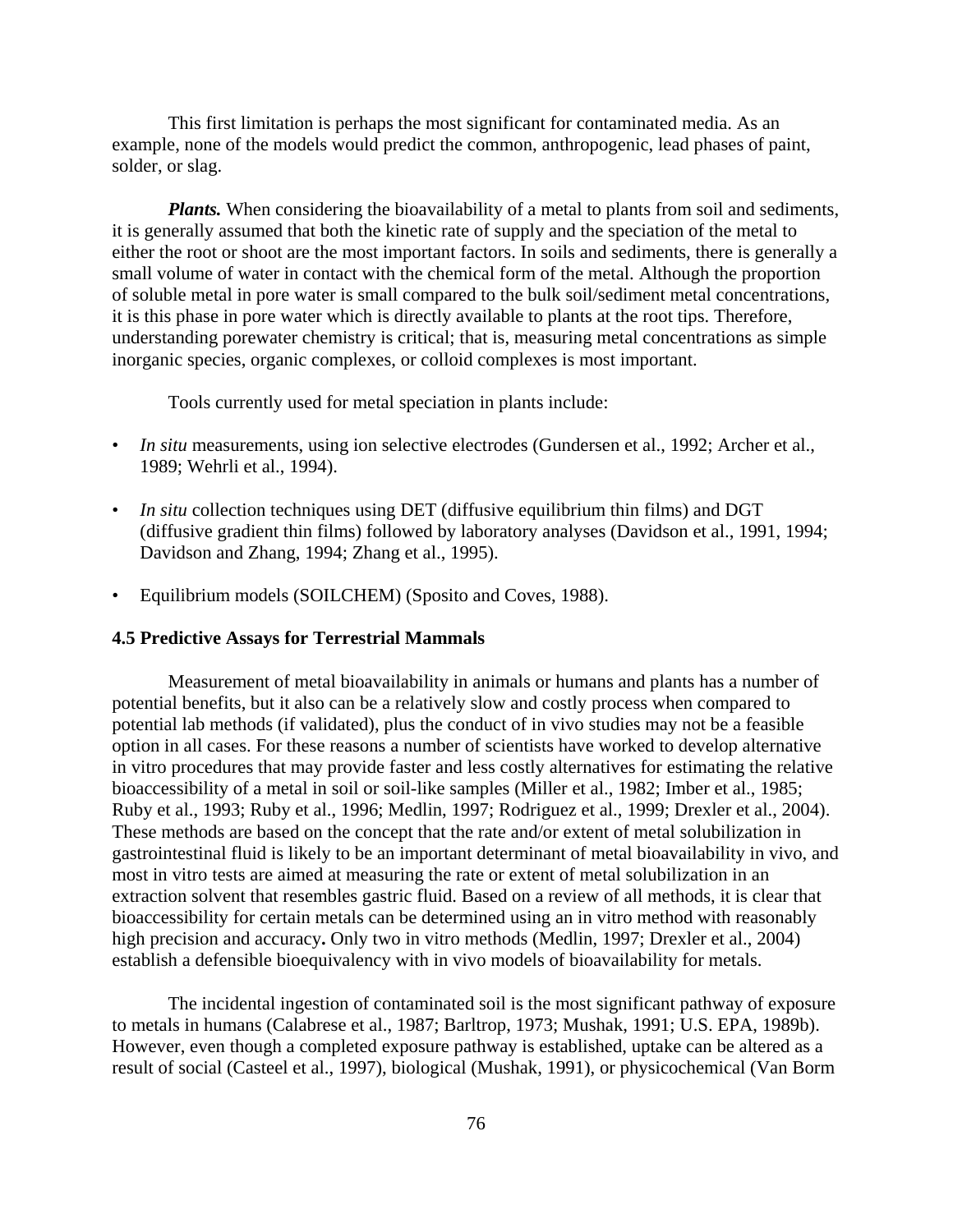et al., 1988; Davis et al., 1993; Drexler, 1997) factors. These chemical and physical properties of the soil medium tend to influence (usually decrease) the bioavailability of the metal when ingested. Thus, equal ingested doses of different forms of metal in different soils or media may not have the same bioavailability and so would not pose equal health risks. Studies now indicate that metal bioavailability may span a wide range of values for certain metals (U.S. EPA, 2004; Drexler et al., 2004). Therefore, an accurate estimate of bioavailability of metals, prior to the evaluation of potential human health risk is essential for reducing uncertainty and for accurate risk-based decision-making.

Historically, bioavailability has been estimated based on either 1) experimental animal models (in vivo), 2) validated toxicokinetic models, or 3) epidemiological studies. These methods are generally complex, slow, expensive, and thus often limited in application to large sites that often exhibit wide ranges of variability in bioavailability. In vitro testing, on the other hand, can be simple, rapid, and inexpensive; however, these tests cannot reflect the complex physiological or pharmacokinetic aspects of human absorption. Therefore, in order to be scientifically defensible, an in vitro/in vivo correlation (IVIVC) must be developed and validated; that is, a **bioequivalence** must be established.

*Physiology of the GI tract.* In order to evaluate the bioavailability of metals by the human body through digestion, numerous factors must be considered. A precursor to understanding the dissolution and absorption process is to be familiar with the fundamental structure and chemical environment of the digestive system.

Digestion of material entering the oral cavity begins in the mouth. Saliva is excreted continuously throughout the day (1 to 2 liters), and its pH ranges from 6.2 to 7.4, depending on the amount and type of food present, but pH values as low as 3 can be produced around the teeth by the action of bacteria. Transit in the mouth is so short (10 to 20 seconds) that little to no digestion occurs other than the mechanics of particle-size reduction by the teeth. From the mouth, food is transported to the stomach via the esophagus (25 cm long). The pH of the esophagus is between 6 and 7, in which the majority of the fluid present is from saliva. Transit time is very short, from 10 to 14 seconds.

The stomach is a reservoir for food, secreting acid and pepsinogen as it processes food into chyme and begins to digest proteins. The volume of gastric fluid produced on a daily basis by the stomach is approximately 1 to 1.5 liters. The pH of the fluid averages 2.7 over a 24-hour period. However, positionally within the stomach or during times of fasting, gastric pH can range from 1.6 to 4.5. Stomach pH is generally lowest early in the morning, and men have a slightly lower basal pH (2.16) than do women (2.79). No significant difference in gastric pH has been observed with age. Hydrochloric acid, the primary component of gastric juice, is secreted at a rate of between 60 to 200 ml/hr in the average adult. Secretion continues until all food has left the stomach.

When food is ready to leave the stomach, it passes to the small intestine through the pyloric sphincter. Pancreatic and bile ducts open into the small intestine at a point very near the pylorus. The alkaline content of pancreatic and biliary secretions neutralizes the acid of the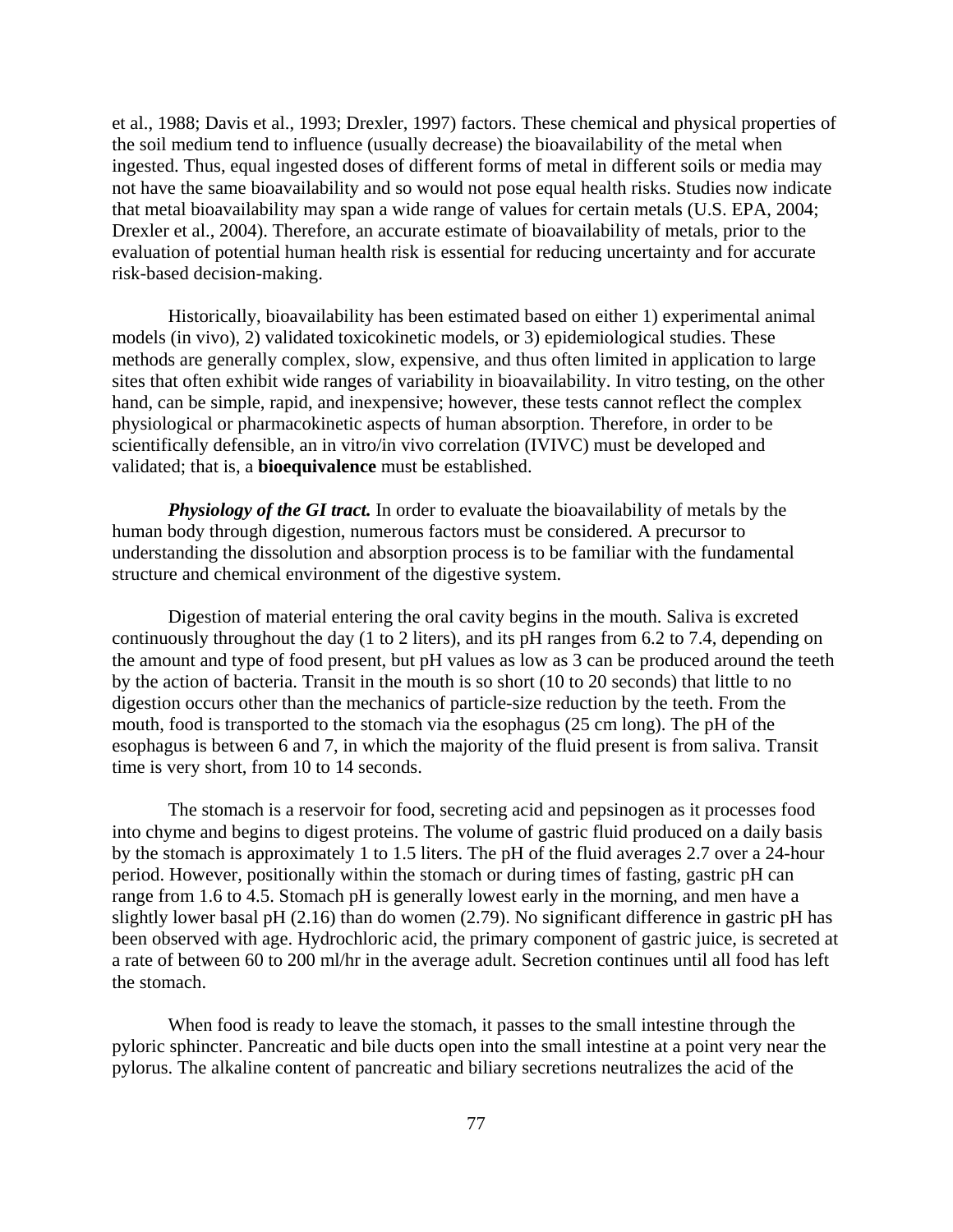chyme and changes the pH to slightly alkaline (pH 7 to 8). The small intestine is the longest section of the GI tract, extending from the duodenum to the ileum, approximately 5 to 6 meters in length. The prominent feature of the small intestine is the elaborate folding of the epithelium, villi and microvilli, producing a usable surface area of approximately  $200 \text{ m}^2$  in the average adult (Washington et al., 2001), thus providing an optimum environment for digestion and absorption. Approximately 2 to 3 liters of fluid are secreted from these sources in an average day, with a pH between 7.5 and 8.

By the time ingested material enters the large intestine, more than 80 percent of the dietary and secreted fluid has been absorbed along with most nutrients. Transit times within the small intestine vary from minutes (in the duodenum) to more than 12 hours in the lower portions. Some metals are absorbed, including sodium, calcium, iron, cobalt, zinc, mercury and lead (Bezwoda et al., 1978; Endo et al., 1986; Henning and Cooper, 1988). The ileum, the anterior section of the small intestine, is the primary site for nutrient absorption. The jejunum is the distal section of the small intestine, and after leaving the jejunum, undigested food material passes into the large intestine. Along this approximately 125 cm route, a pH of 6.4 to 7.0 is maintained while water and electrolytes are absorbed, producing a solid stool for defecation. Total transit time for the large intestine ranges from 7 to 14 hours.

*Biological mechanisms of metal uptake.* The biochemical factors that influence gastrointestinal absorption of most metals are complex, and the reader is directed to Morton et al. (1985) and Mushak (1991) for a more complete review. The epithelial lining of the small intestine is the principal site of uptake and transport of dissolved metals from the lumen. Experimental studies indicate two primary transepithelial interactions between metal solutions and intestinal epithelium: 1) active transport and 2) passive transport mechanisms. Active transport is enzymatic and cofactor based, a mechanism that is saturable and therefore rate-limited for transport, and it is thus more significant at low concentrations of metals. Passive transport can be "carrier-mediated" transport, such as illustrated by the protein ferritin and its role in the uptake of iron (Adams et al., 1991) or with cysteine and the uptake of zinc (Hempe and Cousins, 1992). Metal uptake can also take place by simple diffusion through small pores (10 to 16  $\AA$ ) in the tight junctions between adsorptive cells (Morton et al., 1985). Pinocytosis of small particles also occurs by phagocytic cells in the small intestine.

*In vitro model design.* Model development has focused on the simulation of complex physiological and biological functions within the GI tract, including considerations of:

- $\bullet$  pH.
- Solid/liquid ratios.
- Motility/transit.
- Solution chemistry instead of establishing a bioequivalence between in vivo and in vitro results.

The two-solution method has been most common addressing pH changes in the GI tract, providing an exposure to both the low pH of the stomach (methods pH ranging from 1.3 to 3.0) and the higher pH of the intestine (5.5 to 7.0) (Table 6). Solution pH is usually maintained either by titrations with drop-wise addition of acid or base while solutions are continuously monitored or using buffers.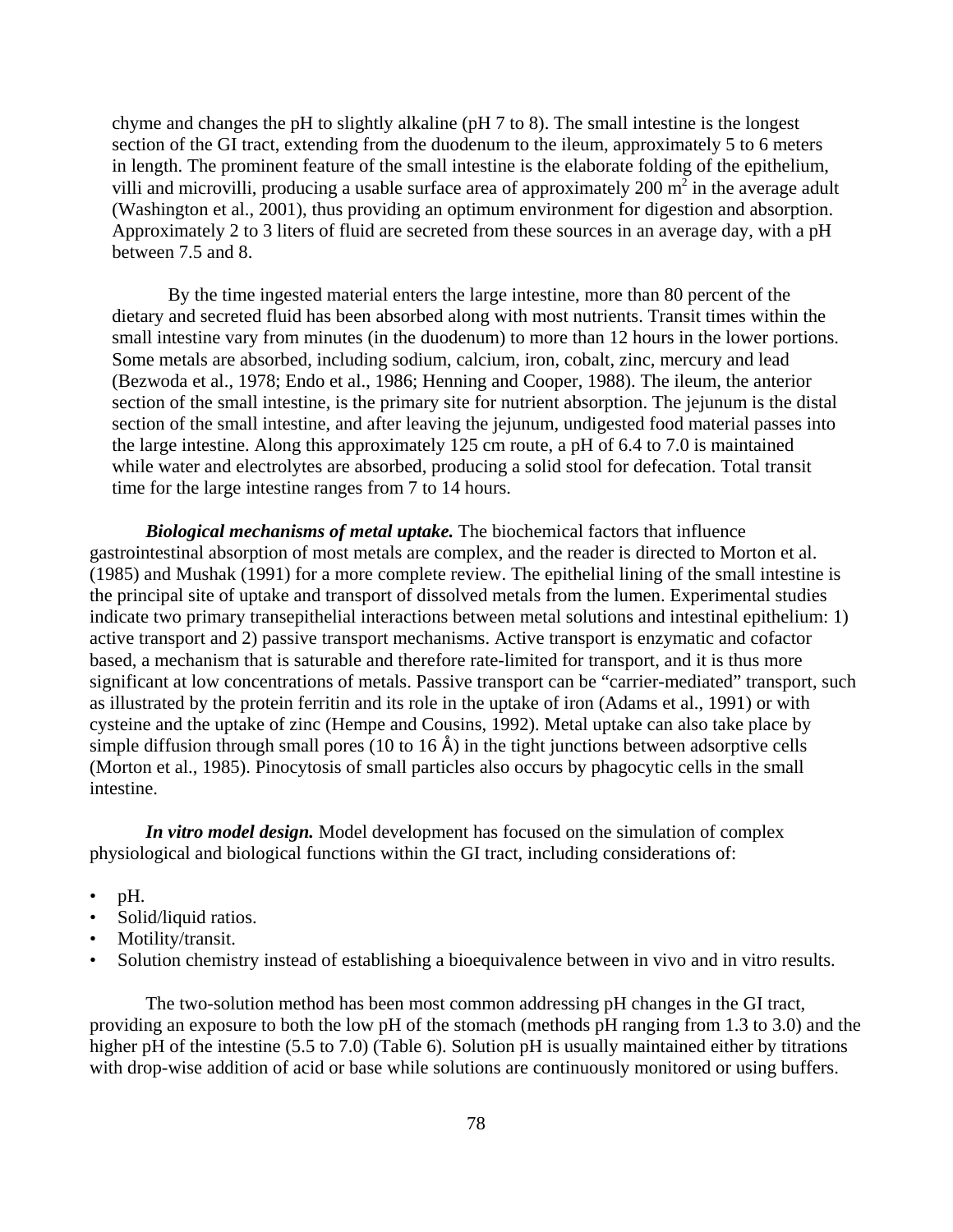The solid:fluid ratio used for in vitro models has ranged from 1:10 to approximately 1:150 (g/ml) (Table 6). None of these reflects the 2:1 ratio observed in adults (3000 g daily food intake versus the 1500 ml stomach volume) (Washington et al., 2001). It is recommended that this ratio be dictated by practical considerations. Therefore, a sample mass should be provided that can be accurately weighed and is representative, along with a volume that can help maintain good particle to solution contact and minimize any unusual kinetics.

The motility and transit time within the GI tract is difficult to model with standardization. Both processes vary greatly within the GI tract and can be affected by diet and daily cycles. Historically, authors have used either diffusers, stirrers, or rotation devices to mimic these factors. All methods are adequate; however, the diffuser system is difficult to control and clean. Also, rotation mechanisms are not favorable to techniques which require constant pH monitoring.

Variations observed in extraction fluid chemistry are by far the greatest source of method deviations. Although most methods have the gastric solution dominated by HCl, other acids, proteins, and peptides have been added with extraction times of about one hour. Intestinal solutions have their pH adjusted by addition of sodium bicarbonate and/or other biological salts and are extracted for 3 to 5 hours. Most systems were maintained at a temperature of 37°C and some methods used argon to maintain anaerobic conditions, even though the GI tract is aerobic in humans.

*Evaluation of in vitro methods.* **Bioequivalency** tests require that an in vitro dissolution test must be both **discriminatory** and **reproducible.** To meet these objectives, a useful in vitro method must provide the following:

- An in vivo–in vitro **correlation** (IVIVC)
- A method **validation**
- Quality assurance/quality control (**QA/QC**)
- A **sensitivity** analysis

# *Correlation:*

It is imperative that a scientifically acceptable in vitro method be significantly correlated with an in vivo/in vitro method that is based upon:

- An acceptable animal model
- Its regression parameters
- The range in RBA from in vivo results
- Variety of mineralogical metal forms tested.

Numerous animal models have been used to produce in vivo estimates of metal bioavailability: rabbits, mice, rats, dogs, swine, monkeys, and, in a few instances, children and adult humans. However, at the present time, juvenile swine (LaVelle et al., 1991) are the model accepted by EPA for the determination of lead and arsenic bioavailability. To ensure that the in vitro method is discriminatory, it is very important that the correlation be based on a wide-range of in vivo RBA estimates based upon large numbers of tested substrates.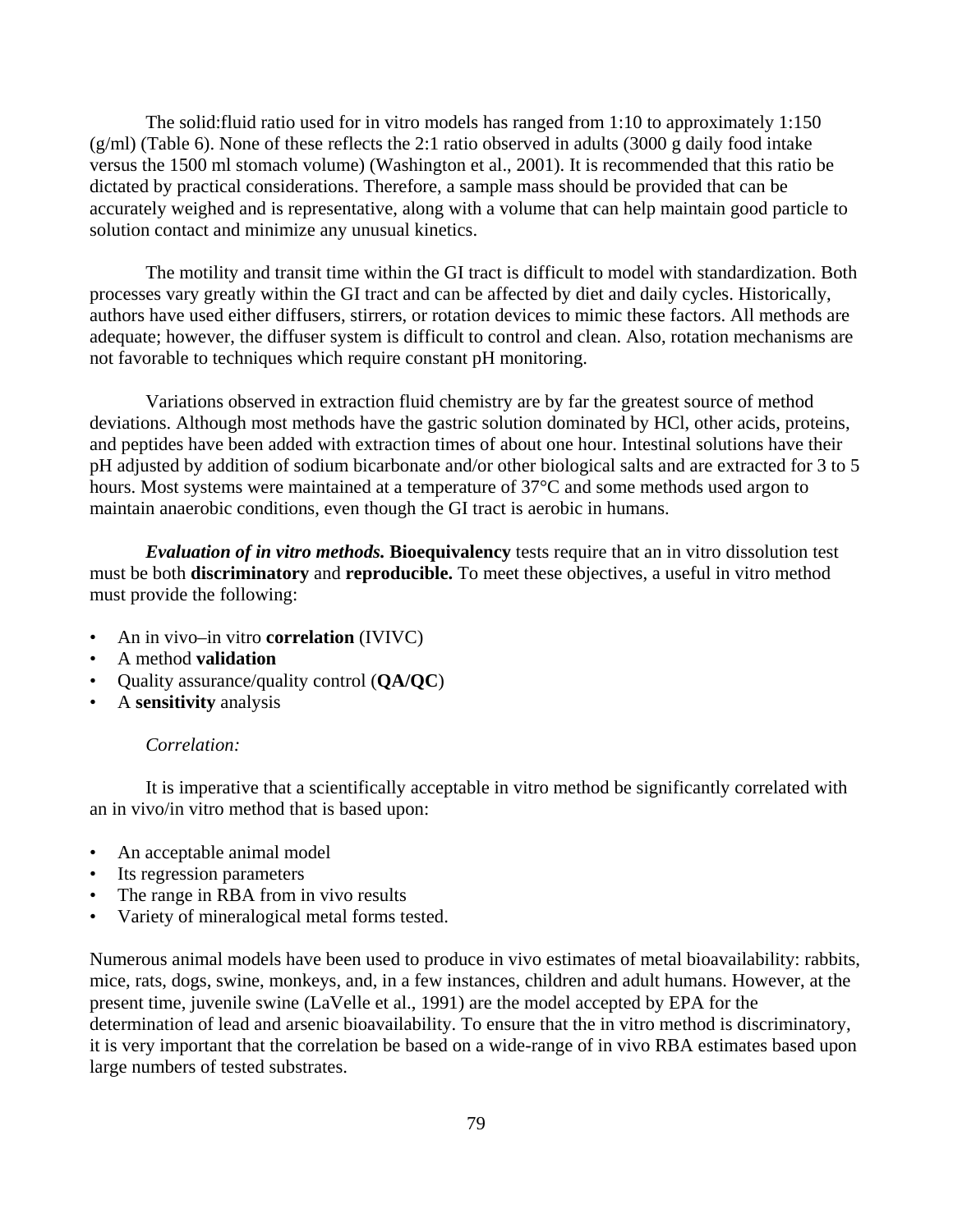| Reference                   | Fluid<br>pH*                | <b>Metal</b> | Solid/<br>Fluid | <b>Method</b> | Range of<br><b>RBA</b> | <b>Substrates</b> | <b>Sites</b>   | <b>Test Animal</b> | $\mathbb{R}^2$ | Slope**   | $\mathbf P$ | QA/QC     | <b>Precision</b> |
|-----------------------------|-----------------------------|--------------|-----------------|---------------|------------------------|-------------------|----------------|--------------------|----------------|-----------|-------------|-----------|------------------|
|                             |                             |              |                 |               |                        |                   |                |                    |                |           |             |           |                  |
| Ruby et al., 93             | 1.3/7.0                     | Pb           | 36169           | Complex       | 0.09                   | $\mathbf{1}$      | $\mathbf{1}$   | Rabbit             | <b>NA</b>      | NA        | NA          | None      | ND               |
| Buckley, 97                 | 1.8/7.0                     | Multiple     | $\overline{?}$  | Complex       | NA                     | 1                 | 1              | Rat                | <b>NA</b>      | NA        | NA          | None      | ND               |
| Mercier et al.,<br>$00\,$   | 2.0/6.0                     | Multiple     | 37275           | Simple        | <b>NA</b>              | <b>NA</b>         | <b>NA</b>      | NA                 | <b>NA</b>      | NA        | <b>NA</b>   | None      | $\rm ND$         |
| CBR, 93                     | 2.0/7.0                     | Pb           | 37285           | Complex       | NA                     | NA                | <b>NA</b>      | <b>NA</b>          | <b>NA</b>      | NA        | <b>NA</b>   | None      | ND               |
| Gasser et al.,<br>96        | 1.0/3.0                     | Multiple     | $\overline{?}$  | Simple        | <b>NA</b>              | <b>NA</b>         | NA             | <b>NA</b>          | <b>NA</b>      | <b>NA</b> | NA          | None      | ND               |
| 97. Medlin                  | 1.5                         | Pb           | 1/110           | Complex       | $0.02 - 0.83$          | 15                | $\overline{7}$ | Swine              | 0.85           | 0.87      | < 0.001     | Extensive | ND               |
| Ruby et al., 96             | 1.3/7.0                     | Pb           | 1/100           | Complex       | $0.09 - 0.41$          | $\tau$            | 5              | Rat                | 0.92           | 0.439     | < 0.0005    | Minor     | ND               |
| Ruby et al., 96             | 2.5/7.0                     | As           | 1/100           | Complex       | $0.28 - 0.48$          | 3                 | $\mathbf{1}$   | Rabbit/Monkey      | $\overline{0}$ | 0.86      | 0.94        | Minor     | ND               |
| Rodriguez et<br>al., 99     | 1.8/5.5                     | As           | 1/150           | Moderate      | $0.03 - 0.42$          | $\tau$            | 6              | Swine              | 0.83           | 0.88      | < 0.001     | Minor     | 0.74             |
| Oomen et al.,<br>$2002***$  | $1.1 -$<br>$4/6.5 -$<br>7.8 | Multiple     | $1/4-$<br>1/100 | Complex       | <b>NA</b>              | <b>NA</b>         | <b>NA</b>      | <b>NA</b>          | <b>NA</b>      | <b>NA</b> | <b>NA</b>   | None      | ND               |
| Drexler and<br>Brattin., 05 | 1.5                         | As           | 1/100           | Simple        | $0.00 - 0.63$          | 12                | 10             | Swine              | 0.56           | 0.9       | < 0.001     | Extensive | 0.35             |
| Drexler et al.,<br>$04*#$   | 1.5                         | Pb           | 1/100           | Simple        | $0.01 - 1.05$          | 19                | 8              | Swine              | 0.85           | 1.1       | < .00001    | Extensive | 0.06             |

**Table 6. Overall comparison of in vitro methods for metal bioaccessibility in terrestrial mammals.** 

 $\begin{array}{c|c} 04* \# & \multicolumn{2}{l}{\text{with}} \\ 04* \# & \multicolumn{2}{l}{\text{Multiply}} \end{array}$  when gastric and intestinal phases modeled.

\*\* All studies performed standard linear regression models when appropriate.

\*\*\* This study represents a comparison of five European in vitro methods. None of the methods have in vivo correlations.

\*# This work is currently summarized in U.S. EPA, 2004.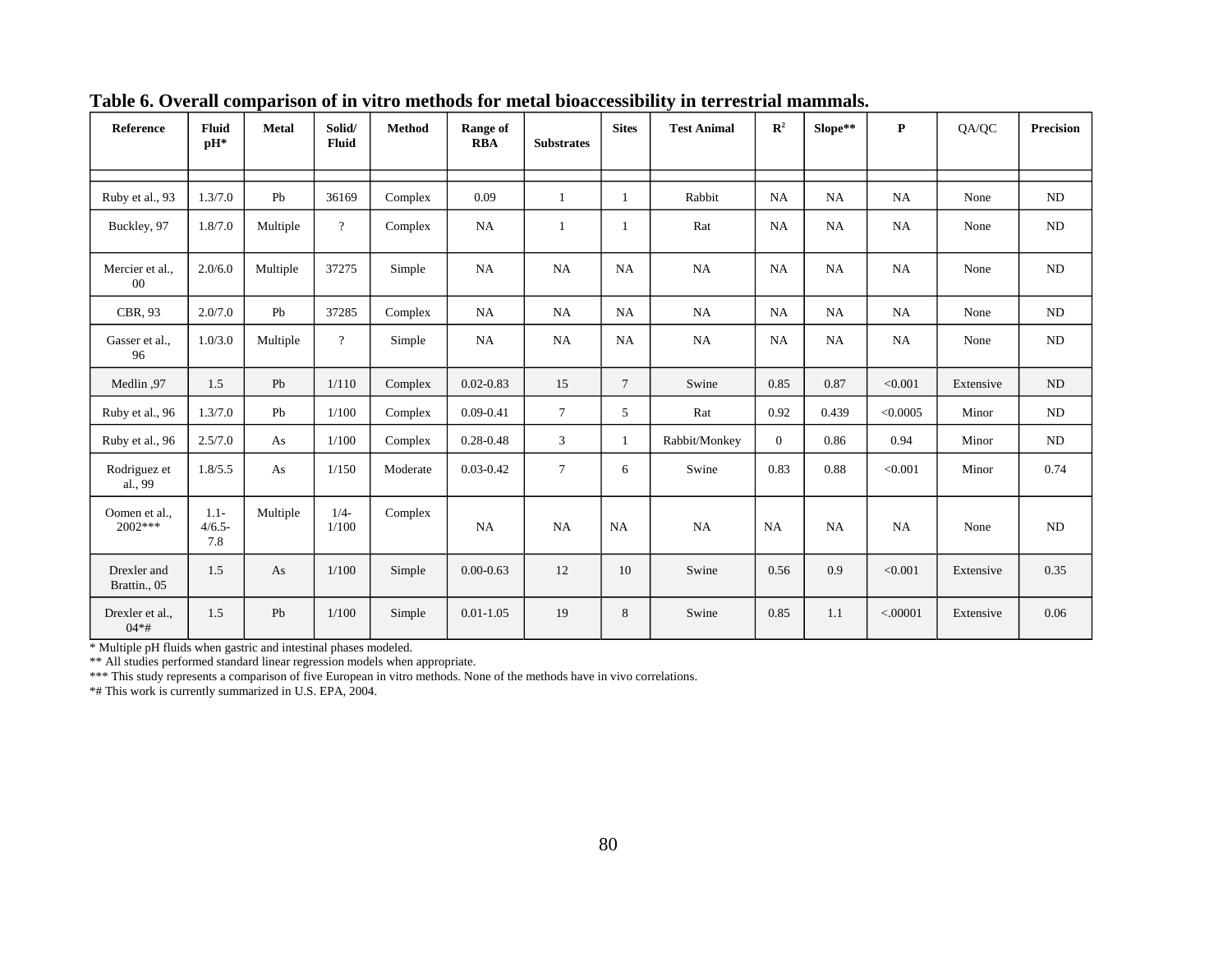### *Validation:*

To further assess the quality of the method, both a inter- and intra-laboratory validation should be performed. The interlaboratory validation will provide important information on the precision of the method, while accounting for analytical, procedural, and operator bias. The intralaboratory study will independently validate the work and dictate the repeatability of the method as a potential industry standard.

### *QA/QC:*

Following Good Laboratory Practice (GLP) (Federal Register, 1989), the in vitro method should provide a quality assurance/quality control (QA/QC) protocol. The protocol should include a method with standard operating procedures (SOPs), along with blanks, spikes (matrix and blank), duplicates, and traceability (chain of custody), plus criteria for frequency, acceptability and corrective action.

#### *Sensitivity:*

The final criterion used to assess the quality of an in vitro method is a sensitivity analysis; it can often explain why a method is not reproducible or discriminating. It is important to understand how the IVIVC is affected by variations in the components of the method. Components to be evaluated should include, but may not be limited to, solid/liquid ratios, pH, temperature, gastric/intestinal and simple/complex, time, and post extraction stability.

*Conclusions.* A number of in vitro methods have been developed for the estimation of metal bioaccessibility in the human gastrointestinal tract (Table 6). These methods illustrate a broad range in scientific complexity but most have very limited scientific defensibility. Based on careful reviews of these methods, it is clear that bioaccessibility for certain metals can be determined using a validated in vitro approach, capable of attaining high precision and accuracy. Since the data derived from these methods may require and produce different levels of scientific quality, a number of the available methods may or may not meet the user's needs for estimating bioaccessibility of metals in risk assessments. Only four of the eight methods produced an IVIVC, and only two methods (Medlin, 1997; Drexler et al., 2004) established a defensible bioequivalency. **Therefore, only these latter two are recommended for quantitative risk analyses.** 

### **5. FUTURE DIRECTIONS TO IMPROVE CURRENT AGENCY PRACTICE**

#### **5.1 Aquatic-Based Assessments**

Bioavailability and bioaccumulation of metals in aquatic systems are of prime importance in the context of reducing uncertainty in metals assessments because they are the mechanistic link between exposure and effects. The discussion in previous sections clearly highlights the complexity of assessing and predicting the bioavailability and bioaccumulation of metals in aquatic systems. This complexity arises from many factors including: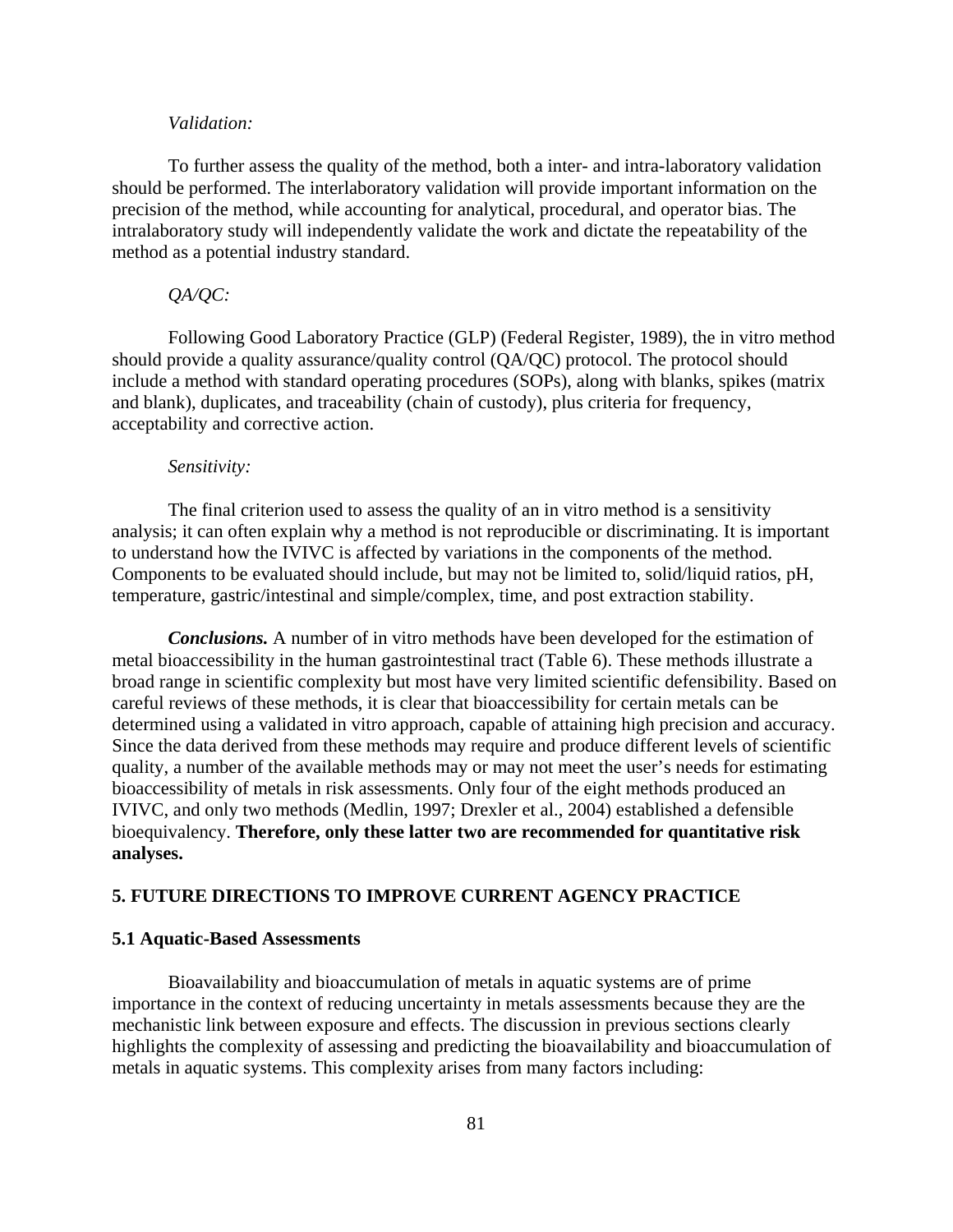- Essentiality of some metals resulting in a "U"-shaped dose response curve.
- Variation in assimilation efficiency for different species of metal, for different biota and at different sites of uptake.
- Ability to modulate uptake at the various sites of uptake.
- Contributions of different routes of entry to the metal body burden and effects.
- Ability to sequester, store, detoxify and eliminate bioaccumulated metals.
- All metals will bioaccumulate to some degree without impacts as a result of exposure to natural background concentrations.

Incomplete characterization of these and other complexities contributes to uncertainty in the assessment of metals, and these uncertainties can be amplified in assessments that involve applications across multiple geographical scales, receptors, and metal compounds.

Much progress has been made over recent years in refining the understanding of the geochemistry of metals in aquatic systems in relation to bioavailability and how this can be applied to reduce the uncertainty by explaining the variability observed in toxic responses. Modeling approaches such as the free ion activity model (FIAM) and the biotic ligand model (BLM) have been shown to offer significant improvements over hardness equations in linking exposure and acute impacts. Although not without its own set of limitations, the BLM has a mechanistic basis and considers not only the abiotic factors that affect bioavailability but also, at least conceptually, bioaccumulation. Although considerable advances have been made in understanding the mechanisms of metal bioaccumulation in biota, these have not yet contributed substantially to reducing uncertainty. Arguably, from the regulatory context, the increased understanding of metal bioaccumulation has revealed more uncertainty than it explains.

Therefore, an obvious and important question is:

*How (and to what extent) can the existing and emerging body of science pertaining to metal bioavailability and bioaccumulation be used to reduce uncertainty in the Agency's metals assessments?* 

This is a particularly challenging question to address given the large volume and incomplete coverage of the metals literature, the complexity of the bioaccumulation process, and the diverse scope of the Agency's assessment types (e.g., broad scale hazard classifications, national risk assessments, site-specific risk assessments). As well, because exposure can occur as complex mixture, there is a need to understand effects and impacts of multiple contaminants acting in combination.

Ultimately, to reduce uncertainty in metals assessments, more robust connections need to be established between the bioavailable form(s) of metals in various exposure media, their accumulation, metabolism and distribution in tissues, and the form(s) of metals that exert their toxicity directly to the organism or indirectly to its consumers. However, for many metalorganism combinations, data are lacking on the mechanism(s) of action (e.g., the site(s) of toxic action, the metal form(s) responsible for eliciting effects, the mechanisms and pathways for detoxification and storage and kinetic aspects of uptake, elimination, and metabolism), and these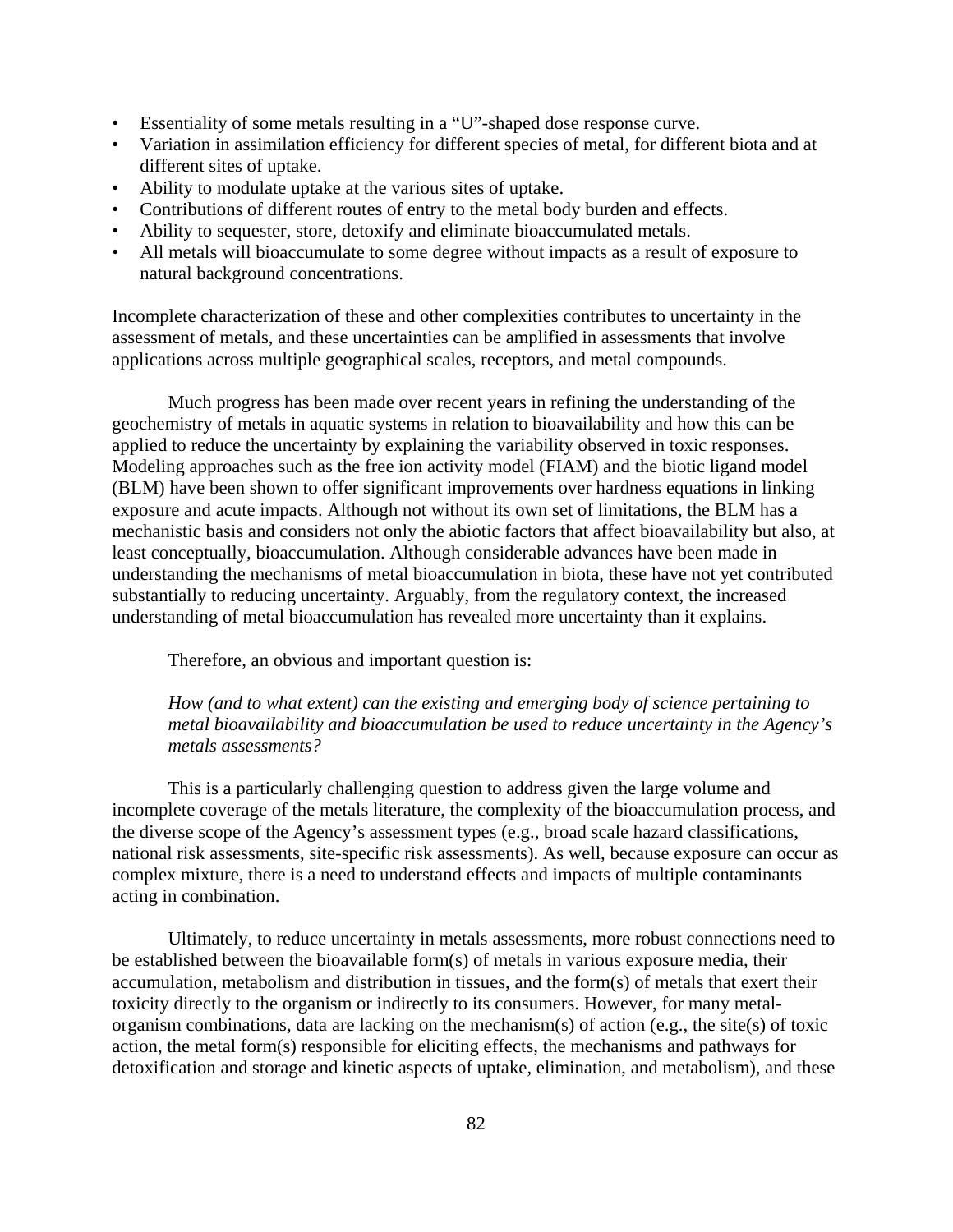need to be understood in order for bioavailability and bioaccumulation models to improve linkages between exposure and effect or accumulation and effect.

Therefore, there is significant uncertainty as to the extent to which total metal measurements in tissues of aquatic organisms (the format of most metal residue data) provide meaningful exposure metrics for estimating risk from direct or indirect (i.e., trophic transfer) toxicity. The steps taken to solidify the exposure-bioaccumulation-toxicity relationship should reflect the specific nature of various metal exposure-to-receptor scenarios and effectiveness of existing Agency programmatic controls, so that both uncertainty and risk reduction efforts are targeted and maximized. It is important that research to fill these data gaps be specifically focused so as to ensure the efficiency of resource expenditures. For example, future steps to improve our characterization and prediction of trophic transfer should target those metal-receptor scenarios where the uncertainty of trophic transfer is likely of greatest importance in the context of existing Agency programs.

Moving from the current situation to a revised, improved, and validated set of criteria and/or methodologies for assessing metal hazards and risks presents a number of options and challenges, as currently there would appear to be no clear alternatives ready for application. Because the processes of environmental assessment and scientific development is ongoing, the Agency should consider a flexible and interactive approach while developing and optimizing its Metals Assessment Framework. The ultimate goal would be to provide scientifically rigorous and validated methodologies and to address all possibilities. To achieve this, a variety of considerations and suggestions must be addressed and balanced in a complete, but also pragmatic and ongoing manner, as research results and consensus become available.

For example, not only has the use of BAFs and BCFs for hazard assessment of metals been challenged, but so has the concept of metal bioaccumulation itself. Even though this issue needs to be addressed, it must also be recognized that bioaccumulation is currently used for hazard-based assessments, and, therefore, solutions must be both scientifically and pragmatically based. As well, the concept of bioaccumulation is sound for use in assessing risk of metals for which effects can be expressed through residue-based mechanisms. However, with many metalorganism combinations, available data and tools do not characterize the bioavailability or bioaccumulation process with sufficient rigor to enable unambiguous predictions of metal residues that are toxicologically meaningful for evaluating impacts to aquatic organisms. In the case of direct toxic impacts, the rates of metal accumulation are perhaps more meaningful than tissue residues (the BLM being an exception with acute toxicity), while for indirect toxicity, the form of the bioaccumulated metal and internal distribution in prey organisms as well as the feeding ecology of the consumer are key factors for consideration in addition to the metal burden of prey.

Perhaps a more effective way is an organized and tiered transition moving from current applications to revised methodologies, with each phase providing additional reductions in uncertainty as the increasingly sophisticated scientific understanding of bioavailability and bioaccumulation is incorporated. The framework should therefore be sufficiently flexible to incorporate these transitions over time. With these considerations in mind, the following are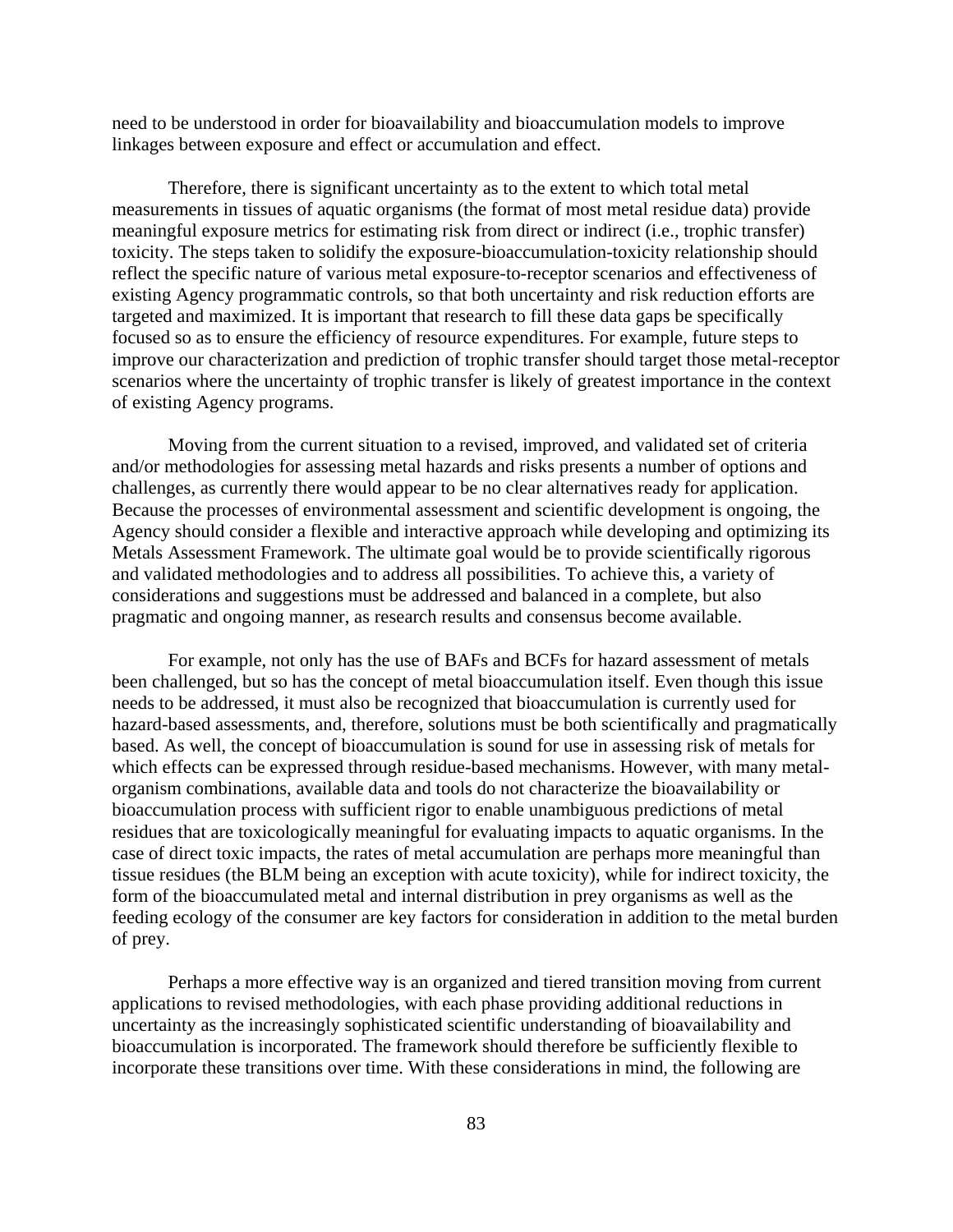some of the recommendations and concepts that may help to shape directions that can be included in the developing Metals Assessment Framework and other related actions in the context of metals bioavailability and bioaccumulation to aquatic organisms.

*Use and interpretation of aquatic bioaccumulation data.* Current Agency practice relies extensively on the use of aquatic BCF/BAF data for estimating and predicting the bioaccumulation potential of metals and metal compounds. Use of BCF/BAF data span the range of assessment types, including hazard classifications, national assessments, and site-specific assessments. The substantial quantity and availability of BCF/BAF data, combined with the relative simplicity in which these data can be incorporated into risk assessments undoubtedly contribute to their widespread use. However, data and uncertainties revealed in previous sections have important implications for the use and interpretation of metals bioaccumulation data. Based on recent reviews (e.g., McGeer et al., 2003), it would appear that for the vast majority of the metal/taxonomic group combinations assessed, the assumptions regarding the independence of BCF/BAF with exposure concentration and proportionality of hazard with increasing BCF/BAF do not hold true; this is particularly the case when the metal is actively regulated across wide environmental exposures or when background residues in organisms are significant relative to newly accumulated metal.

When the active regulation involves elimination of the metal from the organism, BCF/BAFs decline strongly as exposure increases. In situations where metals are stored in detoxified forms within the organism the negative correlation between BCF/BAF and exposure may be less dramatic. For both of these situations the linkage between bioaccumulation (as measured by whole body concentration) and potential for toxicological impact (the intent of the hazard assessment), is lacking. In these cases, the latest scientific data on bioaccumulation does not currently support the use of BCF and BAF data when applied as generic threshold criteria for the hazard potential of metals. Although a complete and comprehensive assessment of all available species and metals has not been conducted, sufficient information exists that will give rise to significant uncertainty regarding the utility of representing bioaccumulation potential with a single BCF or BAF value. However, this does not suggest that bioaccumulation is not a useful component of the regulatory toolbox, but rather that current application requires improvement.

In the near term, the Agency should consider both aspects of bioaccumulation, trophic transfer and direct toxicity. In the case of the latter, toxic effects are better assessed via direct measures (e.g., chronic toxicity) but it may also be possible to do so through accumulation factors (with caveats) or pharmacokinetic models (if metabolic requirements and kinetics are included). In cases where the use of BCF/BAF data are being considered for an assessment, a careful evaluation of existing data for metals that formally documents the extent to which values represent bioaccumulation linked to toxic impact (both direct and indirect) and the resulting uncertainty introduced by concentration dependency and other aspects of the BCF/BAF data should be done. Development of additional guidance should be directed at reducing uncertainty and consideration should be given to:

- Articulating the limitations of the BCF/BAF approach (e.g., McGeer et al., 2003).
- When the BCF/BAF approach is or is not applicable.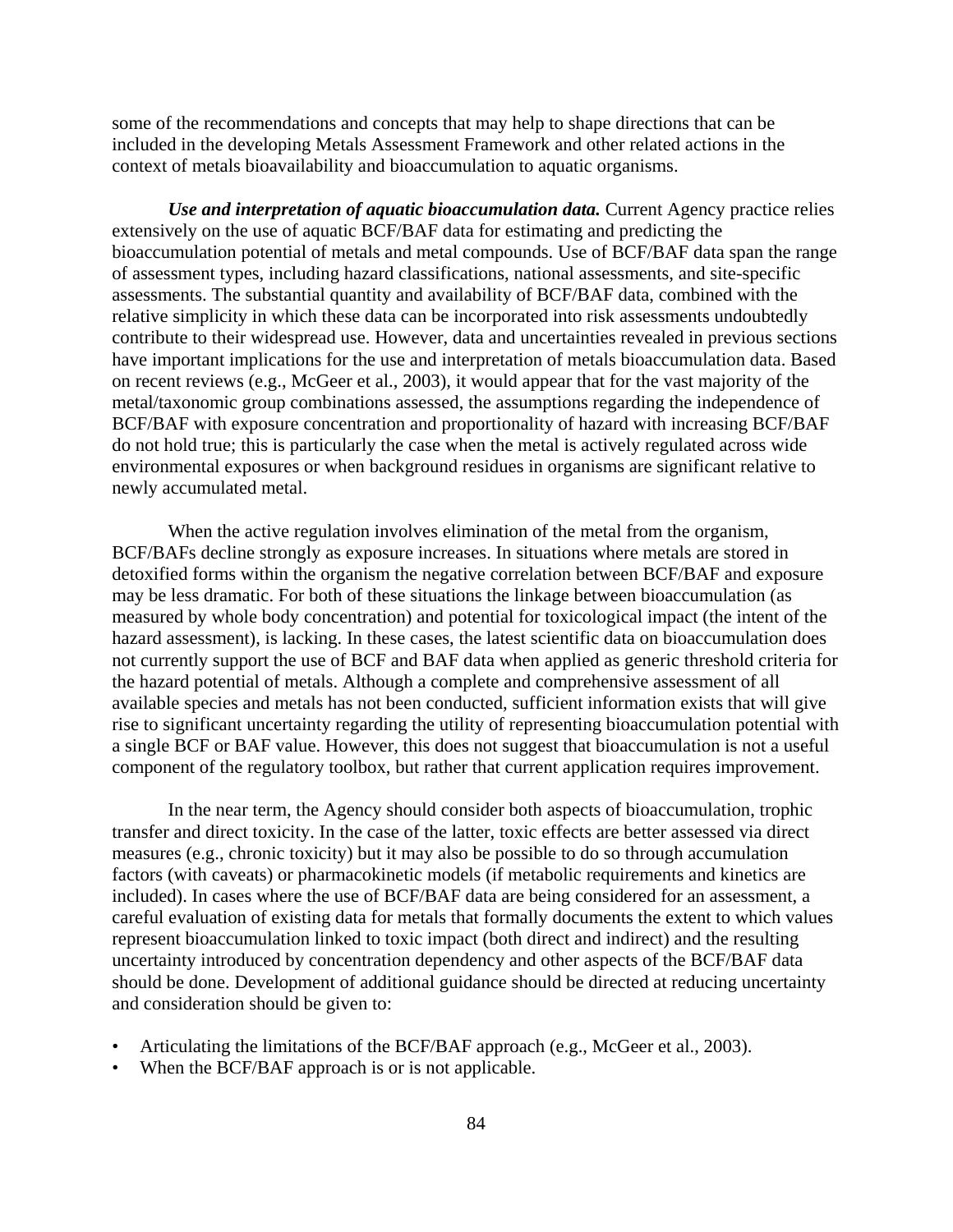- How the BCF/BAF approach could be modified.
- What alternative measures and criteria could be used to better account for metal bioaccumulation in relation to toxicity potential.

In this regard, some of the following approaches may help to better interpret BCF and BAF data for metals, and more generally.

*Subtracting "normal" accumulation.* Separating the portion of metal that bioaccumulates from exposure under "normal" conditions from that portion that occurs as a result of exposure to elevated levels of metals may be one way to improve the linkage between exposure and bioaccumulation. This method was outlined by McGeer et al. (2003) where the bioaccumulation in unexposed control organisms was removed before calculating a value similar to BCF. The accumulation factor (ACF) applies the concept behind the added risk approach proposed in the European Union risk assessment process, accounting for the additional bioaccumulation that results from the added exposure. As well, the ACF value also accounts for the accumulation of essential metals required for physiological function. ACF values were dramatically lower than BCF values (illustrating the importance of normal bioaccumulation) for some metals particularly essential metals (see Table 7). However, there was no link to the potential for toxic impact, and there was an inverse correlation with exposure concentration (McGeer et al., 2003). Perhaps the most useful aspect of this measure is that it incorporates essential and normal metal bioaccumulation into considerations of overall bioaccumulation.

*Calculating BCF and BAF values over a limited range of concentrations.* Limiting the calculation of BAF and BCF values to concentrations that approximate the applicable water quality criterion has also been suggested as a method for reducing the uncertainty around BCF and BAF values in situations where concentration dependency is evident. This would account for bioaccumulation at an exposure level where concern over bioaccumulation might be expected. This measure was evaluated, at least partially, for some metals (McGeer et al., 2003) and did not appear to reduce the variability associated with BCF and BAF measurements (Table 7). An additional issue for this approach is that WQC reflect some of the more sensitive organisms while the BCF and BAF measurements are not necessarily from the same organisms and include data from biota that may not be near the threshold for chronic impacts. Therefore, as a modifier for broad-based application, this variation of the BCF/BAF methodology does not appear to explain variability. However, on a site-specific basis where toxicity thresholds and species are better characterized, this approach may have value in reducing uncertainty.

*Evaluating slopes of BCF versus exposure concentration.* Even though the inverse relationship between metal exposure and BCF/BAF values makes the application potentially problematic, the nature of the inverse relationship can be used to derive information on bioaccumulation processes. The slope of the BCF/BAF value to exposure relationship is directly related to the ability of biota to control bioaccumulation over a range of exposure concentrations. The slope of the BCF to exposure relationship ranges from 0 to  $-1$  (log: log scale), with the more negative value suggesting a higher level of control over bioaccumulation. Examples from the data of McGeer et al. (2003) are shown in Table 8 where Zn, with a slope of -0.84, illustrated the lack of accumulation as exposure levels increase. Metals having a less negative slope (i.e., slope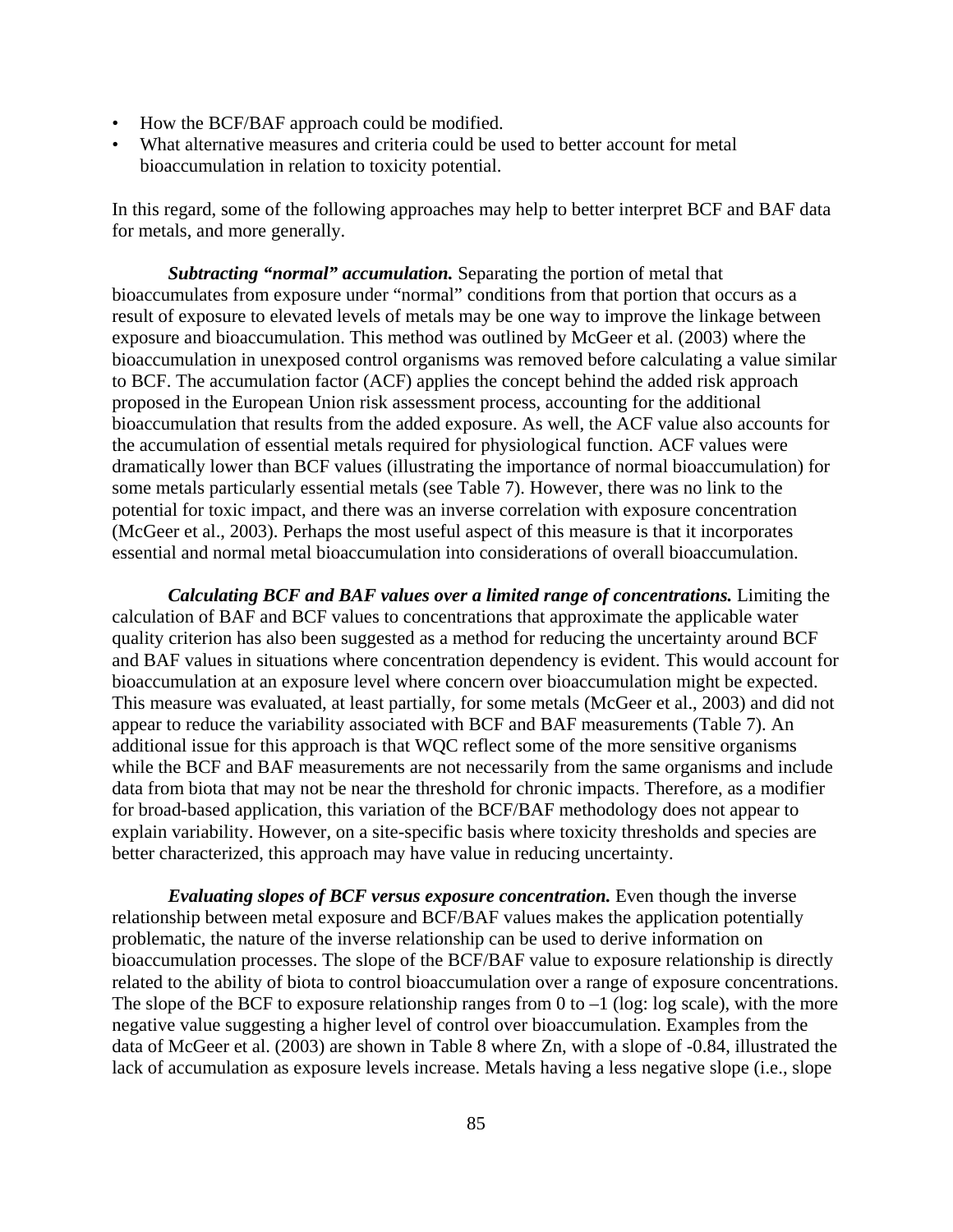is closer to 0) indicate that tissue burdens are more closely linked to exposure suggesting less of an ability to control bioaccumulation, however this does not account for detoxification and storage. While conceptual evaluation of slope relationship may have the potential to discriminate between metals on the basis of bioaccumulation, in practice a number of issues are unaccounted for. As can be seen in Table 8, many metals are intermediate in terms of slopes. As well, there are significant differences when data are broken down and grouped according to species as compared to total pooled data.

*Bioaccumulation in relation to dietary toxicity.* Discriminating between metals that have the potential to cause effects via trophic transfer and metals that do not is another approach that might be useful in distinguishing between metals based on bioaccumulation and impacts. Trophic transfer and biomagnification of metals are linked from the point of view that in some cases, bioaccumulation of metals in prey organisms may be quite high, especially in organisms at lower trophic levels such as high volume filter feeders. While this may represent the trophic transfer, it is generally agreed that (with the exception of methyl Hg and some radionuclides) biomagnification across multiple trophic levels does not occur and that it is the potential for bioaccumulated metal in prey organisms to have an impact in predator organisms that is of primary concern. Metals that bioaccumulate to levels in prey organisms that cause impacts in predatory organisms are clearly important issues to address in assessment scales from sitespecific risk assessments to hazard classification.

It is important to note that much of the data on dietborne metal effects arise from laboratory studies of diet only exposure or studies of highly contaminated field sites. Assessments of metals should consider the potential for trophic transfer and toxic response in consumers, and those with significant potential should be examined in detail. In the summer of 2002, SETAC sponsored a workshop on the role of dietary exposure in the aquatic ecological risk assessment of metals. The outcomes of this workshop, to be published by SETAC Press, will include detailed information useful for Agency assessments as well as suggestions for regulatory approaches and future research. It should be an invaluable tool for understanding the trophic transfer potential of metals in aquatic systems.

A general approach to account for potential impacts arising from trophic transfer would be to link bioaccumulation in prey items to exposure in the water column as well as potential impacts in consumers. One methodology to achieve this is to integrate tissue burden to toxicity relationships (prey: predator interactions) with exposure to bioaccumulation relationships (e.g., BCF and BAF values). A theoretical example of this approach, developed by Brix et al. (www.epa.gov/ncea/raf/pdfs/metals/sumryrprt\_metals.pdf) is shown in Figure 6. Within the context of this approach, it would be necessary for relevance to ensure that the species being considered were linked within trophic food webs (i.e., the exposure to bioaccumulation relationship was for prey items being consumed by the predators that are sensitive to trophic transfer). The approach could include the potential for prey organisms to accumulate metal from sediments and thus incorporate these metals into the foodweb.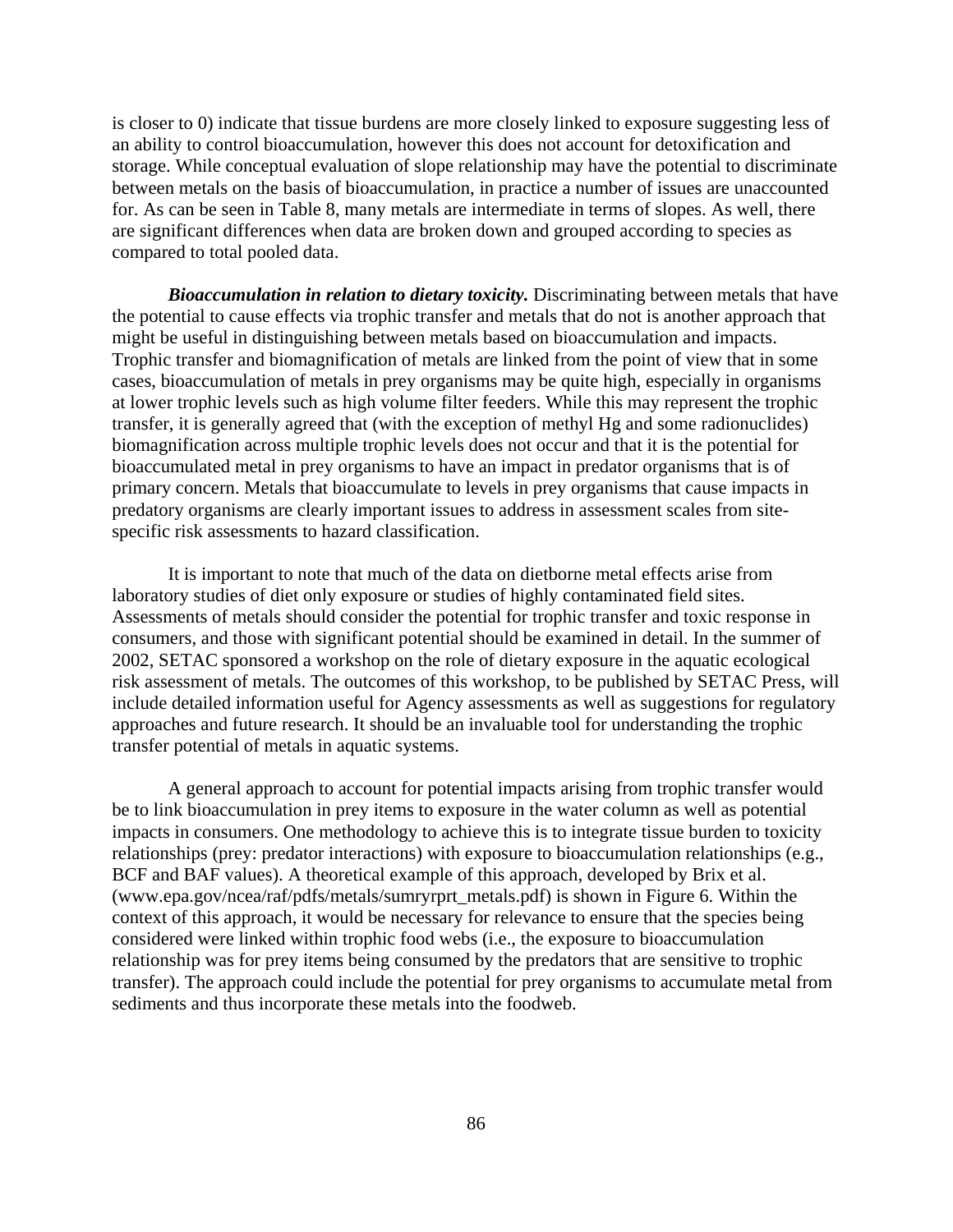**Table 7. Mean BCF/BAF as well as ACF values (with standard deviation) for metals.** Also, BCF values over a limited exposure range that encompasses concentration where chronic toxicity might be expected to begin occurring (based on water quality guidelines/criteria) are given. Adapted from McGeer et al. (2003); there were insufficient data to calculate ACF values for Ag and Hg.

| Metal   | Variable                | Mean   | std. dev. | $\mathbf N$ |
|---------|-------------------------|--------|-----------|-------------|
| Zinc    | BCF: all data           | 3,394  | 8,216     | 133         |
|         | BCF: $10 - 110 \mu g/L$ | 1,852  | 3,237     | 43          |
|         | ACF: all data           | 158    | 233       | 67          |
| Cadmium | BCF: all data           | 1,866  | 4,844     | 226         |
|         | BCF: $0.1 - 3 \mu g/L$  | 2,623  | 6,009     | 52          |
|         | <b>ACF</b>              | 352    | 615       | 96          |
| Copper  | BCF: all data           | 1,144  | 1720      | 122         |
|         | BCF: $1 - 10 \mu g/L$   | 1,224  | 1,835     | 50          |
|         | <b>ACF</b>              | 456    | 659       | 46          |
| Lead    | BCF: all data           | 598    | 1,102     | 66          |
|         | BCF: $1 - 15 \mu g/L$   | 410    | 647       | 14          |
|         | <b>ACF</b>              | 350    | 431       | 33          |
| Nickel  | BCF: all data           | 157    | 135       | 49          |
|         | BCF: $5 - 50 \mu g/L$   | 106    | 53        | 27          |
|         | <b>ACF</b>              | 39     | 112       | 6           |
| Silver  | BCF: all data           | 1,233  | 2,338     | 29          |
|         | BCF: $0.4 - 5 \mu g/L$  | 884    | 484       | 17          |
| Mercury | BCF: all data           | 6,830  | 18,454    | 113         |
|         | BCF: $0.1-1 \mu g/L$    | 10,558 | 23,553    | 54          |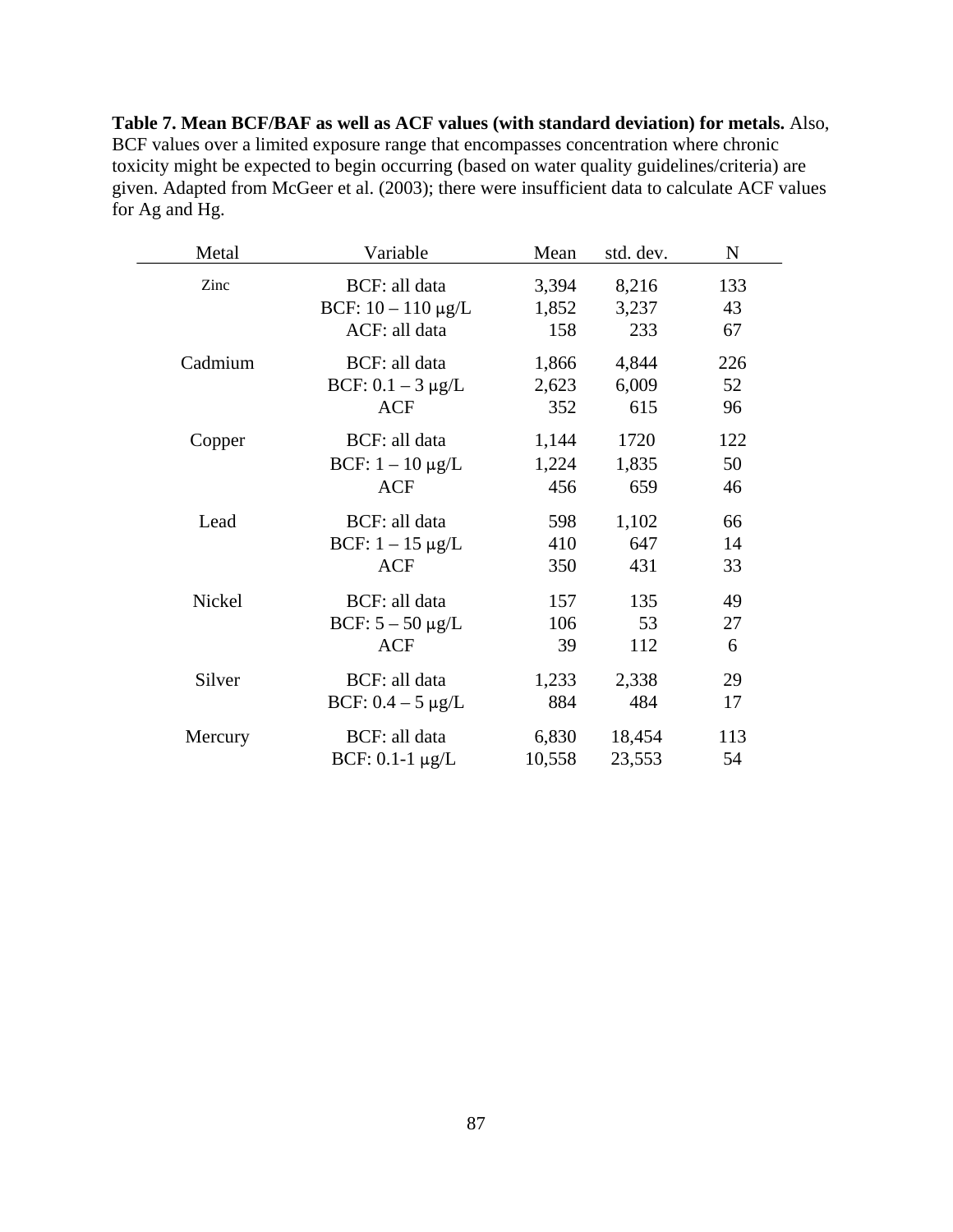**Table 8. Regression coefficients (slope and intercept given with SEM) for the linear**   $\bf{r}$ elationship of waterborne metal exposure concentration and  $\bf{BCF}$  value  $(\rm{Log}_{10};\rm{Log}_{10})$ basis). Data are shown for all data pooled together and for species groupings where the mean is shown. Adapted from McGeer et al. (2003). Note that for Ag there were insufficient data to subdivide the data into species groups.

|                |                        | <b>Regression variables</b> |                 |             |  |  |  |  |
|----------------|------------------------|-----------------------------|-----------------|-------------|--|--|--|--|
| Metal          | Data grouping          | Slope                       | Intercept       | Correlation |  |  |  |  |
|                |                        |                             |                 | Coefficient |  |  |  |  |
|                |                        |                             |                 |             |  |  |  |  |
| Zn             | all data               | $-0.84 \pm 0.03$            | $1.74 \pm 0.06$ | $-0.88$     |  |  |  |  |
|                | mean of species groups | $-0.86 \pm 0.04$            | $1.80 \pm 0.11$ |             |  |  |  |  |
| C <sub>d</sub> | all data               | $-0.49 \pm 0.04$            | $1.25 \pm 0.12$ | $-0.62$     |  |  |  |  |
|                | mean of species groups | $-0.65 \pm 0.13$            | $0.84 \pm 0.34$ |             |  |  |  |  |
| Cu             | all data               | $-0.30 \pm 0.07$            | $2.10 \pm 0.15$ | $-0.36$     |  |  |  |  |
|                | mean of species groups | $-0.55 \pm 0.09$            | $1.67 \pm 0.38$ |             |  |  |  |  |
| Pb             | all data               | $0.01 \pm 0.09$             | $2.33 \pm 0.17$ | 0.01        |  |  |  |  |
|                | mean of species groups | $-0.35 \pm 0.13$            | $1.67 \pm 0.22$ |             |  |  |  |  |
| Ni             | all data               | $-0.53 \pm 0.07$            | $1.11 \pm 0.16$ | $-0.73$     |  |  |  |  |
|                | mean of species groups | $-0.40 \pm 0.08$            | $1.33 \pm 0.15$ |             |  |  |  |  |
| Ag             | all data               | $-0.54 \pm 0.07$            | $1.22 \pm 0.23$ | $-0.80$     |  |  |  |  |
|                | mean of species groups | na                          | na              |             |  |  |  |  |
| Hg             | all data               | $-0.74 \pm 0.08$            | $1.04 \pm 0.20$ | $-0.68$     |  |  |  |  |
|                | mean of species groups | $-0.54 \pm 0.29$            | $1.78 \pm 0.88$ |             |  |  |  |  |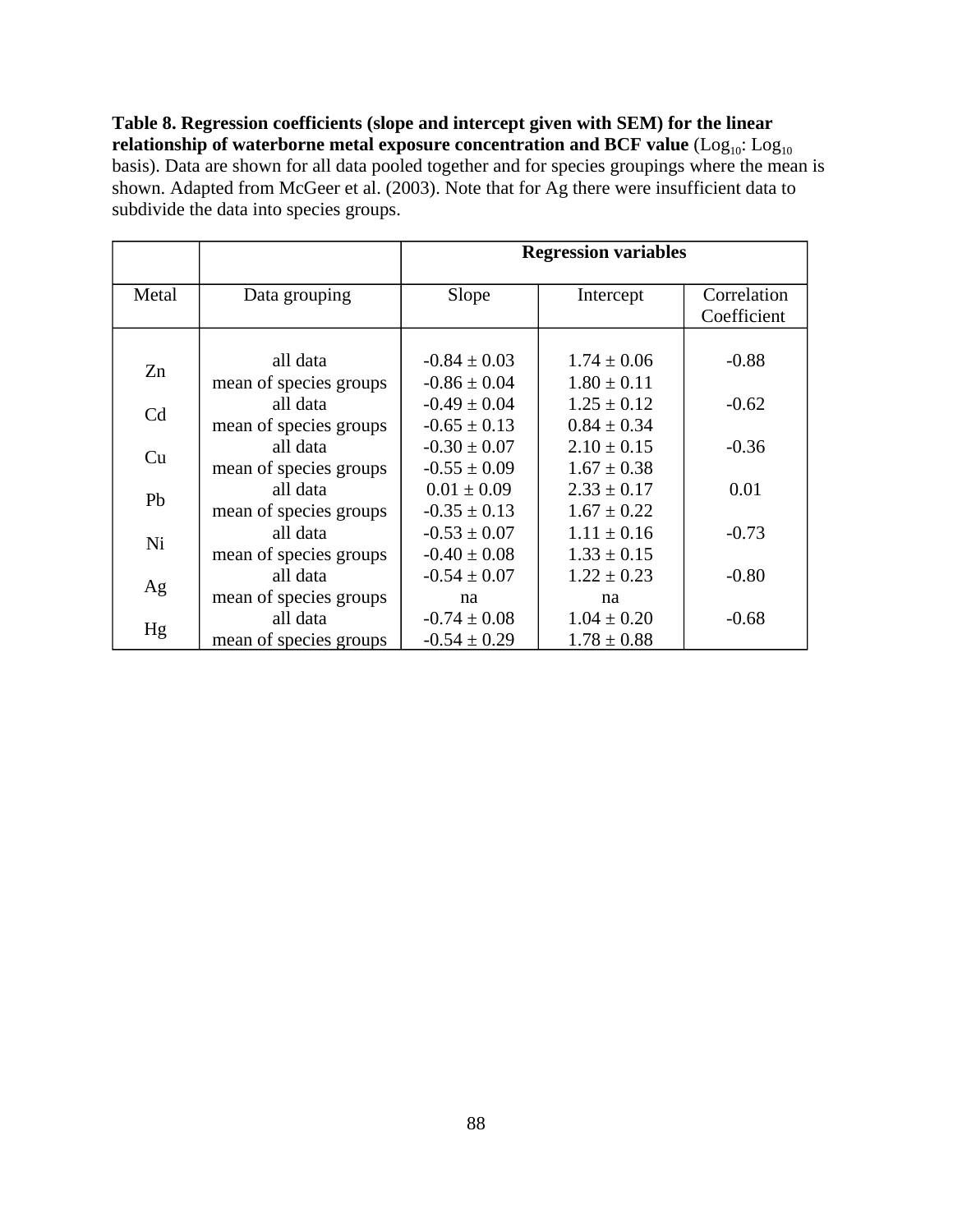Some data already exist to begin these evaluations. For example, it is possible to derive the water concentrations necessary to produce impacts via dietary exposure (see Brix et al. reference above) and site-specific case studies would be valuable in illustrating, testing, and validating these relationships. The potential benefits from this approach would be reducing the uncertainty from extrapolations across exposure concentrations currently being made with metals BCF/BAF data. Also, there would be an ability to link impacts through to waterborne metal concentrations. However, particularly if BCF and BAF data are used, this approach would bring with it the inherent uncertainty associated with predicting tissue metals burdens (e.g., the high variability) and the inability to account for geochemical influences on uptake and accumulation.

Ensuring that the local-site specific factors that influence the bioaccumulation and the expression of impacts are understood and recognized would be important, to ensure for example that criteria and guideline values were not set at existing background levels.

*Alternatives to tissue burdens and bioaccumulation.* One of the key parameters that a bioaccumulation measure should be validated against is chronic toxicity. Since the use of bioaccumulation criteria within the context of PBT is used as a indicator of chronic toxicity (Franke et al., 1994; OECD 2001), validation of linkages to chronic metal toxicity would provide confidence in their use and application. A number of key issues should be addressed when considering bioaccumulation of metals in relation to the potential for chronic impacts, and these add uncertainty to the interpretation of data. However, unlike the substances that the PBT concept was originally developed for, there is often substantial information on the chronic toxicity of metals.

In some regards, our ability to understand and interpret chronic metal toxicity is as advanced, or possibly more advanced, than metal bioaccumulation. Therefore, rather than trying to derive and validate a surrogate for the chronic impacts of metals, it might, in some cases, be feasible to eliminate bioaccumulation and only consider chronic toxicity data. This may be particularly relevant from the point of view of Agency assessments related to TRI and WMPT, where chronic toxicity is directly considered in addition to BCF/BAF (i.e., an overlap of the B and T within PBT). The development of a criterion based on chronic toxicity could be based on a variety of approaches, all of which will require a modified framework for consideration as BCFs, BAFs, and bioaccumulation would be replaced. Despite the challenges associated with this degree of change, it is worthy of consideration.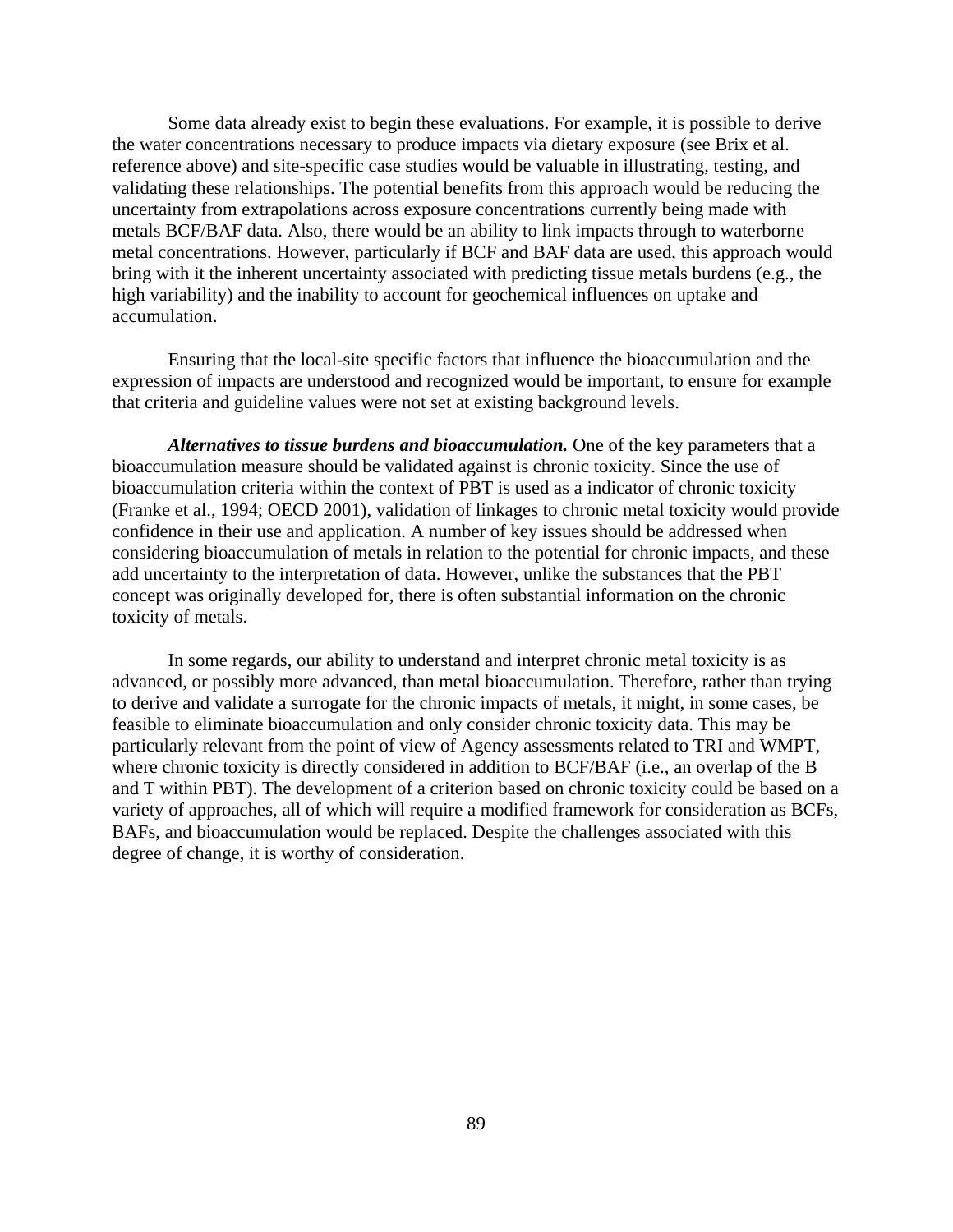

**Figure 6.** Linkages between dietary toxicity threshold, bioaccumulation in prey organisms and waterborne exposure. Two regression relationships, one for exposure and bioaccumulation (solid gray line) and the other for bioaccumulation to dietary toxicity thresholds (dotted gray line) are used to line exposure and dietary impacts. Adapted from: <www.epa.gov/ncea/raf/pdfs/metals/sumryrprt\_metals.pdf>

One possible avenue for characterizing metals and their potential for impacts is to evaluate chronic data in relation to acute data (Ilse Schoeters, European Copper Institute, Brussels, Belgium, pers. comm.). Within the PBT framework, the requirement for an assessment of chronic toxicity (either directly or via a surrogate measure such as bioaccumulation) depends in part on how well acute toxicity captures the potential for impacts. For metals with a low acute to chronic ratio (ACR), addressing chronic toxicity will not add significantly to the assessment because it will duplicate the concern that acute toxicity captures. However, for metals with a high ACR it would be relevant and important to assess the potential for chronic impacts. As in the case of dietary toxicity, this method will serve as a screening tool to identify metals that might warrant further detailed examination. For example the ratio of CMC to CCC criteria values for Zn (1) or Cu (1.4) compared to that for Pb (26) might suggest that the latter should receive more focused effort in terms of assessing chronic impacts and/or bioaccumulation. In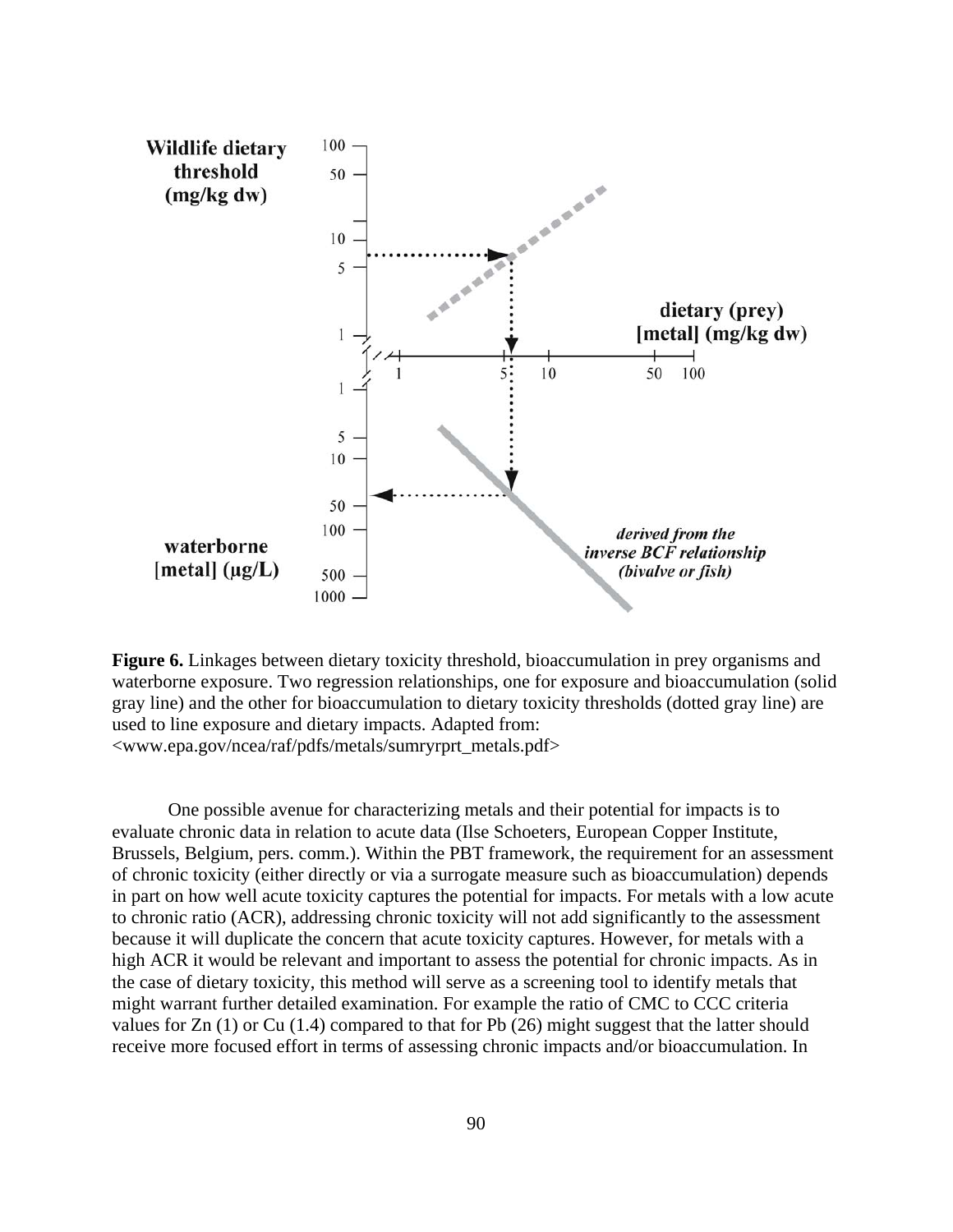practice, the application of this approach may be problematic as ACR data are quite variable across species and are fraught with problems such as those related to chronic test duration and the testing of the life stage.

The conceptual model of Rainbow (1999, 2002; see Section 4.2.2), the essence of which is a modified spillover hypothesis model, may be useful for considering bioaccumulation in relation to toxicity. The increase of metabolically available bioaccumulated metal, and whether the toxicity threshold concentration is reached depends on the rate of metal uptake relative to the rate of removal from the pool via elimination and storage. The key variables in this model relate to the rates up uptake, elimination, and storage. If the rate of uptake exceeds the combined rates of elimination and storage, then the metal level in the metabolic pool will increase eventually resulting in effects. The application of this conceptual model requires a significant understanding of accumulation from both waterborne and dietary sources, as well as the physiological processes involved in uptake, internal handling, storage, and elimination of metals. Because our level of understanding is currently lacking, we encourage research that will help to deliver the data required to build the database necessary to establish this type of assessment process. As research develops it may be possible to initially consider these approaches on a site-specific basis, followed by more general applications with increased understanding.

*Emerging techniques for addressing bioavailability and bioaccumulation.* Of the many issues related to bioavailability, one that is often overlooked is the transformation and dissolution of metal substances. Assessments and evaluations for aquatic systems are primarily done on the basis of dissolved metal concentration but many metals are used as insoluble or sparingly soluble substances. Previous approaches which assume that all substances have the potential to produce dissolved metal species have recently been refined to account for the rate of transformation and dissolution into aquatic media. This approach, which has been developed through the OECD's globally harmonized system for hazard classification, links the rate and extent of chemical dissolution with the relative toxicity of the metal being released. Although these concepts might not be directly applicable to processes conducted by the Agency, they may be of value in helping to focus on accounting for the fraction of metal that is bioavailable in aquatic systems.

Similarly, while this issue paper does not deal with the issue of persistence, it is useful to note that one of the proposed solutions for the issue of persistence, such as assessing the half-life of dissolved metal species in the water column (Skeaff et al., 2002), can be refined through linkages to bioavailability as the persistence of bioavailable forms is of greatest concern.

Mechanistic approaches for assessing and predicting metal bioavailability, bioaccumulation, and toxicity hold substantial promise compared to purely empirical methods, and they need continued research support. Specifically, expansion of BLM models to address acute toxicity, dietary uptake (for those metal-receptor scenarios where this is of particular concern), and chronic toxicity is strongly encouraged, and some work in this regard is ongoing. For example, BLMs have recently been developed for the chronic effects of Zn on algae, invertebrates, and fish, and these have been applied into the EU risk assessment process. Linkage of BLM-type approaches to pharmacokinetic models may be needed for some metals since data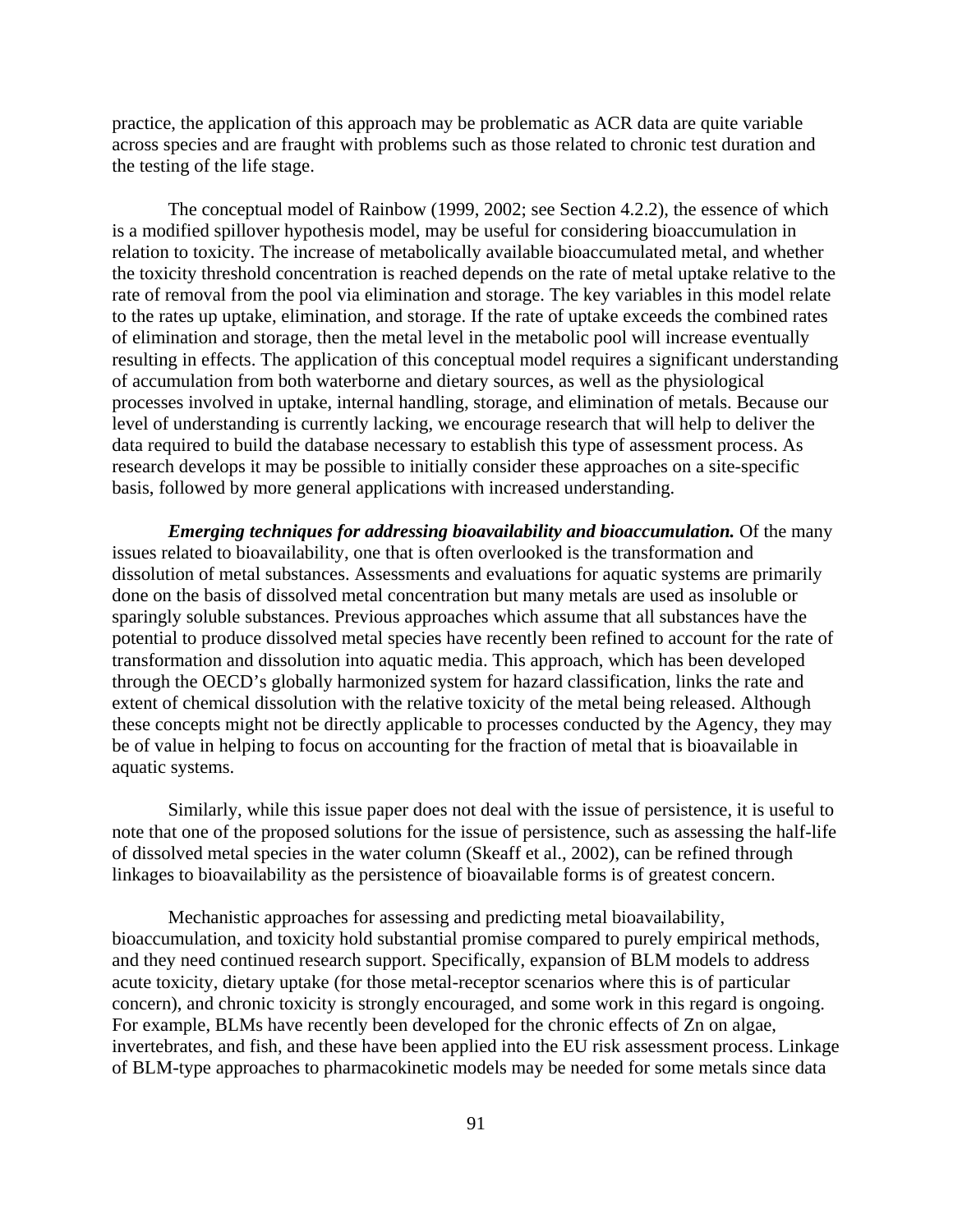indicate that the kinetics of metal bioaccumulation can govern the expression of effects, not just the extent of bioaccumulation and partitioning of metals. As recently illustrated by Playle (2004), BLM approaches may also be useful in developing an understanding of the toxicology of metal mixtures.

In situations where trophic transfer is of concern, research to quantify the fraction of metal in tissues that is most bioavailable to aquatic and terrestrial consumers should be conducted, keeping in mind the effects of food preparation (cooking) on bioavailability to human consumers. Available kinetic models for predicting metal bioaccumulation in aquatic food webs show the most promise when applied and calibrated on a site-specific basis, and efforts should continue to refine, evaluate, and apply these models where more intensive efforts are warranted. For these steps to refine predictions of metal bioavailability and bioaccumulation to be successful, greater understanding of the mechanistic basis of metal toxicity will be needed to define the output requirements of bioaccumulation models. A simple but important role that the Agency (and others) can have in promoting these approaches is to ensure that the data on metals that are collected is sufficient and complete enough to support current and future attempts to integrate data into the developing models.

BLM approaches are continuing to be developed for both acute and chronic metal toxicity, although the latter are certainly less developed. In the case of acute toxicity, the original mechanistic derivation of the relationship between geochemistry and toxic bioaccumulation in the fish gill appears to be sufficiently robust to permit the successful extension to a variety of species and model calibration solely to toxicity. However for chronic toxicity predictions there is a need to further refine these geochemistry, bioaccumulation, and toxicity relationships. One of the difficulties in developing chronic toxicity prediction models relates to a lack of knowledge on the chronic toxicity endpoint, particularly from the point of view of bioaccumulated metals.

Research on chronic BLMs is continuing and has met with some success. For example chronic BLMs for Zn have been developed for three trophic levels (algae, invertebrates, fish), and their application has recently been proposed in the context of the Zn risk assessment exercise that is being conducted within the European Union (H. Waeterschoot, pers comm.). Chronic Cu BLMs are also being developed for a similar EU risk assessment for Cu. The proposed application of the newly developed chronic BLMs for Zn is as exposure geochemistry specific modifiers of baseline criteria values. This application is essentially using the model as a water effect ratio (WER) adjustment tool, which was one of the original suggested applications of the acute BLMs (di Toro et al., 2001). Using chronic BLMs in this manner would serve to integrate site-specific considerations into assessments at a variety of different levels. Studies are currently underway to apply this WER approach to assessing the potential for chronic impacts downstream of mine effluent discharges. In the case of Cu and Ag, the use of BLM approaches would appear to offer significant advantages over hardness adjustments in accounting for site specific geochemistry effects on toxicity (B. Vigneault and M. Schwartz, pers. comm.).

The future developments of BLM approaches will revolve around improved understanding of metal uptake and distribution in biota, which has been discussed by Paquin et al. (2002) and more broadly in the September 2002 special issue of *Comparative Biochemistry*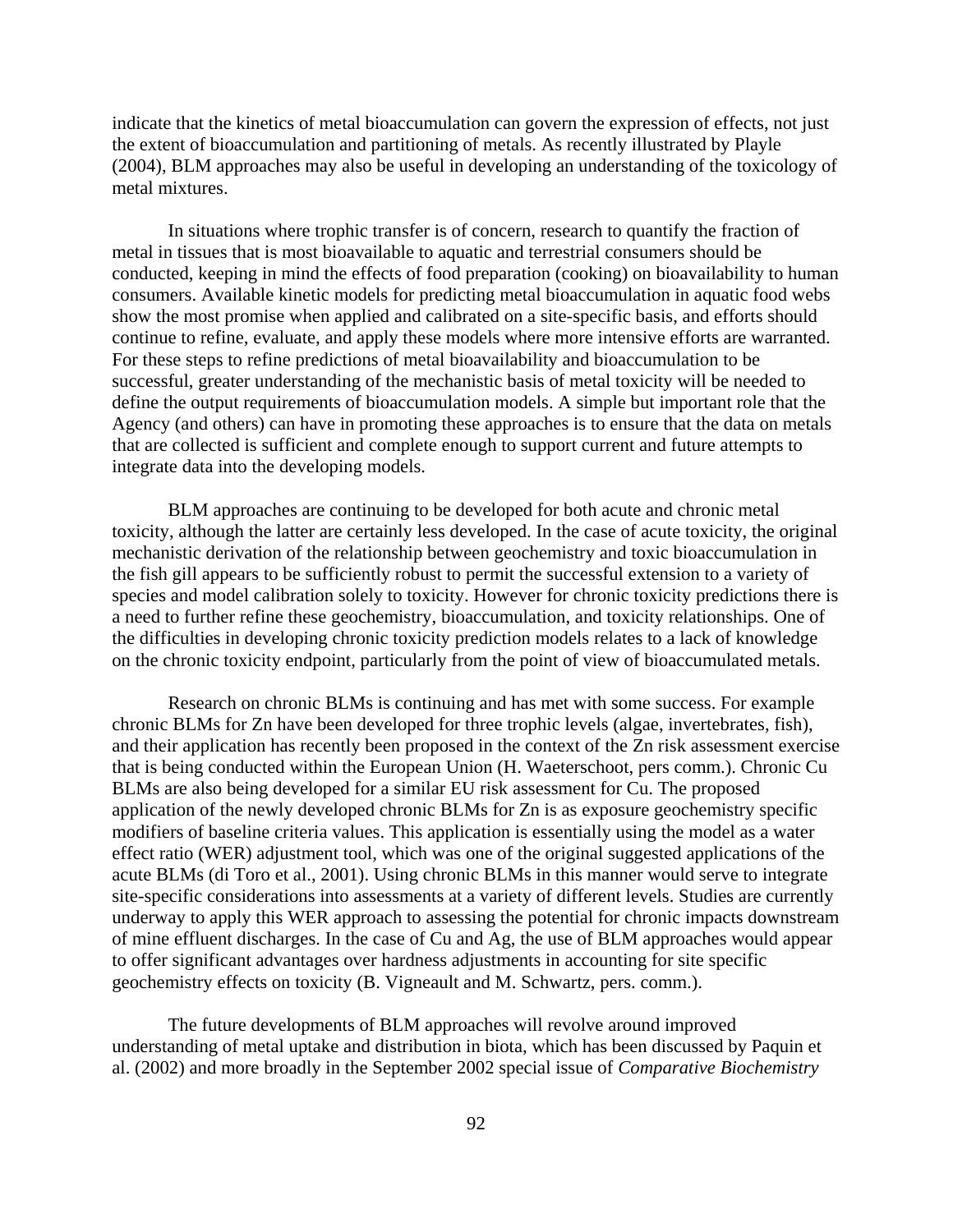*and Physiology* Part C. It would seem likely that the development of modeling approaches for chronic bioaccumulation and toxicity may require alternative approaches to those of the acute BLM which relies on equilibrium modeling. For example, a physiologically-based model with internal Na<sup>+</sup> balance as the modeling endpoint has been proposed by Paquin et al. (2002). Other physiologically-based models are proposed for development, which account for aquatic geochemistry in terms of uptake from multiple exposure surfaces (gill, GI tract), exchange within body compartments, detoxification, and elimination. These will likely serve to integrate and apply existing, ongoing, and future research results.

### **5.2 Research Needs**

### *5.2.1 Aquatic*

One of the general aims for bioavailability and bioaccumulation research should be an improved understanding of mechanisms of toxicity at the site of toxic action. Apart from the obvious benefits in terms of specific knowledge on toxicity, this level of understanding would dramatically advance the ability to integrate both from a data normalization point of view and from the regulatory application point of view (i.e., develop generalizations that would provide a scientifically consistent basis for making a transition from site-specific assessments to broader assessments). An example of the power of such an understanding involves the acute toxicity of Cu and Ag: the mechanistic and physiological understanding of gill bioaccumulation and acute toxicity to fish, which developed in the late '90s, facilitated the successful development of bioavailability and toxicity modeling (BLMs) that proved robust enough to be extended and applied across multiple species and regulatory contexts.

In addition to mechanisms of toxicity, an improved understanding of trophic transfer and the impact of mixtures is needed. As has been discussed, trophic transfer is not well understood and the potential for bioaccumulated metal causing impacts in consumers/predators needs elucidation. Similarly, much is still unknown about metal (or multiple-contaminant) mixtures—which in many cases are more likely to be part of realistic environmental exposure scenarios than single metals—though they have received some study (e.g., Norwood et al., 2003).

Below are some specific examples of future areas of research into bioaccumulation processes involving metals in aquatic organisms:

- Evaluation of the bioaccumulation of metals bound to colloidal material in ambient water.
- More thorough evaluation of the efflux rates of metals from different animals, including specific tissues, following bioaccumulation from the dissolved phase and from the dietary pathway.
- Evaluation of metal bioaccumulation in aquatic bacteria, which may influence the fluxes of certain metals in aquatic systems and which may introduce metals into bacteria-based food chains.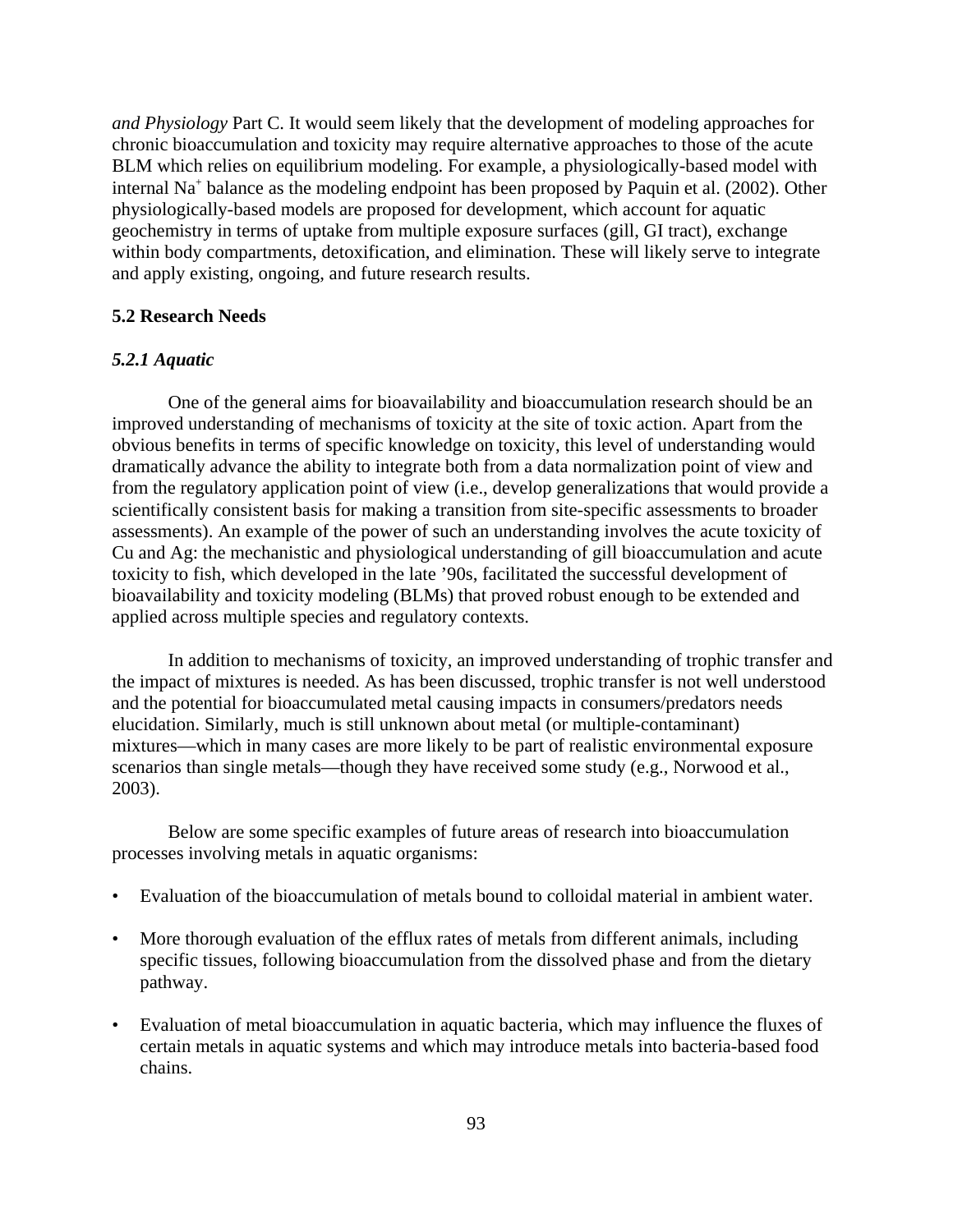- For organisms that are used or at least have the potential to serve as bioindicator organisms, a more detailed knowledge base is required on their basic physiology and ecology; further, monitoring programs could focus on key biomarkers of exposure and effects and would be wise to develop an algorithm to calculate an integrated stress index.
- New approaches to evaluate the bioaccumulation of metals from waters in which there are numerous contaminants (such as would be found in most contaminated harbors or rivers) to assess synergistic and antagonistic effects.
- Related to the previous point, further investigation of the interactions of the bioaccumulation and bioavailability of metals when they occur as mixtures.

# *5.2.2 Terrestrial*

*Soil organisms.* Future areas of research to better understand bioavailability and bioaccumulation involving metals and soil-dwelling organisms include:

- Development and validation of empirical and mechanistic models linking soil physicochemical characteristics, metal speciation, and toxic effects and bioaccumulation in soil invertebrates (e.g., BLM for soil organisms).
- Development and validation of kinetics models describing metal bioaccumulation in soil invertebrates.
- Basic research on the physiology of metal metabolism in various groups of soil invertebrates; evaluation of the relevance of soil pore water or diet in exposure and partitioning of metals in soil invertebrates.
- Identification of the risks for predators associated with the consumption of soil invertebrates containing metals; evaluation of the risk of consumption of by predators of metal partitioned to different fractions in soil invertebrates (e.g., storage granules versus metallothionein).
- Development of metal-specific biomarkers capable of quantitatively detecting magnitude and species of metal exposure.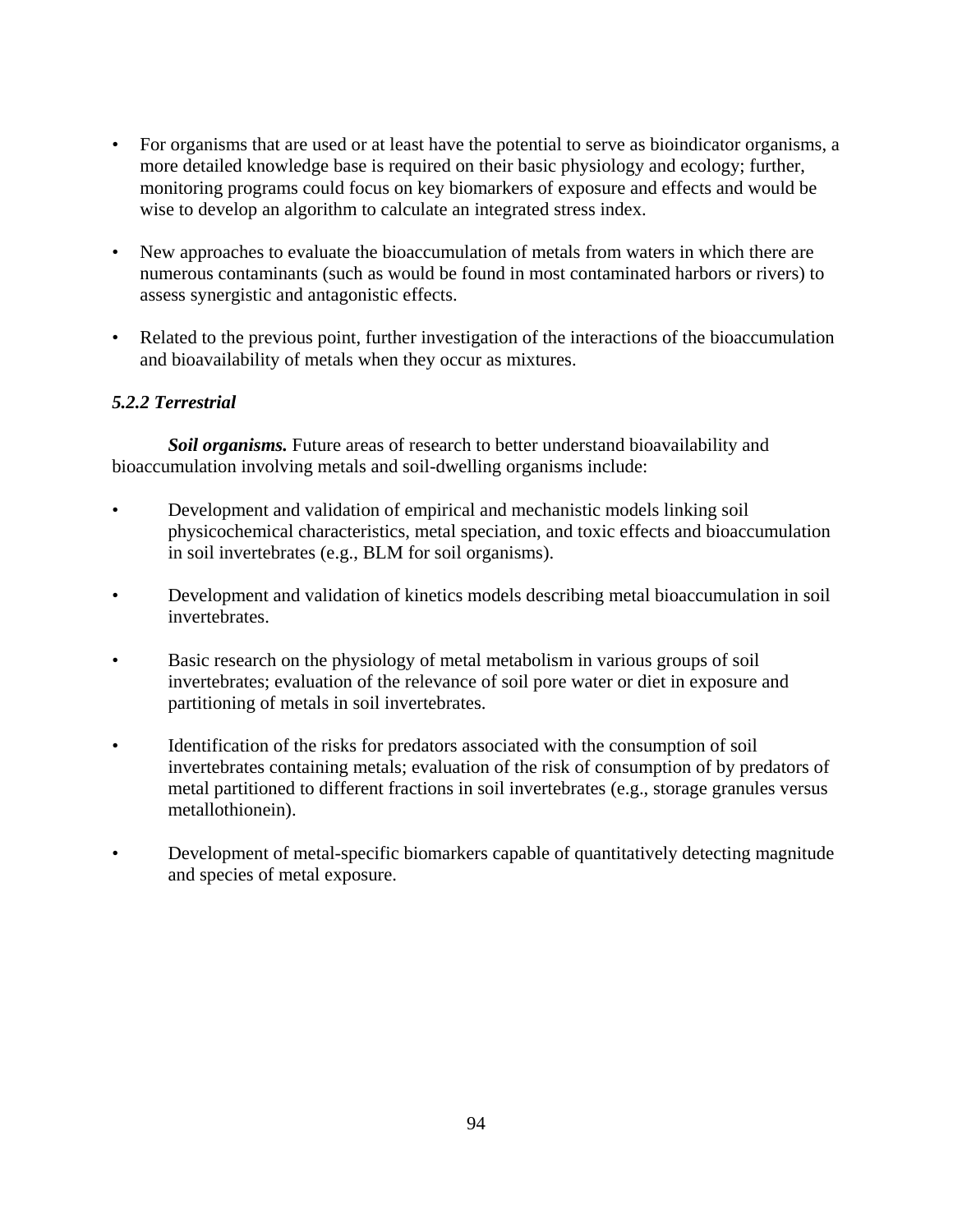# **6. LITERATURE CITED**

Adams, W.J. 2000. Hazard identification for metals and metal compounds: An alternative to the U.S. EPA strategy for identifying hazards associated with metals and metal substances. Presentation at the expert workshop: state of the science regarding PBT concepts and metals and metal compounds. U.S. EPA, EPRI, ICA, ILZRO, NiPERA and ICME. Arlington, VA. January 19.

Adams, P.C., R. Zhong, J. Haist, P.R. Flangan and D.R. Grant. 1991. Mucosal iron in the control of iron absorption in rat intestinal transplant model. Gastroenterology 100: 370-374.

Alsop, D.K., and C.M. Wood. 2000. Kinetic analysis of zinc accumulation on the gills of juvenile rainbow trout: effects of zinc acclimation and implications for biotic ligand modeling. Environ. Toxicol. Chem. 19:1911-1918.

Alsop, D.K., J.C. McGeer, D.G. McDonald and C.M. Wood. 1999a. Costs of chronic waterborne zinc exposure and the consequences of zinc accumulation on the gill/zinc interactions of rainbow trout in hard and soft water. Environ. Toxicol. Chem. 18:1014-1025.

Alsop, D.H., J.C. McGeer, D.G. McDonald and C.M. Wood. 1999b Assessing the costs and consequences of chronic waterborne zinc exposure to juvenile rainbow trout in hard and soft water. Environ. Toxicol. Chem. 18: 1014-1025.

Angle, C.R., A. Marcus, I.-H. Chengand M.S. and McIntire. 1984. Omaha childhood blood lead and environmental lead: A linear total exposure model. Environ. Res. 35:160-170.

Ankley, G.T., N.A. Thomas, D.M. di Toro, D.J. Hansen, J.D. Mahony, W.J. Berry, R.C. Swartzand and R.A. Hoke. 1994. Assessing potential bioavailability of metals in sediments: A proposed approach. Environ. Manage. 18:331-337.

Archer, D., S. Emerson and and C. Reimers. 1989. Dissolution of calcite in deep-sea sediments: pH and oxygen microelectrode results. Geochim. Cosmochim. Acta 53:2831-2845.

Baines, S.B., N.S. Fisher and R. Stewart. 2002. Assimilation and retention of selenium and other trace elements from crustacean food by juvenile striped bass (Morone saxatilis). Limnol. Oceanogr. 47:646-655.

Banerjee, S., S.H. Yalkowsky, and S.C. Valvani. 1980. Water solubility and octanol/water partition coefficients for organics. Limitations of the solubility-partition coefficient correlation. Environ. Sci. Technol. 14: 1227-1229.

Barltrop, D. 1973. Sources and significance of environmental lead for children. In: Proceedings of the International Symposium on Environmental Health Aspects of Lead. Commission of European Communities, Center for Information and Documentation, Luxemburg.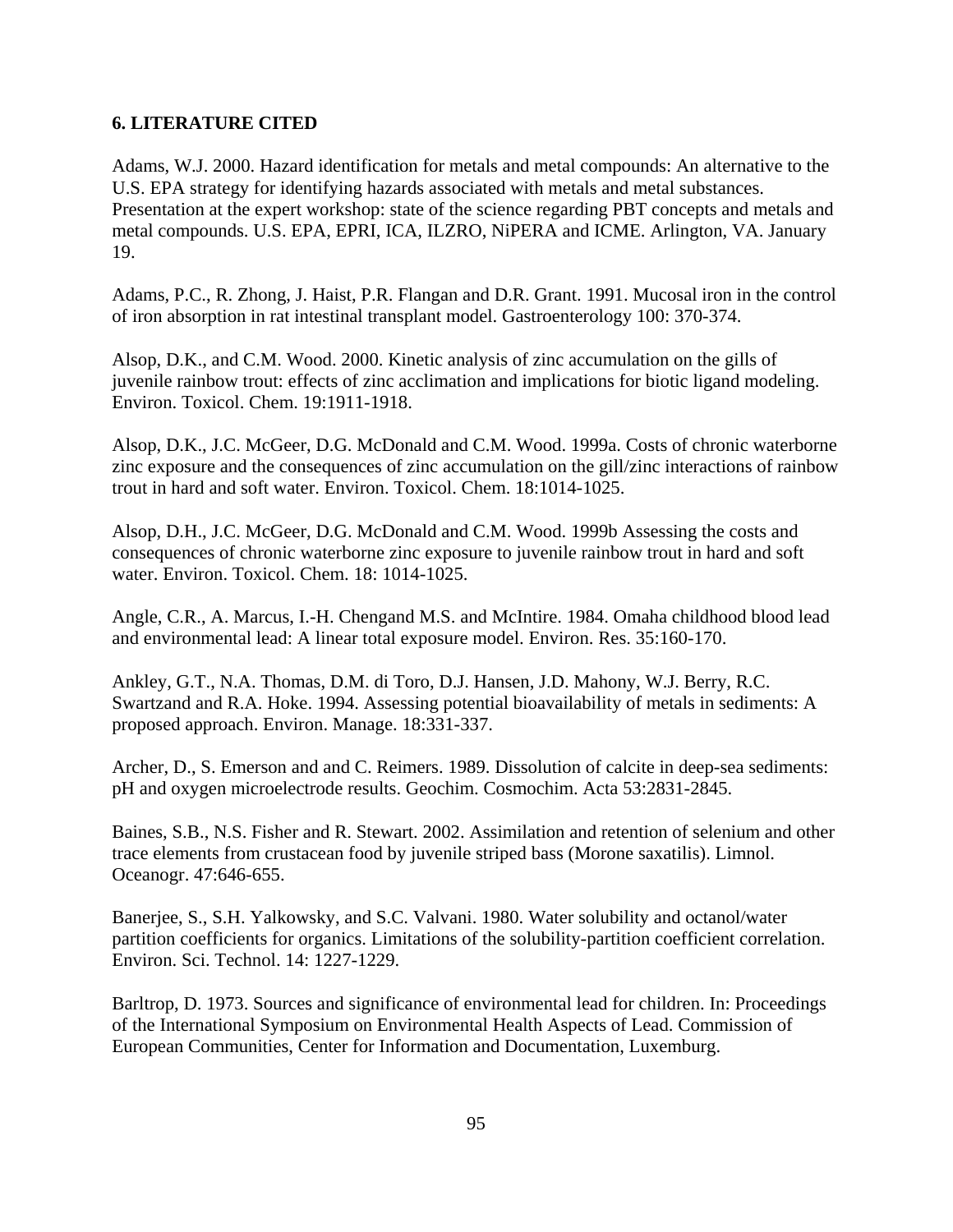Barltrop, D., and F. Meek. 1979. Effect of particle size on lead absorption from the gut. Arch. Environ. Health 34:280-285.

Barron, M.G. 1990. Bioconcentration. Environ. Sci. Technol.1612-1618.

Barron, M.G., G.R. Stehly, and W.L. Hayton. 1990. Pharmacokinetic modeling in aquatic animals I. models and concepts. Aquat. Toxicol. 18: 61-86.

Basta, N.T., and J.J. Sloan. 1999. Bioavailability of heavy metals in strongly acidic soils treated with exceptional quality biosolids. J. Environ. Qual. 28:633-638.

Basta, N.T., D.J. Pantone, and M.A. Tabatabai. 1993. Path analysis of heavy metal adsorption by soil. Agron. J. 85:1054-1057.

Beckett, P.H.T. 1989. The use of extractants in studies on trace metals in soil, sewage sludges, and sludge-treated soils. Adv. Soil Sci. 9:143-176.

Belfroid, A., M. Van der Berg, W. Seinen, J. Hermens and C.A.M. Van Gestel. 1995. Uptake, bioavailability and elimination of hydrophobic compounds in earthworms (*Eisenia andrei*) in field-contaminated soil. Environ. Toxicol. Chem. 14:605-612.

Benet, L.Z., Kroetz, D.L. and L.B. Sheiner. 1996. Pharmacokinetics: The dynamics of drug absorption, distribution, and elimination. In: Molinoff, P.B., and R.W. Ruddon, eds. Goodman and Gilman's The pharmacological basis of therapeutics. New York: McGraw Hill.

Berger, B., R. Dallinger and A. Thomaser. 1995. Quantification of metallothionein as a biomarker for cadmium exposure in terrestrial gastropods. Environ. Toxicol. Chem. 14:781-791.

Bergman, H.L. and E.J. Doward-King. 1997. Reassessment of metals criteria for aquatic life protection. SETAC Press, Pensacola, FL.

Berry, W.J., M. Cantwell, P. Edwards, J. Serbst and D.J. Hansen. 1999. Predicting the toxicity of sediments spiked with silver in the laboratory. Environ. Toxicol. Chem. 18:40-48.

Bezwoda, W., R. Charlton, T. Bothwell, J. Torrance and F. Mayet. 1978. The importance of gastric hydrochloric acid in the adsorption of nonheme food iron. J. Lab. Clin. Med. 41:108-116.

Bingham, F.T., G. Sposito, and J.E. Strong. 1986. The effect of sulfate on the availability of cadmium. Soil Sci. 141:172-177.

Bjerregaard, P., S. Topçuoglu, N.S. Fisher and S.W. Fowler. 1985. Accumulation and retention of 237Pu and 241Am in the mussel Mytilus edulis. Mar. Ecol. Prog. Ser. 21:99-111.

Bleeker, E.A.J., M.H.S. Kraak and C. Davids. 1992. Ecotoxicity of lead to the zebra mussel Dreissena polymorpha, Pallas. Hydrobiol. Bull. 25:233-236.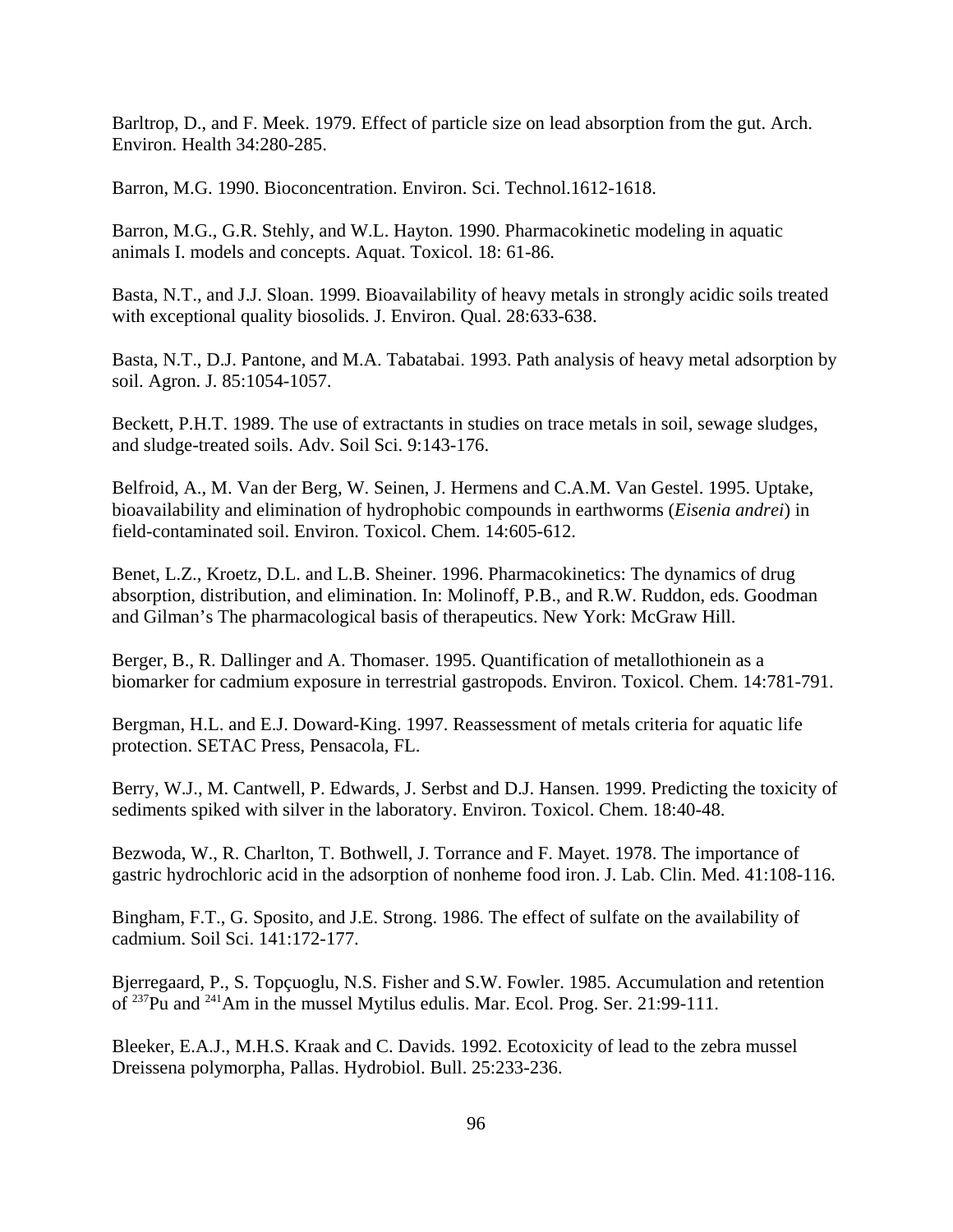Bodar, C.W.M., I. van der Sluis, J.C.P. van Montfort, P.A. Voogt and D.I. Zandee. 1990. Cadmium resistance in Daphnia magna. Aquat. Toxicol. 16:33-40.

Bornschein, R.L., Succop, P.A., Krafft, K.M., Clark, C.S. 1987. Exterior surface dust lead, interior house dust lead and childhood lead exposure in an urban environment. In: Hemphill, D.D. (Ed.), Trace Substances in Environmental Health–XX. Proceedings of the University of Missouri's 20<sup>th</sup> annual Conference, June 1986, pp. 322-332. University of Missouri, Columbia, MO.

Bradham, K.D. 2002. Effect of soil properties on the bioavailability and toxicity of metals to *Eisenia andrei*. Ph.D. diss, Dept. of Zoology, Oklahoma State University.

Bradley, R.W., C. DuQuesnay and J.B. Sprague. 1985. Acclimation of rainbow trout, Salmo gairdneri Richardson, to zinc: Kinetics and mechanism of enhanced tolerance induction. J. Fish Biol. 27: 367-379.

Branson, D.R., G.E. Blau,, H.C. Alexander, and W.B. Neely. 1975. Bioconcentration of 2,2',4,4'-tetrachlorobiphenyl in rainbow trout as measured by an accelerated test. Trans. Am . Fish. Soc. 4:785-792.

Brix, K.V., and D.K. DeForest. 2000. Critical review of the use of bioconcentration factors for hazard classification of metals and metal compounds. Parametrix, Inc., Kirkland, WA. April.  $71+pp.$ 

Brown, B.E. 1982. The form and function of metal-containing 'granules' in invertebrate tissues. Biol. Rev. 57:621-667.

Brown, S.L., C.L. Henry, H. Compton, R.L. Chaney, and P. DeVolder. 2000. Using municipal biosolids in combination with other residuals to restore metal-contaminated mining areas. Chap. 1 in: Proceedings of a Symposium on Mining, Forest and Land Restoration: The Successful Use of Residual/Biosolids/Organic Matter for Reclamation Activities. Denver, CO.: Rocky Mountain Water Environment Association. July 17-20.

Brown, S.L., R.L. Chaney, and W. Berti. 1999. Field test of amendments to reduce the insitu availability of soil lead. In: Abstracts of the 5<sup>th</sup> International Conference on Biogeochemistry of Trace Elements. Wenzel, W.w., D.C. Adriano, B. Alloway, H.E. Dorner, C. Keller, N.W. Lepp, M. Mench, R. Naidu, and G.M. Pierzynski, eds. Vienna, Austria: International Society for Trace Element Research. July 11-15, pp. 506-507.

Brunekreef, B.D., D. Noy, K. Biersteker and J. Boleij. 1983. Blood-lead levels of Dutch city children and their relationship to lrad in the environment. J. Air Pollut. Control Assoc. 33:872- 876.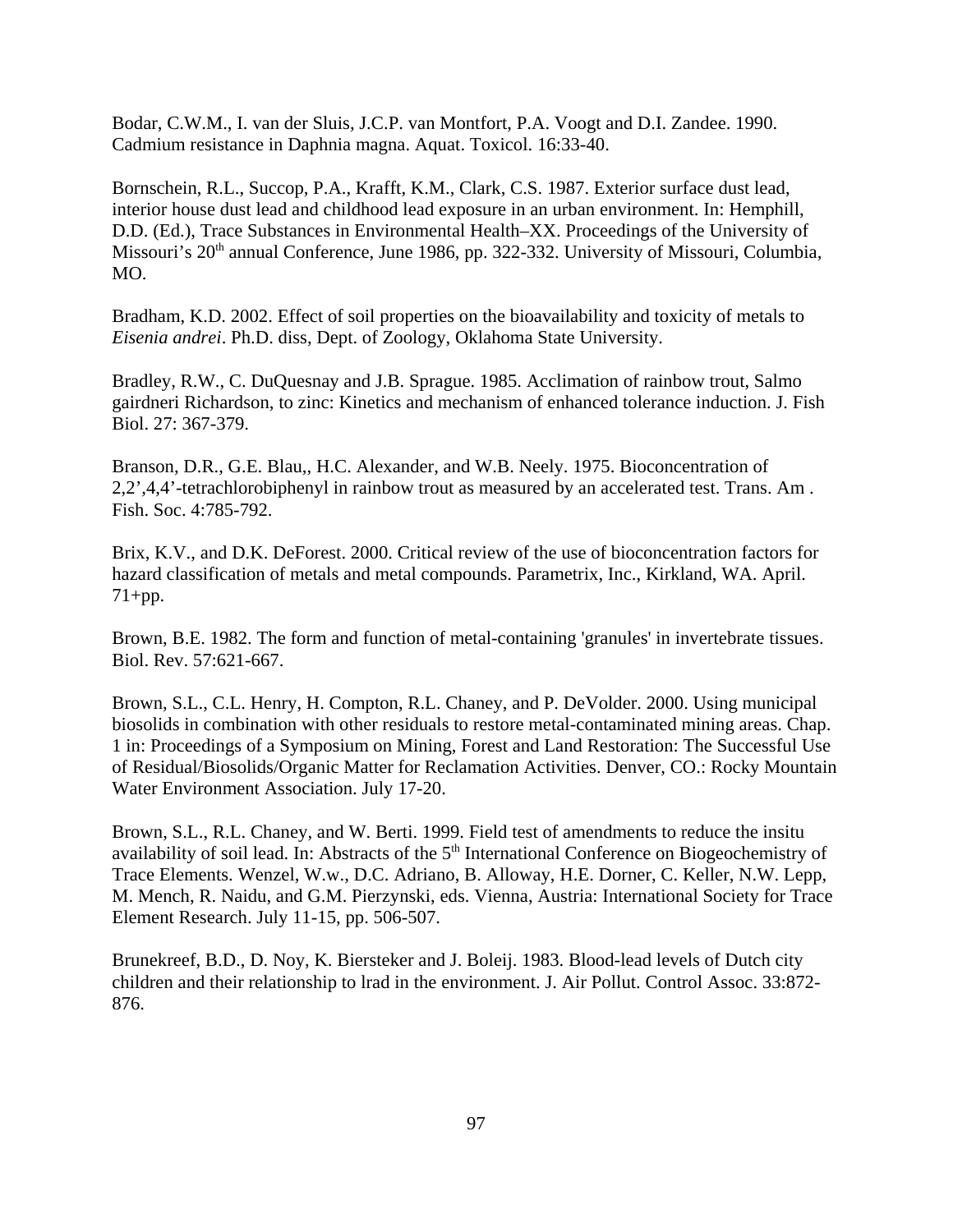Bustamante, P., F. Caurant, S.W. Fowler and P. Miramand. 1998. Cephalopods as a vector for the transfer of cadmium to top marine predators in the north-east Atlantic Ocean. Sci. Total. Environ. 220:71-80.

Calabrese, E.J., P.T. Kosteecki and C.E. Gilbert. 1987. How much soil do children eat? An emerging consideration for environmental health risk assessment. Comments Toxicol.

Calamari, D., G.F. Gaggino, and G. Pacchetti. 1982. Toxicokinetics of low levels of Cd, Cr, Ni and their mixture in long-term treatment on *Salmo gairdneri* Rich. Chemosphere 11: 59-70.

Campbell, P.G.C. 1995. Interactions between trace metals and aquatic organisms: A critique of the free-ion activity model. In: Tessier, A. and D.R. Turner, eds. Metal Speciation and Bioavailability in Aquatic Systems. Chichester, UK: Wiley, pp. 45-102.

Casteel, S., L. Brown, R. Cowart, J. Turk, T. May, E. Hoffman, G. Henningsen, C. Weis and W. Brattin. 1998a. Lead disposition in maternal and fetal swine tissues. Toxicologist 1062, p. 216.

Casteel, S., L. Brown, R. Cowart, L. Pace, C. Weis, E. Hoffman and G. Henningsen. 1998b. Bioavailability of arsenic in contaminated media. Toxicol. Lett. 95(Suppl. 1):135.

Casteel, S., L. Brown, R. Cowart, J. Turk, T. May, E. Hoffman, G. Henningsen and C. Weis. 1998c. Distribution of lead in the pregnant swine model. Toxicol. Lett. 95(Suppl. 1):127.

Casteel, S.W., R.P. Cowart, C.P. Weis, G.M. Henningsen, E. Hoffman, W.J. Brattin, R.E. Guzman, M.F. Starost, J. Payne, S.L. Stockham, S.V. Becker, J.W. Drexler, and J.R. Turk. 1997. Bioavailability of lead to juvenile swine dosed with soil from the Smuggler Mountain NPL site of Aspen, Colorado. Fundam. Appl. Toxicol. 36:177-187.

Casteel, S.W., R.P. Cowart, J.T. Payne, S.L. Stockman, J.R. Turk, C.P. Weis, G.M. Henningsen, E. Hoffman, W.J. Brattin and S.V. Becker. 1996. Determining the bioavailability of lead in contaminated soil. Toxicologist 30(1, pt. 2):11.

CBR (CB Research International). 1993. Report: Development of a physiologically relevant extraction procedure. Sidney, BC, Canada, 68 pp.

Chaney, R.L., and J.A. Ryan. 1994. Risk-based standards for arsenic, lead and cadmium in urban soils. Frankfurt, Germany: DECHMEA.

Chaney, R.L., S.L. Brown, J.S. Angle, T.I. Stuczynski, W.L. Daniels, C.L. Henry, G. Siebielec, Y.M. Li, J.A. Ryan and H. Compton. 2000. In situ remediation/reclamation/restoration of metals contaminated soils using tailor-made biosolids mixtures. In: Proceedings of Mining, Forest and Land Restoration Symposium/Workshop. Rocky Mountain Water Environment Association Biosolids Committee. July 17-19, Golden, CO.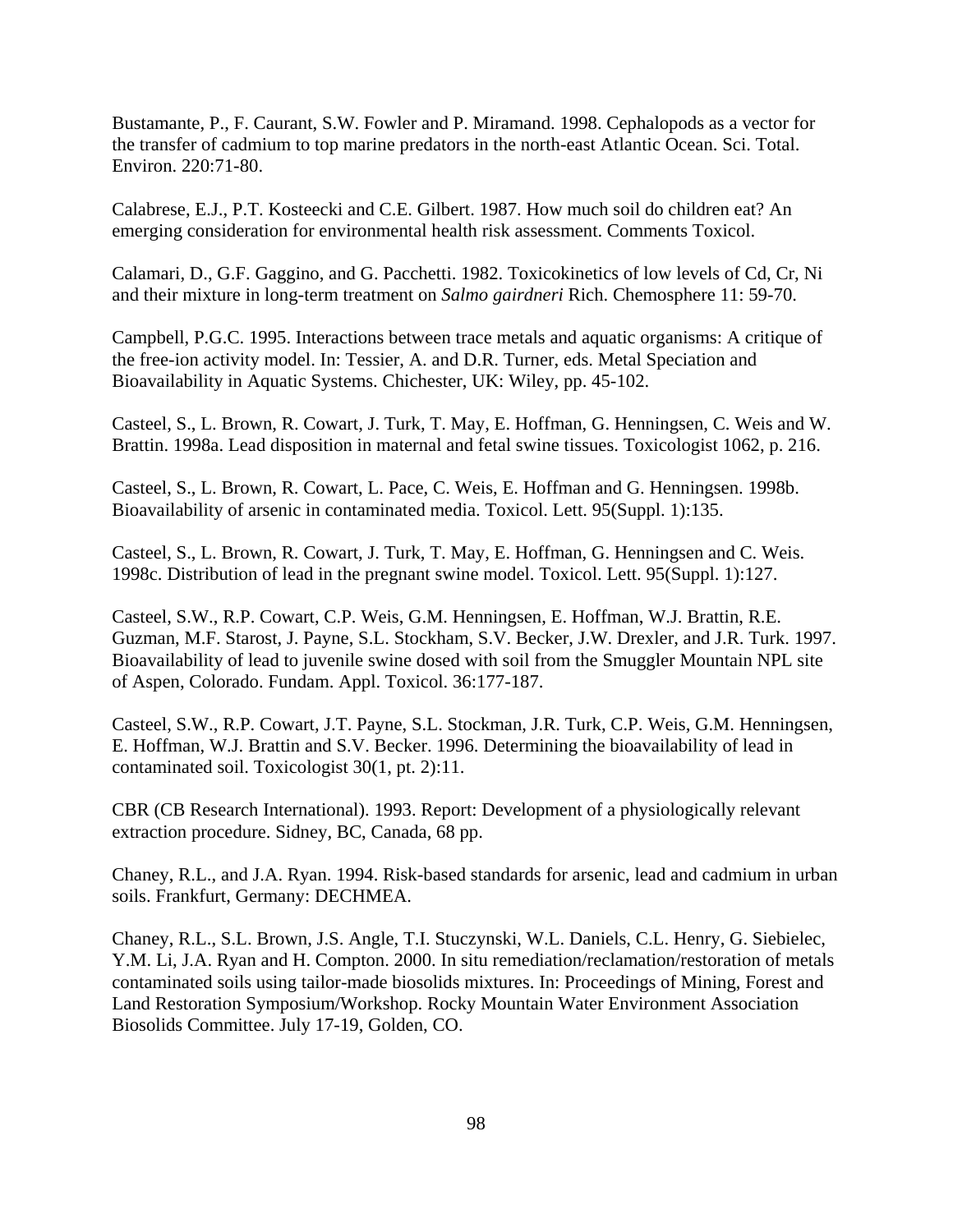Chang, S.I. and J.R. Reinfelder. 2000. Bioaccumulation, subcellular distribution, and trophic transfer of copper in a coastal marine diatom. Environ. Sci. Technol. 34:4931-4935.

Chang, A.C., A.L. Page, and J.E. Warneke. 1984. A sequential extraction of soil heavy metals following sludge application. J. Environ. Qual. 13:33-38.

Chapman, P.M. 1996. Hazard identification, hazard classification and risk assessment for metals and metal compounds in the aquatic environment. International Council on Metals and the Envrionment. Ottawa, Canada. 31 pp.

Chapman, P.M., H.E. Allen, K. Godtfredsen and M.N. Z'Graggen. 1996. Evaluation of bioaccumulation factors in regulating metals. Environ. Sci. Technol. 30:448-452.

Charlatchka, R., P. Cambier and S. Bourgeois. 1997. Mobilization of trace metals in contaminated soils under anaerobic conditions. In: Prost, R. ed. Contaminated soils, Proceedings of the 3rd International Conference on Biogeochemistry Trace Elements, Paris (France). May 15-19. pp. 159-174.

Chen, Z., and L.M. Mayer. 1999. Sedimentary metal bioavailability determined by the digestive constraints of marine deposit feeders: gut retention time and dissolved amino acids. Mar. Ecol. Prog. Ser. 176:139-151.

Chiou, C.T., V.H. Freed, D.W. Schmedding and R.L. Kohnert. 1977. Partition coefficient and bioaccumulation of selected organic chemicals. Environ. Sci. Tech. 11: 475-478

Clayton Jr., J.R., S.P. Pavlou and N.F. Beitner. 1977. Polychlorinated biphenyls in coastal marine zooplankton: Bioaccumulation by equilibrium partitioning. Environ. Sci. Technol. 11: 676-682

Conder, J.M., L.D. Seals and R.P. Lanno. 2002. Method for determining toxicologically relevant cadmium residues in the earthworm *Eisenia fetida*. Chemosphere 49:1-7.

Cowgill, U.M. 1976. The chemical composition of two species of *Daphnia* their algal food and their environment. Sci. Total Environ. 6: 79-102.

Crommentuijn, T., C.J.A.M. Doodeman, J.J.C. Van der Pol, A. Doornekamp, M.C.J. Rademaker and C.A.M. Van Gestel. 1994. Lethal body concentrations and accumulation patterns determine time-dependent toxicity of cadmium in soil arthropods. Environ. Toxicol. Chem. 13:1781-1789.

Crommentuijn, T., C.J.A.M. Doodeman, J.J.C. Van der Pol, A. Doornekamp and C.A.M. Van Gestel. 1997. Bioavailability and ecological effects of cadmium on *Folsomia candida* (Willem) in an artificial soil substrate as influenced by pH and organic matter. Appl. Soil Ecol. 5:261-271.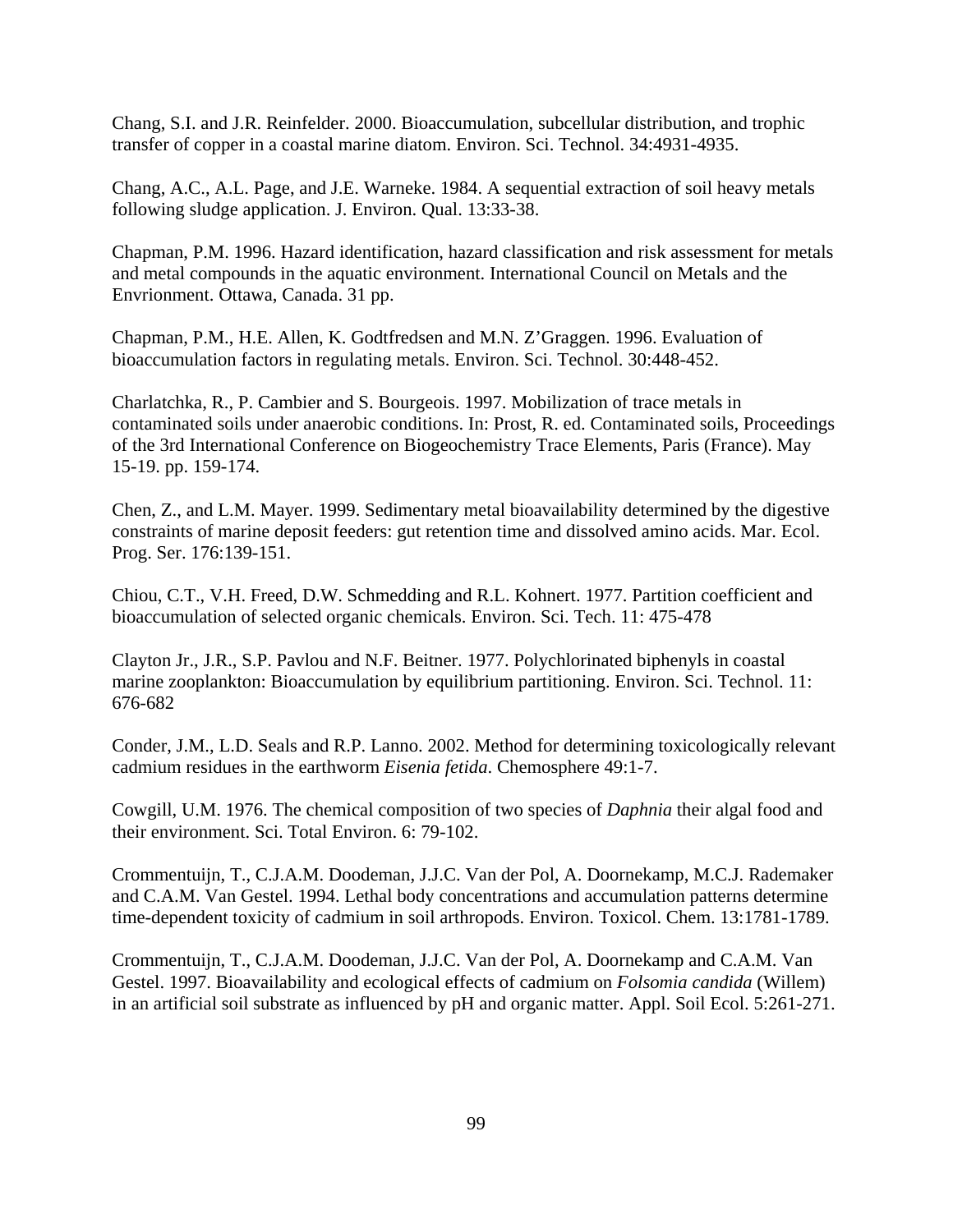Dahlgaard, H. 1986. Effects of season and temperature on long-term in situ loss rates of Pu, Am, Np, Eu, Ce, Ag, Tc, Zn, Co and Mn in a Baltic Mytilus edulis population. Mar. Ecol. Prog. Ser. 33:157-165.

Dallinger, R. 1996. Metallothionein research in terrestrial invertebrates: Synopsis and perspectives. Comp. Biochem. Physiol. 113C:125-133.

Dallinger, R., B. Berger, P.E. Hunziker and J.H.R. Kagi.1997. Metallothionein in snail Cd and Cu metabolism. Nature 388:237-238.

Davidson, W., and H. Zhang. 1994. In situ speciation measurements of trace components in natural waters using thin-film gels. Nature 367:546-548.

Davidson, W., and H. Zhang and G.W. Grime. 1994. Performance characteristics of gel probes used for measuring pore waters. Environ. Sci. Technol. 28:1623-1632.

Davidson, W., G.W. Grime, J.A.W. Morgan and K. Clarke. 1991. Distribution of dissolved iron in sediment pore waters at submillimetre resolution. Nature 352:323-325.

Davis, A., J.W. Drexler, M.V. Ruby and A. Nicholson. 1993. Micromineralogy of mine wastes in relation to lead bioavailability, Butte, Montana. Environ. Sci. Technol. 27:1415-1424.

de Nicola, M., N. Cardellicchio, C. Gambardella, S.M. Guarino and C. Marra. 1993. Effects of cadmium on survival, bioaccumulation, histopathology and PGM polymorphism in the marine isopod *Idotea baltica.* In: Dallinger, R., and P.S. Rainbow, eds. Ecotoxicology of metals in invertebrates. Boca Raton, FL: Lewis Publishers, pp. 103-116.

de Schamphelaere, K.A.C., and C.R. Janssen. 2004. Effect of dissolved organic carbon concentration and source, pH and water hardness on chronic toxicity of copper to *Daphnia magna*. Environ. Toxicol. Chem. 23:1115-1122.

de Schamphelaere, K.A.C., and C.R. Janssen. 2002. A biotic ligand model predicting acute copper toxicity for *Daphnia magna*: the effects of calcium, magnesium, sodium, potassium and pH. Environ. Sci. Technol. 36:48-54.

de Schamphelaere, K.A.C., F.M. Vasconcelos, F.M.G. Tack, H.E. Allen and C.R. Janssen. 2004. Effect of dissolved organic matter source on acute copper toxicity to *Daphnia magna*. Environ. Toxicol. Chem. 23:1248-1255.

de Schamphelaere, K.A.C., F.M. Vasconcelos, D.G. Heijerick, F.M.G. Tack, K. Delbeke, H.E. Allen and C.R. Janssen. 2003. Development and field validation of a predictive copper toxicity model for the green alga *Pseudokirchneriella subcapitata*. Environ. Toxicol. Chem. 22: 2454 2465.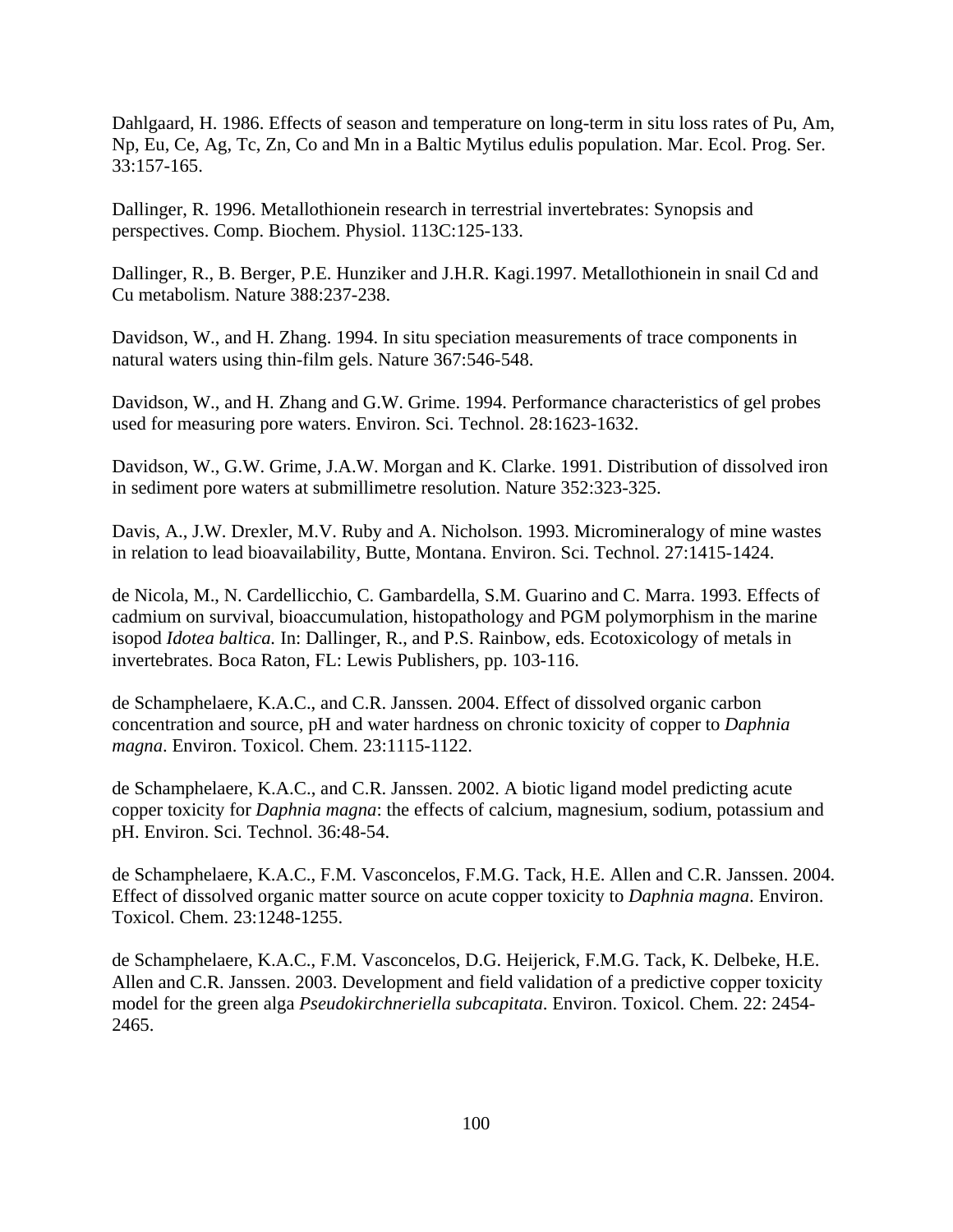de Schamphelaere, K.A.C., D.G. Heijerick and C.R. Janssen. 2002. Refinement and field validation of a biotic ligand model predicting acute copper toxicity to Daphnia magna. Comp. Biochem. Physiol. 133C: 243-258.

Devillers, J., D. Domine, S. Bintein and W. Karcher. 1998. Comparison of fish bioconcentration models. In: Comparative QSAR. Devillers, J, ed.. Washington D.C.: Taylor and Francis, pp. 1 50.

di Toro, D.M., H.E. Allen, H.L. Bergman, J.S. Meyer, P.R. Paquin and R.C. Santore. 2001. Biotic ligand model of the acute toxicity of metals. 1. Technical basis. Environ. Toxicol. Chem. 20:2383-2396.

di Toro, D.M., D.J. Hansen, J.A. McGrath and W.J. Berry. 1999. Predicting the toxicity of metals in sediments. Integrated approach to assessing the bioavailability and toxicity of metals in surface waters and sediments. USEPA 822-E-99-01.

di Toro, D.M., J.D. Mahony, D.J. Hansen, K.J. Scott, A.R. Carlson and G.T Ankley. 1992. Acid volatile sulfide predicts the acute toxicity of cadmium and nickel in sediments. Environ. Sci. Technol. 26:96-101.

di Toro, D.M., J.D. Mahony, D.J. Hansen, K.J. Scott, M.B. Hicks, S.M. Mayr and M.S. Redmond. 1990. Toxicity of cadmium in sediments: The role of acid volatile sulfide. Environ. Toxicol. Chem. 9:1487-1502.

Drexler, J.W. 1997. Validation of an in vitro method: A tandem approach to estimating the bioavailability of lead and arsenic in humans. Presented at IBC Conference on Bioavailability, Scottsdale, AZ.

Drexler, J.W., and W. Brattin. 2005. Evaluation of the lead RBLP as an in vitro method for arsenic bioaccessability. In Prep.

Drexler, J.W., C. Weis and W. Brattin. 2004. Relative bioavailability of lead: A validated in vitro procedure. In prep.

Endo, T., S. Nakaya, R. Kimura and T. Murata. 1986. Gastrointestinal adsorption of inorganic mercuric compounds in vitro. Toxicol. Appl. Pharmacol. 83:187-196.

Erickson, R.J., and J.M. McKim. 1990. A model for exchange of organic chemicals at fish gills: flow and diffusion limitations. Aquat. Toxicol. 18: 175-198.

Erickson, R.J., D.A. Benoit, V.R. Mattson, H.P. Nelson Jr. and E.N. Leonard. 1996. The effects of water chemistry on the toxicity of copper to fathead minnows. Environ. Toxicol. Chem. 15: 181-193.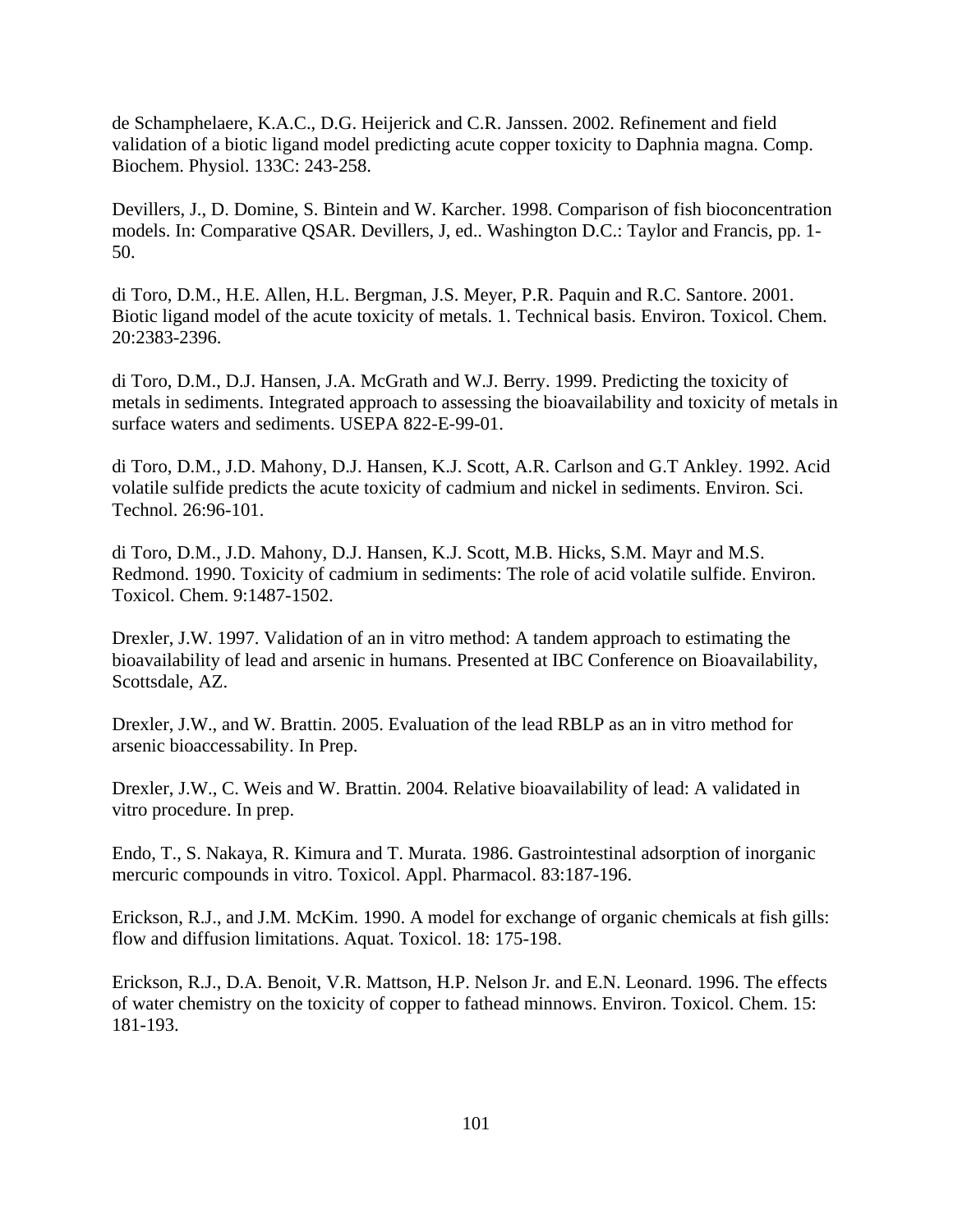Federal Register. 1989. Final Rule for Good Laboratory Practice Standards Under the Federal Insecticide, Fungicide, and Rodenticide Act, Code of Federal Regulations Title 40, Pt. 160; pp. 34067-34074.

Feijtel, T., P. Kloepper-Sams, K. den Haan, R. van Egmond, M. Comber, R. Heusel, P. Wierich, W. Ten Berge, A. Gard, W. de Wolf and H. Niessen. 1997. Integration of bioaccumulation in an environment of risk assessment. Chemosphere 34: 2337-2350.

Fisher, N.S. 1985. Accumulation of metals by marine picoplankton. Mar. Biol. 87:137-142.

Fisher, N.S., and J.R. Reinfelder. 1995. The trophic transfer of metals in marine systems. In: Tessier, A. and D.R. Turner, eds. Metal speciation and bioavailability in aquatic systems. Chichester, UK: Wiley, pp. 363-406.

Fisher, N.S., and M. Wente. 1993. The release of trace elements by dying marine phytoplankton. Deep-Sea Res. 40:671-694.

Fisher, N.S., I. Stupakoff, S.A. Sañudo-Wilhelmy, W.-X. Wang, J.-L. Teyssié, S.W. Fowler and J. Crusius. 2000. Trace metals in marine copepods: a field test of a bioaccumulation model coupled to laboratory uptake kinetics data. Mar. Ecol. Prog. Ser. 194:211-218.

Fisher, N.S., J.-L. Teyssié, S.W. Fowler and W.-X. Wang. 1996. Accumulation and retention of metals in mussels from food and water: a comparison under field and laboratory conditions. Environ. Sci. Technol. 30:3232-3242.

Fisher, N.S., M. Bohé and J.-L. Teyssié. 1984. Accumulation and toxicity of Cd, Zn, Ag, and Hg in four marine phytoplankters. Mar. Ecol. Prog. Ser. 18:201-213.

Foerstner, U. 1987. Sediment-associated contaminants: An overview of scientific basis for developing remidial options. Hydrobiologia, 149:221-246.

Fowler, S.W. 1982. Biological transfer and transport processes. In: Kullenberg, G., ed. Pollutant transfer and transport in the sea, Vol.II, Boca Raton, FL: CRC Press, pp. 1-65.

Foy, C.D., R.L. Chaney and M.C. White. 1978. The physiology of metal toxicity in plants. Ann. Rev. Plant Physiol. 29:511-566.

Franke, C. 1996. How meaningful is the bioconcentration factor for risk assessment? Chemosphere 32: 1897-1905.

Franke, C., G. Studinger, G. Berger, D. Bohling, U. Bruckmann, D. Cohors-Fresenborg and U. Johncke. 1994. The assessment of bioaccumulation. Chemosphere 29:1501-1514.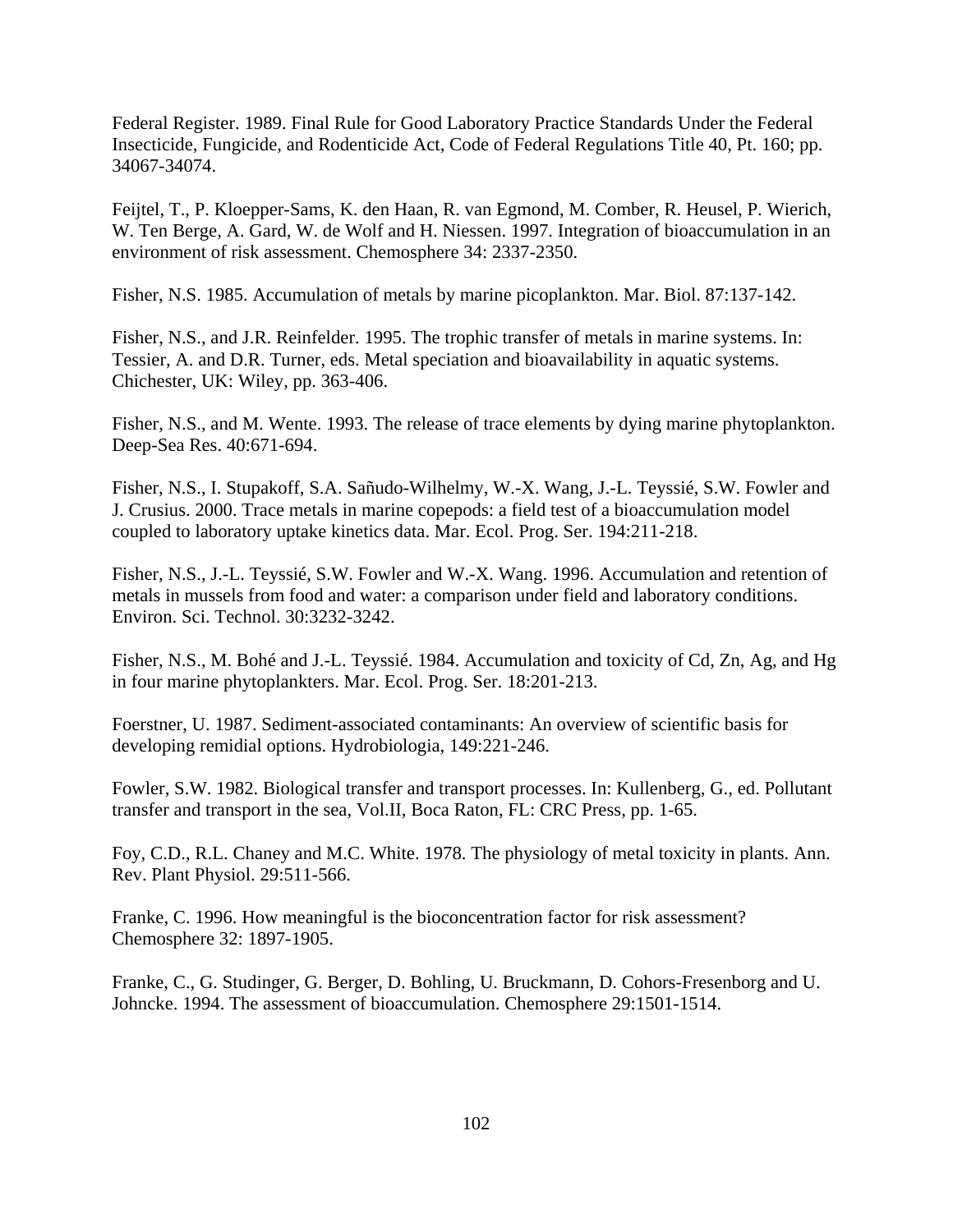Freeman, G.B., J.D. Johnson, J.M. Killinger, S.C. Liao, A.O. Davis, M.V. Ruby, R.L. Chaney, S.C. Lovre and P.D. Bergstrom. 1993. Bioavailability of arsenic in soil impacted by smelter activities following oral administration in rabbits. Fund. Appl. Toxicol. 21: 83-88.

Gagnon, C., and N.S. Fisher. 1997. The bioavailability of sediment-bound Cd, Co, and Ag to the mussel Mytilus edulis. Can. J. Fish. Aquat. Sci. 54:147-156.

Gasser, U.G., W.J. Walker, R.S. Borch and R.G. Burau. 1996. Lead release from smelter and mine waste impacted materials under simulated gastric conditions and relation to speciation. Environ. Sci. Technol. 30:761-769.

George, S.G. 1990. Biochemical and cytological assessments of metal toxicity in marine animals. In: Heavy metals in the marine environment. Furness, R.W. and P.S. Rainbow, eds. Boca Raton, FL: CRC Press, pp.123-142.

George, S.G., and B.J.S. Pirie. 1980. Metabolism of zinc in the mussel, Mytilus edulis (L.): A combined ultrastructural and biochemical study. J. Mar. Biol. Assoc. U.K. 60:575-590.

George, S.G., B.J.S. Pirie, A.R. Cheyne, T.L. Combs and P.T. Grant. 1978. Detoxification of metals by marine bivalves; ultrastructural study of the compartmentalisation of copper and zinc in the oyster, Ostrea edulis. Mar. Biol. 45:147-156.

Gettier, S.W., D.C. Martens and S.I. Donohue. 1985. Soybean yield response prediction from soil and tissue manganese levels. Agron. J. 77:63-67.

Goldberg, E.D., M. Koide, V. Hodge, A.R. Flegal and J. Martin. 1983. US Mussel Watch: 1977-1978. Results on trace metals and radionuclides. Estuar. Coastal Shelf Sci. 16:69-93.

Goldberg, E.D., V.T. Bowen, J.W. Farrington, G.R. Harvey, J.H. Martin, P.L. Parker, R.W. Risebrough, W. Robertson, E. Schneider and E. Gamble. 1978. The mussel watch. Environ. Cons. 5:101-125.

Gray, J.S., 2002. Biomagnification in marine systems: the perspective of an ecologist. Mar. Pollut. Bull. 45:46-52.

Griffin, S., C. Weis and A. Marcus.1993. Application of a pharmacokinetic model in assessing risk to multi-media lead exposure at the Butte, Montana, Superfund site. Toxicologist 13:142.

Griscom, S.B., N.S. Fisher and S.N. Luoma. 2002. Kinetic modeling of Ag, Cd and Co bioaccumulation in the clam Macoma balthica; quantifying dietary and dissolved sources. Mar. Ecol. Prog. Ser. 240:127-141.

Grosell, M.H., C. Hogstrand and C.M. Wood. 2001. Copper toxicokinetics and hepatobiliary excretion in copper-acclimated and non-acclimated freshwater rainbow trout (Oncorhynchus mykiss). Am. J. Physiol. 280:797-806.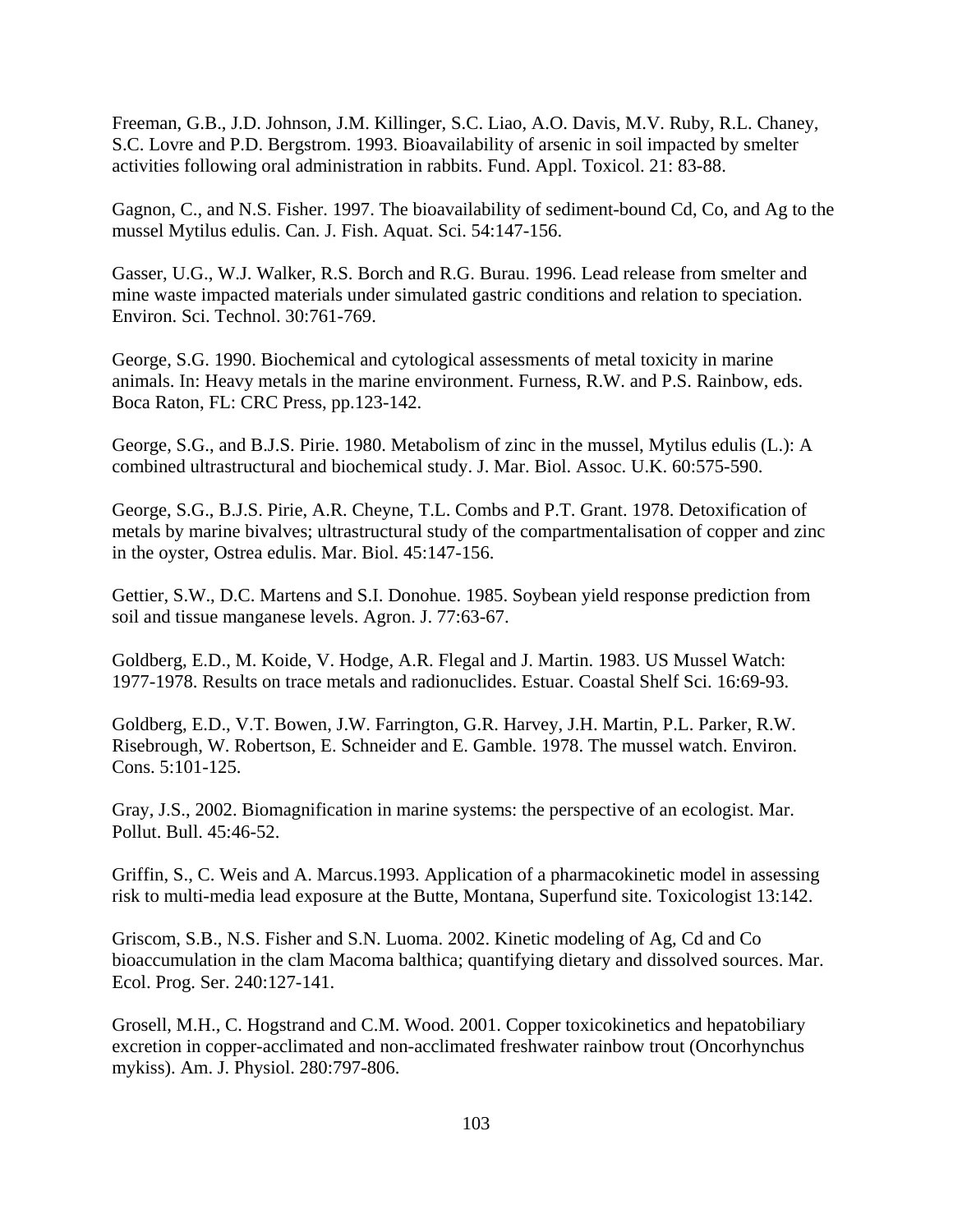Grosell, M.H., J.C. McGeer and C.M. Wood. 1998. Renal Cu and Na excretion and hepatic Cu metabolism in both Cu-acclimated and non-acclimated rainbow trout (Oncorhynchus mykiss). Aquat. Toxicol. 40:275-291.

Grosell, M.H., C. Hogstrand and C.M. Wood. 1997. Cu uptake and turnover in both Cu-acclimated and non-acclimated rainbow trout (Oncorhynchus mykiss). Aquat. Toxicol. 38:257-276.

Gundersen, J.K., E.L. Jorgensen, E. Larsen and H.W. Jannasch. 1992. Mats of giant sulfur bacteria on deep-sea sediments due to fluctuating hydrothermal flow. Nature 360:454-455.

Gupta, S.K., and K.Y. Chen. 1975. Partitioning of trace elements in selective chemical fractions of nearshore sediments. Environ. Lett. 10:129-158.

Hamilton, S.J., and P.M. Mehrle. 1986. Metallothionein in fish: review of its importance in assessing stress from metal contaminants. Trans. Am. Fish. Soc. 115:569-609.

Handy, R.D. 1993. The effect of acute exposure to dietary Cd and Cu on organ toxicant concentrations in rainbow trout, Oncorhynchus mykiss. Aquat. Toxicol. 27:1-14.

Hansen, D.J., W.J. Berry, J.D. Mahony, W.S. Boothman, D.L. Robson and G.T. Ankley. 1996. Predicting the toxicity of metals-contaminated field sediments using interstitial concentration of metal and acid volatile sulfide normalizations. Environ. Toxicol. Chem. 15:2080-2094.

Harris, Z.L., and J.D. Gitlin. 1996. Generic and molecular basis for copper toxicity. Am. J. Clin. Nutr. 63: 836S-841S.

Healy, M.A., P.G. Harrison, M. Aslam, S.S. Davis and C.G. Wilson. 1982. Lead sulfide and traditional preparations: Routes for ingestion and solubility and reactions in gastric fluid. J. Clin. Hosp. Pharm. 7:169-173.

Heijerick, D.G., K.A.C. de Schamphelaere and C.R. Janssen, et al. 2002a. Biotic ligand model development predicting Zn toxicity to the alga *Pseudokirchneriella subcapitata:* possibilities and limitations. Comp. Biochem. Physiol. 133C: 207-218.

Heijerick, D.G., K.A.C. de Schamphelaere and C.R. Janssen, et al. 2002b. Predicting acute zinc toxicity for Daphnia magna as a function of key water chemistry characteristics: development and validation of a biotic ligand model. Environ. Toxicol. Chem. 21:1309-1315.

Hempe, J.M., and R.J. Cousins. 1992. Cysteine-rich intestinal protein and intestinal metallothionein: an inverse relationship as a conceptual model for zinc absorption in rats. J. Nutri. 122: 89-95.

Henning, S.J., and C.C. Cooper. 1988. Intestinal accumulation of lead salts and milk lead by suckling rats. Proc. Soc. Exp. Biol. Med. 187:110-116.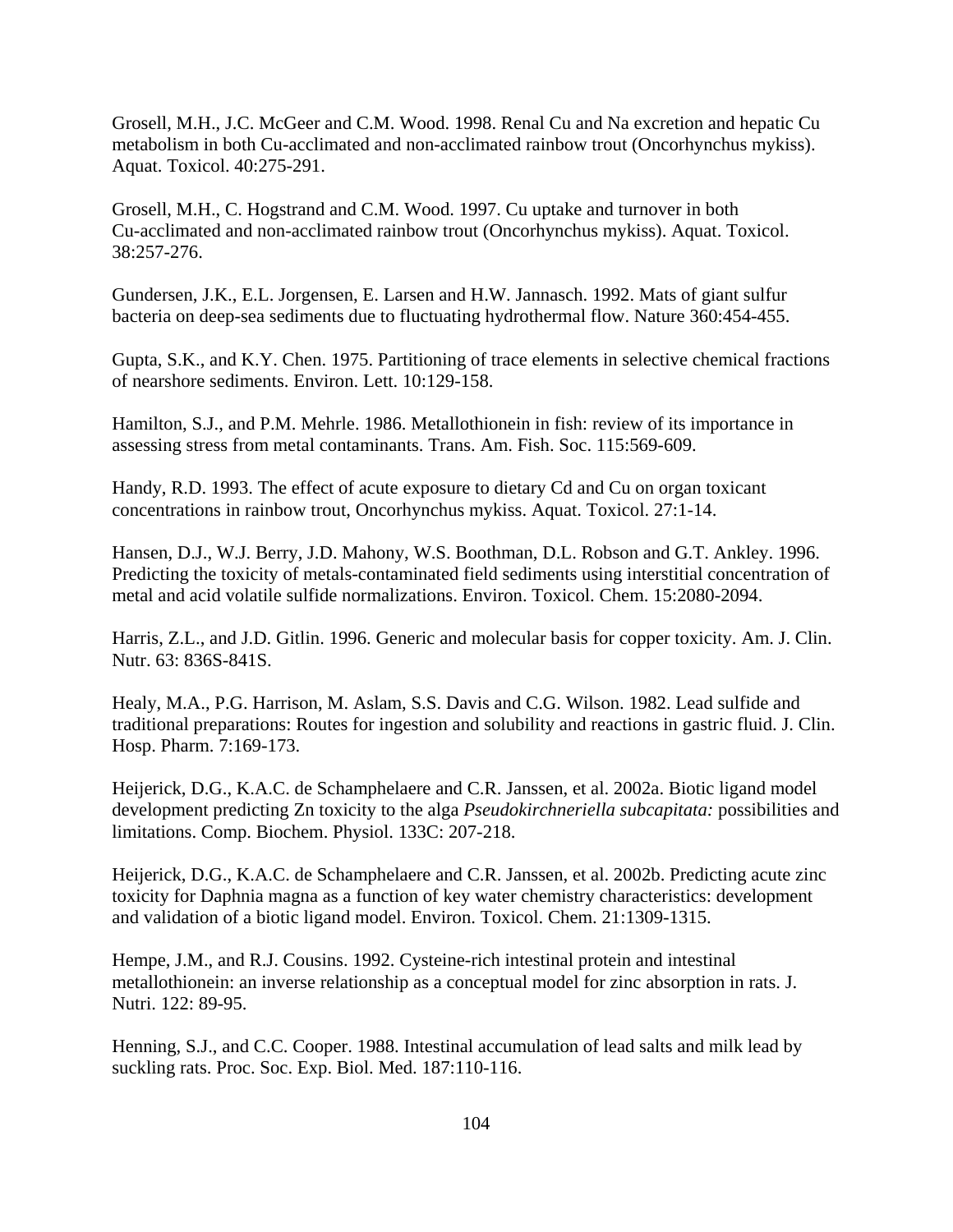Henningsen, G., C. Weis, E. Hoffman, S. Casteel, W. Brattin, and T. Hammon. 1999a. Lead saturation in the blood compartment: GI tract absorption or circulatory system kinetics? In: Lead model development: probabilistic risk assessment and biokinetic modeling, U.S. EPA Workshop, RTP, NC, June 14-17, 1999.

Henningsen, G., C. Weis, E. Hoffman, S. Casteel, W. Brattin, and T. Hammon. 1999b. Studies on bioavailability of soil lead by U.S. EPA R8 using juvenile swine as a model for young children. In: Lead model development: probabilistic risk assessment and biokinetic modeling, U.S. EPA Workshop, RTP, NC, June 14-17, 1999.

Henningsen, G., C. Weis, S. Casteel, L. Brown, E. Hoffman, W. Brattin, J. Drexler and S. Christensen. 1998a. Differential bioavailability of lead mixtures from 20 different soil matrices at superfund mining sites. Toxicologist 128, p. 26.

Henningsen, G., M. Wickstrom, B. Rimar, S. Everett, E. Dorward-King, R. Graham and D. Hoff. 1998b. Screening ecological risks at Superfund sites by comparing exposed receptors—comparing tissue residues to background burdens from reference areas. Society of Environmental Toxicology and Chemistry (SETAC), Denver, CO. November.

Hering, J.G., and F.M.M. Morel. 1990. Kinetics of trace metal complexation: ligand exchange reactions. Environ. Sci. Technol. 24: 242-252.

Heyraud, M., and R.D. Cherry. 1979. Polonium-210 and lead-210 in marine food chains. Mar. Biol. 52:227-236.

Hogstrand, C., S.D. Reid and C.M. Wood. 1995. Ca2+ versus Zn2+ transport in the gills of freshwater rainbow trout and the costs of adaptation to waterborne Zn2+. J. Exp. Biol. 198: 337-348.

Holden, A.V. 1962. A study of the absorption of  $^{14}C$  labeled DDT from water by fish. Ann. Appl. Biol. 50:467-477.

Hollis, L., J.C. McGeer, D.G. McDonald and C.M. Wood. 2000. Effects of long term sublethal Cd exposure in rainbow trout during soft water exposure: implications for biotic ligand modeling. Aquat. Toxicol. 51:93-105.

Hollis, L., J.C. McGeer, D.G. McDonald and C.M. Wood. 1999. Cadmium accumulation, gill Cd binding, acclimation, and physiological effects during long term sublethal Cd exposure in rainbow trout. Aquat. Toxicol. 46:101-119.

Hook, S.E., and N.S. Fisher. 2001. Reproductive toxicity of metals in calanoid copepods. Mar. Biol. 138:1131-1140.

Hopkin, S.P. 1989. Ecophysiology of metals in terrestrial invertebrates. London: Elsevier Applied Science.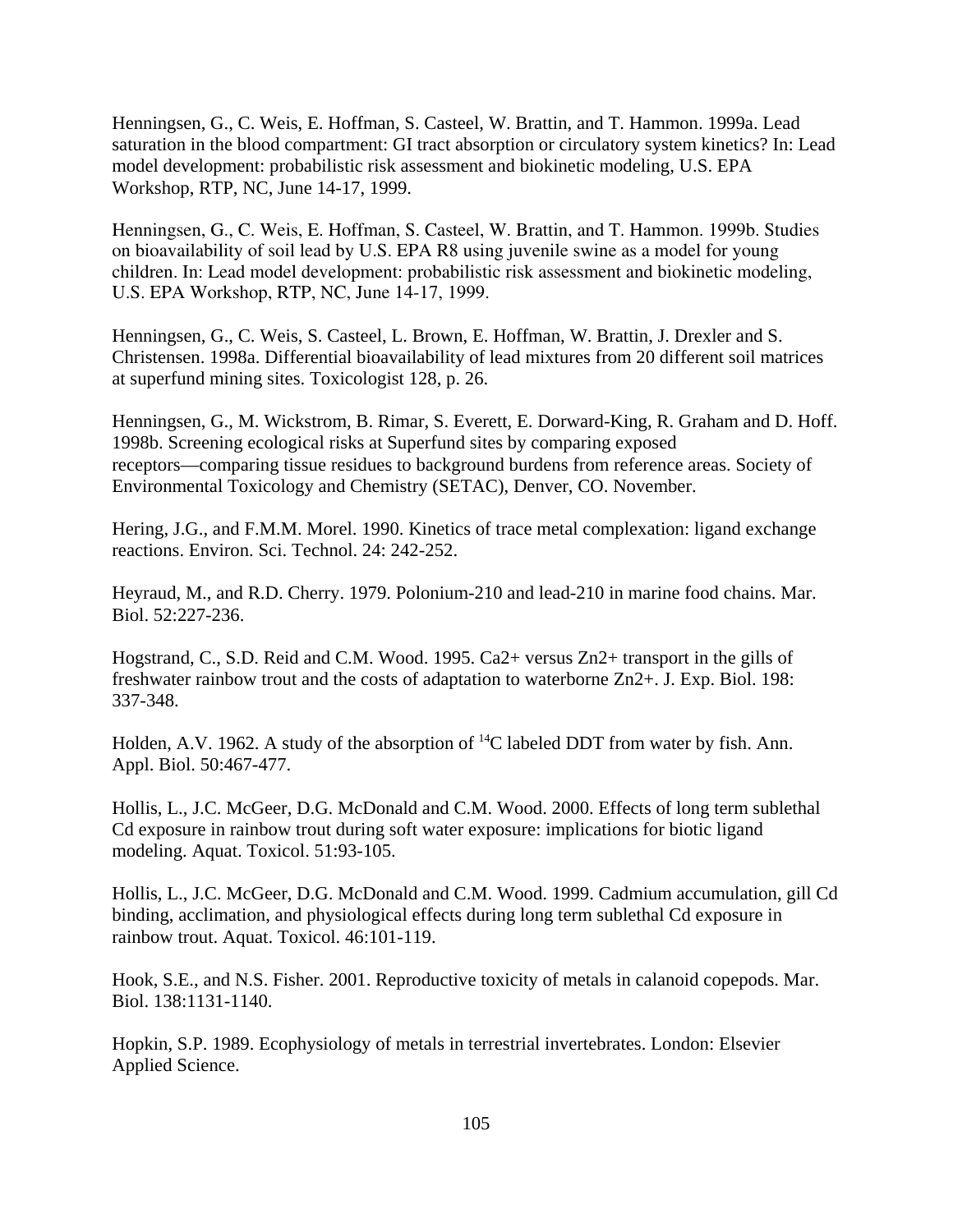Hopkin, S.P., and J.A. Nott. 1979. Some observations on concentrically structured, intracellular granules in the hepatopancreas of the shore crab Carcinus maenas (L.). J. Mar. Biol. Assoc. U.K. 59:867-877.

Hudson, R.J.M. 1998. Which aqueous species control the rates of trace metal uptake by aquatic biota? Observations and predictions of non-equilibrium effects. Sci. Total Environ. 219:95-115.

Hunt, A., D.L. Johnson, J.M. Watt and I. Thorton. 1992. Characterizing the sources of particulate lead in house dust by automated scanning electron microscopy. Environ. Sci. Technol. 26:1513-1523.

Hylland, K., T. Kaland and T. Andersen. 1994. Subcellular Cd accumulation and Cd-binding proteins in the netted dog whelk, Nassarius reticulatus L. Mar. Environ. Res. 38:169-193.

IAEA. In press. Sediment Kds and Concentration Factors for Radionuclides in the Marine Environment. International Atomic Energy Agency, Vienna.

Imber, B.E., M.G. Robinson, A.M. Ortega, A.M. and J.D. Burton. 1985. Complexation of zinc by exudates from Skeletonema costatum grown in culture. Mar. Chem. 16: 131-139.

Ingersoll, C. 1993. An Ecological Assessment of Metal Contaminated Sediments in the Upper Clark Fork River. USGS.

Isaure, M.-P., A. Laboudique, A. Manceau, G. Sarret, C. Tiffreau, P. Trocellier, G. Lamble, J.-L. Hazemann and D. Chateigner. 2002. Quantitative Zn speciation in a contaminated dredged sediment by  $\mu$ Pixe,  $\mu$ -SXRF, EXAFS spectroscopy and principal component analysis. Geochim. Cosmochim. Acta 66(9):1549-1567.

Janes, N. and R.C. Playle. 1995. Modeling silver binding to gills of rainbow trout (Oncorhynchus mykiss). Environ. Toxicol. Chem. 14: 1847-1858.

Janssen, R.P.T., L. Posthuma, R. Baerselman, H.A. Den Hollander, R.P.M. Van Veen and W.J.G.M. Peijnenburg. 1997. Equilibrium partitioning of heavy metals in Dutch field soils. II. Prediction of metal accumulation in earthworms. Environ. Toxicol. Chem. 16:2479-2488.

Jenkins, K.D. and A.Z. Mason, 1988. Relationships between subcellular distributions of cadmium and perturbations in reproduction in the polychaete *Neanthes arenaceodentata*. Aquat. Toxicol. 12:229-244.

Kaland, T., T. Andersen and K. Hylland. 1993. Accumulation and subcellular distribution of metals in the marine gastropod Nassarius reticulatus L., In Ecotoxicology of Metals in Invertebrates, Dallinger R, Rainbow PS, eds. Boca Raton, FL: Lewis Publishers, pp. 37-53.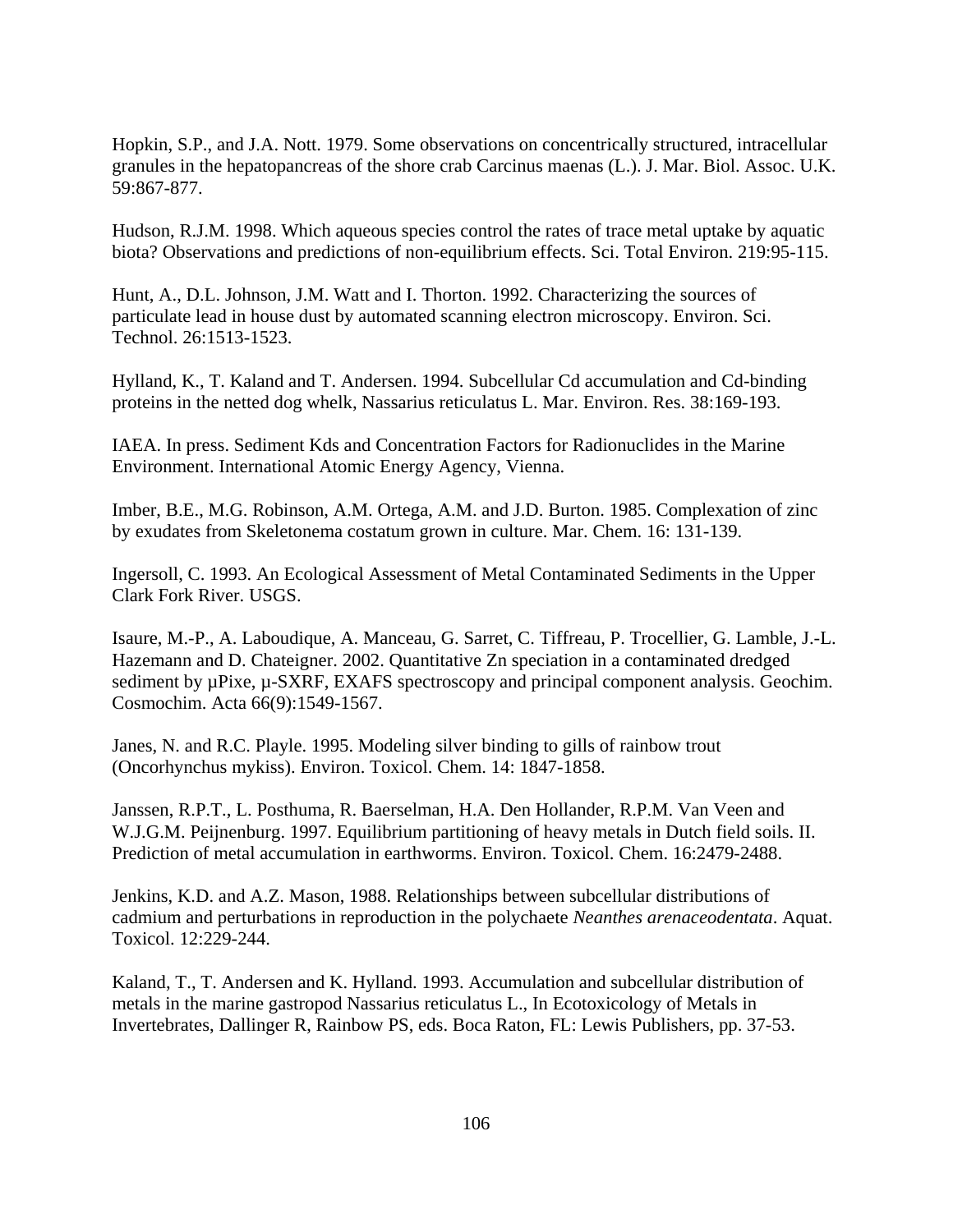Kamunde, C., M.H. Grosell and C.M. Wood. 2002. Copper metabolism in actively growing rainbow trout (Oncorhynchus mykiss): interactions between dietary and waterborne copper uptake. J. Exp. Biol.

Ke, C.H. and W.X. Wang. 2001. Bioaccumulation of Cd, Se, and Zn in an estuarine oyster *(Crassostrea rivularis)* and a coastal oyster *(Saccostrea glomerata)*. Aquat. Toxicol. 56:33-51.

Kenaga, E.E. 1980. Correlation of bioconcentration factors of chemicals in aquatic and terrestrial organisms with their physical and chemical properties. Environ. Sci. Technol. 14: 553-556.

Kheboian C. and C.F. Bauer. 1987. Accuracy of selective extraction procedures for metal speciation in model aquatic sediments. Anal. Chem. 59:1417-1423.

Kiss, T. and O.N. Osipenko. 1994. Toxic effects of heavy metals on ionic channels. Pharmacol. Rev. 46: 245-267.

Kobayashi, J. 1978. Pollution by cadmium and the itai-itai disease in Japan. In: Toxicity of Heavy Metals in the Environment, Oehme F.W., ed. New York: Marcel Dekker, pp. 199-260.

Kraak, M.H.S., Y.A Wink., S.C. Stuijfzand, M.C. Buckert-de Jong, C.J. de Groot and W. Admiraal. 1994. Chronic ecotoxicity of Zn and Pb to the zebra mussel Dreissena polymorpha. Aquat. Toxicol. 30:77-89.

Kraak, M.H.S., M. Toussaint, E.A.J. Bleeker, and D. Lavy. 1993. Metal regulation in two species of freshwater bivalves, In Ecotoxicology of Metals in Invertebrates, Dallinger R, Rainbow PS, eds. Boca Raton, FL: Lewis Publishers, pp. 175-186.

Krzeminski, S.F., J.T. Gilbert and J.A. Ritts. 1977. A pharmokinetic model for predicting pesticide residues in fish. Arch. Environ. Contam. Toxicol. 5: 157-166.

Landrum, P.F., H. Lee and M.J. Lydy. 1992. Toxicokinetics in aquatic systems: model comparisons and use in hazard assessment. Environ. Toxicol. Chem. 11:1709-1725.

Lane, T.W., and F.M.M. Morel. 2000. A biological function for cadmium in marine diatoms. Proc. Natl. Acad. Sci. 97: 4627-4631.

Langston, W.J. and G.W. Bryan. 1984. The relationship between metal speciation in the environment and bioaccumulation in aquatic organisms. In: Complexation of trace metals in natural waters. Kramer, C.J.M. and J.C. Duinker, eds. The Hague, NL: Martinus Nijhoff/Dr. W. Junk Publishers, pp. 375-392.

Langston, W.J. and M. Zhou. 1986. Evaluation of the significance of metal-binding proteins in the gastropod Littorina littorea. Mar. Biol. 92:505-515.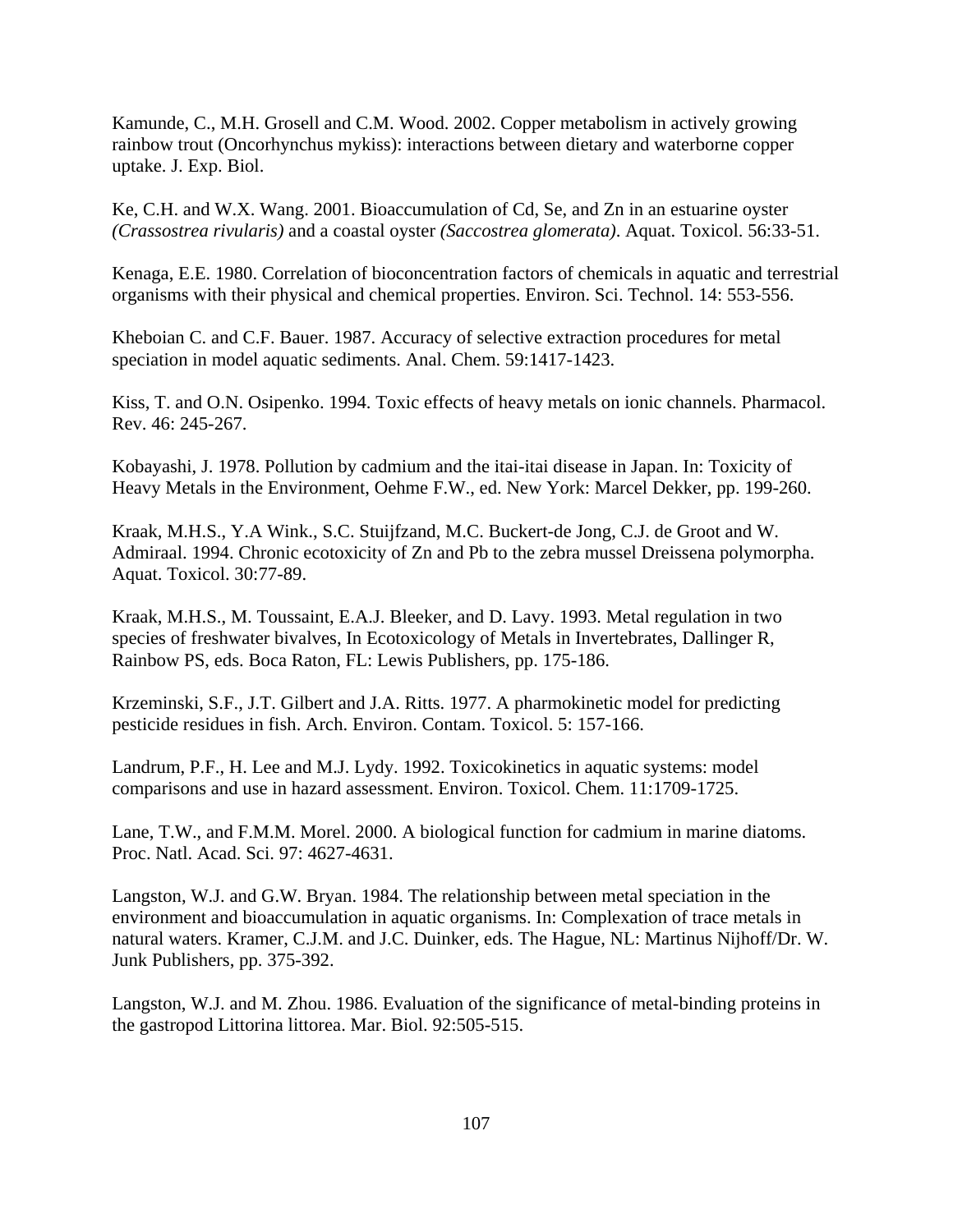Langston, W.J., M.J. Bebianno and G.R. Burt. 1998. Metal handling strategies in molluscs, In Langston WJ, Bebianno MJ, eds, Metal Metabolism in Aquatic Environments. London, UK: Chapman and Hall, pp. 219-283.

Lanno, R.P., B. Gunadi, N.T. Basta, K. Bradham, M. Vijver and W.A. Peijnenburg. Submitted. A fractionation procedure for the development of critical body residues for metals in earthworms. Pedobiologia.

Lanno, R.P., S. LeBlanc, B. Knight, R. Tymowski and D.G. Fitzgerald. 1998. Application of body residues as a tool in the assessment of soil toxicity. In: Sheppard, S., J. Bembridge, M. Holmstrup, and L. Posthuma, eds. Advances in earthworm ecotoxicology. Pensacola, FL: SETAC Press, pp. 41-53.

Laperche, V., T.I. Logan, P. Gaddam and S.J. Traina SJ. 1997. Effect of apatite amendments on plant uptake of lead from contaminated soil. Environ. Sci. Technol. 31:2745-2753.

Laurén, D.J. and D.G. McDonald. 1987a. Acclimation to copper by rainbow trout, Salmo gairdneri: physiology. Can. J. Fish. Aquat. Sci. 44, 99-104.

Laurén, D.J. and D.G. McDonald. 1987b. Acclimation to copper by rainbow trout, Salmo gairdneri: biochemistry. Can. J. Fish. Aquat. Sci. 44, 105-111.

LaVelle, J.M., R.H. Poppenga, B.J. Thacker, J.P. Giesy, C.P. Weis, R. Othoudt and C. Vandervoort. 1991. Bioavailability of lead in mining waste: An oral intubation study in young swine. Sci. Technol. Lett. 3:105-111.

Linder, M.C. and M. Hazegh-Azam. 1996. Copper biochemistry and molecular physiology. Am. J. Clin. Nutr. 63: 797S-811S.

Lukyanova, O.N., N.N. Belcheva, V.P. Chelomin. 1993. Cadmium bioaccumulation in the scallop *Mizuhopecten yessoensis* from an unpolluted environment: In: Dallinger, R., and P.S. Rainbow, eds. Ecotoxicology of metals in invertebrates. Lewis, Boca Raton, FL: Lewis, pp. 25 35.

Lumsdon, D.G. and Evans, L.J. 1995. Predicting chemical speciation and computer simulation. In: A.M. Ure and C.M. Davidson, eds. Chemical speciation in the environment. London: Blackie, pp. 86-134.

Luoma, S.N., C. Johns, N.S. Fisher, N.A. Steinberg, R.S. Oremland and J.R. Reinfelder. 1992. Determination of selenium bioavailability to a benthic bivalve from particulate and solute pathways. Environ. Sci. Technol. 26:485-491.

Ma, Y.B. and N.C. Uren. 1995. Application of new fractionation scheme for heavy metals in soils. Commun. Soil Sci. Plant Anal. 26:3291-3303.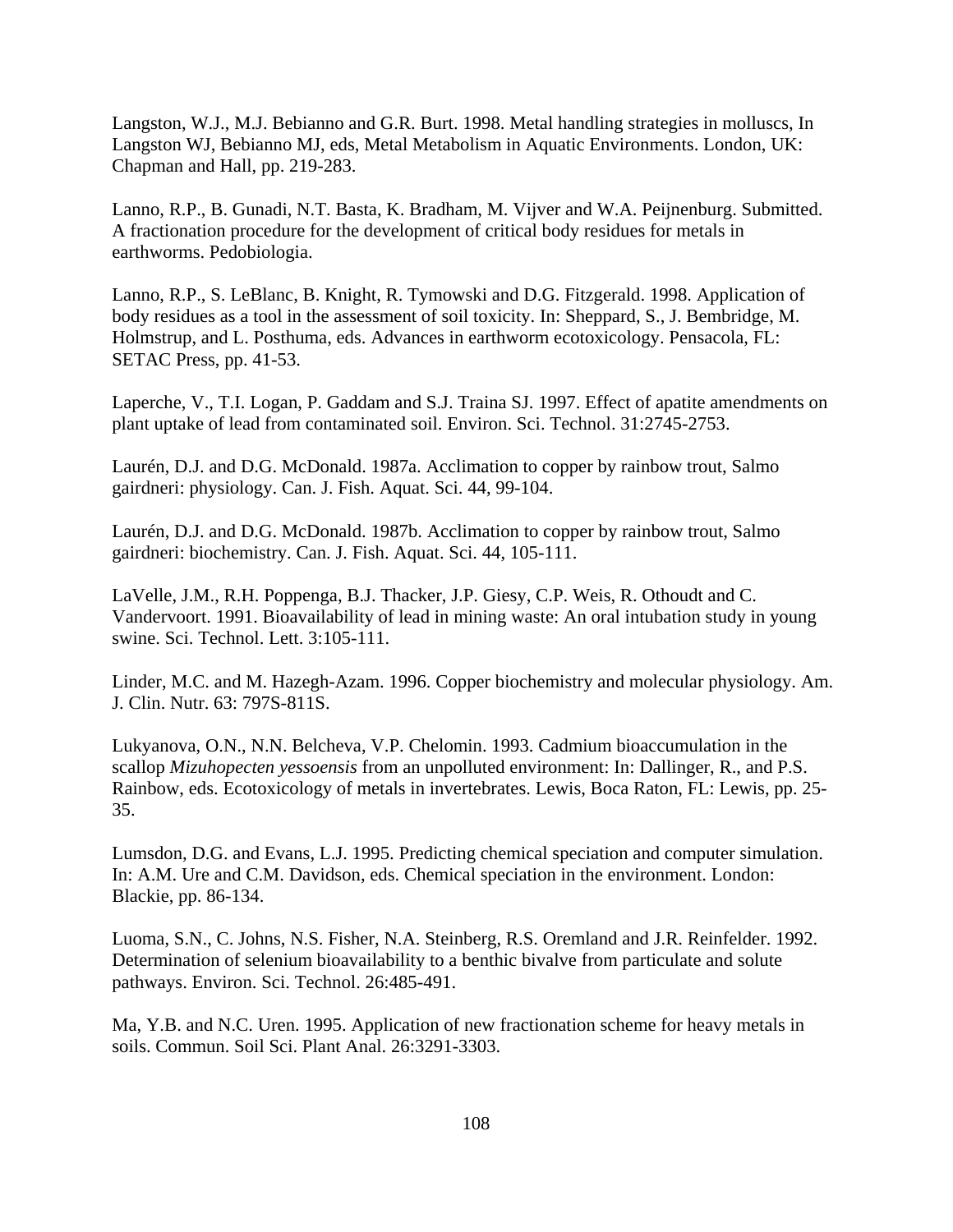Ma, H., S.D. Kim, D.K. Cha and H.E. Allen. 1999. Effects of kinetics of complexation by humic acid on toxicity of copper to Ceriodaphnia dubia. Environ. Toxicol. Chem. 18: 828-837.

Mackay, D. 1982. Correlation of bioconcentration factors. Environ. Sci. Technol. 16: 274-278.

Mackay, D. 1977. Partition coefficient and bioaccumulation of selected organic chemicals. Environ. Sci. Technol. 11(13):1219.

MacRae, R.K., D.E. Smith, N. Swoboda-Colberg, J.S. Meyer and H.L. Bergman. 1999. Copper binding affinity of rainbow trout (Oncorhynchus mykiss) and brook trout (Salvelinus fontinalis) gills: implications for assessing bioavailable metal. Environ. Toxicol. Chem. 18: 1180-1189.

Maddaloni, M., N. Lolacono, W. Manton, C. Blum, J. Drexler, and J. Graziano. 1998. Bioavailability of soilborne lead in adults, by stable isotope dilution. Environ. Health Perspect. 106(Suppl. 6): 1589-1594.

Manceau, A., B. Lanson, M.L. Schlegel, J.-C. Harge, M. Musso, L. Eybert-Berard, J.-L. Hazemann, D. Chateigner and G.M. Lamble. 2000. Quantitative Zn speciation in smeltercontaminated soils by EXAFS spectroscopy. Fr. American J. Sci. 300(4):289-343.

Manceau, A., M.-C. Boisset, G. Sarret, J.-L. Hazemann, M. Mench, P. Cambier and R. Prost. 1996. Direct determination of lead speciation in contaminated soils by EXAFS spectroscopy. Environ. Sci. Technol. 30:1540-1552.

Marshner, H. 1998. Soil-root interface: biological and biochemical processes. In: Soil Chemistry and Ecosystem Health, Huang, P.M., ed. Madison, WI: Soil Science Society of America,. pp. 191-232.

Mason, A.Z., and K.D. Jenkins. 1995. Metal detoxification in aquatic organisms. In: Tessier, A. and D.R. Turner, eds. Metal speciation and bioavailability in aquatic systems. Chichester, UK: Wiley, pp. 479-608.

Mayer, L.M., L.L. Schick, R.F.L. Self, P.A. Jumars, R.H. Findlay, Z. Chen and S. Sampson. 1997. Digestive environments of benthic macroinvertebrate guts: enzymes, surfactants and dissolved organic matter. J. Mar. Res. 55:785-812.

McCarty, L.S., and D. Mackay. 1993. Enhancing ecotoxicological modeling and assessment. Environ. Sci. Technol. 27: 1719-1728.

McDonald, D.G. and C.M. Wood. 1993. Branchial mechanisms of acclimation to metals in freshwater fish, In Fish Ecophysiology, Rankin J.C., Jensen F.B, eds. London, UK: Chapman & Hall, pp. 297-321.

McGeer, J.C., and C.M. Wood. 1998. Protective effects of water Cl- on physiological responses to waterborne silver in rainbow trout. Can. J. Fish. Aquat. Sci. 55:2447-2454.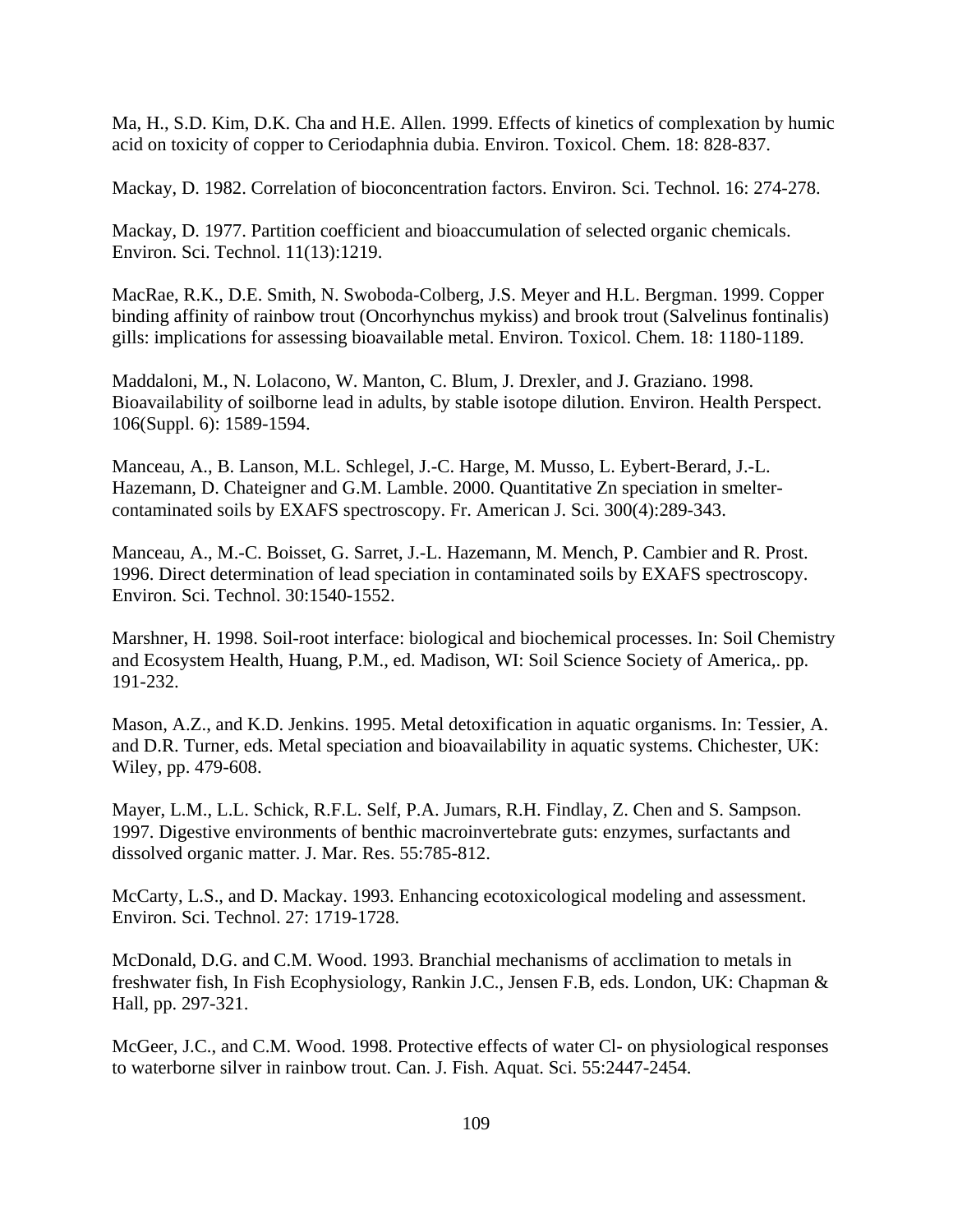McGeer, J.C., K.V. Brix, J.M. Skeaff, D.K. DeForest, S.I. Brigham, W.J. Adams and A. Green. 2003. Inverse relationship between bioconcentration factor and exposure concentration for metals: implications for hazard assessment of metals in the aquatic environment. Environ. Toxicol. Chem. 22.

McGeer, J.C., C. Szebedinszky, D.G. McDonald and C.M. Wood. 2002. The role of DOC in moderating the bioavailability and toxicity of copper to rainbow trout during chronic waterborne exposure. Comparative Biochemistry and Physiology 133C: 147-160.

McGeer, J.C., C. Szebedinszky, D.G. McDonald and C.M. Wood. 2000a. Effects of chronic sublethal exposure to waterborne Cu, Cd or Zn in rainbow trout 1: Iono-regulatory disturbance and metabolic costs. Aquat. Toxicol. 50: 231-243.

McGeer, J.C., C. Szebedinszky, D.G. McDonald and C.M. Wood. 2000b. Effects of chronic sublethal exposure to waterborne Cu, Cd or Zn in rainbow trout 2: Tissue specific metal accumulation. Aquat. Toxicol. 50: 245-256.

McGeer, J.C., R.C. Playle, C.M. Wood and F. Galvez. 2000c. A physiologically based acute toxicity model for predicting the effects of waterborne silver on rainbow trout in fresh waters. Environ. Sci. Technol. 34:4199-4207.

McGrath, S.P. 1995. Chromium and nickel. In: Heavy metals in soils, Alloway, B.J., ed. London: Blackie Academic and Professional, pp. 152-178.

McKim, J.M. 1994. Physiological and biochemical mechanisms that regulate the accumulation and toxicity of environmental chemicals in fish. In: Bioavailability: Physical, chemical and biological interactions. Hamelink, J.L., P.F. Landrum, H.L. Bergman and W.H. Benson, eds. Boca Raton, FL: CRC Press Ltd., pp 179-201.

McLaughlin, M.J., K.G. Tiller, T.A. Beech and M.K. Smart. 1994. Soil salinity causes elevated cadmium concentrations in field-grown tubers. Aust. J. Soil Res. 35:1-17.

Medlin, E.A. 1997. An in vitro method for estimating the relative bioavailability of lead in humans. Master's thesis, Department of Geological Sciences, University of Colorado. 111 pp.

Meili, M. 1997. Mercury in lakes and rivers. Met. Ions Biol. Syst. 34:21-51.

Mercier, G., J. Duchesne and A. Carles-Gibergues. 2000. A new in vitro test to simulate gastric absorption of copper, lead, tin and zinc from polluted soils. Environ. Technol. 23:121-133.

Menzie, C.A., A.M. Burke, D. Grasso, M. Harnois, B. Magee, D. McDonald, C. Montgomery, A. Nichols, J. Pignatello, B. Price, R. Price, J. Rose, J. Shatkin, B. Smets, J. Smith, and S. Svirsky. 2000. An approach for incorporating information on chemical availability in soils into risk assessment and risk-based decision-making. Human Ecol. Risk Assess. 6(3):479-510.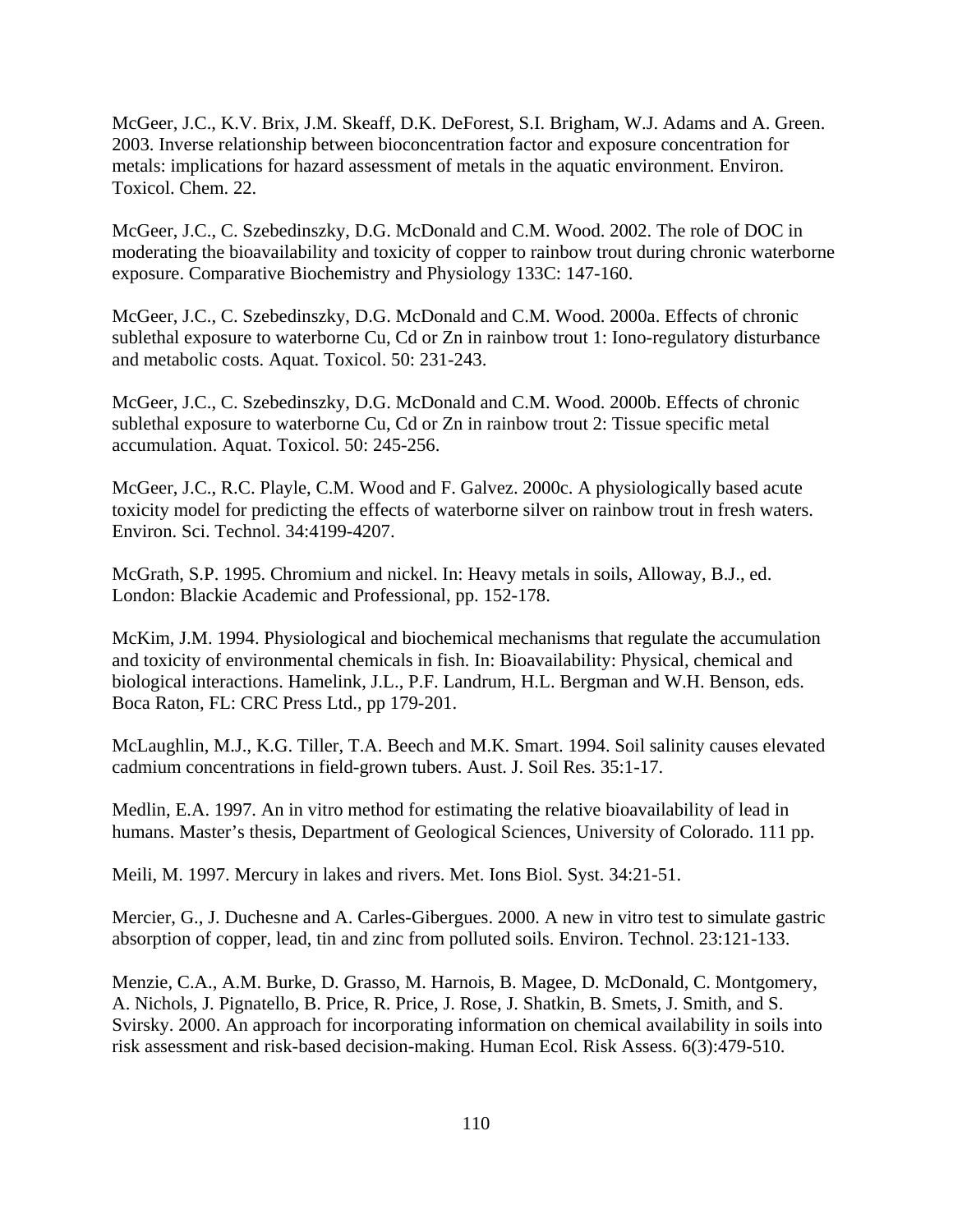Meyer, J. 2002. The utility of the terms "bioavailability" and "bioavailable fraction" for metals. Mar. Environ. Res. 53:417-423.

Meyer, et al. In press. The role of dietary exposures in the evaluation of risk of metals to aquatic organisms. Pensacola, FL: SETAC Press.

Meylan, W.M., P.H. Howard, R.S. Boethling, D.Aronson, H. Printup and S. Gouchie. 1999. Improved method for estimating bioconcentration/bioaccumulation factor from octanol/water partition coefficient. Environ. Toxicol. Chem. 18: 664-672.

Miller, D.D., B.R. Schricker, R.R. Rasmussen and D. Van Campen. 1982. An in vitro method for estimation of iron availability for meals, Am. J. Clin. Nutr. 34: 2248-2256.

Morgan, J.E., and A.J. Morgan. 1988. Calcium-lead interactions involving earthworms. Part 2. The effects of accumulated lead on endogenous calcium in *Lumbricus rubellus*. Environ. Pollut. 55:41-54.

Morgan, J.E., and A.J. Morgan. 1998. The distribution and intracellular comparmentation of metals in the endogeic earthworm *Aporrectodea caliginosa* sampled from an unpolluted and a metal-contaminated site. Environ. Pollut. 99:167-175.

Morgan, I.J., R.P. Henry and C.M. Wood. 1997. The mechanisms of actue silver nitrate toxicity in freshwater rainbow trout (*Oncorhynchus mykiss*) is inhibition of gill Na<sup>+</sup> and Cl<sup>-</sup> transport. Aquat. Toxicol. 38: 145-163.

Morgan, J.E., C.G. Norey, A.J. Morgan and J. Kay. 1989. A comparison of the cadmium binding proteins isolated from the posterior alimentary canal of the earthworms *Dendrodrilus rubidus*  and *Lumbricus rubellus*. Comp. Biochem. Physiol. 92:15-21.

Morris, B., and A.J. Morgan. 1986. Calcium-lead interactions in earthworms: Observations on *Lumbricus terrestris* L. sampled from a calcareous abandoned lead mine site. Bull. Environ. Contam. Toxicol. 37:226-233.

Morton, A.P., S. Partridge and J.A. Blair. 1985. The intestinal uptake of lead. Chem. Brit. 21: 923-927.

Mushak, P. 1991. Gastro-intestinal adsorption of lead in children and adults: Overview and biological and biophysical-chemical aspects. Chem. Spec. Bioavail. 3:87-104.

Muyssen, B., and C.R. Janssen. 2001. Multigeneration zinc acclimation and tolerance in *Daphnia magna*: Implications for water-quality guidelines and ecological risk assessment. Environ. Toxicol. Chem. 20: 2053-2060.

Nan, Z., J. Li, J. Zhang and G. Cheng. 2002. Cadmium and zinc interactions and their transfer in soil-crop system under actual field conditions. Sci. Total Environ. 285:187-195.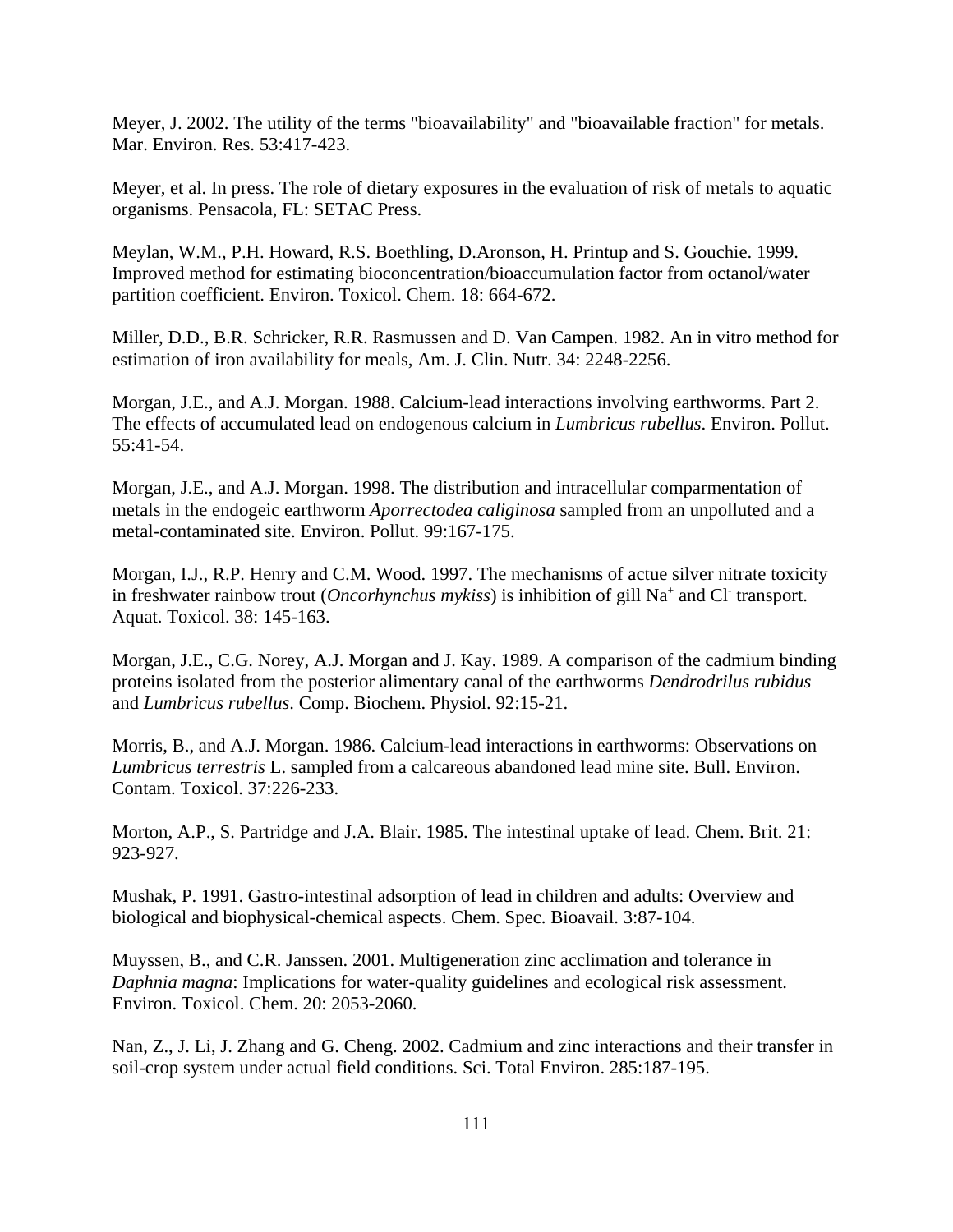NAS (National Academy of Sciences). 2002. Bioavailability of contaminants in soils and sediments: Processes, tools and applications. The National Academy Press. 346 pp. Prepublication copy.

Neely, B.W., D.R. Branson and G.E. Blau. 1974. Partition coefficient to measure bioconcentration potential or organic chemicals in fish. Environ. Sci. Technol. 8: 1113-1115.

Newman, M.C. 1995. Bioaccumulation. In: Quantitative methods in aquatic ecotoxicology. Newman M.C., ed. Boca Raton, FL: CRC Press, pp. 59-118.

Newman, M.C., and C.H. Jagoe. 1994. Ligands and the bioavailability of metals in aquatic environments. In: Bioavailability: Physical, chemical and biological interactions. Hamelink, J.L., P.F. Landrum, H.L. Bergman and W.H. Benson, eds. Boca Raton, FL: CRC Press, pp. 39-61.

NOAA (National Oceanic and Atmospheric Administration). 1998. Sampling and analytical methods of the National Status and Trends Program Mussel Watch Project: 1993-1996 update. Technical Memorandum NOS ORCA 130, Silver Spring, Maryland, USA.

Noel-Lambot, F., J.M. Bouquegneau, F. Frankenne and A. Disteche. 1980. Cadmium, zinc and copper accumulation in limpets (Patella vulgata) from Bristol Channel with special reference to metallothioneins. Mar. Ecol. Prog. Ser. 2:81-89.

Norwood, W.P., U. Borgmann, D.G. Dixon, and A. Wallace. 2003. Effects of metal mixtures on aquatic biota: a review of observations and methods. Human Ecol. Risk Assess. 9: 795-812.

Nott, J.A., and A. Nicolaidou. 1994. Variable transfer of detoxified metals from snails to hermit crabs in marine food chains. Mar. Biol. 120:369-377.

Nott, J.A., and A. Nicolaidou. 1993. Bioreduction of zinc and manganese along a molluscan food chain. Comp. Biochem. Physiol. 104A: 235-238.

Nott, J.A., and A. Nicolaidou. 1990. Transfer of metal detoxification along marine food chains. J. Mar. Biol. Ass. U.K. 70: 905-912.

OECD (Organization for Economic Cooperation and Development). 2001. Classification of metals and metal compounds. Chapter 7 in: Guidance document on the use of the harmonized system for the classification of chemicals which are hazardous for the aquatic environment. (OECD Series on testing and assessment, Number 27). pp. 97-115. Document ENV/JM/MONO(2001)8; July 23, 2001. Paris, France.

Oomen, A.G., A. Hack, M. Minekus, E. Zeijder, C. Cornelis, G. Schoeters, W.T. Verstraete,Van DeWiele, J. Wragg, C. Rompelberg, A. Sips and J. Wijnen. 2002. Comparison of five in vitro digestion models to study the bioaccessibility of soil contaminants. Environ. Sci. Technol. 36:3326-3334.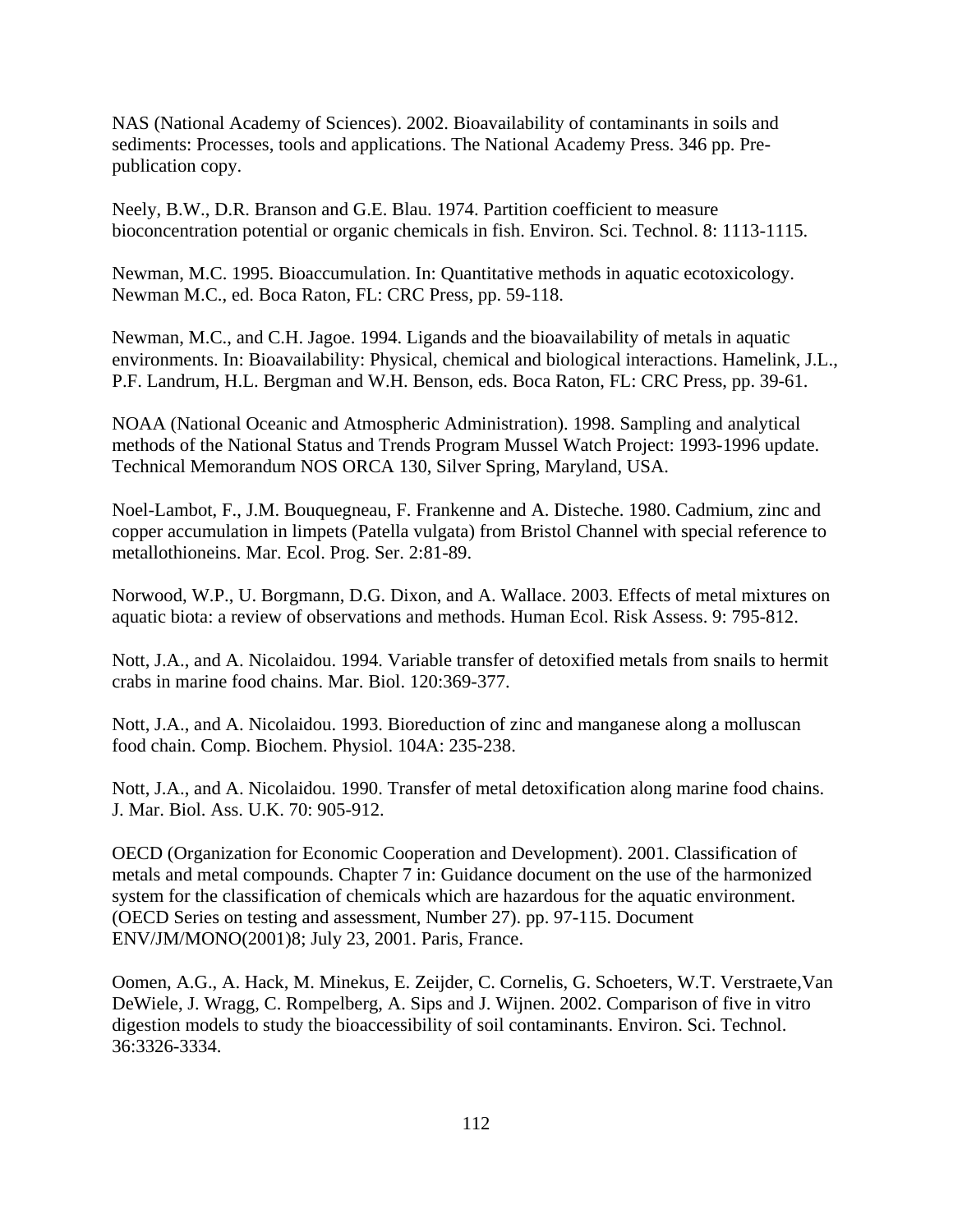Pagenkopf, G.K. 1983. Gill surface interaction model for trace-metal toxicity to fishes: Role of complexation, pH and water hardness. Environ. Sci. Technol. 17: 342-347.

Paquin, P.R., J.W. Gorsuch, S. Apte and 19 others. 2002. The biotic ligand model: A historic overview. Comp. Biochem. Physiol. 133C:3-36.

Parametrix. 1995. Persistence, bioaccumulation and toxicity of metals and metal compounds. International Council on Metals and the Enviroment, Ottawa, Canada, 93 pp.

Parker, D.R., and J.F. Pedler 1997. Reevaluating the free ion activity model of trace metal availability to higher plants. In: Plant Nutrition for Sustainable Food Production and Environment, Ando, T, Fujita K, Mae T, Matusumoto H, Mori S, Sekija J, Ando, T, Fujita K, Mae T, Matusumoto H, Mori S, Sekija J, eds. Dordrecht, The Netherlands: Kluwer, pp. 107-112.

Peijnenburg, W.J.G.M., R. Baerselman, A.C. De Groot, D.T. Jager, L. Posthuma and R.P.M. Van Veen. 1999a. Relating environmental availability to bioavailability: Soil-type dependent metal accumulation in the oligochaete *Eisenai andrei*. Ecotoxicol. Environ. Saf. 44:294-310.

Peijnenburg, W.J.G.M., L. Posthuma, P.G.P.C. Zweers, R. Baerselman, A.C. De Groot, R.P.M. Van Veen and D.T. Jager. 1999b. Prediction of metal bioavailability in Dutch field soils for the oligochaete *Enchytraeus crypticus*. Ecotoxicol. Environ. Saf. 44:170-186.

Pelgrom, S.M.G.J., R.A.C. Lock, P.H.M. Balm and S.E. Wendelaar Bonga. 1995. Integrated physiological response of tilapia, Oreochromic mossambicus, to sublethal copper exposure. Aquat. Toxicol. 32: 303-320.

Pesch, C.E., and D. Morgan. 1978. Influence of sediment in copper toxicity tests with the polychaete Neanthes arenaceodentata. Water Res. 12:747-751.

Phillips, D.J.H. 1980. Quantitative aquatic biological indicators. London, UK: Applied Science.

Phinney, J.T., and K.W. Bruland. 1994. Uptake of lipophilic organic Cu, Cd and Pb complexes in the coastal diatom, Thalassiosira weissflogii. Environ. Sci. Technol. 28:1781-1790.

Pierzynski, G.M., and A.P. Schwab. 1993. Bioavailability of zinc, cadmium, and lead in a metal-contaminated alluvial soil. J. Environ. Qual. 22:247-254.

Playle, R.C. 2004. Using multiple metal-gill binding models and the toxic unit concept to help reconcile multiple-metal toxicity results. Aquat Tox. 67: 359-370.

Playle, R.C. 1998. Modelling metal interactions at fish gills. Sci. Tot. Environ. 219: 147-163.

Playle, R.C., D.G. Dixon and K. Burnison. 1993a. Copper and cadmium binding to fish gills: modification by dissolved organic carbon and synthetic ligands. Can. J. Fish. Aquat. Sci. 50: 2667-2677.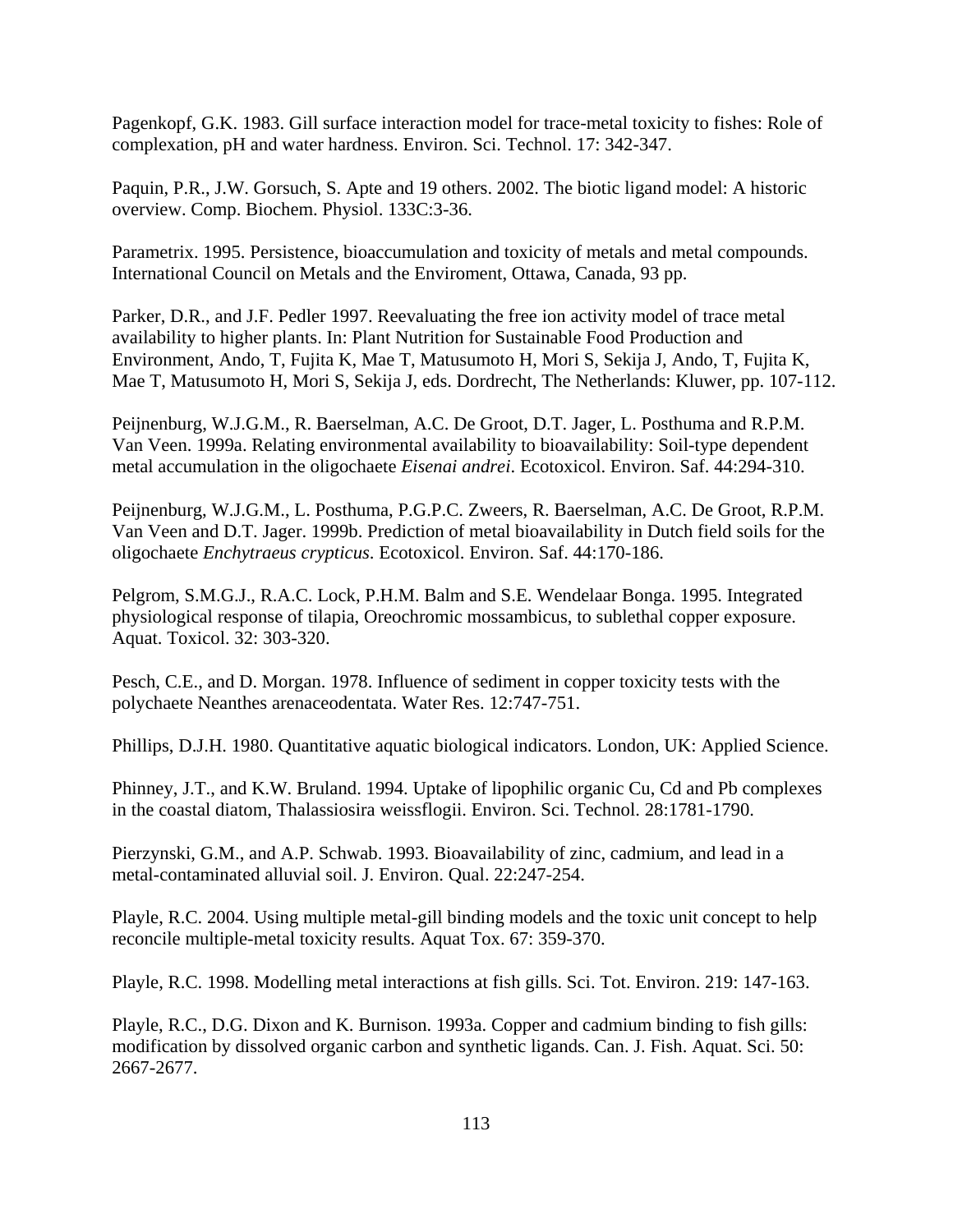Playle, R.C., D.G. Dixon and K. Burnison. 1993b. Copper and cadmium binding to fish gills: estimates of metal-gill stability constants and modelling of metal accumulation. Can. J. Fish. Aquat. Sci. 50: 2678-2687.

Poppenga, R., C. Weis, G. Henningsen, B. Thacker, T. Harpstead, R. Jolly and J. Byron. 1994. Features of an immature-swine model for children to evaluate oral soil-lead absorption. Toxicologist 14:19.

Pringle, B.H., D.E. Hissong, E.L. Katz and S.T. Mulawka. 1968. Trace metal accumulation by estuarine mollusks. J. Sanit. Eng. Div. Proc. Am. Soc. Civ. Eng. 94:455-475.

Rainbow, P.S. 2002. Trace metal concentrations in aquatic invertebrates: Why and so what? Environ. Poll. 120: 497-507.

Rainbow, P.S. 1999. Bioaccumulation of trace metals: biological significance. Oceanis 25(4): 547-561.

Rainbow, P.S. 1988. The significance of trace metal concentrations in decapods. Symp. Zool. Soc. Lond. 59:291-313.

Rainbow, P.S., and R. Dallinger. 1993. Metal uptake, regulation, and excretion in freshwater invertebrates, In Ecotoxicology of Metals in Invertebrates, Dallinger R, Rainbow PS, eds. Boca Raton, FL: Lewis Publishers, pp. 119-131.

Rainbow, P.S. and S.L. White. 1989. Comparative strategies of heavy metal accumulation by crustaceans: zinc, copper, and cadmium in a decapod, an amphipod and a barnacle. Hydrobiologia 174: 245-262.

Rainbow, P.S., D.J.H. Phillips, and M.H. Depledge. 1990. The significance of trace metal concentrations in marine invertebrates: A need for laboratory investigations of accumulation strategies. Mar. Pollut. Bull. 21:321-324.

Rainbow, P.S., A.G. Scott, E.A. Wiggins and R.W. Jackson. 1980. Effect of chelating agents on the accumulation of cadmium by the barnacle Semibalanus balanoides and complexation by soluble Cd, Zn, and Cu. Mar. Ecol. Prog. Ser. 2:143-152.

Reid, S.D., and D.G. McDonald. 1988. Effects of cadmium, copper and low pH on ion fluxes in the rainbow trout, *Salmo gairdneri*.Can. J. Fish. Aquat. Sci. 45: 244-253.

Reinfelder, J.R. and N.S. Fisher. 1994a. The assimilation of elements ingested by marine planktonic bivalve larvae. Limnol. Oceanogr. 39:12-20.

Reinfelder, J.R. and N.S. Fisher. 1994b. Retention of elements absorbed by juvenile fish (Menidia menidia, M. beryllina) from zooplankton prey. Limnol. Oceanogr. 39:1783-1789.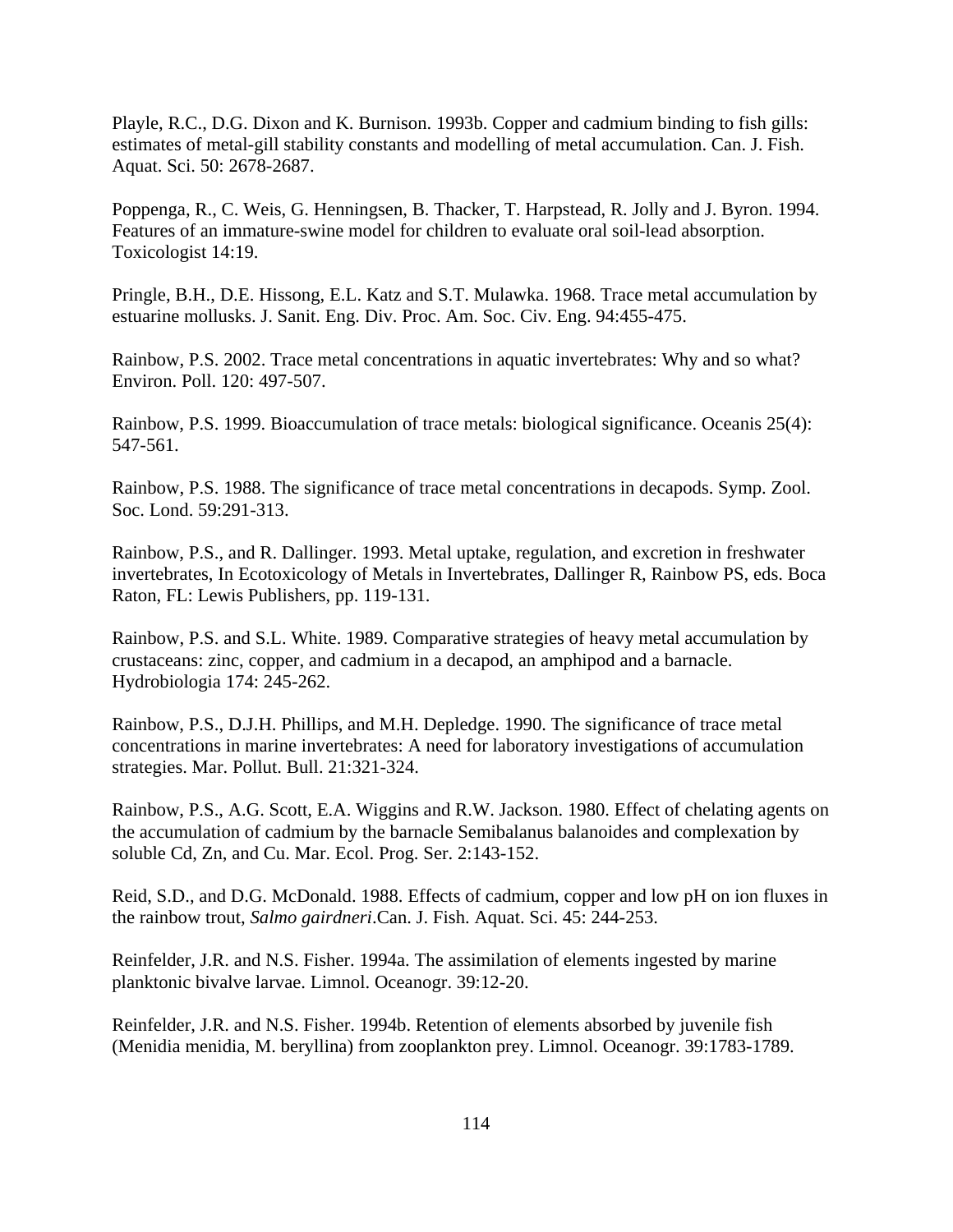Reinfelder, J.R., N.S. Fisher, S.N. Luoma, J.W. Nichols and W.-X. Wang. 1998. Trace element trophic transfer in aquatic organisms: a critique of the kinetic model approach. Sci. Total Environ. (Special Issue: Paradigms of Trace Metal Bioaccumulation in Aquatic Ecosystems) 219:117-135.

Roditi, H.A., N.S. Fisher and S.A. Sañudo-Wilhelmy. 2000. Field testing a metal bioaccumulation model for zebra mussels. Environ. Sci. Technol. 34:2817-2825.

Rodriguez, R.R., N.T. Basta, S.W. Casteel and Pace, L.W. 1999. An in vitro gastrointestinal method to estimate bioavailable arsenic in contaminated soils and soil media. Environ. Sci. Technol. 33:642-649.

Roesijadi, G. 1980. Influence of copper on the clam Protothaca staminea: effects on gills and occurence of copper-binding proteins. Biol. Bull. 158:233-247.

Rowan, D.J. and J.B. Rasmussen. 1994. Bioaccumulation of radiocesium by fish - the influence of physicochemical factors and trophic structure. Can. J. Fish. Aquat. Sci. 51:2388-2410.

Ruby, M.V., A. Davis, R. Schoof, S. Eberle and C.M. Sellstone. 1996. Estimation of lead and arsenic bioavailability using a physiologically based extraction test. Environ. Sci. Technol. 30:422-430.

Ruby, M.V., A. Davis, T.E. Link, R. Schoof, R.L. Chaney, G.B. Freeman and P. Bergstrom. 1993. Development of an in vitro screening test to evaluate the in vivo bioaccessibility of ingested mine-waste lead. Environ. Sci. Technol. 27:2870-2877.

Sample, B.E., J.J. Beauchamp, R. Efroymson and G.W. Suter. 1999. Literature-derived bioaccumulation models for earthworms: Development and validation. Environ. Toxicol. Chem. 18:2110-2120.

Sample, B.E., J.J. Beauchamp, R. Efroymson and G.W. Suter. 1998. Development and validation of bioaccumulation models for small mammals. ES/ER/TM-219. Oak Ridge National Laboratory, Lockheed Martin Energy Systems Environmental Restoration Program, Oak Ridge, TN.

Santore, R.C., D.M. di Toro, P.R. Paquin, H.E. Allen and J.S. Meyer. 2001. Biotic ligand model of the acute toxicity of metals. 2. Application to acute copper toxicity in freshwater fish and Daphnia. Environ. Toxicol. Chem. 20:2397-2402.

Saxe, J.K., C.A. Impellitteri, W.J.G.M. Peijnenburg and H.E. Allen. 2001. Novel model describing trace metal concentrations in the earthworm, *Eisenia andrei*. Environ. Sci. Technol. 35:4522-4529.

Schulz-Baldes, M. 1974. Lead uptake from sea water and food, and lead loss in the common mussel Mytilus edulis. Mar. Biol. 25:177-193.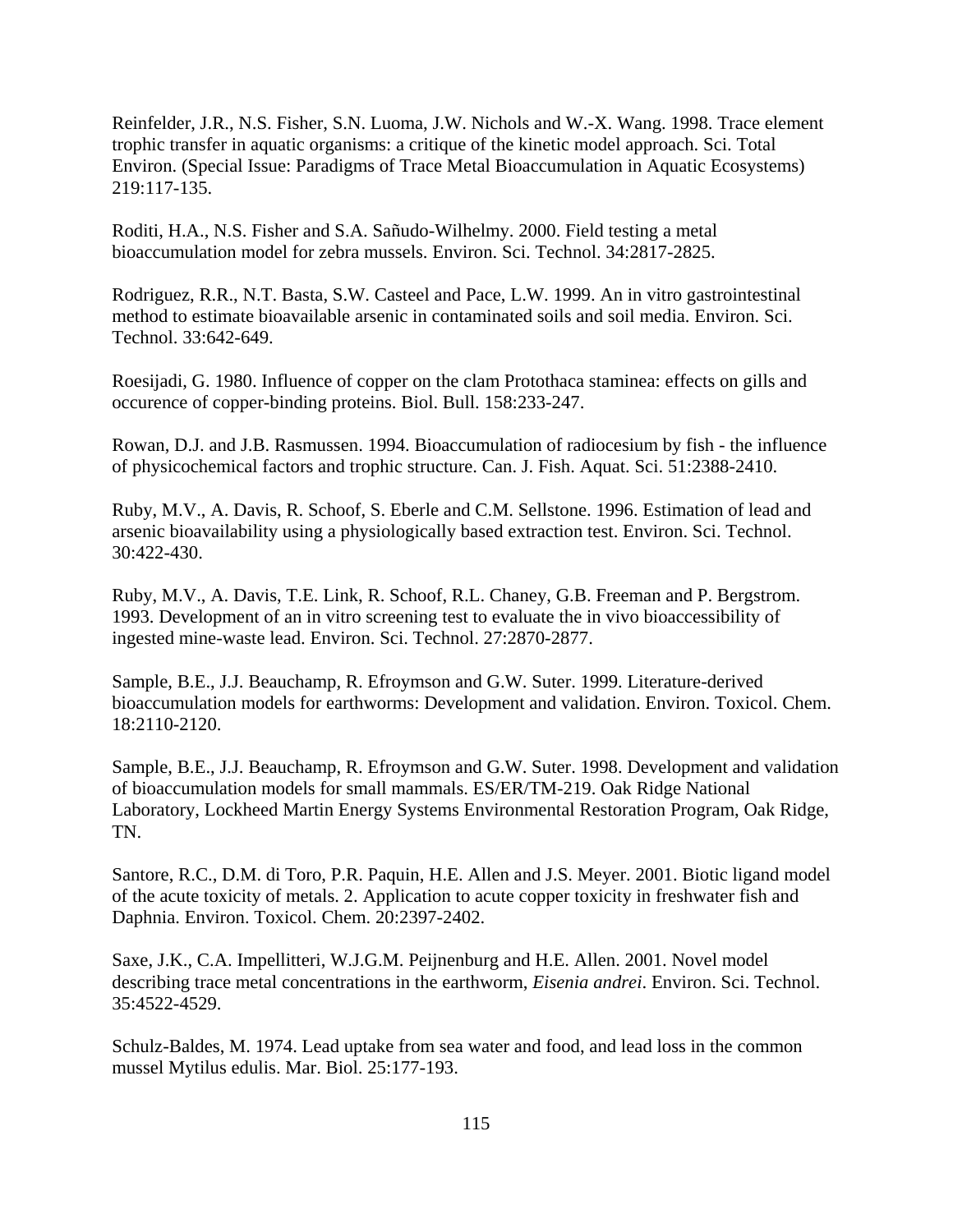Scott, G.R., K.A. Sloman, C. Rouleau, and C.M. Wood. 2003. Cadmium disrupts behavioral and physiological responses to alarm substances in rainbow trout (*Oncorhynchus mykiss*). J. Exp. Biol. 206: 1779-1790.

Scott-Fordsmand, J.J. 1998. Biomarkers of contaminated soil. Ph.D. diss. Division of Zoology, School of Animal and Microbial Sciences, University of Reading, Reading, UK.

Scott-Fordsmand, J.J., and K. Odegard. 2002. Multi-element analysis as a marker of metal exposure in *Eisenia veneta*. 7<sup>th</sup> International Symposium on Earthworm Ecology, Cardiff, Wales, Sep. 1-6, 2002. Poster presentation.

Shearer, K.D. 1984. Changes in elemental composition of hatchery-reared rainbow trout, *Salmo gairdneri*, associated with growth and reproduction. Can. J. Fish. Aquat. Sci. 41:1592-1600.

Shepard, K., and K. Simkiss. 1985. The effects of heavy metal ions on Ca2+ ATPase extracted from fish gills. Comp. Biochem. Physiol. 61B, 69-72.

Shuster, C.N., and B.H. Pringle. 1969. Trace metal accumulation by the American eastern oyster, Crassostrea virginica. Proc. Nat. Shellfish Assn. 59:91-103.

Silverthorn, D.U. 1998. Human Physiology, An Integrated Approach. Upper Saddle River, N.J: Prentice Hall.

Simas, T.C., A.P. Ribeiro and J.G. Ferreira. 2001. Shrimp—A dynamic model of heavy-metal uptake in aquatic macrofauna. Environ. Toxicol. Chem. 20:2649-2656.

Simkiss, K. and M.G. Taylor. 1989. Metal fluxes across the membranes of aquatic organisms. Rev. Aquat. Sci. 1:173-188.

Skeaff, J.M., A.A. Dubreuil and S.I. Brigham. 2002. The concept of persistence as applied to metals for aquatic hazard identification. Environ. Toxicol. Chem. 21: 2581-2590.

Smit, E. 1997. Field relevance of the *Folsomia candida* soil toxicity test. Ph.D. diss. Vrije Universiteit, Amsterdam.

Spacie, A., and J.L. Hamelink. 1995. Bioaccumulation. In: Rand, G., ed. Fundamentals of aquatic toxicology. Washington, D.C: Taylor & Francis, pp. 1052-1082.

Sposito, G., and J. Coves. 1988. SOILCHEM: A computer program for the calculation of chemical speciation in soils. Kerney Foundation of Soil Science, University of California, Berkeley, CA.

Stewart, G.M., and N.S. Fisher. 2003. Bioaccumulation of polonium-210 in marine copepods. Limnol. Oceanogr.48:1193-1201.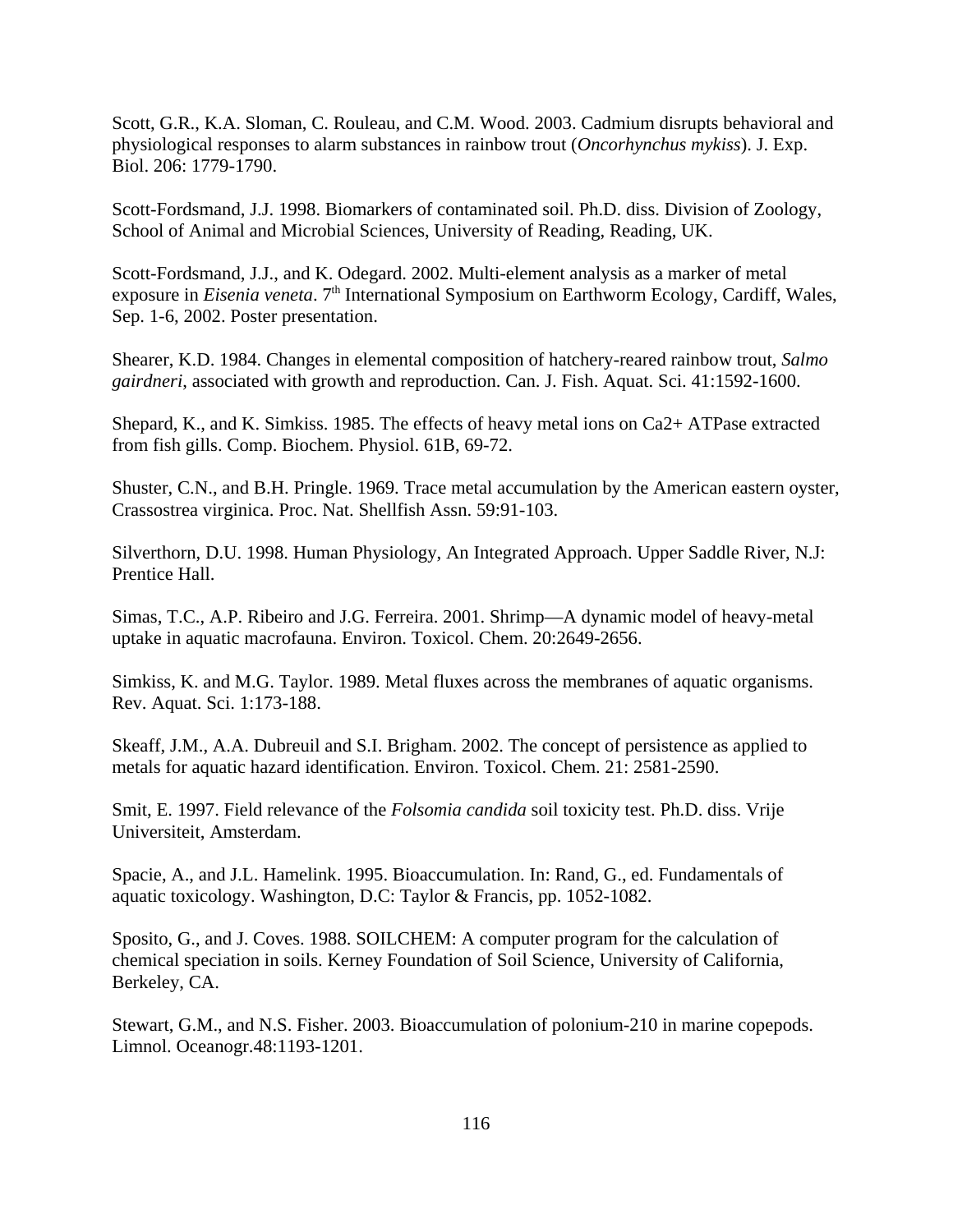Svendsen, C., and J.M. Weeks. 1995. The use of a lysosomal assay for the rapid assessment of cellular stress from copper to the freshwater snail *Viviparous contectus* (Millet). Mar. Pollut. Bull. 31:139-142.

Szebedinszky, C., J.C. McGeer, D.G. McDonald and C.M. Wood. 2001. Effects of chronic Cd exposure via the diet or water on internal organ-specific distribution and subsequent gill Cd uptake kinetics in juvenile rainbow trout (Oncorhynchus mykiss). Environ. Toxicol. Chem. 20:597-60.

Szulczewski, M.D., P.A. Helmke and W.F. Bleam. 1997. Comparison of XANES analyses and extractions to determine chromium speciation in contaminated soils. Environ. Sci. Technol. 31:2954-2959.

TERA (Toxicology Excellence for Risk Assessment). 1998. Independent peer review: Research program for an in-vitro method for measuring bioavailability of lead and arsenic in soils. April. http://www.tera.org/news/april27s.htm.

Tessier, A., and P.G.C. Campbell. 1988. Partitioning of trace metals in sediments. In: Metal Speciation: Theory, Analysis and Application, J.R. Kramer and H.E. Allen eds.. Chelsea, MI: Lewis Publishers, pp.183-199.

Tessier, A., P.G.C. Campbell and M. Bissom. 1979. Sequential extraction procedure for the speciation of particulate trace metals. Anal. Chem. 51:844-850.

Thomann, R.V., F. Shkreli and S. Harrison. 1997. A pharmacokinetic model of cadmium in rainbow trout. Environ. Toxicol. Chem. 16: 2268-2274.

Timmermans, K.R., and P.A. Walker. 1989. The fate of trace metals during metamorphosis of chironomids (Diptera, Chironomidae). Environ. Pollut. 62:73-85.

Torres, K.C., and M.L. Johnson. 2001. Bioaccumulation of metals in plants, arthropods, and mice at a seasonal wetland. Environ. Toxicol. Chem. 20:2617-2626.

U.S. EPA. 2004. Estimation of relative bioavailability of lead in soil and soil-like materials using in vivo and in vitro methods. OSWER 9285.7-77, Office of Solid Waste and Emergency Response, Washington, DC.

U.S. EPA. 2003a. Reference dose for chronic oral exposure: cadmium. IRIS. http://www.epa.gov/iris/.

U.S. EPA. 2003b. Reference dose for chronic oral exposure: manganese. IRIS. http://www.epa/gov/iris/.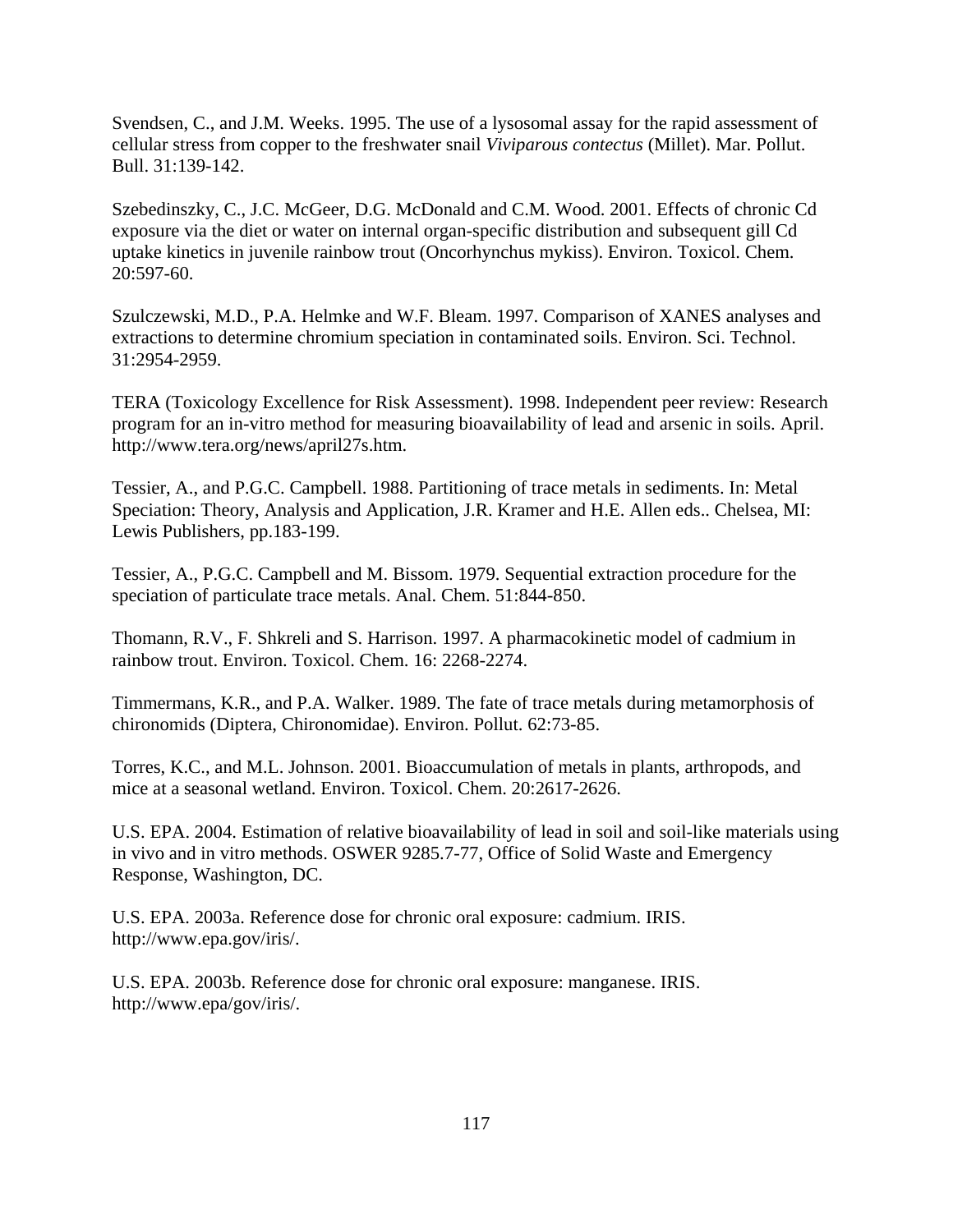U.S. EPA. 2002. Procedures for deriving equilibrium partitioning sediment benchmarks (ESBs) for the protection of benthic organisms: Metal mixtures (cadmium, copper, lead, nickel, silver, and zinc). EPA-600-R-02-011. Office of Research and Development. Washington, DC.

U.S. EPA. 2001a. Integrated exposure uptake biokinetic model for lead in children (IEUBKwin v1.0). Office of Emergency and Remedial Response, Washington, DC.

U.S. EPA. 2001b. Risk Assessment Guidance for Superfund (RAGS): Volume I - Human Health Evaluation Manual (Part D, Standardized Planning, Reporting and Review of Superfund Risk Assessments) Final December 2001. Pub 9285.7-47. Washington, D.C. http://www.epa.gov/superfund/programs/risk/tooltrad.htm.

U.S. EPA. 2001c. Lead and lead compounds: Lowering of reporting thresholds; Community right-to-know toxic chemical release reporting; final rule. Fed. Reg. 66(11):4500-4547, January 17.

U.S. EPA. 2000a. Region 10 guidance for Superfund human health risk assessment: interim. EPA Region 10, Seattle, WA. September.

U.S. EPA. 2000b. Data Quality Objectives Process: EPA QA/G-4 Final. EPA/600/R-96/055. Washington, D.C. http://www.epa.gov/quality/qa\_docs.html.

U.S. EPA. 2000c. Methodology for deriving ambient water quality criteria for the protection of human health (2000). EPA-822-B-00-004. Office of Water, Washington, DC. October.

U.S. EPA. 2000d. Ecological soil screening level guidance; draft. Office of Emergency and Remedial Response, Washington, DC. July 10.

U.S. EPA. 2000e. Waste minimization prioritization tool background document for the tier III PBT chemical list; draft. Office of Solid Waste, Office of Pollution Prevention and Toxics, Washington, DC. July 31.

U.S. EPA. 2000f. Tier 2 ecological risk assessment addendum for Summitville Mine Superfund Site. EPA Region 8, Denver, CO.

U.S. EPA. 2000g. Memorandum from Charles J. Fox, Assistant Administrator for Water to Chair of U.S. EPA Science Advisory Board regarding SAB Review of the Biotic Ligand Model for Acute Toxicity of Metals. EPA-SAB-EPEC-00-006. May 12.

U.S. EPA. 2000h. Response to comments received on the August 3, 1999, Proposed Rule (64 FR 42222) to Lower the EPCRA Section 313 Reporting Thresholds for Lead and Lead Compounds. Office of Information Analysis and Access, Washington, DC (available in the docket).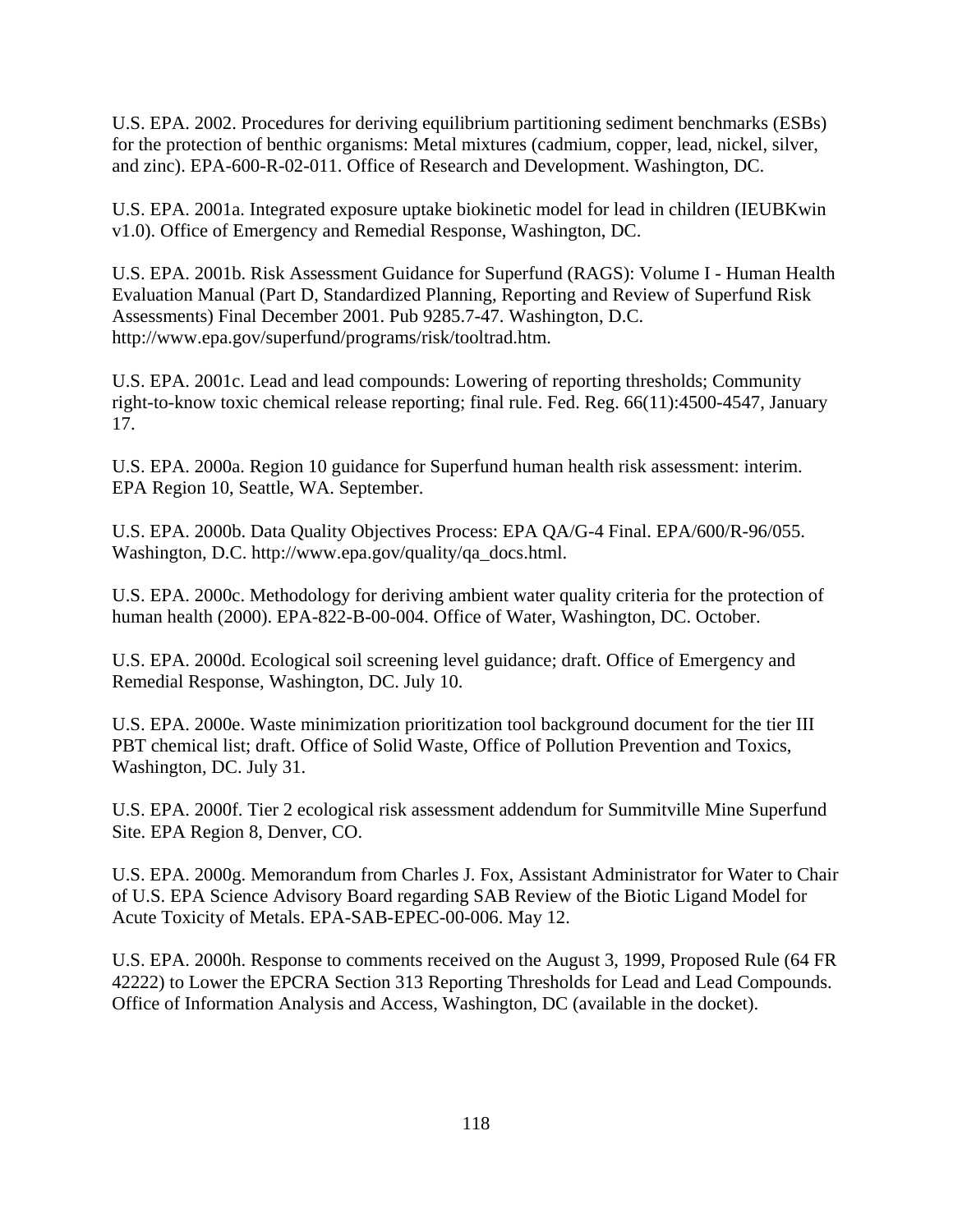U.S. EPA. 1999a. IEUBK model bioavailability variable. EPA/540-F-00-006. Technical Review Workgroup for Lead, Office of Emergency and Remedial Response, Washington DC. October. http://www.epa.gov/superfund/programs/lead/products/sspbbioc.pdf.

U.S. EPA. 1999b. Persistent bioaccumulative toxic (PBT) chemicals; Lowering of reporting thresholds for certain PBT chemicals; Addition of certain PBT chemicals; Community right-toknow toxic chemical reporting. Fed. Reg. 64(209):58665-58753.

U.S. EPA. 1999c. Clark Fork River Ecological Risk Assessment, Region VIII, ISSI, Denver, CO. http://www.epa.gov/region08/superfund/sites/mt/milltowncfr/cfrou.html.

U.S. EPA. 1997a. Ecological risk assessment guidance for superfund: process for designing and conducting ecological risk assessments. EPA/540-R-97-006. Office of Solid Waste and Emergency Response, Washington, DC. June.

U.S. EPA. 1997b. Mercury study report to congress (Volume VI): An ecological assessment of anthropogenic mercury emissions in the United States. EPA/452/R-97-008. Office of Air Quality Planning and Standards and Office of Research and Development. http://www.epa.gov/oar/mercury.htm.

U.S. EPA 1996a. Bioavailability of arsenic and lead in environmental substrates 1. Results of an oral dosing study of immature swine. EPA 910/R-96-002. http://www.epa.gov/r10earth/offices/oea/risk/bioavail.pdf.

U.S. EPA. 1996b. Recommendations of the technical review workgroup for lead for an approach to assessing risks associated with adult exposures to lead in soil. EPA-540-R-03-001.

U.S. EPA. 1995a. A guide to the biosolids risk assessments for the EPA Part 503 Rule. EPA 832-B-93-005. Office of Water, Office of Wastewater Management, Washington, DC. September.

U.S. EPA. 1995b. Final water quality guidance for the Great Lakes system; final rule. Fed. Reg. 60(56):15366-15425. March 23.

U.S. EPA. 1994. Interim guidance on determination and use of water-effect ratios for metals. EPA-823-B-94-001. Office of Water, Office of Science and Technology, Washington, DC.

U.S. EPA. 1991. Statement of policy and guidance for petitions under Section 313 of the Emergency Planning and Community Right-to-Know Act of 1986. Federal Register, Volume 56(100), May 23, p. 23703.

U.S. EPA. 1989a. Risk assessment guidance for Superfund: Human health evaluation manual, part A, interim final. EPA/540/1-89/002. Office of Solid Waste and Emergency Response, Washington, DC.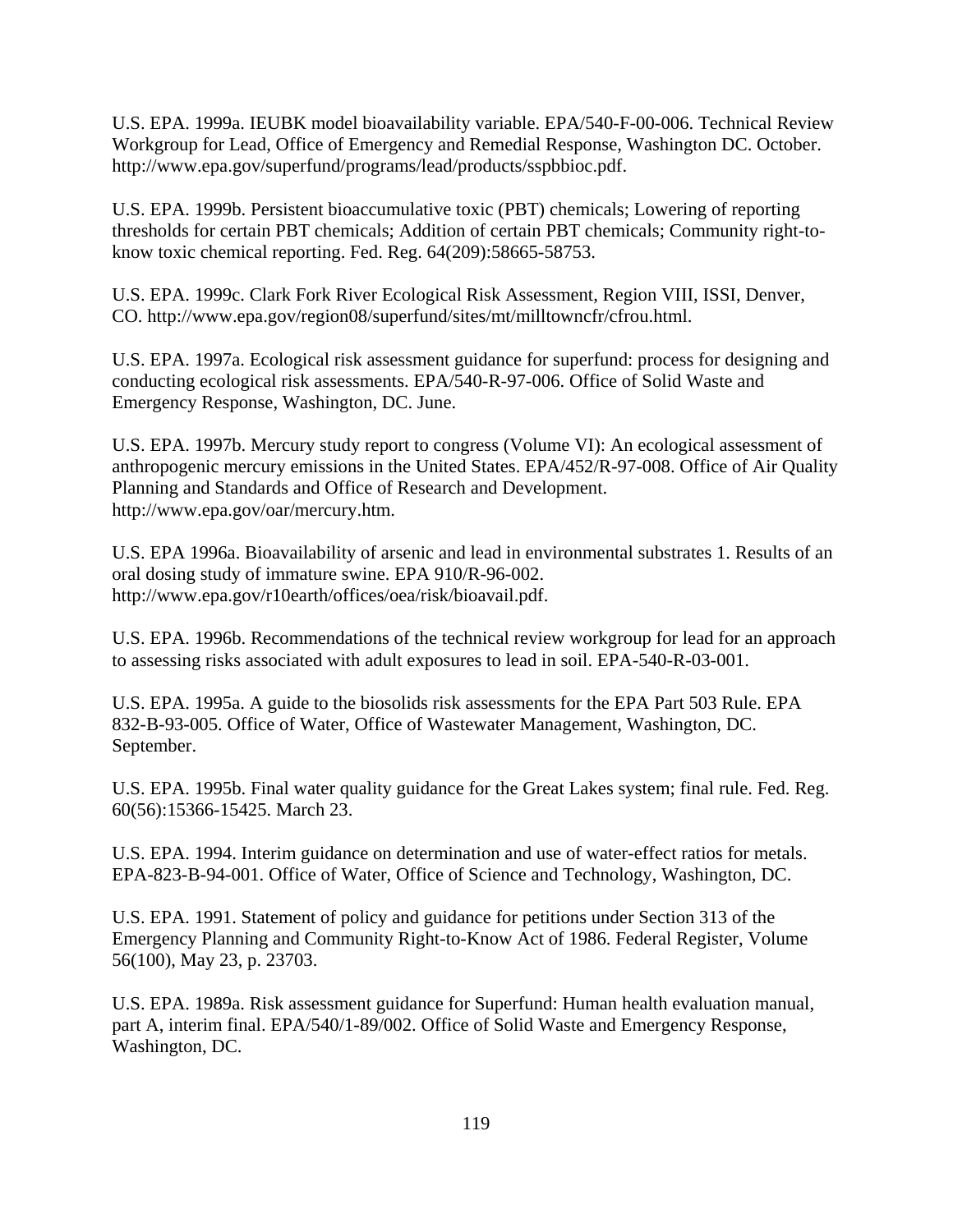U.S. EPA. 1989b. Exposure factors handbook. EPA/600/8-89/043. Office of Health and Environmental Assessment.

U.S. EPA. 1985. Guidelines for deriving numerical national water quality criteria for the protection of aquatic organisms and their uses. Office of Research and Development, Duluth, MN. 98 pp.

Vallee, B.L., and K.H. Falchuk. 1993. The biochemical basis of zinc physiology. Physiol. Rev. 73:79-118.

Van Borm, W., T. Keersmaekers, F. Adams. 1988. Characteristics of resuspended soil particles with high concentrations of Cu, Zn, Cd, and Pb as a function of particle size. Aerosol. Sci. 19:1287-1289.

Van Straalen, N.M. 1996. Critical body concentrations: Their use in bioindication. In: Van Straalen, N.M. and D.A. Krivolutsky, eds. Bioindicator systems for soil pollution. Dordrecht, The Netherlands: Kluwer. pp. 5-16.

Van Wensem, J., J.J. Vegter and N.M. Van Straalen, 1994. Soil quality criteria derived from critical body concentrations of metals in soil invertebrates. Appl. Soil Ecol. 1:185-191.

Veith, G.D., D.L DeFoe and B.V. Bergstedt. 1979. Measuring and estimating the bioconcentration factor of chemicals in fish. J. Fish. Res. Bd. Can. 36: 1040-1048.

Verbost, P.M., J. Van Rooij, G. Flik, R.A.C. Lock and S.E. Wendelaar Bonga. 1989. The movement of cadmium through freshwater trout branchial epithelium and its interference with calcium transport. J. Exp. Biol. 145: 185-197.

Viarengo, A., and J.A. Nott. 1993. Mechanisms of heavy metal cation homeostasis in marine invertebrates. Comp. Biochem. Physiol. 104C:355-372.

Wallace, W.G., and G.R. Lopez. 1997. Bioavailability of biologically sequestered cadmium and the implications for metal detoxification. Mar. Ecol. Prog. Ser. 147:149-157.

Wallace, W.G., G.R. Lopez and J.S. Levinton. 1998. Cadmium resistance in an oligochaete and its effect on cadmium trophic transfer to an omnivorous shrimp. Mar. Ecol. Prog. Ser. 172:225-237.

Wang, W.-X. 2002. Interactions of trace metals and different marine food chains. Mar. Ecol. Prog. Ser. 243:295-309.

Wang, W.-X., and N.S. Fisher. 1999. Assimilation efficiencies of chemical contaminants in aquatic invertebrates: a synthesis. Environ. Toxicol. Chem. 18:2034-2045.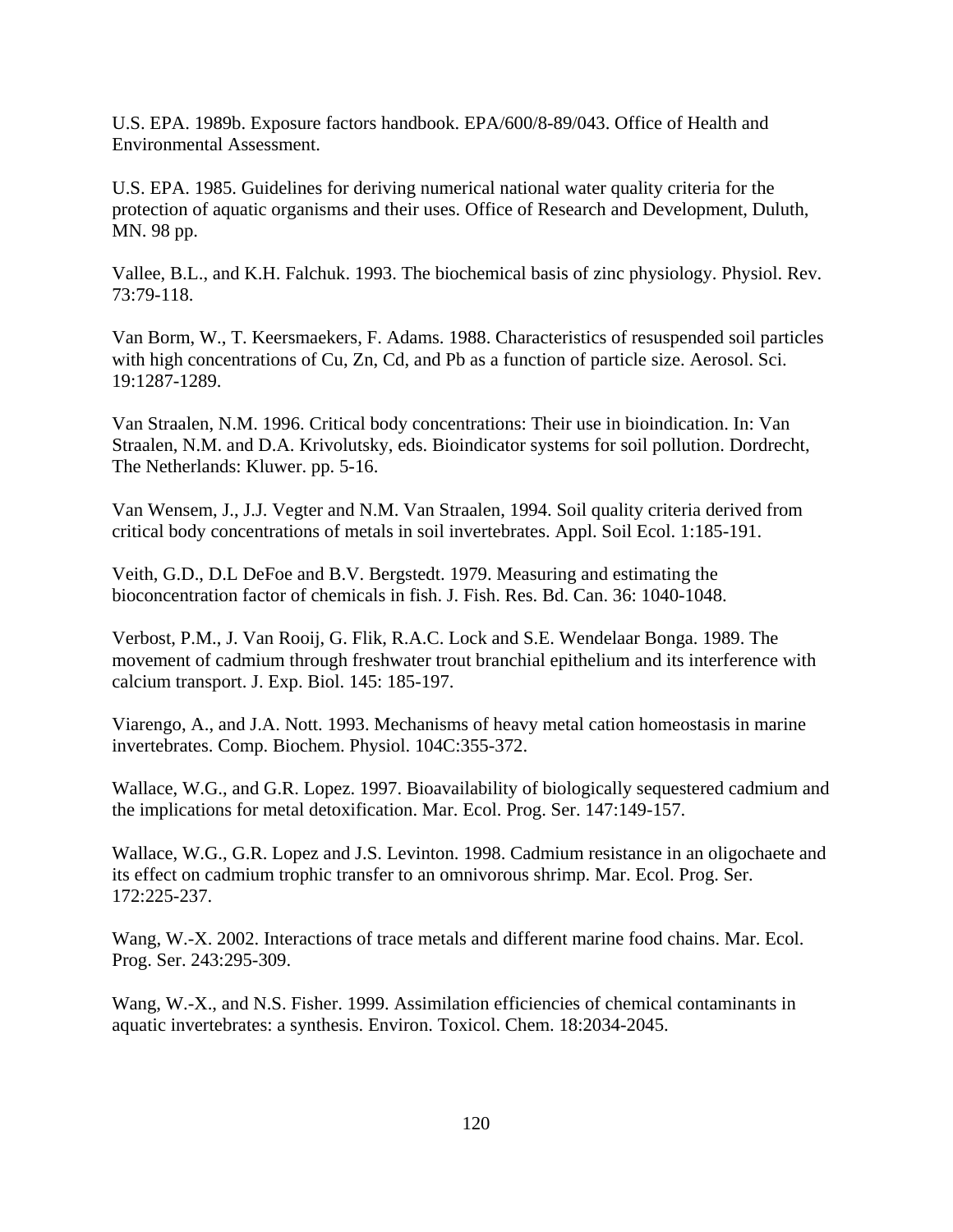Wang, W.-X., and N.S. Fisher. 1997. Modeling metal bioavailability for marine mussels. Rev. Environ. Contam. Toxicol. 151:39-65.

Wang, W.-X., and N.S. Fisher. 1996. Assimilation of trace elements and carbon by the mussel Mytilus edulis: effects of food composition. Limnol. Oceanogr. 41:197-207.

Wang, W.-X., N.S. Fisher and S.N. Luoma. 1996. Kinetic determinations of trace element bioaccumulation in the mussel Mytilus edulis. Mar. Ecol. Prog. Ser. 140:91-113.

Washington, N., C. Washington, and C.G. Wilson, eds. 2001. Physiological Pharmaceutics: Barriers to drug absorption,  $2<sup>nd</sup>$  ed. New York: Taylor and Francis, 312 pp.

Wehrli, B., C. Dinkel and B. Muller. 1994. Measurement of benthic gradients in deep lakes with ion selective electrodes and video endoscopy. Mineral. Mag. 58A:961-962.

Weis, C.P., and J.M. LaVelle. 1991. Characteristics to consider when choosing an animal model for the study of lead bioavailability. Sci. Technol. Lett. 3:113-119.

Weis, C.P., R.L. Poppenga, G.M. Henningsen, B.J. Thacker and T. Harpstead. 1996. Lead distribution between cortical and trabecular bone in an immature swine model. Toxicologist 30:(1, pt.2):295.

Weis, C., R. Poppenga, B. Thacker, G. Henningsen and A. Curtis. 1995. Design of pharmacokinetic and bioavailability studies of lead in an immature swine model. In: Beard, M.E. and S.D.A. Iske, ed. ASTM Special Technical Publication, 1226. Lead in paint, soil and dust: health risks, exposure studies, control measures, measurement methods, and quality assurance. Philadelphia, PA, pp. 3-11.

Weis, C., R. Poppenga, B. Thacker, G. Henningsen, A. Curtis, R. Jolly and T. Harpstead. 1994. Pharmacokinetics of soil-lead absorption into immature swine following subchronic oral and iv exposure. Toxicologist 14:119.

Weis, C., G. Henningsen, R. Poppenga and B. Thacker. 1993a. Pharmacokinetics of lead in blood of immature swine following acute oral and iv exposures. Toxicologist 13:175.

Weis, C.P., R. Poppenga, B.J. Thacker and G.M. Henningsen. 1993b. Systemic availability of lead ( $Pb^{2+}$ ) from mineral extraction process waste to young swine: A model for human children. Abstract. Presented at Annual ASTM Meeting, Boulder, CO, Jul 26.

Weis, C., K. Hemlein and J. Drexler. 1992. Collection and characterization of mine waste for the purpose of determining lead bioavailability. Toxicologist 12:211.

Welch, R.M. 1995. Micronutrient nutrition of plants. Crit. Rev. Plant Sci. 14:49-82.